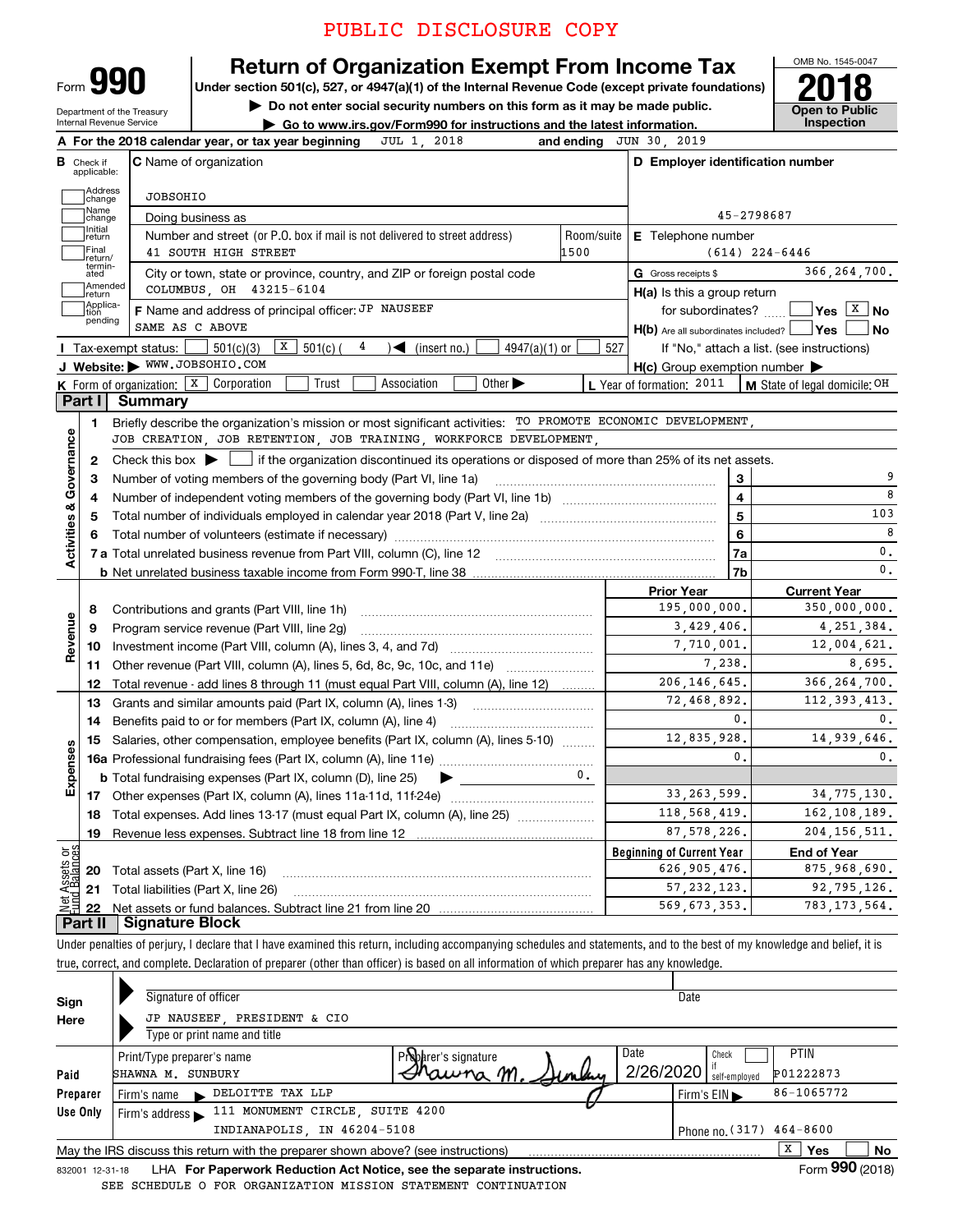|              | <b>JOBSOHIO</b><br>Form 990 (2018)                                                                                                           | 45-2798687 | Page 2                   |
|--------------|----------------------------------------------------------------------------------------------------------------------------------------------|------------|--------------------------|
|              | <b>Part III   Statement of Program Service Accomplishments</b>                                                                               |            |                          |
|              |                                                                                                                                              |            |                          |
| 1            | Briefly describe the organization's mission:                                                                                                 |            |                          |
|              | TO PROMOTE ECONOMIC DEVELOPMENT, JOB CREATION, JOB RETENTION, JOB                                                                            |            |                          |
|              | TRAINING, WORKFORCE DEVELOPMENT, AND THE RETENTION OF CURRENT AND                                                                            |            |                          |
|              | RECRUITMENT OF NEW BUSINESS TO OHIO.                                                                                                         |            |                          |
|              |                                                                                                                                              |            |                          |
| $\mathbf{2}$ | Did the organization undertake any significant program services during the year which were not listed on the                                 |            | $Yes \quad X \quad No$   |
|              | If "Yes," describe these new services on Schedule O.                                                                                         |            |                          |
| 3            | Did the organization cease conducting, or make significant changes in how it conducts, any program services?                                 |            | $Yes \quad \boxed{X}$ No |
|              | If "Yes," describe these changes on Schedule O.                                                                                              |            |                          |
| 4            | Describe the organization's program service accomplishments for each of its three largest program services, as measured by expenses.         |            |                          |
|              | Section 501(c)(3) and 501(c)(4) organizations are required to report the amount of grants and allocations to others, the total expenses, and |            |                          |
|              | revenue, if any, for each program service reported.                                                                                          |            |                          |
| 4a           | (Code: ) (Expenses \$ 152, 612, 850. including grants of \$ 112, 393, 413. ) (Revenue \$ 4, 260, 079. )                                      |            |                          |
|              | JOBSOHIO'S PROGRAM OF ECONOMIC DEVELOPMENT FOCUSED ON JOB CREATION, JOB                                                                      |            |                          |
|              | RETENTION, AND NEW CAPITAL INVESTMENT FROM EXISTING BUSINESS EXPANSION                                                                       |            |                          |
|              | AND ATTRACTION OF NEW COMPANIES TO THE STATE OF OHIO. THE ECONOMIC                                                                           |            |                          |
|              | DEVELOPMENT PROGRAM WILL INCREASE IN INTENSITY IN FISCAL YEAR 2020 AS                                                                        |            |                          |
|              | JOBSOHIO PROMOTES NEW ECONOMIC DEVELOPMENT PROGRAMS WHILE CONTINUING TO                                                                      |            |                          |
|              | LEVERAGE EXISTING PROGRAMS. JOBSOHIO RECEIVED A CONTRIBUTION OF                                                                              |            |                          |
|              | \$350,000,000 DURING THE FISCAL YEAR ENDED JUNE 30, 2019 FROM JOBSOHIO                                                                       |            |                          |
|              | BEVERAGE SYSTEM TO AID IN CARRYING OUT ITS JOB CREATION AND OTHER                                                                            |            |                          |
|              | ECONOMIC DEVELOPMENT ACTIVITIES.                                                                                                             |            |                          |
|              |                                                                                                                                              |            |                          |
|              |                                                                                                                                              |            |                          |
|              |                                                                                                                                              |            |                          |
| 4b           |                                                                                                                                              |            |                          |
|              |                                                                                                                                              |            |                          |
|              |                                                                                                                                              |            |                          |
|              |                                                                                                                                              |            |                          |
|              |                                                                                                                                              |            |                          |
|              |                                                                                                                                              |            |                          |
|              |                                                                                                                                              |            |                          |
|              |                                                                                                                                              |            |                          |
|              |                                                                                                                                              |            |                          |
|              |                                                                                                                                              |            |                          |
|              |                                                                                                                                              |            |                          |
|              |                                                                                                                                              |            |                          |
|              |                                                                                                                                              |            |                          |
| 4с           | $\frac{1}{2}$ including grants of \$<br>(Code: ) (Expenses \$                                                                                |            |                          |
|              |                                                                                                                                              |            |                          |
|              |                                                                                                                                              |            |                          |
|              |                                                                                                                                              |            |                          |
|              |                                                                                                                                              |            |                          |
|              |                                                                                                                                              |            |                          |
|              |                                                                                                                                              |            |                          |
|              |                                                                                                                                              |            |                          |
|              |                                                                                                                                              |            |                          |
|              |                                                                                                                                              |            |                          |
|              |                                                                                                                                              |            |                          |
|              |                                                                                                                                              |            |                          |
|              |                                                                                                                                              |            |                          |
| 4d           | Other program services (Describe in Schedule O.)                                                                                             |            |                          |
|              | (Expenses \$<br>including grants of \$<br>) (Revenue \$                                                                                      |            |                          |
|              | 152,612,850.<br>4e Total program service expenses                                                                                            |            | nnn.                     |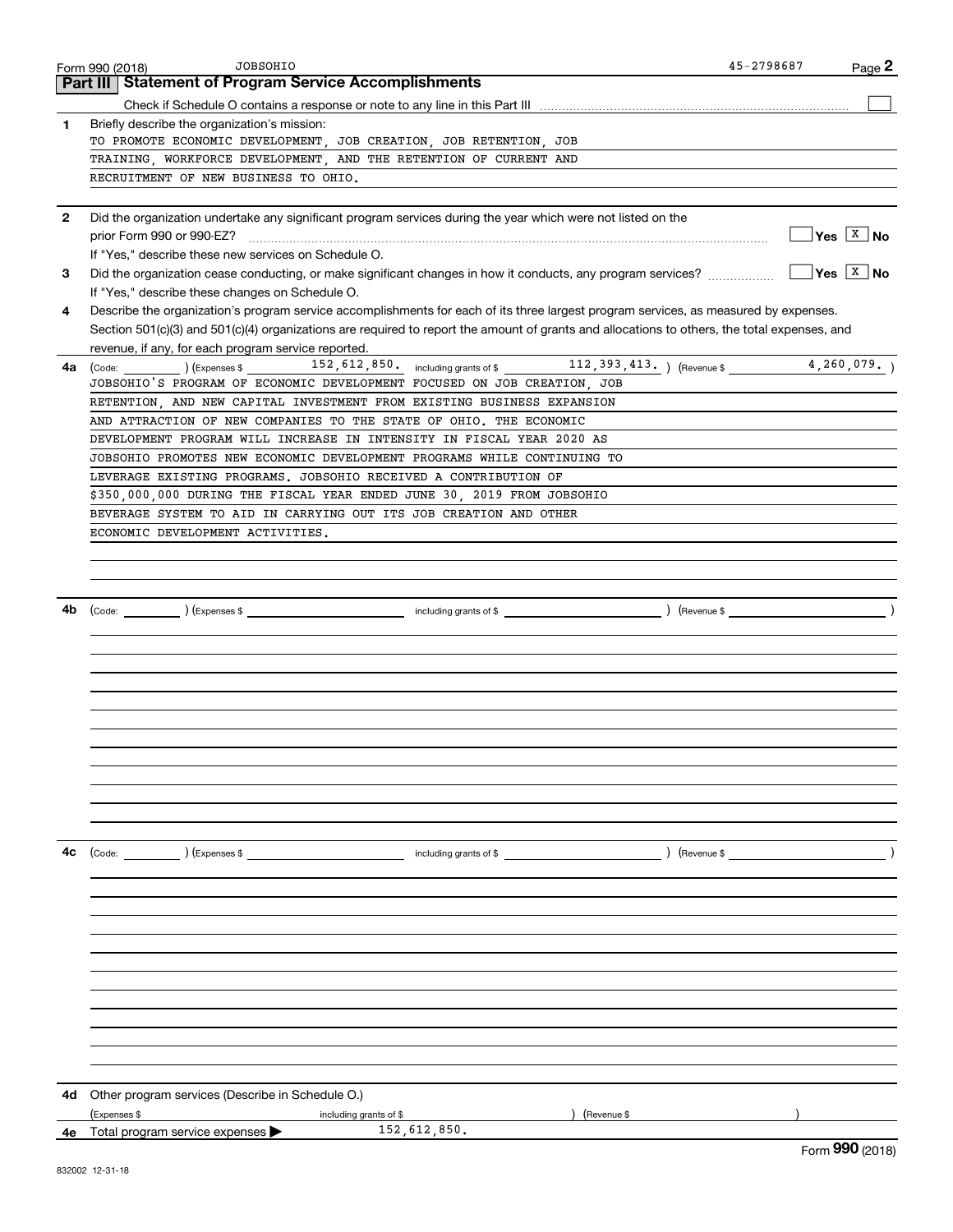|     | <b>JOBSOHIO</b><br>45-2798687<br>Form 990 (2018)                                                                                     |                |          | Page $3$    |
|-----|--------------------------------------------------------------------------------------------------------------------------------------|----------------|----------|-------------|
|     | <b>Checklist of Required Schedules</b><br>Part IV                                                                                    |                |          |             |
|     |                                                                                                                                      |                | Yes   No |             |
| 1   | Is the organization described in section $501(c)(3)$ or $4947(a)(1)$ (other than a private foundation)?                              |                |          |             |
|     |                                                                                                                                      | 1              |          | х           |
| 2   |                                                                                                                                      | $\mathbf{2}$   | X        |             |
| З   | Did the organization engage in direct or indirect political campaign activities on behalf of or in opposition to candidates for      |                |          |             |
|     |                                                                                                                                      | 3              |          | x           |
| 4   | Section 501(c)(3) organizations. Did the organization engage in lobbying activities, or have a section 501(h) election in effect     |                |          |             |
|     |                                                                                                                                      | 4              | N/A      |             |
| 5   | Is the organization a section 501(c)(4), 501(c)(5), or 501(c)(6) organization that receives membership dues, assessments, or         |                |          |             |
|     |                                                                                                                                      | 5              |          | х           |
| 6   | Did the organization maintain any donor advised funds or any similar funds or accounts for which donors have the right to            |                |          |             |
|     | provide advice on the distribution or investment of amounts in such funds or accounts? If "Yes," complete Schedule D, Part I         | 6              |          | х           |
| 7   | Did the organization receive or hold a conservation easement, including easements to preserve open space,                            |                |          |             |
|     |                                                                                                                                      | $\overline{7}$ |          | х           |
| 8   | Did the organization maintain collections of works of art, historical treasures, or other similar assets? If "Yes," complete         |                |          |             |
|     |                                                                                                                                      | 8              |          | х           |
| 9   | Did the organization report an amount in Part X, line 21, for escrow or custodial account liability, serve as a custodian for        |                |          |             |
|     | amounts not listed in Part X; or provide credit counseling, debt management, credit repair, or debt negotiation services?            |                |          |             |
|     | If "Yes," complete Schedule D, Part IV                                                                                               | 9              |          | х           |
| 10  | Did the organization, directly or through a related organization, hold assets in temporarily restricted endowments, permanent        |                |          |             |
|     |                                                                                                                                      | 10             |          | х           |
| 11  | If the organization's answer to any of the following questions is "Yes," then complete Schedule D, Parts VI, VIII, VIII, IX, or X    |                |          |             |
|     | as applicable.                                                                                                                       |                |          |             |
|     | a Did the organization report an amount for land, buildings, and equipment in Part X, line 10? If "Yes," complete Schedule D,        |                |          |             |
|     |                                                                                                                                      | 11a            | X        |             |
|     | <b>b</b> Did the organization report an amount for investments - other securities in Part X, line 12 that is 5% or more of its total |                |          |             |
|     |                                                                                                                                      | 11b            |          | х           |
| c   | Did the organization report an amount for investments - program related in Part X, line 13 that is 5% or more of its total           |                |          |             |
|     |                                                                                                                                      | 11c            | X        |             |
|     | d Did the organization report an amount for other assets in Part X, line 15 that is 5% or more of its total assets reported in       |                |          |             |
|     |                                                                                                                                      | 11d            |          | х           |
|     | e Did the organization report an amount for other liabilities in Part X, line 25? If "Yes," complete Schedule D, Part X              | 11e            |          | $\mathbf x$ |
| f   | Did the organization's separate or consolidated financial statements for the tax year include a footnote that addresses              |                |          |             |
|     | the organization's liability for uncertain tax positions under FIN 48 (ASC 740)? If "Yes," complete Schedule D, Part X               | 11f            |          | х           |
|     | 12a Did the organization obtain separate, independent audited financial statements for the tax year? If "Yes," complete              |                |          |             |
|     | Schedule D, Parts XI and XII                                                                                                         | 12a            | x        |             |
|     | <b>b</b> Was the organization included in consolidated, independent audited financial statements for the tax year?                   |                |          |             |
|     | If "Yes," and if the organization answered "No" to line 12a, then completing Schedule D, Parts XI and XII is optional                | 12b            | х        |             |
| 13  |                                                                                                                                      | 13             |          | х           |
| 14a | Did the organization maintain an office, employees, or agents outside of the United States?                                          | 14a            | х        |             |
| b   | Did the organization have aggregate revenues or expenses of more than \$10,000 from grantmaking, fundraising, business,              |                |          |             |
|     | investment, and program service activities outside the United States, or aggregate foreign investments valued at \$100,000           |                |          |             |
|     |                                                                                                                                      | 14b            | X        |             |
| 15  | Did the organization report on Part IX, column (A), line 3, more than \$5,000 of grants or other assistance to or for any            |                |          |             |
|     |                                                                                                                                      | 15             |          | x           |
| 16  | Did the organization report on Part IX, column (A), line 3, more than \$5,000 of aggregate grants or other assistance to             |                |          |             |
|     |                                                                                                                                      | 16             |          | x           |
| 17  | Did the organization report a total of more than \$15,000 of expenses for professional fundraising services on Part IX,              |                |          |             |
|     |                                                                                                                                      | 17             |          | х           |
| 18  | Did the organization report more than \$15,000 total of fundraising event gross income and contributions on Part VIII, lines         |                |          |             |
|     |                                                                                                                                      | 18             |          | х           |
| 19  | Did the organization report more than \$15,000 of gross income from gaming activities on Part VIII, line 9a? If "Yes."               |                |          |             |
|     |                                                                                                                                      | 19             |          | х           |
| 20a |                                                                                                                                      | 20a            |          | X           |
| b   | If "Yes" to line 20a, did the organization attach a copy of its audited financial statements to this return?                         | 20b            |          |             |
| 21  | Did the organization report more than \$5,000 of grants or other assistance to any domestic organization or                          |                |          |             |
|     |                                                                                                                                      | 21             | X        |             |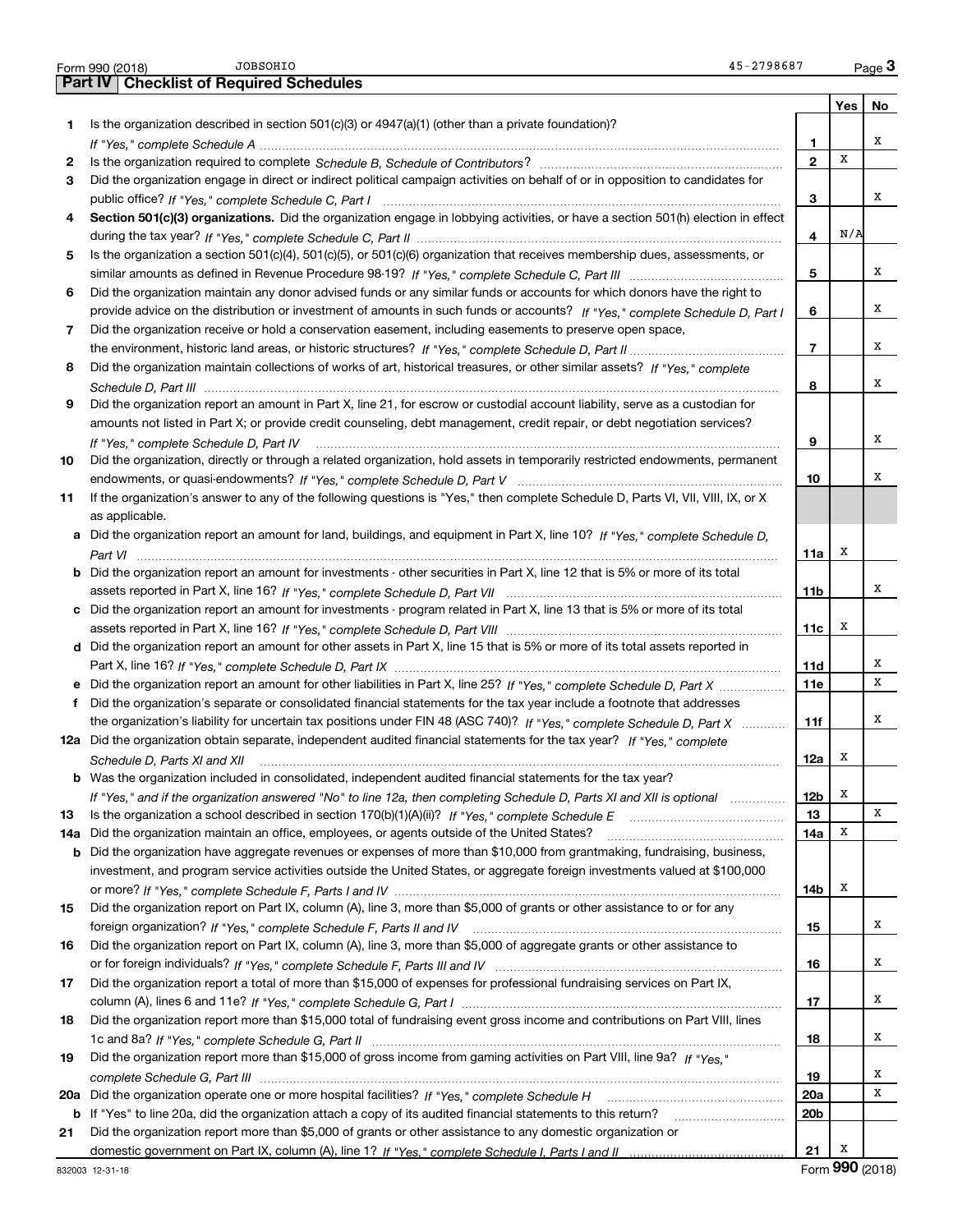|               | 45-2798687<br>JOBSOHIO<br>Form 990 (2018)                                                                                         |                 |          | Page 4 |
|---------------|-----------------------------------------------------------------------------------------------------------------------------------|-----------------|----------|--------|
|               | <b>Checklist of Required Schedules (continued)</b><br><b>Part IV</b>                                                              |                 |          |        |
|               |                                                                                                                                   |                 | Yes      | No     |
| 22            | Did the organization report more than \$5,000 of grants or other assistance to or for domestic individuals on                     |                 |          |        |
|               |                                                                                                                                   | 22              |          | x      |
| 23            | Did the organization answer "Yes" to Part VII, Section A, line 3, 4, or 5 about compensation of the organization's current        |                 |          |        |
|               | and former officers, directors, trustees, key employees, and highest compensated employees? If "Yes," complete                    |                 | x        |        |
|               |                                                                                                                                   | 23              |          |        |
|               | 24a Did the organization have a tax-exempt bond issue with an outstanding principal amount of more than \$100,000 as of the       |                 |          |        |
|               | last day of the year, that was issued after December 31, 2002? If "Yes," answer lines 24b through 24d and complete                | 24a             |          | x      |
|               |                                                                                                                                   | 24b             |          |        |
|               | c Did the organization maintain an escrow account other than a refunding escrow at any time during the year to defease            |                 |          |        |
|               |                                                                                                                                   | 24c             |          |        |
|               |                                                                                                                                   | 24d             |          |        |
|               | 25a Section 501(c)(3), 501(c)(4), and 501(c)(29) organizations. Did the organization engage in an excess benefit                  |                 |          |        |
|               |                                                                                                                                   | 25a             |          | x      |
|               | b Is the organization aware that it engaged in an excess benefit transaction with a disqualified person in a prior year, and      |                 |          |        |
|               | that the transaction has not been reported on any of the organization's prior Forms 990 or 990-EZ? If "Yes," complete             |                 |          |        |
|               | Schedule L, Part I                                                                                                                | 25 <sub>b</sub> |          | x      |
| 26            | Did the organization report any amount on Part X, line 5, 6, or 22 for receivables from or payables to any current or             |                 |          |        |
|               | former officers, directors, trustees, key employees, highest compensated employees, or disqualified persons? If "Yes."            |                 |          |        |
|               | complete Schedule L, Part II                                                                                                      | 26              |          | x      |
| 27            | Did the organization provide a grant or other assistance to an officer, director, trustee, key employee, substantial              |                 |          |        |
|               | contributor or employee thereof, a grant selection committee member, or to a 35% controlled entity or family member               |                 |          |        |
|               |                                                                                                                                   | 27              |          | х      |
| 28            | Was the organization a party to a business transaction with one of the following parties (see Schedule L, Part IV                 |                 |          |        |
|               | instructions for applicable filing thresholds, conditions, and exceptions):                                                       |                 |          |        |
|               |                                                                                                                                   | 28a             |          | х      |
|               | b A family member of a current or former officer, director, trustee, or key employee? If "Yes," complete Schedule L, Part IV      | 28 <sub>b</sub> |          | X      |
|               | c An entity of which a current or former officer, director, trustee, or key employee (or a family member thereof) was an officer, |                 |          |        |
|               |                                                                                                                                   | 28c             |          | х      |
| 29            |                                                                                                                                   | 29              |          | X      |
| 30            | Did the organization receive contributions of art, historical treasures, or other similar assets, or qualified conservation       |                 |          |        |
|               |                                                                                                                                   | 30              |          | x      |
| 31            | Did the organization liquidate, terminate, or dissolve and cease operations?                                                      |                 |          |        |
|               |                                                                                                                                   | 31              |          | x      |
| 32            | Did the organization sell, exchange, dispose of, or transfer more than 25% of its net assets? If "Yes," complete                  |                 |          |        |
|               | Schedule N, Part II                                                                                                               | 32              |          | х      |
| 33            | Did the organization own 100% of an entity disregarded as separate from the organization under Regulations                        |                 |          | x      |
|               |                                                                                                                                   | 33              |          |        |
| 34            | Was the organization related to any tax-exempt or taxable entity? If "Yes," complete Schedule R, Part II, III, or IV, and         | 34              | x        |        |
|               | 35a Did the organization have a controlled entity within the meaning of section 512(b)(13)?                                       | 35a             | X        |        |
|               | b If "Yes" to line 35a, did the organization receive any payment from or engage in any transaction with a controlled entity       |                 |          |        |
|               |                                                                                                                                   | 35 <sub>b</sub> | x        |        |
| 36            | Section 501(c)(3) organizations. Did the organization make any transfers to an exempt non-charitable related organization?        |                 |          |        |
|               |                                                                                                                                   | 36              | N/A      |        |
| 37            | Did the organization conduct more than 5% of its activities through an entity that is not a related organization                  |                 |          |        |
|               |                                                                                                                                   | 37              |          | х      |
| 38            | Did the organization complete Schedule O and provide explanations in Schedule O for Part VI, lines 11b and 19?                    |                 |          |        |
|               |                                                                                                                                   | 38              | Х        |        |
| <b>Part V</b> |                                                                                                                                   |                 |          |        |
|               | Check if Schedule O contains a response or note to any line in this Part V                                                        |                 |          |        |
|               |                                                                                                                                   |                 | Yes      | No     |
|               | 77<br>1a                                                                                                                          |                 |          |        |
| b             | $\Omega$<br>Enter the number of Forms W-2G included in line 1a. Enter -0- if not applicable<br>1b                                 |                 |          |        |
|               | Did the organization comply with backup withholding rules for reportable payments to vendors and reportable gaming                |                 |          |        |
|               |                                                                                                                                   | 1c              | х<br>∩∩ח |        |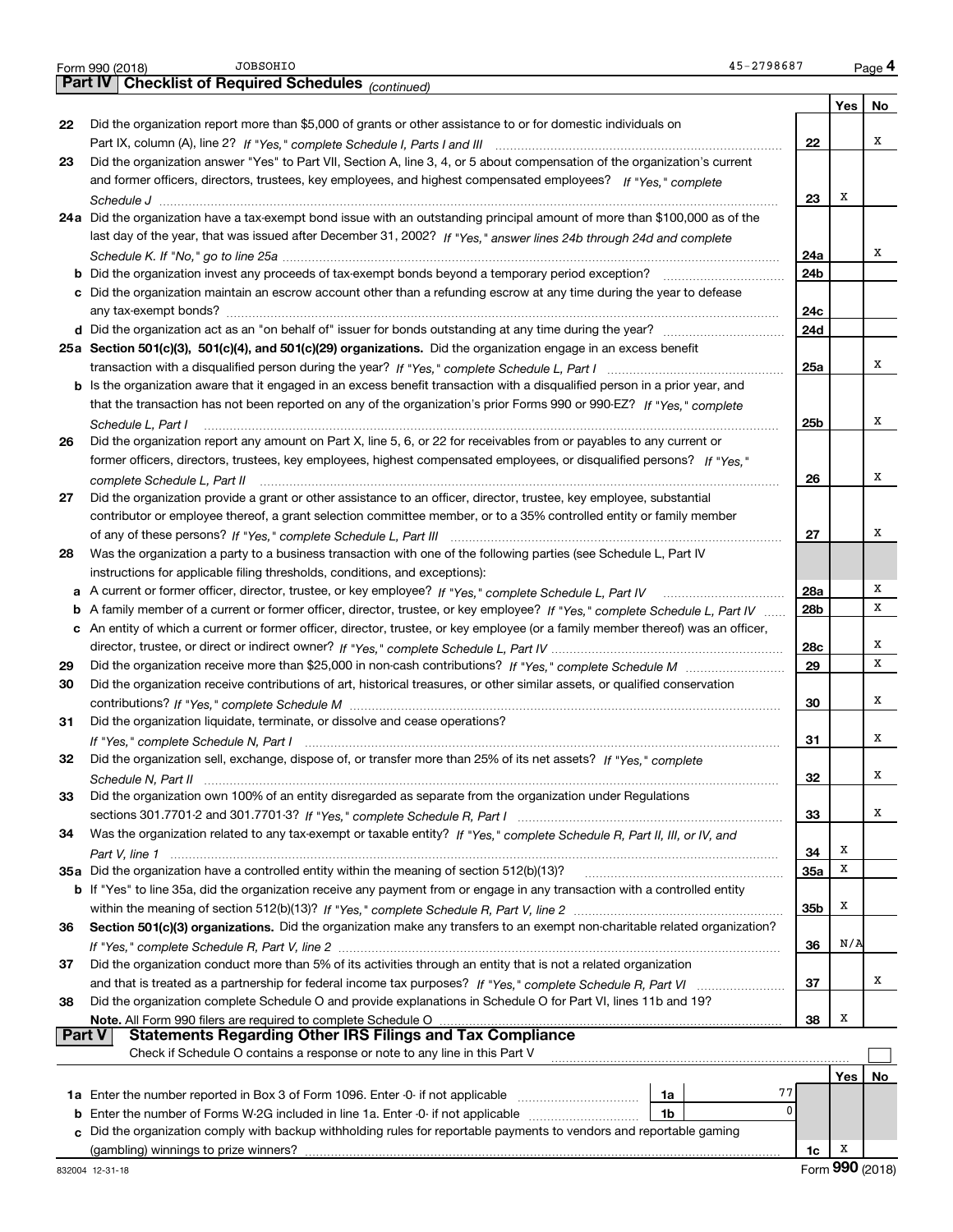|     | <b>JOBSOHIO</b><br>Form 990 (2018)                                                                                                                                                                                                  | 45-2798687     |     | Page 5 |
|-----|-------------------------------------------------------------------------------------------------------------------------------------------------------------------------------------------------------------------------------------|----------------|-----|--------|
|     | Statements Regarding Other IRS Filings and Tax Compliance (continued)<br><b>Part V</b>                                                                                                                                              |                |     |        |
|     |                                                                                                                                                                                                                                     |                | Yes | No     |
|     | 2a Enter the number of employees reported on Form W-3, Transmittal of Wage and Tax Statements,                                                                                                                                      |                |     |        |
|     | filed for the calendar year ending with or within the year covered by this return<br>2a                                                                                                                                             | 103            |     |        |
|     |                                                                                                                                                                                                                                     | 2 <sub>b</sub> | Х   |        |
|     |                                                                                                                                                                                                                                     |                |     |        |
|     | 3a Did the organization have unrelated business gross income of \$1,000 or more during the year?                                                                                                                                    | 3a             |     | х      |
|     |                                                                                                                                                                                                                                     | 3 <sub>b</sub> |     |        |
|     | 4a At any time during the calendar year, did the organization have an interest in, or a signature or other authority over, a                                                                                                        |                |     |        |
|     | financial account in a foreign country (such as a bank account, securities account, or other financial account)?                                                                                                                    | 4a             |     | х      |
|     | <b>b</b> If "Yes," enter the name of the foreign country: $\blacktriangleright$                                                                                                                                                     |                |     |        |
|     | See instructions for filing requirements for FinCEN Form 114, Report of Foreign Bank and Financial Accounts (FBAR).                                                                                                                 |                |     |        |
| 5а  | Was the organization a party to a prohibited tax shelter transaction at any time during the tax year?                                                                                                                               | 5a             |     | х      |
| b   |                                                                                                                                                                                                                                     | 5 <sub>b</sub> |     | x      |
| c   |                                                                                                                                                                                                                                     | 5c             |     |        |
|     | 6a Does the organization have annual gross receipts that are normally greater than \$100,000, and did the organization solicit                                                                                                      |                |     |        |
|     | any contributions that were not tax deductible as charitable contributions?                                                                                                                                                         | 6a             |     | х      |
|     | <b>b</b> If "Yes," did the organization include with every solicitation an express statement that such contributions or gifts                                                                                                       |                |     |        |
|     | were not tax deductible?                                                                                                                                                                                                            | 6b             |     |        |
| 7   | Organizations that may receive deductible contributions under section 170(c).                                                                                                                                                       |                |     |        |
| а   | Did the organization receive a payment in excess of \$75 made partly as a contribution and partly for goods and services provided to the payor?                                                                                     | 7a             |     | х      |
| b   | If "Yes," did the organization notify the donor of the value of the goods or services provided?                                                                                                                                     | 7b             |     |        |
| c   | Did the organization sell, exchange, or otherwise dispose of tangible personal property for which it was required                                                                                                                   |                |     |        |
|     |                                                                                                                                                                                                                                     | 7c             |     | х      |
|     | 7d<br>d If "Yes," indicate the number of Forms 8282 filed during the year manufactured in the set of the set of the summan summan summan summan summan summan summan summan summan summan summan summan summan summan summan summan |                |     |        |
| е   | Did the organization receive any funds, directly or indirectly, to pay premiums on a personal benefit contract?                                                                                                                     | 7e             |     | х      |
| f   | Did the organization, during the year, pay premiums, directly or indirectly, on a personal benefit contract?                                                                                                                        | 7f             |     | x      |
| a   | If the organization received a contribution of qualified intellectual property, did the organization file Form 8899 as required?                                                                                                    | 7g             | N/A |        |
| h   | If the organization received a contribution of cars, boats, airplanes, or other vehicles, did the organization file a Form 1098-C?                                                                                                  | 7h             | N/A |        |
| 8   | Sponsoring organizations maintaining donor advised funds. Did a donor advised fund maintained by the                                                                                                                                |                |     |        |
|     | sponsoring organization have excess business holdings at any time during the year?                                                                                                                                                  | N/A<br>8       |     |        |
| 9   | Sponsoring organizations maintaining donor advised funds.                                                                                                                                                                           |                |     |        |
| а   | Did the sponsoring organization make any taxable distributions under section 4966?                                                                                                                                                  | N/A<br>9а      |     |        |
| b   | Did the sponsoring organization make a distribution to a donor, donor advisor, or related person?                                                                                                                                   | N/A<br>9b      |     |        |
| 10  | Section 501(c)(7) organizations. Enter:                                                                                                                                                                                             |                |     |        |
|     | $\rm N/A$<br>10a<br>a Initiation fees and capital contributions included on Part VIII, line 12 [111] [12] [11] [12] [12] [12] [12]                                                                                                  |                |     |        |
|     | Gross receipts, included on Form 990, Part VIII, line 12, for public use of club facilities<br>10 <sub>b</sub>                                                                                                                      |                |     |        |
| 11  | Section 501(c)(12) organizations. Enter:                                                                                                                                                                                            |                |     |        |
| а   | N/A<br>11a                                                                                                                                                                                                                          |                |     |        |
| b   | Gross income from other sources (Do not net amounts due or paid to other sources against                                                                                                                                            |                |     |        |
|     | 11b                                                                                                                                                                                                                                 |                |     |        |
|     | 12a Section 4947(a)(1) non-exempt charitable trusts. Is the organization filing Form 990 in lieu of Form 1041?                                                                                                                      | 12a            |     |        |
|     | 12b                                                                                                                                                                                                                                 |                |     |        |
| 13  | Section 501(c)(29) qualified nonprofit health insurance issuers.                                                                                                                                                                    |                |     |        |
| а   |                                                                                                                                                                                                                                     | N/A<br>13a     |     |        |
|     | Note. See the instructions for additional information the organization must report on Schedule O.                                                                                                                                   |                |     |        |
| b   | Enter the amount of reserves the organization is required to maintain by the states in which the                                                                                                                                    |                |     |        |
|     | 13b                                                                                                                                                                                                                                 |                |     |        |
|     | 13с                                                                                                                                                                                                                                 |                |     |        |
| 14a | Did the organization receive any payments for indoor tanning services during the tax year?                                                                                                                                          | 14a            |     | х      |
|     |                                                                                                                                                                                                                                     | 14b            |     |        |
| 15  | Is the organization subject to the section 4960 tax on payment(s) of more than \$1,000,000 in remuneration or                                                                                                                       |                |     |        |
|     |                                                                                                                                                                                                                                     | 15             |     | x      |
|     | If "Yes," see instructions and file Form 4720, Schedule N.                                                                                                                                                                          |                |     |        |
| 16  | Is the organization an educational institution subject to the section 4968 excise tax on net investment income?                                                                                                                     | 16             |     | x      |
|     | If "Yes," complete Form 4720, Schedule O.                                                                                                                                                                                           |                |     |        |
|     |                                                                                                                                                                                                                                     |                |     |        |

Form  $990$  (2018)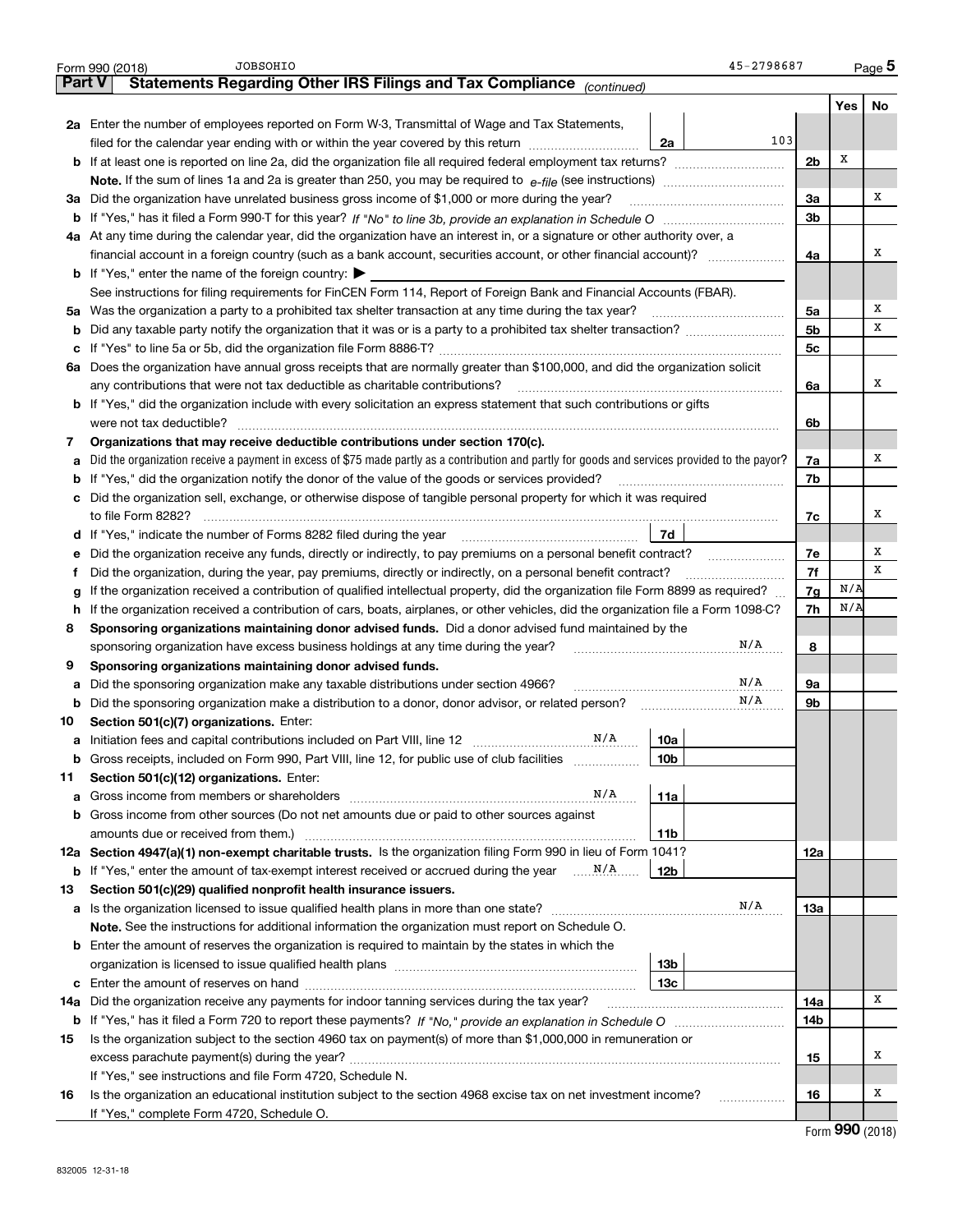|    | JOBSOHIO<br>Form 990 (2018)                                                                                                                                                                                                    |    | 45-2798687 |                 |     | Page $6$ |
|----|--------------------------------------------------------------------------------------------------------------------------------------------------------------------------------------------------------------------------------|----|------------|-----------------|-----|----------|
|    | <b>Part VI</b><br>Governance, Management, and Disclosure For each "Yes" response to lines 2 through 7b below, and for a "No" response                                                                                          |    |            |                 |     |          |
|    | to line 8a, 8b, or 10b below, describe the circumstances, processes, or changes in Schedule O. See instructions.                                                                                                               |    |            |                 |     |          |
|    |                                                                                                                                                                                                                                |    |            |                 |     | X        |
|    | <b>Section A. Governing Body and Management</b>                                                                                                                                                                                |    |            |                 |     |          |
|    |                                                                                                                                                                                                                                |    |            |                 | Yes | No       |
|    | <b>1a</b> Enter the number of voting members of the governing body at the end of the tax year                                                                                                                                  | 1a |            |                 |     |          |
|    | If there are material differences in voting rights among members of the governing body, or if the governing                                                                                                                    |    |            |                 |     |          |
|    | body delegated broad authority to an executive committee or similar committee, explain in Schedule O.                                                                                                                          |    |            |                 |     |          |
| b  | Enter the number of voting members included in line 1a, above, who are independent                                                                                                                                             | 1b | 8          |                 |     |          |
| 2  | Did any officer, director, trustee, or key employee have a family relationship or a business relationship with any other                                                                                                       |    |            |                 |     |          |
|    | officer, director, trustee, or key employee?                                                                                                                                                                                   |    |            | $\mathbf{2}$    |     | х        |
| 3  | Did the organization delegate control over management duties customarily performed by or under the direct supervision                                                                                                          |    |            |                 |     |          |
|    |                                                                                                                                                                                                                                |    |            | 3               |     | x        |
| 4  | Did the organization make any significant changes to its governing documents since the prior Form 990 was filed?                                                                                                               |    |            | 4               |     | x        |
| 5  | Did the organization become aware during the year of a significant diversion of the organization's assets? __________________                                                                                                  |    |            | 5               |     | х        |
|    |                                                                                                                                                                                                                                |    |            | 6               |     | X        |
| 6  | Did the organization have members or stockholders?                                                                                                                                                                             |    |            |                 |     |          |
| 7a | Did the organization have members, stockholders, or other persons who had the power to elect or appoint one or                                                                                                                 |    |            |                 | х   |          |
|    | more members of the governing body?                                                                                                                                                                                            |    |            | 7a              |     |          |
|    | <b>b</b> Are any governance decisions of the organization reserved to (or subject to approval by) members, stockholders, or                                                                                                    |    |            |                 |     | х        |
|    | persons other than the governing body?                                                                                                                                                                                         |    |            | 7b              |     |          |
| 8  | Did the organization contemporaneously document the meetings held or written actions undertaken during the year by the following:                                                                                              |    |            |                 |     |          |
| a  | The governing body?                                                                                                                                                                                                            |    |            | 8a              | X   |          |
| b  | Each committee with authority to act on behalf of the governing body?                                                                                                                                                          |    |            | 8b              | x   |          |
| 9  | Is there any officer, director, trustee, or key employee listed in Part VII, Section A, who cannot be reached at the                                                                                                           |    |            |                 |     |          |
|    |                                                                                                                                                                                                                                |    |            | 9               |     | x        |
|    | <b>Section B. Policies</b> (This Section B requests information about policies not required by the Internal Revenue Code.)                                                                                                     |    |            |                 |     |          |
|    |                                                                                                                                                                                                                                |    |            |                 | Yes | No       |
|    |                                                                                                                                                                                                                                |    |            | 10a             |     | х        |
|    | <b>b</b> If "Yes," did the organization have written policies and procedures governing the activities of such chapters, affiliates,                                                                                            |    |            |                 |     |          |
|    | and branches to ensure their operations are consistent with the organization's exempt purposes?                                                                                                                                |    |            | 10 <sub>b</sub> |     |          |
|    | 11a Has the organization provided a complete copy of this Form 990 to all members of its governing body before filing the form?                                                                                                |    |            | 11a             | X   |          |
|    | <b>b</b> Describe in Schedule O the process, if any, used by the organization to review this Form 990.                                                                                                                         |    |            |                 |     |          |
|    | 12a Did the organization have a written conflict of interest policy? If "No," go to line 13                                                                                                                                    |    |            | 12a             | X   |          |
|    | <b>b</b> Were officers, directors, or trustees, and key employees required to disclose annually interests that could give rise to conflicts?                                                                                   |    |            | 12 <sub>b</sub> | x   |          |
| с  | Did the organization regularly and consistently monitor and enforce compliance with the policy? If "Yes," describe                                                                                                             |    |            |                 |     |          |
|    |                                                                                                                                                                                                                                |    |            | 12c             | х   |          |
| 13 | Did the organization have a written whistleblower policy?                                                                                                                                                                      |    |            | 13              | x   |          |
| 14 | Did the organization have a written document retention and destruction policy?                                                                                                                                                 |    |            | 14              | Х   |          |
| 15 | Did the process for determining compensation of the following persons include a review and approval by independent                                                                                                             |    |            |                 |     |          |
|    | persons, comparability data, and contemporaneous substantiation of the deliberation and decision?                                                                                                                              |    |            |                 |     |          |
| а  | The organization's CEO, Executive Director, or top management official manufactured contains and contained a manufactured with the organization's CEO, Executive Director, or top management official manufactured with the st |    |            | 15a             | x   |          |
| b  | Other officers or key employees of the organization                                                                                                                                                                            |    |            | 15 <sub>b</sub> | х   |          |
|    | If "Yes" to line 15a or 15b, describe the process in Schedule O (see instructions).                                                                                                                                            |    |            |                 |     |          |
|    | 16a Did the organization invest in, contribute assets to, or participate in a joint venture or similar arrangement with a                                                                                                      |    |            |                 |     |          |
|    | taxable entity during the year?                                                                                                                                                                                                |    |            | 16a             |     | х        |
|    | <b>b</b> If "Yes," did the organization follow a written policy or procedure requiring the organization to evaluate its participation                                                                                          |    |            |                 |     |          |
|    | in joint venture arrangements under applicable federal tax law, and take steps to safeguard the organization's                                                                                                                 |    |            |                 |     |          |
|    |                                                                                                                                                                                                                                |    |            | 16b             |     |          |
|    | <b>Section C. Disclosure</b>                                                                                                                                                                                                   |    |            |                 |     |          |
| 17 | NONE<br>List the states with which a copy of this Form 990 is required to be filed $\blacktriangleright$                                                                                                                       |    |            |                 |     |          |
| 18 | Section 6104 requires an organization to make its Forms 1023 (1024 or 1024 A if applicable), 990, and 990 T (Section 501(c)(3)s only) available                                                                                |    |            |                 |     |          |
|    | for public inspection. Indicate how you made these available. Check all that apply.                                                                                                                                            |    |            |                 |     |          |
|    | X  <br>$X$ Own website<br>Upon request<br>Another's website<br>Other (explain in Schedule O)                                                                                                                                   |    |            |                 |     |          |
| 19 | Describe in Schedule O whether (and if so, how) the organization made its governing documents, conflict of interest policy, and financial                                                                                      |    |            |                 |     |          |
|    | statements available to the public during the tax year.                                                                                                                                                                        |    |            |                 |     |          |
| 20 | State the name, address, and telephone number of the person who possesses the organization's books and records                                                                                                                 |    |            |                 |     |          |
|    | BRIAN FAUST - (614) 224-6446                                                                                                                                                                                                   |    |            |                 |     |          |
|    | 41 S. HIGH STREET, SUITE 1500, COLUMBUS, OH<br>43215                                                                                                                                                                           |    |            |                 |     |          |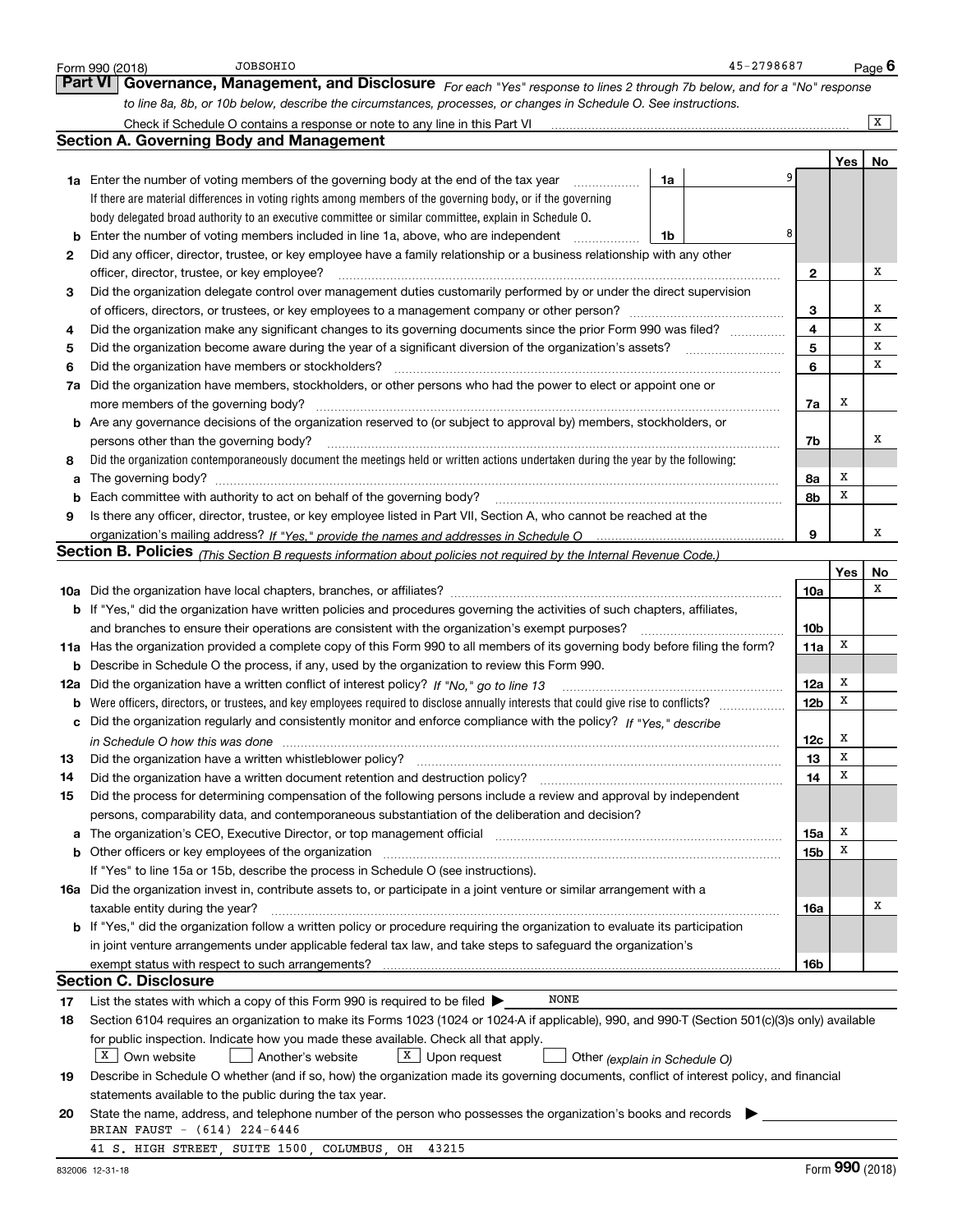$\begin{array}{c} \hline \end{array}$ 

### Part VII Compensation of Officers, Directors, Trustees, Key Employees, Highest Compensated Employees, and Independent Contractors

Check if Schedule O contains a response or note to any line in this Part VII

Section A. Officers, Directors, Trustees, Key Employees, and Highest Compensated Employees

1a Complete this table for all persons required to be listed. Report compensation for the calendar year ending with or within the organization's tax year.

Ist all of the organization's current officers, directors, trustees (whether individuals or organizations), regardless of amount of compensation.

• List all of the organization's current key employees, if any. See instructions for definition of "key employee." Enter -0- in columns ( $\overline{D}$ ), (E), and (F) if no compensation was paid.

• List the organization's five current highest compensated employees (other than an officer, director, trustee, or key employee) who received report-

 $\bullet$  List all of the organization's former officers, key employees, and highest compensated employees who received more than \$100,000 of able compensation (Box 5 of Form W-2 and/or Box 7 of Form 1099-MISC) of more than \$100,000 from the organization and any related organizations.

reportable compensation from the organization and any related organizations.

• List all of the organization's former directors or trustees that received, in the capacity as a former director or trustee of the organization, more than \$10,000 of reportable compensation from the organization and any related organizations.

List persons in the following order: individual trustees or directors; institutional trustees; officers; key employees; highest compensated employees; and former such persons.

Check this box if neither the organization nor any related organization compensated any current officer, director, or trustee.  $\Box$ 

| (A)                                  | (B)                    |                               |                       |         | (C)          |                                                                  |        | (D)                 | (E)                              | (F)                      |
|--------------------------------------|------------------------|-------------------------------|-----------------------|---------|--------------|------------------------------------------------------------------|--------|---------------------|----------------------------------|--------------------------|
| Name and Title                       | Average                |                               |                       |         | Position     | (do not check more than one                                      |        | Reportable          | Reportable                       | Estimated                |
|                                      | hours per              |                               |                       |         |              | box, unless person is both an<br>officer and a director/trustee) |        | compensation        | compensation                     | amount of                |
|                                      | week                   |                               |                       |         |              |                                                                  |        | from                | from related                     | other                    |
|                                      | (list any<br>hours for |                               |                       |         |              |                                                                  |        | the<br>organization | organizations<br>(W-2/1099-MISC) | compensation<br>from the |
|                                      | related                |                               |                       |         |              |                                                                  |        | (W-2/1099-MISC)     |                                  | organization             |
|                                      | organizations          |                               |                       |         |              |                                                                  |        |                     |                                  | and related              |
|                                      | below                  | ndividual trustee or director | Institutional trustee |         | Key employee | Highest compensated<br>employee                                  |        |                     |                                  | organizations            |
|                                      | line)                  |                               |                       | Officer |              |                                                                  | Former |                     |                                  |                          |
| ROBERT C. SMITH<br>(1)               | 1.00                   |                               |                       |         |              |                                                                  |        |                     |                                  |                          |
| CHAIRMAN (BEGIN 4/19)                | 1.00                   | x                             |                       | х       |              |                                                                  |        | 0                   | 0                                | 0.                       |
| JAMES BOLAND<br>(2)                  | 1.00                   |                               |                       |         |              |                                                                  |        |                     |                                  |                          |
| CHAIRMAN (THRU 4/19)                 | 1,00                   | х                             |                       | x       |              |                                                                  |        | 0                   | 0                                | 0.                       |
| <b>JP NAUSEEF</b><br>(3)             | 40.00                  |                               |                       |         |              |                                                                  |        |                     |                                  |                          |
| PRESIDENT & CIO (BEGIN 3/19)         | 1.00                   | х                             |                       | x       |              |                                                                  |        | 0                   | 0                                | 0.                       |
| JOHN MINOR<br>(4)                    | 40.00                  |                               |                       |         |              |                                                                  |        |                     |                                  |                          |
| PRESIDENT & CIO (THRU 3/19)          | 1.00                   | X                             |                       | X       |              |                                                                  |        | 621,323             | $\mathbf{0}$                     | 29,472.                  |
| LAWRENCE KIDD<br>(5)                 | 1.00                   |                               |                       |         |              |                                                                  |        |                     |                                  |                          |
| SECRETARY-TREAS                      | 0.00                   | x                             |                       | X       |              |                                                                  |        | $\mathbf{0}$        | $\mathbf{0}$                     | 0.                       |
| DR. JERRY SUE THORNTON<br>(6)        | 1.00                   |                               |                       |         |              |                                                                  |        |                     |                                  |                          |
| BOARD MEMBER (BEGIN 11/18)           | 0.00                   | х                             |                       |         |              |                                                                  |        | $\mathbf{0}$        | $\mathbf{0}$                     | 0.                       |
| JOHN BISHOP<br>(7)                   | 1.00                   |                               |                       |         |              |                                                                  |        |                     |                                  |                          |
| <b>BOARD MEMBER</b>                  | 0.00                   | x                             |                       |         |              |                                                                  |        | 0.                  | 0                                | 0.                       |
| RICK PLATT<br>(8)                    | 1,00                   |                               |                       |         |              |                                                                  |        |                     |                                  |                          |
| BOARD MEMBER (BEGIN 3/19)            | 0.00                   | X                             |                       |         |              |                                                                  |        | $\mathbf{0}$ .      | 0                                | 0.                       |
| STEPHEN MARKOVICH<br>(9)             | 1.00                   |                               |                       |         |              |                                                                  |        |                     |                                  |                          |
| <b>BOARD MEMBER</b>                  | 0.00                   | x                             |                       |         |              |                                                                  |        | 0.                  | $\mathbf{0}$                     | 0.                       |
| (10) TOM WILLIAMS                    | 1.00                   |                               |                       |         |              |                                                                  |        |                     |                                  |                          |
| <b>BOARD MEMBER</b>                  | 0.00                   | х                             |                       |         |              |                                                                  |        | $\mathbf{0}$        | $\mathbf{0}$                     | 0.                       |
| (11) WILLIAM BATCHELDER              | 1,00                   |                               |                       |         |              |                                                                  |        |                     |                                  |                          |
| <b>BOARD MEMBER</b>                  | 0.00                   | х                             |                       |         |              |                                                                  |        | 0.                  | $\mathbf{0}$                     | 0.                       |
| (12) GARY HEMINGER                   | 1,00                   |                               |                       |         |              |                                                                  |        |                     |                                  |                          |
| BOARD MEMBER (THRU 10/18)            | 0.00                   | х                             |                       |         |              |                                                                  |        | $\mathbf{0}$        | 0                                | 0.                       |
| (13) BARBARA SNYDER                  | 1.00                   |                               |                       |         |              |                                                                  |        |                     |                                  |                          |
| BOARD MEMBER (THRU 12/18)            | 0.00                   | x                             |                       |         |              |                                                                  |        | 0.                  | 0                                | 0.                       |
| (14) BRIAN FAUST                     | 40.00                  |                               |                       |         |              |                                                                  |        |                     |                                  |                          |
| CHIEF FINANCIAL OFFICER (BEGIN 5/19) | 1.00                   |                               |                       | X       |              |                                                                  |        | $\mathbf{0}$        | $\mathbf 0$                      | 0.                       |
| (15) KEVIN A. GIANGOLA               | 40.00                  |                               |                       |         |              |                                                                  |        |                     |                                  |                          |
| CHIEF FINANCIAL OFFICER (THRU 5/19)  | 1,00                   |                               |                       | X       |              |                                                                  |        | 240,487.            | 0                                | 18,674.                  |
| (16) AARON PITTS                     | 40.00                  |                               |                       |         |              |                                                                  |        |                     |                                  |                          |
| SENIOR MANAGING DIRECTOR             | 0.00                   |                               |                       |         | x            |                                                                  |        | 342,156,            | $\mathbf 0$                      | 37,470.                  |
| (17) ANDREW DEYE                     | 40.00                  |                               |                       |         |              |                                                                  |        |                     |                                  |                          |
| MANAGING DIRECTOR                    | 0.00                   |                               |                       |         | X            |                                                                  |        | 241,519             | $\mathbf{0}$                     | 19,062.                  |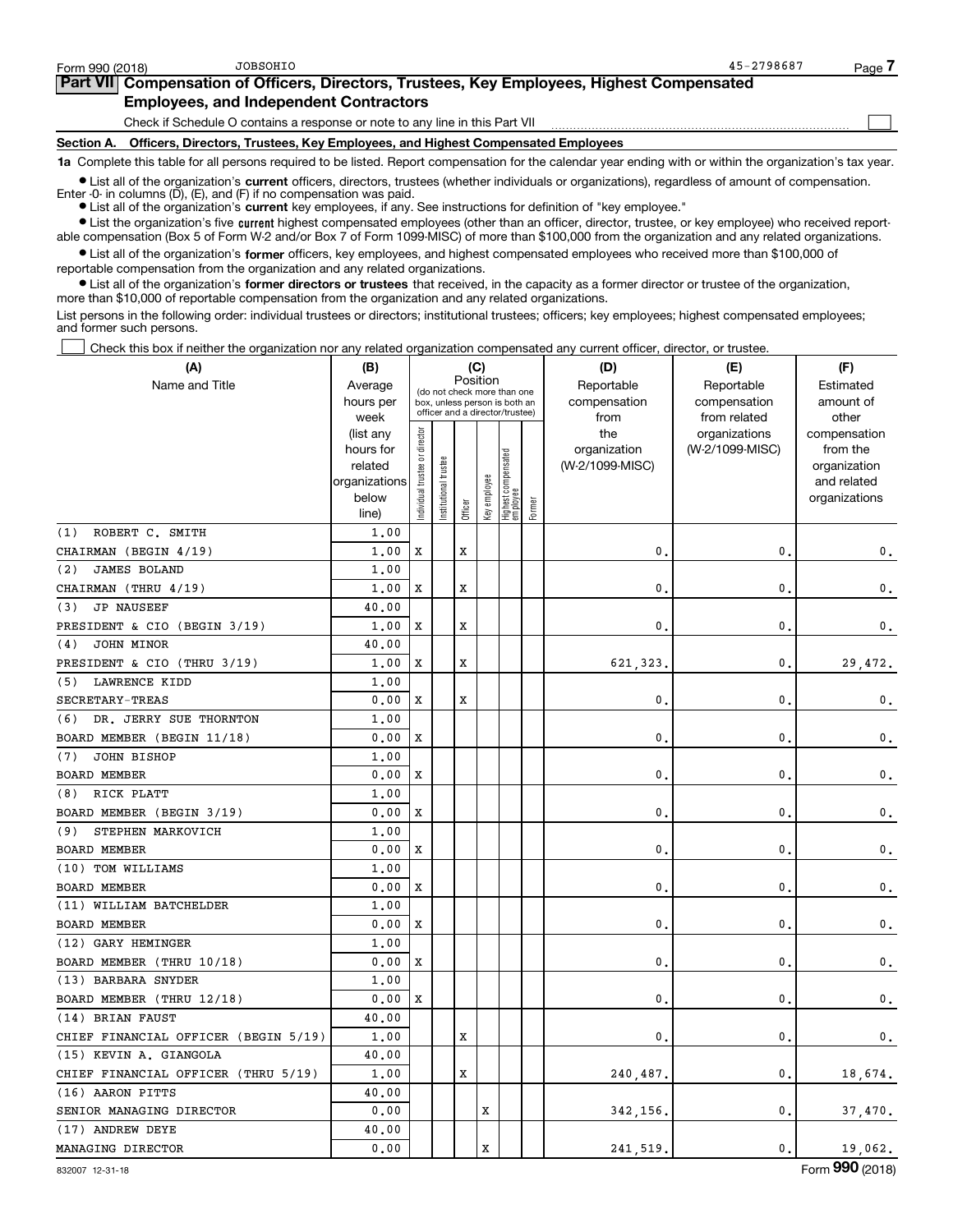| <b>JOBSOHIO</b><br>Form 990 (2018)                                                                                                          |                                           |                                |                       |          |              |                                 |        |                                | 45-2798687      |    |     | Page 8        |    |
|---------------------------------------------------------------------------------------------------------------------------------------------|-------------------------------------------|--------------------------------|-----------------------|----------|--------------|---------------------------------|--------|--------------------------------|-----------------|----|-----|---------------|----|
| Part VII<br>Section A. Officers, Directors, Trustees, Key Employees, and Highest Compensated Employees (continued)                          |                                           |                                |                       |          |              |                                 |        |                                |                 |    |     |               |    |
| (A)                                                                                                                                         | (B)                                       |                                |                       |          | (C)          |                                 |        | (D)                            | (E)             |    |     | (F)           |    |
| Name and title                                                                                                                              | Average                                   |                                |                       | Position |              | (do not check more than one     |        | Reportable<br>Reportable       |                 |    |     | Estimated     |    |
|                                                                                                                                             | hours per                                 |                                |                       |          |              | box, unless person is both an   |        | compensation                   | compensation    |    |     | amount of     |    |
|                                                                                                                                             | week                                      |                                |                       |          |              | officer and a director/trustee) |        | from                           | from related    |    |     | other         |    |
|                                                                                                                                             | (list any                                 |                                |                       |          |              |                                 |        | the                            | organizations   |    |     | compensation  |    |
|                                                                                                                                             | hours for                                 |                                |                       |          |              |                                 |        | organization                   | (W-2/1099-MISC) |    |     | from the      |    |
|                                                                                                                                             | related                                   |                                |                       |          |              |                                 |        | (W-2/1099-MISC)                |                 |    |     | organization  |    |
|                                                                                                                                             | organizations                             |                                |                       |          |              |                                 |        |                                |                 |    |     | and related   |    |
|                                                                                                                                             | below                                     | Individual trustee or director | Institutional trustee | Officer  | Key employee | Highest compensated<br>employee | Former |                                |                 |    |     | organizations |    |
|                                                                                                                                             | line)                                     |                                |                       |          |              |                                 |        |                                |                 |    |     |               |    |
| (18) DANA SAUCIER                                                                                                                           | 40.00                                     |                                |                       |          |              |                                 |        |                                |                 |    |     |               |    |
| VP, HEAD OF ECONOMIC DEV.                                                                                                                   | 0.00                                      |                                |                       |          | x            |                                 |        | 353,100.                       |                 | 0. |     | 13,850.       |    |
| (19) DONELL GRUBBS                                                                                                                          | 40.00                                     |                                |                       |          |              |                                 |        |                                |                 |    |     |               |    |
| GENERAL COUNSEL                                                                                                                             | 0.00                                      |                                |                       |          | X            |                                 |        | 238,163.                       |                 | 0. |     | 19,834.       |    |
| (20) GLENN RICHARDSON                                                                                                                       | 40.00                                     |                                |                       |          |              |                                 |        |                                |                 |    |     |               |    |
| MANAGING DIRECTOR                                                                                                                           | 0.00                                      |                                |                       |          | X            |                                 |        | 275,984.                       |                 | 0. |     | 37,404.       |    |
| (21) KRISTI TANNER                                                                                                                          | 40.00                                     |                                |                       |          |              |                                 |        |                                |                 |    |     |               |    |
| SENIOR MANAGING DIRECTOR                                                                                                                    | 0.00                                      |                                |                       |          | X            |                                 |        | 304,863.                       |                 | 0. |     | 26,470.       |    |
| (22) KRISTINA CLOUSE                                                                                                                        | 40.00                                     |                                |                       |          |              |                                 |        |                                |                 |    |     |               |    |
| EXECUTIVE DIR. OF OPERATIONS                                                                                                                | 0.00                                      |                                |                       |          | X            |                                 |        | 253,998.                       |                 | 0. |     | 36,664.       |    |
| (23) TED GRIFFITH                                                                                                                           | 40.00                                     |                                |                       |          |              |                                 |        |                                |                 |    |     |               |    |
| MANAGING DIRECTOR                                                                                                                           | 0.00                                      |                                |                       |          | X            |                                 |        | 277,826.                       |                 | 0. |     | 36,223.       |    |
| (24) VALENTINA ISAKINA                                                                                                                      | 40.00                                     |                                |                       |          |              |                                 |        |                                |                 |    |     |               |    |
| MANAGING DIRECTOR                                                                                                                           | 0.00                                      |                                |                       |          | X            |                                 |        | 257,691.                       |                 | 0. |     | 26,393.       |    |
| (25) LEE CRUME                                                                                                                              | 40.00                                     |                                |                       |          |              |                                 |        |                                |                 |    |     |               |    |
|                                                                                                                                             |                                           |                                |                       |          |              |                                 |        |                                |                 |    |     |               |    |
| DIRECTOR OF SALES                                                                                                                           | 0.00                                      |                                |                       |          |              | х                               |        | 191,438.                       |                 | 0. |     | 22,603.       |    |
| (26) MATTHEW CYBULSKI                                                                                                                       | 40.00                                     |                                |                       |          |              |                                 |        |                                |                 |    |     |               |    |
| SECTOR DIRECTOR                                                                                                                             | 0.00                                      |                                |                       |          |              | x                               |        | 171,150.                       |                 | 0. |     | 15,807.       |    |
|                                                                                                                                             |                                           |                                |                       |          |              |                                 |        | 3,769,698.                     |                 | 0. |     | 339,926.      |    |
| c Total from continuation sheets to Part VII, Section A [111] [12] Total from continuation sheets to Part VII, Section A                    |                                           |                                |                       |          |              |                                 |        | 548,815.                       |                 | 0. |     | 45,175.       |    |
|                                                                                                                                             |                                           |                                |                       |          |              |                                 |        | 4, 318, 513.                   |                 | 0. |     | 385, 101.     |    |
| Total number of individuals (including but not limited to those listed above) who received more than \$100,000 of reportable<br>$2^{\circ}$ |                                           |                                |                       |          |              |                                 |        |                                |                 |    |     |               |    |
| compensation from the organization $\blacktriangleright$                                                                                    |                                           |                                |                       |          |              |                                 |        |                                |                 |    |     |               | 39 |
|                                                                                                                                             |                                           |                                |                       |          |              |                                 |        |                                |                 |    |     | Yes           | No |
| Did the organization list any former officer, director, or trustee, key employee, or highest compensated employee on<br>3                   |                                           |                                |                       |          |              |                                 |        |                                |                 |    |     |               |    |
| line 1a? If "Yes," complete Schedule J for such individual manufactured contained and the Ves," complete Schedule J for such individual     |                                           |                                |                       |          |              |                                 |        |                                |                 |    | 3   |               | х  |
| For any individual listed on line 1a, is the sum of reportable compensation and other compensation from the organization<br>4               |                                           |                                |                       |          |              |                                 |        |                                |                 |    |     |               |    |
|                                                                                                                                             |                                           |                                |                       |          |              |                                 |        |                                |                 |    | 4   | X             |    |
| 5<br>Did any person listed on line 1a receive or accrue compensation from any unrelated organization or individual for services             |                                           |                                |                       |          |              |                                 |        |                                |                 |    |     |               |    |
|                                                                                                                                             |                                           |                                |                       |          |              |                                 |        |                                |                 |    | 5   |               | х  |
| <b>Section B. Independent Contractors</b>                                                                                                   |                                           |                                |                       |          |              |                                 |        |                                |                 |    |     |               |    |
| Complete this table for your five highest compensated independent contractors that received more than \$100,000 of compensation from<br>1   |                                           |                                |                       |          |              |                                 |        |                                |                 |    |     |               |    |
|                                                                                                                                             |                                           |                                |                       |          |              |                                 |        |                                |                 |    |     |               |    |
| the organization. Report compensation for the calendar year ending with or within the organization's tax year.                              |                                           |                                |                       |          |              |                                 |        |                                |                 |    |     |               |    |
| (A)<br>Name and business address                                                                                                            |                                           |                                |                       |          |              |                                 |        | (B)<br>Description of services |                 |    | (C) | Compensation  |    |
|                                                                                                                                             |                                           |                                |                       |          |              |                                 |        |                                |                 |    |     |               |    |
| MCGANN MEDIA                                                                                                                                |                                           |                                |                       |          |              |                                 |        |                                |                 |    |     |               |    |
| 61 JEFFERSON AVENUE, COLUMBUS, OH 43215                                                                                                     |                                           |                                |                       |          |              |                                 |        | CONSULTANT                     |                 |    |     | 4, 273, 538.  |    |
| TEAM NEO, 737 BOLIVAR ROAD, SUITE 2000,                                                                                                     |                                           |                                |                       |          |              |                                 |        |                                |                 |    |     |               |    |
| CLEVELAND, OH 44115                                                                                                                         |                                           |                                |                       |          |              |                                 |        | CONSULTANT                     |                 |    |     | 2,921,045.    |    |
|                                                                                                                                             | REDI CINCINNATI, 3 EAST 4TH STREET, SUITE |                                |                       |          |              |                                 |        |                                |                 |    |     |               |    |
| 301, CINCINNATI, OH 45202                                                                                                                   |                                           |                                |                       |          |              |                                 |        | CONSULTANT                     |                 |    |     | 2,181,692.    |    |
| APPALACHIAN PARTNERSHIP FOR ECONOMIC GROWTH                                                                                                 |                                           |                                |                       |          |              |                                 |        |                                |                 |    |     |               |    |
| 35 PUBLIC SQUARE, NELSONVILLE, OH 45764                                                                                                     |                                           |                                |                       |          |              |                                 |        | CONSULTANT                     |                 |    |     | 1,985,943.    |    |
| COLUMBUS 2020, 150 SOUTH FRONT STREET,                                                                                                      |                                           |                                |                       |          |              |                                 |        |                                |                 |    |     |               |    |
| #200, COLUMBUS, OH 43215                                                                                                                    |                                           |                                |                       |          |              |                                 |        | CONSULTANT                     |                 |    |     | 1,808,804.    |    |
| Total number of independent contractors (including but not limited to those listed above) who received more than<br>$\mathbf{2}$            |                                           |                                |                       |          |              |                                 |        |                                |                 |    |     |               |    |
| $$100,000$ of compensation from the organization                                                                                            |                                           |                                |                       |          | 34           |                                 |        |                                |                 |    |     |               |    |

SEE PART VII, SECTION A CONTINUATION SHEETS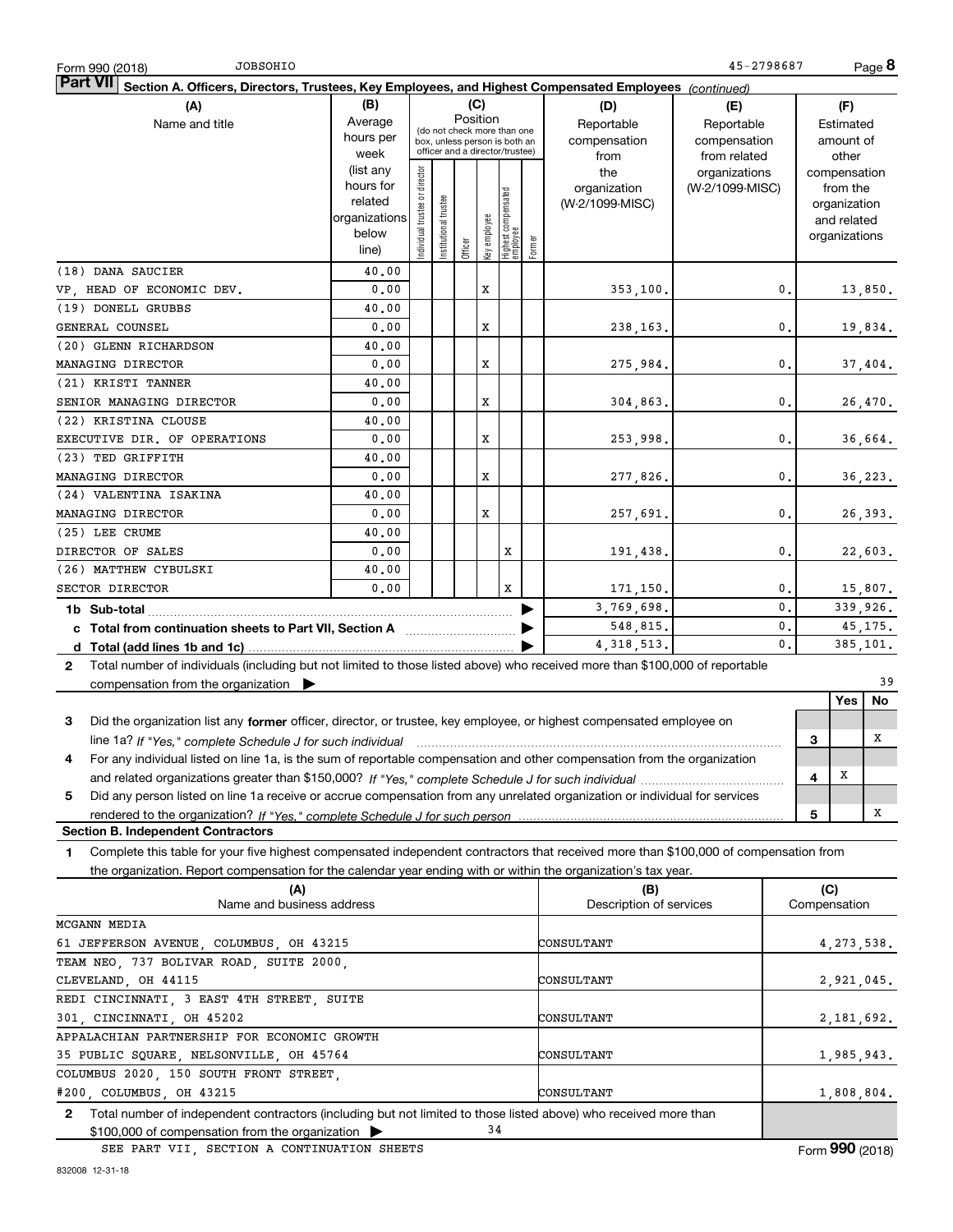| JOBSOHIO<br>Form 990                                                                                                      |                                 |                                |                        |         |              |                              |        |                      | 45-2798687                   |                             |
|---------------------------------------------------------------------------------------------------------------------------|---------------------------------|--------------------------------|------------------------|---------|--------------|------------------------------|--------|----------------------|------------------------------|-----------------------------|
| <b>Part VII</b><br>Section A. Officers, Directors, Trustees, Key Employees, and Highest Compensated Employees (continued) |                                 |                                |                        |         |              |                              |        |                      |                              |                             |
| (A)                                                                                                                       | (B)                             |                                |                        |         | (C)          |                              |        | (D)                  | (E)                          | (F)                         |
| Name and title                                                                                                            | Average                         |                                |                        |         | Position     |                              |        | Reportable           | Reportable                   | Estimated                   |
|                                                                                                                           | hours<br>per                    |                                | (check all that apply) |         |              |                              |        | compensation<br>from | compensation<br>from related | amount of<br>other          |
|                                                                                                                           | week                            |                                |                        |         |              |                              |        | the                  | organizations                | compensation                |
|                                                                                                                           | (list any                       |                                |                        |         |              |                              |        | organization         | (W-2/1099-MISC)              | from the                    |
|                                                                                                                           | hours for                       |                                |                        |         |              |                              |        | (W-2/1099-MISC)      |                              | organization<br>and related |
|                                                                                                                           | related<br>organizations        |                                |                        |         |              |                              |        |                      |                              | organizations               |
|                                                                                                                           | below                           | Individual trustee or director | Institutional trustee  |         | Key employee | Highest compensated employee |        |                      |                              |                             |
|                                                                                                                           | line)                           |                                |                        | Officer |              |                              | Former |                      |                              |                             |
| (27) CHERYL HAY                                                                                                           | 40.00                           |                                |                        |         |              |                              |        |                      |                              |                             |
| DIRECTOR, TALENT ACQUISITION                                                                                              | ${\bf 0}$ , ${\bf 0}$ ${\bf 0}$ |                                |                        |         |              | $\mathbf X$                  |        | 179,254.             | $\mathfrak o$ .              | 18,742.                     |
| (28) RENAE SCOTT                                                                                                          | 40.00                           |                                |                        |         |              |                              |        |                      |                              |                             |
| DIRECTOR, MARKETING & COMM.                                                                                               | ${\bf 0}$ , ${\bf 0}$ ${\bf 0}$ |                                |                        |         |              | $\mathbf X$                  |        | 195,574.             | $\mathfrak o$ .              | 17, 196.                    |
| (29) JULIE BATTLES                                                                                                        | 40.00                           |                                |                        |         |              |                              |        |                      |                              |                             |
| CONTROLLER                                                                                                                | 0.00                            |                                |                        |         |              | X                            |        | 173,987.             | $\mathbf 0$ .                | 9,237.                      |
|                                                                                                                           |                                 |                                |                        |         |              |                              |        |                      |                              |                             |
|                                                                                                                           |                                 |                                |                        |         |              |                              |        |                      |                              |                             |
|                                                                                                                           |                                 |                                |                        |         |              |                              |        |                      |                              |                             |
|                                                                                                                           |                                 |                                |                        |         |              |                              |        |                      |                              |                             |
|                                                                                                                           |                                 |                                |                        |         |              |                              |        |                      |                              |                             |
|                                                                                                                           |                                 |                                |                        |         |              |                              |        |                      |                              |                             |
|                                                                                                                           |                                 |                                |                        |         |              |                              |        |                      |                              |                             |
|                                                                                                                           |                                 |                                |                        |         |              |                              |        |                      |                              |                             |
|                                                                                                                           |                                 |                                |                        |         |              |                              |        |                      |                              |                             |
|                                                                                                                           |                                 |                                |                        |         |              |                              |        |                      |                              |                             |
|                                                                                                                           |                                 |                                |                        |         |              |                              |        |                      |                              |                             |
|                                                                                                                           |                                 |                                |                        |         |              |                              |        |                      |                              |                             |
|                                                                                                                           |                                 |                                |                        |         |              |                              |        |                      |                              |                             |
|                                                                                                                           |                                 |                                |                        |         |              |                              |        |                      |                              |                             |
|                                                                                                                           |                                 |                                |                        |         |              |                              |        |                      |                              |                             |
|                                                                                                                           |                                 |                                |                        |         |              |                              |        |                      |                              |                             |
|                                                                                                                           |                                 |                                |                        |         |              |                              |        |                      |                              |                             |
|                                                                                                                           |                                 |                                |                        |         |              |                              |        |                      |                              |                             |
|                                                                                                                           |                                 |                                |                        |         |              |                              |        |                      |                              |                             |
|                                                                                                                           |                                 |                                |                        |         |              |                              |        |                      |                              |                             |
|                                                                                                                           |                                 |                                |                        |         |              |                              |        |                      |                              |                             |
|                                                                                                                           |                                 |                                |                        |         |              |                              |        |                      |                              |                             |
|                                                                                                                           |                                 |                                |                        |         |              |                              |        |                      |                              |                             |
|                                                                                                                           |                                 |                                |                        |         |              |                              |        |                      |                              |                             |
|                                                                                                                           |                                 |                                |                        |         |              |                              |        |                      |                              |                             |
| Total to Part VII, Section A, line 1c                                                                                     |                                 |                                |                        |         |              |                              |        | 548,815.             |                              | 45, 175.                    |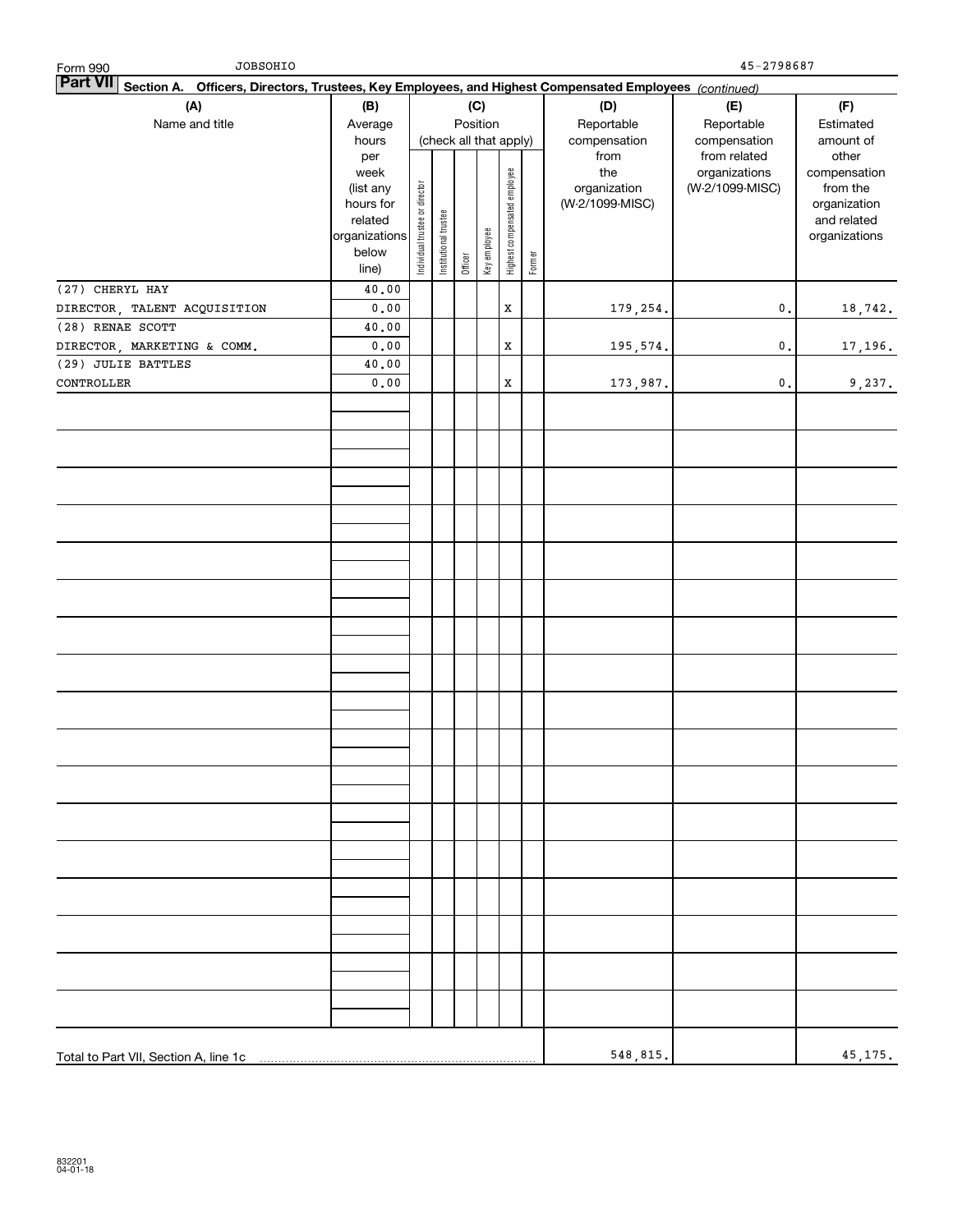|                                                           | Form 990 (2018)  | <b>JOBSOHIO</b>                                                               |                |                       |                      |                                                 | 45-2798687                              | Page 9                                                             |
|-----------------------------------------------------------|------------------|-------------------------------------------------------------------------------|----------------|-----------------------|----------------------|-------------------------------------------------|-----------------------------------------|--------------------------------------------------------------------|
|                                                           | <b>Part VIII</b> | <b>Statement of Revenue</b>                                                   |                |                       |                      |                                                 |                                         |                                                                    |
|                                                           |                  | Check if Schedule O contains a response or note to any line in this Part VIII |                |                       |                      |                                                 |                                         |                                                                    |
|                                                           |                  |                                                                               |                |                       | (A)<br>Total revenue | (B)<br>Related or<br>exempt function<br>revenue | (C)<br>Unrelated<br>business<br>revenue | (D)<br>Revenuè excluded<br>from tax under<br>sections<br>512 - 514 |
|                                                           |                  | 1 a Federated campaigns                                                       | 1a             |                       |                      |                                                 |                                         |                                                                    |
| Contributions, Gifts, Grants<br>and Other Similar Amounts |                  | <b>b</b> Membership dues                                                      | 1 <sub>b</sub> |                       |                      |                                                 |                                         |                                                                    |
|                                                           |                  | c Fundraising events                                                          | 1 <sub>c</sub> |                       |                      |                                                 |                                         |                                                                    |
|                                                           |                  | d Related organizations                                                       | 1 <sub>d</sub> | 350,000,000.          |                      |                                                 |                                         |                                                                    |
|                                                           |                  | e Government grants (contributions)                                           | 1e             |                       |                      |                                                 |                                         |                                                                    |
|                                                           |                  | f All other contributions, gifts, grants, and                                 |                |                       |                      |                                                 |                                         |                                                                    |
|                                                           |                  | similar amounts not included above                                            | l 1f           |                       |                      |                                                 |                                         |                                                                    |
|                                                           |                  | <b>g</b> Noncash contributions included in lines 1a-1f: \$                    |                |                       |                      |                                                 |                                         |                                                                    |
|                                                           |                  |                                                                               |                |                       | 350,000,000.         |                                                 |                                         |                                                                    |
|                                                           |                  |                                                                               |                | <b>Business Code</b>  |                      |                                                 |                                         |                                                                    |
|                                                           | 2 a              | LOAN INTEREST                                                                 |                | 900099                | 2,729,348.           | 2,729,348.                                      |                                         |                                                                    |
|                                                           | b                | MANAGEMENT FEES                                                               |                | 900099                | 1, 147, 079.         | 1, 147, 079.                                    |                                         |                                                                    |
|                                                           |                  | <b>LOAN FEES</b>                                                              |                | 900099                | 374,957.             | 374,957.                                        |                                         |                                                                    |
|                                                           | d                |                                                                               |                |                       |                      |                                                 |                                         |                                                                    |
| Program Service<br>Revenue                                | е                |                                                                               |                |                       |                      |                                                 |                                         |                                                                    |
|                                                           |                  |                                                                               |                |                       |                      |                                                 |                                         |                                                                    |
|                                                           | g                |                                                                               |                | ▶                     | 4, 251, 384.         |                                                 |                                         |                                                                    |
|                                                           | З                | Investment income (including dividends, interest, and                         |                |                       |                      |                                                 |                                         |                                                                    |
|                                                           |                  |                                                                               |                |                       | 12,004,621.          |                                                 |                                         | 12,004,621.                                                        |
|                                                           | 4                | Income from investment of tax-exempt bond proceeds                            |                |                       |                      |                                                 |                                         |                                                                    |
|                                                           | 5                |                                                                               |                |                       |                      |                                                 |                                         |                                                                    |
|                                                           |                  |                                                                               | (i) Real       | (ii) Personal         |                      |                                                 |                                         |                                                                    |
|                                                           |                  |                                                                               |                |                       |                      |                                                 |                                         |                                                                    |
|                                                           |                  | <b>b</b> Less: rental expenses                                                |                |                       |                      |                                                 |                                         |                                                                    |
|                                                           |                  | c Rental income or (loss)                                                     |                |                       |                      |                                                 |                                         |                                                                    |
|                                                           |                  | <b>d</b> Net rental income or (loss)                                          |                |                       |                      |                                                 |                                         |                                                                    |
|                                                           |                  | 7 a Gross amount from sales of                                                | (i) Securities | (ii) Other            |                      |                                                 |                                         |                                                                    |
|                                                           |                  | assets other than inventory                                                   |                |                       |                      |                                                 |                                         |                                                                    |
|                                                           |                  | <b>b</b> Less: cost or other basis                                            |                |                       |                      |                                                 |                                         |                                                                    |
|                                                           |                  | and sales expenses                                                            |                |                       |                      |                                                 |                                         |                                                                    |
|                                                           |                  |                                                                               |                |                       |                      |                                                 |                                         |                                                                    |
|                                                           |                  |                                                                               |                |                       |                      |                                                 |                                         |                                                                    |
|                                                           |                  | 8 a Gross income from fundraising events (not                                 |                |                       |                      |                                                 |                                         |                                                                    |
|                                                           |                  | including \$<br><u>of</u> of                                                  |                |                       |                      |                                                 |                                         |                                                                    |
| <b>Other Revenue</b>                                      |                  | contributions reported on line 1c). See                                       |                |                       |                      |                                                 |                                         |                                                                    |
|                                                           |                  |                                                                               |                |                       |                      |                                                 |                                         |                                                                    |
|                                                           |                  |                                                                               |                |                       |                      |                                                 |                                         |                                                                    |
|                                                           |                  | c Net income or (loss) from fundraising events                                |                |                       |                      |                                                 |                                         |                                                                    |
|                                                           |                  | 9 a Gross income from gaming activities. See                                  |                |                       |                      |                                                 |                                         |                                                                    |
|                                                           |                  |                                                                               |                |                       |                      |                                                 |                                         |                                                                    |
|                                                           |                  |                                                                               |                |                       |                      |                                                 |                                         |                                                                    |
|                                                           |                  |                                                                               |                |                       |                      |                                                 |                                         |                                                                    |
|                                                           |                  | 10 a Gross sales of inventory, less returns                                   |                |                       |                      |                                                 |                                         |                                                                    |
|                                                           |                  |                                                                               |                |                       |                      |                                                 |                                         |                                                                    |
|                                                           |                  |                                                                               |                |                       |                      |                                                 |                                         |                                                                    |
|                                                           |                  | c Net income or (loss) from sales of inventory                                |                |                       |                      |                                                 |                                         |                                                                    |
|                                                           |                  | Miscellaneous Revenue                                                         |                | <b>Business Code</b>  |                      |                                                 |                                         |                                                                    |
|                                                           |                  | 11 a MISCELLANEOUS INCOME                                                     |                | 900099                | 8,695.               | 8,695.                                          |                                         |                                                                    |
|                                                           | b                |                                                                               |                |                       |                      |                                                 |                                         |                                                                    |
|                                                           | c                |                                                                               |                |                       |                      |                                                 |                                         |                                                                    |
|                                                           | d                |                                                                               |                |                       |                      |                                                 |                                         |                                                                    |
|                                                           |                  |                                                                               |                | $\blacktriangleright$ | 8,695.               |                                                 |                                         |                                                                    |
|                                                           | 12               |                                                                               |                |                       | 366, 264, 700.       | 4, 260, 079.                                    | 0.1                                     | 12,004,621.                                                        |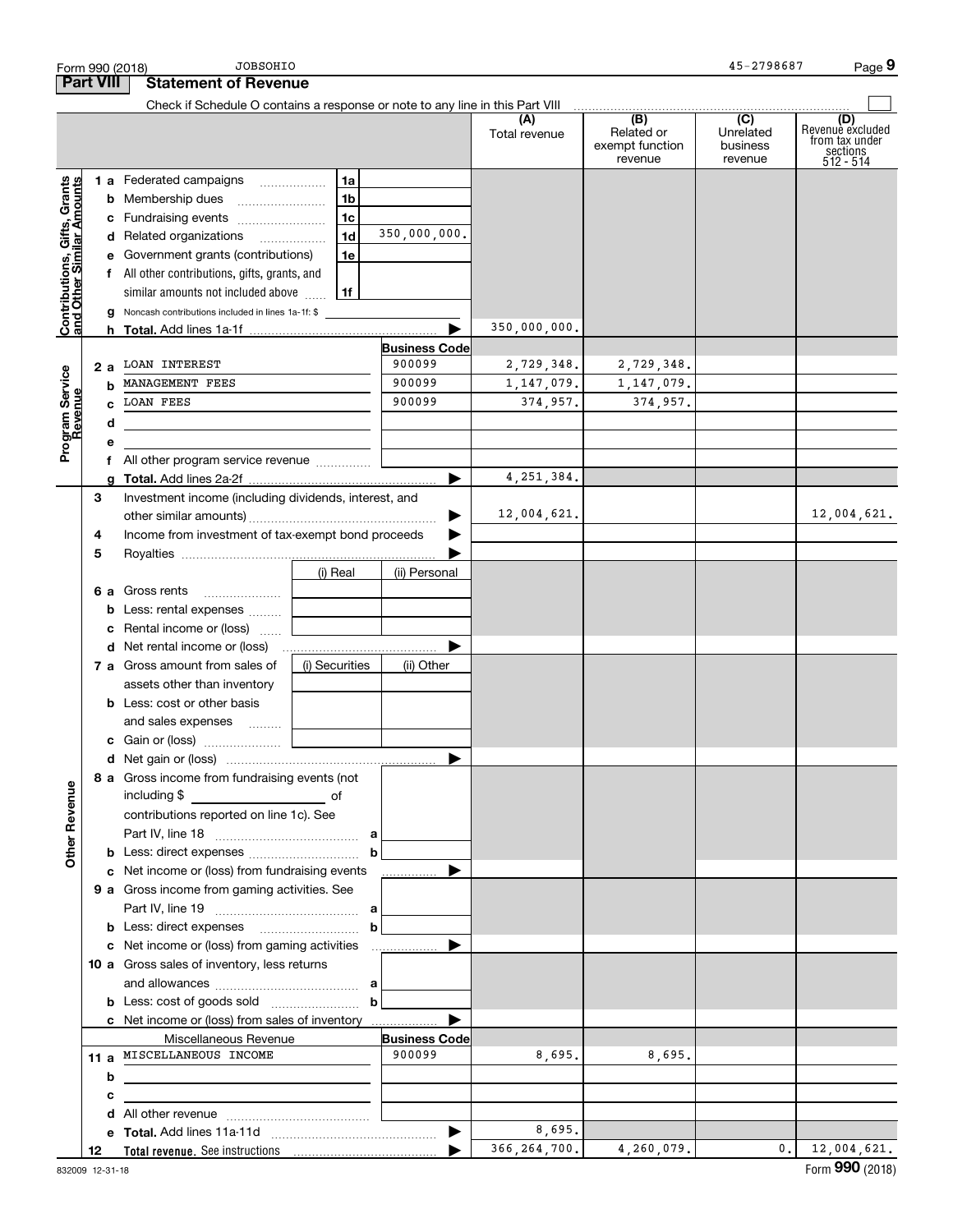$45 - 2798687$ Page 10

### **Part IX Statement of Functional Expenses**

Section 501(c)(3) and 501(c)(4) organizations must complete all columns. All other organizations must complete column (A).

|              | Check if Schedule O contains a response or note to any line in this Part IX                                                                               |                       | .                                  |                                           |                                |
|--------------|-----------------------------------------------------------------------------------------------------------------------------------------------------------|-----------------------|------------------------------------|-------------------------------------------|--------------------------------|
|              | Do not include amounts reported on lines 6b.<br>7b, 8b, 9b, and 10b of Part VIII.                                                                         | (A)<br>Total expenses | (B)<br>Program service<br>expenses | (C)<br>Management and<br>general expenses | (D)<br>Fundraising<br>expenses |
| $\mathbf 1$  | Grants and other assistance to domestic organizations                                                                                                     |                       |                                    |                                           |                                |
|              | and domestic governments. See Part IV, line 21<br>$\ddotsc$                                                                                               | 112, 393, 413.        | 112, 393, 413.                     |                                           |                                |
| 2            | Grants and other assistance to domestic                                                                                                                   |                       |                                    |                                           |                                |
|              | individuals. See Part IV, line 22                                                                                                                         |                       |                                    |                                           |                                |
| 3            | Grants and other assistance to foreign                                                                                                                    |                       |                                    |                                           |                                |
|              | organizations, foreign governments, and foreign                                                                                                           |                       |                                    |                                           |                                |
|              | individuals. See Part IV, lines 15 and 16                                                                                                                 |                       |                                    |                                           |                                |
| 4            | Benefits paid to or for members                                                                                                                           |                       |                                    |                                           |                                |
| 5            | Compensation of current officers, directors,                                                                                                              |                       |                                    |                                           |                                |
|              |                                                                                                                                                           | 6,592,154.            | 5, 109, 727.                       | 1,482,427.                                |                                |
| 6            | Compensation not included above, to disqualified                                                                                                          |                       |                                    |                                           |                                |
|              | persons (as defined under section 4958(f)(1)) and                                                                                                         |                       |                                    |                                           |                                |
|              | persons described in section 4958(c)(3)(B)                                                                                                                |                       |                                    |                                           |                                |
| 7            |                                                                                                                                                           | 5,859,626.            | 3,696,490.                         | 2, 163, 136.                              |                                |
| 8            | Pension plan accruals and contributions (include                                                                                                          |                       |                                    |                                           |                                |
|              | section 401(k) and 403(b) employer contributions)                                                                                                         | 392,508.              | 277,592.                           | 114,916.                                  |                                |
| 9            |                                                                                                                                                           | 1, 299, 278.          | 918,883.                           | 380, 395.                                 |                                |
| 10           |                                                                                                                                                           | 796,080.              | 563,008.                           | 233,072.                                  |                                |
| 11           | Fees for services (non-employees):                                                                                                                        |                       |                                    |                                           |                                |
| a            |                                                                                                                                                           |                       |                                    |                                           |                                |
| b            |                                                                                                                                                           | 226, 138.<br>231,076. | 182,290.                           | 43,848.<br>231,076.                       |                                |
| c            |                                                                                                                                                           |                       |                                    |                                           |                                |
| d            |                                                                                                                                                           |                       |                                    |                                           |                                |
| е            | Professional fundraising services. See Part IV, line 17                                                                                                   | 333,851.              |                                    | 333,851.                                  |                                |
| f            | Investment management fees<br>Other. (If line 11g amount exceeds 10% of line 25,                                                                          |                       |                                    |                                           |                                |
| $\mathbf{q}$ | column (A) amount, list line 11g expenses on Sch O.)                                                                                                      | 5, 241, 288.          | 4,750,601.                         | 490,687.                                  |                                |
| 12           |                                                                                                                                                           | 7,695,189.            | 7,695,189.                         |                                           |                                |
| 13           |                                                                                                                                                           | 397,628.              |                                    | 397,628.                                  |                                |
| 14           |                                                                                                                                                           | 2,105,381.            |                                    | 2,105,381.                                |                                |
| 15           |                                                                                                                                                           |                       |                                    |                                           |                                |
| 16           |                                                                                                                                                           | 837.614.              |                                    | 837,614.                                  |                                |
| 17           | Travel                                                                                                                                                    | 1,293,865.            | 1,293,865.                         |                                           |                                |
| 18           | Payments of travel or entertainment expenses                                                                                                              |                       |                                    |                                           |                                |
|              | for any federal, state, or local public officials.                                                                                                        | 9 0 1 3               | 9.013                              |                                           |                                |
| 19           | Conferences, conventions, and meetings                                                                                                                    | 1,063,351             | 1,019,921                          | 43,430.                                   |                                |
| 20           | Interest                                                                                                                                                  | 690.                  |                                    | 690.                                      |                                |
| 21           |                                                                                                                                                           |                       |                                    |                                           |                                |
| 22           | Depreciation, depletion, and amortization                                                                                                                 | 334,611.              |                                    | 334,611.                                  |                                |
| 23           | Insurance                                                                                                                                                 | 226,752.              |                                    | 226,752.                                  |                                |
| 24           | Other expenses. Itemize expenses not covered<br>above. (List miscellaneous expenses in line 24e. If line<br>24e amount exceeds 10% of line 25, column (A) |                       |                                    |                                           |                                |
| a            | amount, list line 24e expenses on Schedule O.)<br><b>UBI TAX</b>                                                                                          | 41,593.               | 0.                                 | 41,593.                                   |                                |
| b            | NETWORK PARTNER SERVICE                                                                                                                                   | 13,679,725.           | 13,679,725.                        |                                           |                                |
| с            | RESEARCH AND MATERIALS                                                                                                                                    | 375,610.              | 375,610.                           |                                           |                                |
| d            | TRAINING                                                                                                                                                  | 255,520.              | 255,520.                           |                                           |                                |
| е            | All other expenses                                                                                                                                        | 426,235.              | 392,003.                           | 34,232.                                   |                                |
| 25           | Total functional expenses. Add lines 1 through 24e                                                                                                        | 162,108,189.          | 152,612,850.                       | 9,495,339.                                | 0.                             |
| 26           | Joint costs. Complete this line only if the organization                                                                                                  |                       |                                    |                                           |                                |
|              | reported in column (B) joint costs from a combined                                                                                                        |                       |                                    |                                           |                                |
|              | educational campaign and fundraising solicitation.                                                                                                        |                       |                                    |                                           |                                |
|              | Check here<br>if following SOP 98-2 (ASC 958-720)                                                                                                         |                       |                                    |                                           |                                |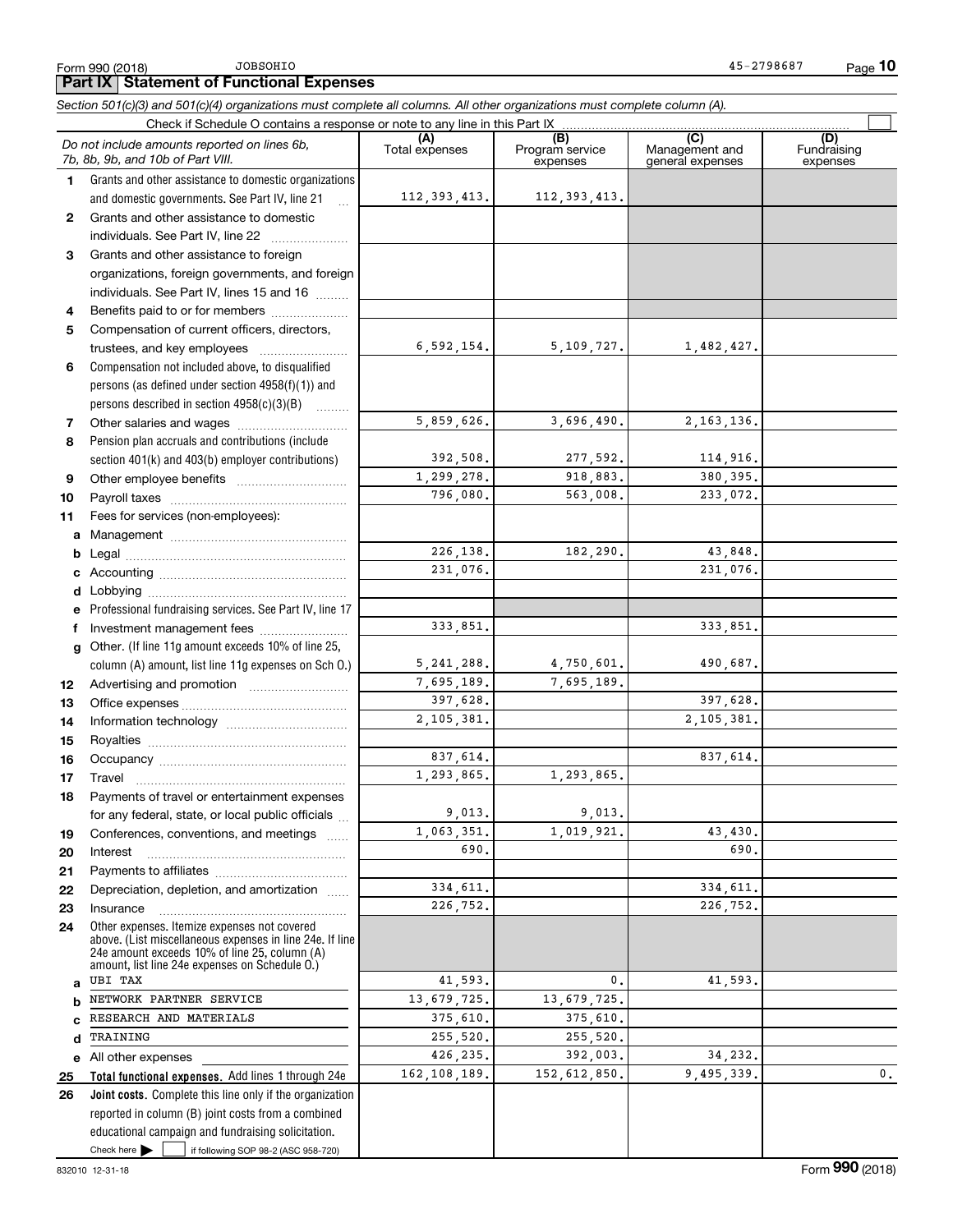Total liabilities and net assets/fund balances

A\_ngr\_jqrmaimprpsqrnpglagn\_j\*mpasppclrdslbq ||||||||||||||| Paid-in or capital surplus, or land, building, or equipment fund *wittermanning* Retained earnings, endowment, accumulated income, or other funds [[[[[[[[[[[[[[[[[[[[[[[[[[[[[[[[[[[ Rmr\_jlcr\_qqcrqmpdslb`\_j\_lacq ||||||||||||||||||||||

|                             | Form 990 (2018)<br>Part X | <b>JOBSOHIO</b><br><b>Balance Sheet</b>                                                                                                                |                   |                 | 45-2798687<br>$Page$ 11 |
|-----------------------------|---------------------------|--------------------------------------------------------------------------------------------------------------------------------------------------------|-------------------|-----------------|-------------------------|
|                             |                           |                                                                                                                                                        |                   |                 |                         |
|                             |                           | Check if Schedule O contains a response or note to any line in this Part X                                                                             | (A)               |                 | (B)                     |
|                             |                           |                                                                                                                                                        | Beginning of year |                 | End of year             |
|                             | 1                         |                                                                                                                                                        | 0.                | 1               |                         |
|                             | 2                         |                                                                                                                                                        | 70,974,000.       | $\mathbf{2}$    | 65,185,836.             |
|                             | з                         |                                                                                                                                                        |                   | 3               |                         |
|                             | 4                         |                                                                                                                                                        | 1,883,702.        | 4               | 2,893,821.              |
|                             | 5                         | Loans and other receivables from current and former officers, directors,                                                                               |                   |                 |                         |
|                             |                           | trustees, key employees, and highest compensated employees. Complete                                                                                   |                   |                 |                         |
|                             |                           | Part II of Schedule L                                                                                                                                  |                   | 5               |                         |
|                             | 6                         | Loans and other receivables from other disqualified persons (as defined under                                                                          |                   |                 |                         |
|                             |                           | section $4958(f)(1)$ , persons described in section $4958(c)(3)(B)$ , and contributing                                                                 |                   |                 |                         |
|                             |                           | employers and sponsoring organizations of section 501(c)(9) voluntary                                                                                  |                   |                 |                         |
|                             |                           | employees' beneficiary organizations (see instr). Complete Part II of Sch L                                                                            |                   | 6               |                         |
| Assets                      | 7                         |                                                                                                                                                        |                   | $\overline{7}$  |                         |
|                             | 8<br>9                    | Prepaid expenses and deferred charges                                                                                                                  | 995,961.          | 8<br>9          | 940, 332.               |
|                             |                           | 10a Land, buildings, and equipment: cost or other                                                                                                      |                   |                 |                         |
|                             |                           | 3,545,923.<br>basis. Complete Part VI of Schedule D<br>10a                                                                                             |                   |                 |                         |
|                             |                           | 2,629,386.<br>10b<br><b>b</b> Less: accumulated depreciation<br>.                                                                                      | 1,080,154.        | 10c             | 916,537.                |
|                             | 11                        | Investments - publicly traded securities                                                                                                               | 460,682,175.      | 11              | 713,884,577.            |
|                             | 12                        |                                                                                                                                                        |                   | 12              |                         |
|                             | 13                        | Investments - program-related. See Part IV, line 11                                                                                                    | 90, 943, 643.     | 13              | 92, 134, 043.           |
|                             | 14                        |                                                                                                                                                        |                   | 14              |                         |
|                             | 15                        |                                                                                                                                                        | 345,841.          | 15              | 13,544.                 |
|                             | 16                        |                                                                                                                                                        | 626,905,476.      | 16              | 875,968,690.            |
|                             | 17                        |                                                                                                                                                        | 4,307,817.        | 17              | 4,924,059.              |
|                             | 18                        |                                                                                                                                                        | 52,924,306.       | 18              | 87,871,067.             |
|                             | 19                        |                                                                                                                                                        |                   | 19              |                         |
|                             | 20                        |                                                                                                                                                        |                   | 20              |                         |
|                             | 21<br>22                  | Escrow or custodial account liability. Complete Part IV of Schedule D<br>Loans and other payables to current and former officers, directors, trustees, |                   | 21              |                         |
| Liabilities                 |                           | key employees, highest compensated employees, and disqualified persons.                                                                                |                   |                 |                         |
|                             |                           | Complete Part II of Schedule L                                                                                                                         |                   | 22              |                         |
|                             | 23                        | Secured mortgages and notes payable to unrelated third parties                                                                                         |                   | 23              |                         |
|                             | 24                        |                                                                                                                                                        |                   | 24              |                         |
|                             | 25                        | Other liabilities (including federal income tax, payables to related third                                                                             |                   |                 |                         |
|                             |                           | parties, and other liabilities not included on lines 17-24). Complete Part X of                                                                        |                   |                 |                         |
|                             |                           | Schedule D                                                                                                                                             |                   | 25              |                         |
|                             | 26                        | Total liabilities. Add lines 17 through 25                                                                                                             | 57, 232, 123.     | 26              | 92,795,126.             |
|                             |                           | Organizations that follow SFAS 117 (ASC 958), check here ▶ │<br>and                                                                                    |                   |                 |                         |
|                             |                           | complete lines 27 through 29, and lines 33 and 34.                                                                                                     |                   |                 |                         |
| Net Assets or Fund Balances | 27                        |                                                                                                                                                        |                   | 27              |                         |
|                             | 28<br>29                  | Permanently restricted net assets                                                                                                                      |                   | 28<br>29        |                         |
|                             |                           | Organizations that do not follow SFAS 117 (ASC 958), check here $\blacktriangleright$ $\lfloor x \rfloor$                                              |                   |                 |                         |
|                             |                           | and complete lines 30 through 34.                                                                                                                      |                   |                 |                         |
|                             | 30                        |                                                                                                                                                        | 0.                | 30              | 0.                      |
|                             | 31                        | Paid-in or capital surplus, or land, building, or equipment fund                                                                                       | 0.                | 31              | 0.                      |
|                             | 32                        | Retained earnings, endowment, accumulated income, or other funds                                                                                       | 569,673,353.      | 32              | 783, 173, 564.          |
|                             | 33.                       |                                                                                                                                                        | 569 673 353.      | 33 <sub>1</sub> | 783 173 564.            |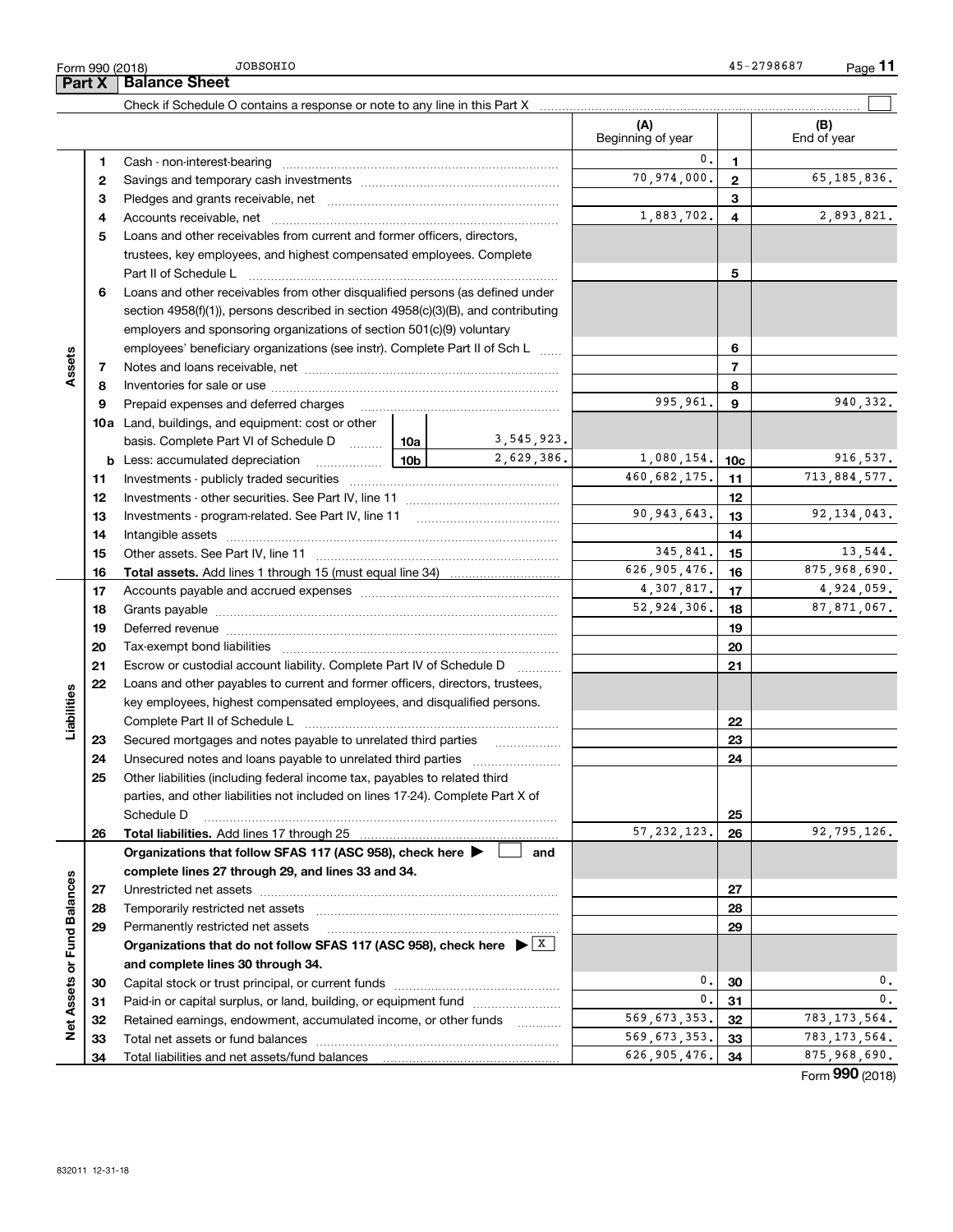|                                                                                                                             | <b>JOBSOHIO</b><br>Form 990 (2018)                                                                                                   | 45-2798687     |                |                | Page $12$ |  |  |
|-----------------------------------------------------------------------------------------------------------------------------|--------------------------------------------------------------------------------------------------------------------------------------|----------------|----------------|----------------|-----------|--|--|
|                                                                                                                             | Part XI<br><b>Reconciliation of Net Assets</b>                                                                                       |                |                |                |           |  |  |
|                                                                                                                             | Check if Schedule O contains a response or note to any line in this Part XI                                                          |                |                |                |           |  |  |
|                                                                                                                             |                                                                                                                                      |                |                |                |           |  |  |
| 1                                                                                                                           | Total revenue (must equal Part VIII, column (A), line 12)                                                                            | 1              |                | 366, 264, 700. |           |  |  |
| 2                                                                                                                           | Total expenses (must equal Part IX, column (A), line 25)                                                                             | $\mathbf{2}$   |                | 162, 108, 189. |           |  |  |
| з                                                                                                                           | Revenue less expenses. Subtract line 2 from line 1                                                                                   | 3              |                | 204, 156, 511. |           |  |  |
| 4                                                                                                                           |                                                                                                                                      | 4              |                | 569,673,353.   |           |  |  |
| 5                                                                                                                           | Net unrealized gains (losses) on investments                                                                                         | 5              |                | 9, 343, 700.   |           |  |  |
| 6                                                                                                                           | Donated services and use of facilities                                                                                               | 6              |                |                |           |  |  |
| 7                                                                                                                           | Investment expenses                                                                                                                  | $\overline{7}$ |                |                |           |  |  |
| 8                                                                                                                           | Prior period adjustments                                                                                                             | 8              |                |                |           |  |  |
| 9                                                                                                                           | Other changes in net assets or fund balances (explain in Schedule O) [11] [12] contain an in schedule O) [12] [13] $\ldots$          | 9              |                |                | 0.        |  |  |
| 10                                                                                                                          | Net assets or fund balances at end of year. Combine lines 3 through 9 (must equal Part X, line 33,                                   |                |                |                |           |  |  |
|                                                                                                                             | column (B))                                                                                                                          | 10             |                | 783, 173, 564. |           |  |  |
|                                                                                                                             | Part XII Financial Statements and Reporting                                                                                          |                |                |                |           |  |  |
|                                                                                                                             |                                                                                                                                      |                |                |                |           |  |  |
|                                                                                                                             |                                                                                                                                      |                |                | <b>Yes</b>     | <b>No</b> |  |  |
| 1.                                                                                                                          | $X$ Accrual<br>Accounting method used to prepare the Form 990: <u>[</u> Cash<br>Other                                                |                |                |                |           |  |  |
|                                                                                                                             | If the organization changed its method of accounting from a prior year or checked "Other," explain in Schedule O.                    |                |                |                |           |  |  |
| 2a Were the organization's financial statements compiled or reviewed by an independent accountant?                          |                                                                                                                                      |                |                |                |           |  |  |
|                                                                                                                             | If "Yes," check a box below to indicate whether the financial statements for the year were compiled or reviewed on a                 |                |                |                |           |  |  |
|                                                                                                                             | separate basis, consolidated basis, or both:                                                                                         |                |                |                |           |  |  |
|                                                                                                                             | Separate basis<br>Consolidated basis<br>Both consolidated and separate basis                                                         |                |                |                |           |  |  |
|                                                                                                                             | <b>b</b> Were the organization's financial statements audited by an independent accountant?                                          |                | 2 <sub>b</sub> | х              |           |  |  |
|                                                                                                                             | If "Yes," check a box below to indicate whether the financial statements for the year were audited on a separate basis,              |                |                |                |           |  |  |
|                                                                                                                             | consolidated basis, or both:                                                                                                         |                |                |                |           |  |  |
|                                                                                                                             | $X$ Both consolidated and separate basis<br>Separate basis<br>Consolidated basis                                                     |                |                |                |           |  |  |
| c If "Yes" to line 2a or 2b, does the organization have a committee that assumes responsibility for oversight of the audit, |                                                                                                                                      |                |                |                |           |  |  |
| review, or compilation of its financial statements and selection of an independent accountant?<br>2c                        |                                                                                                                                      |                |                |                |           |  |  |
|                                                                                                                             | If the organization changed either its oversight process or selection process during the tax year, explain in Schedule O.            |                |                |                |           |  |  |
|                                                                                                                             | 3a As a result of a federal award, was the organization required to undergo an audit or audits as set forth in the Single Audit      |                |                |                |           |  |  |
|                                                                                                                             | За                                                                                                                                   |                |                |                |           |  |  |
|                                                                                                                             | <b>b</b> If "Yes," did the organization undergo the required audit or audits? If the organization did not undergo the required audit |                |                |                |           |  |  |
|                                                                                                                             | or audits, explain why in Schedule O and describe any steps taken to undergo such audits                                             |                | 3b             |                |           |  |  |

Form **990** (2018)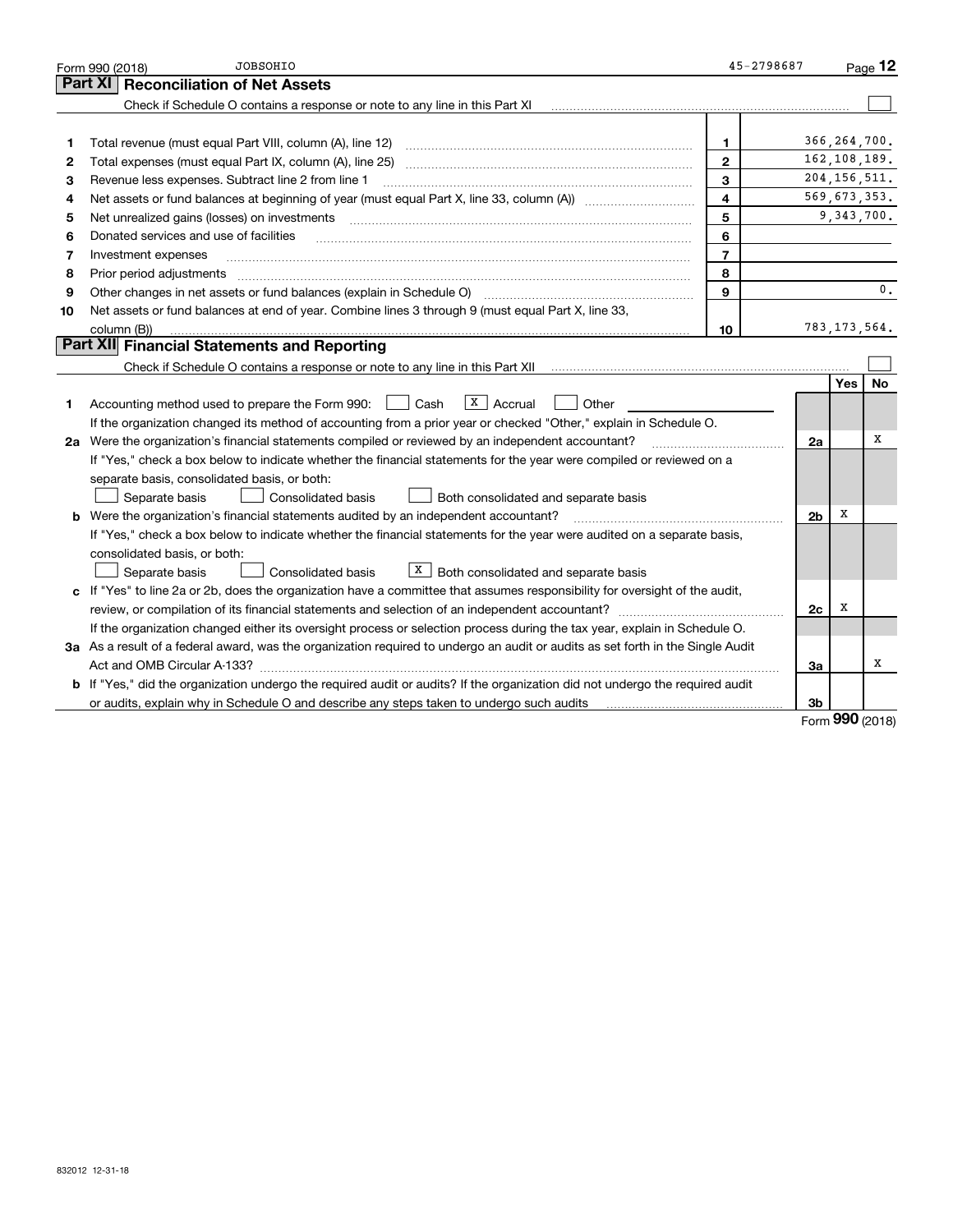Department of the Treasury Internal Revenue Service (Form 990, 990-EZ,<br>or 990-PF)

Name of the organization

# Schedule B and Book Schedule of Contributors

Attach to Form 990. Form 990-EZ, or Form 990-PF.  $\blacktriangleright$  Go to www.irs.gov/Form990 for the latest information. OMB No. 1545-0047

2018

Employer identification number

|                                       | JOBSOHIO                                                                    | 45-2798687 |
|---------------------------------------|-----------------------------------------------------------------------------|------------|
| <b>Organization type (check one):</b> |                                                                             |            |
| Filers of:                            | Section:                                                                    |            |
| Form 990 or 990-EZ                    | X  <br>501(c)( $4$ ) (enter number) organization                            |            |
|                                       | $4947(a)(1)$ nonexempt charitable trust not treated as a private foundation |            |
|                                       | 527 political organization                                                  |            |

Form 990-PF  $501(c)(3)$  exempt private foundation 4947(a)(1) nonexempt charitable trust treated as a private foundation 501(c)(3) taxable private foundation  $\begin{array}{c} \hline \end{array}$  $\begin{array}{c} \hline \end{array}$  $\begin{array}{c} \hline \end{array}$ 

Check if your organization is covered by the General Rule or a Special Rule. Note: Only a section 501(c)(7), (8), or (10) organization can check boxes for both the General Rule and a Special Rule. See instructions.

### **General Rule**

 $\boxed{\text{X}}$  For an organization filing Form 990, 990-EZ, or 990-PF that received, during the year, contributions totaling \$5,000 or more (in money or property) from any one contributor. Complete Parts I and II. See instructions for determining a contributor's total contributions.

### **Special Rules**

| For an organization described in section 501(c)(3) filing Form 990 or 990-EZ that met the 33 1/3% support test of the regulations under               |
|-------------------------------------------------------------------------------------------------------------------------------------------------------|
| sections 509(a)(1) and 170(b)(1)(A)(vi), that checked Schedule A (Form 990 or 990-EZ), Part II, line 13, 16a, or 16b, and that received from          |
| any one contributor, during the year, total contributions of the greater of (1) \$5,000; or (2) 2% of the amount on (i) Form 990, Part VIII, line 1h; |
| or (ii) Form 990-EZ, line 1. Complete Parts I and II.                                                                                                 |

year, total contributions of more than \$1,000 *exclusively* for religious, charitable, scientific, literary, or educational purposes, or for the For an organization described in section 501(c)(7), (8), or (10) filing Form 990 or 990-EZ that received from any one contributor, during the prevention of cruelty to children or animals. Complete Parts I (entering "N/A" in column (b) instead of the contributor name and address), II, and III.  $\begin{array}{c} \hline \end{array}$ 

purpose. Don't complete any of the parts unless the General Rule applies to this organization because it received nonexclusively year, contributions <sub>exclusively</sub> for religious, charitable, etc., purposes, but no such contributions totaled more than \$1,000. If this box is checked, enter here the total contributions that were received during the year for an exclusively religious, charitable, etc., For an organization described in section 501(c)(7), (8), or (10) filing Form 990 or 990-EZ that received from any one contributor, during the pcjgegmsq\*af\_pgr\_`jc\*cra,\*amlrpg`srgmlqrmr\_jgle"3\*...mpkmpcbspglerfcwc\_p ||||||||||||||| z "  $\begin{array}{c} \hline \end{array}$ 

Caution: An organization that isn't covered by the General Rule and/or the Special Rules doesn't file Schedule B (Form 990, 990-EZ, or 990-PF), but it **must** answer "No" on Part IV, line 2, of its Form 990; or check the box on line H of its Form 990-EZ or on its Form 990-PF, Part I, line 2, to certify that it doesn't meet the filing requirements of Schedule B (Form 990, 990-EZ, or 990-PF).

 $L$ H $\Delta$  For Paperwork Reduction Act Notice, see the instructions for Form 990, 990-EZ, or 990-PF. Schedule B (Form 990, 990-EZ, or 990-PF) (2018)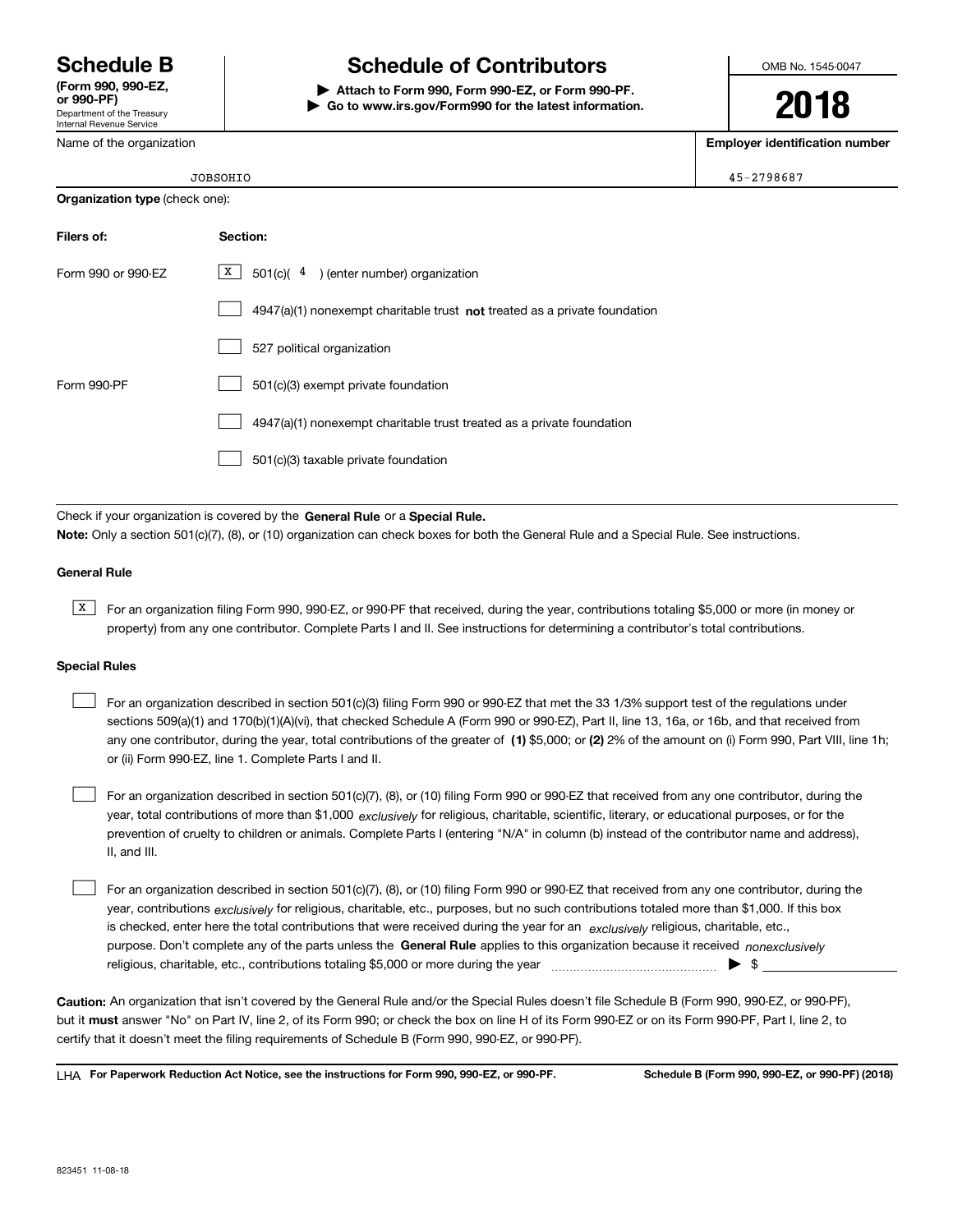### Schedule B (Form 990, 990-EZ, or 990-PF) (2018)

Name of organization

**Employer identification number** 

JOBSOHIO

 $45 - 2798687$ 

| Part I     | <b>Contributors</b> (see instructions). Use duplicate copies of Part I if additional space is needed. |                                   |                                                                                       |
|------------|-------------------------------------------------------------------------------------------------------|-----------------------------------|---------------------------------------------------------------------------------------|
| (a)<br>No. | (b)<br>Name, address, and ZIP + 4                                                                     | (c)<br><b>Total contributions</b> | (d)<br>Type of contribution                                                           |
| 1          |                                                                                                       | 350,000,000.<br>\$                | х<br>Person<br>Payroll<br>Noncash<br>(Complete Part II for<br>noncash contributions.) |
| (a)<br>No. | (b)<br>Name, address, and ZIP + 4                                                                     | (c)<br><b>Total contributions</b> | (d)<br>Type of contribution                                                           |
|            |                                                                                                       | \$                                | Person<br>Payroll<br>Noncash<br>(Complete Part II for<br>noncash contributions.)      |
| (a)<br>No. | (b)<br>Name, address, and ZIP + 4                                                                     | (c)<br><b>Total contributions</b> | (d)<br>Type of contribution                                                           |
|            |                                                                                                       | \$                                | Person<br>Payroll<br>Noncash<br>(Complete Part II for<br>noncash contributions.)      |
| (a)<br>No. | (b)<br>Name, address, and ZIP + 4                                                                     | (c)<br><b>Total contributions</b> | (d)<br>Type of contribution                                                           |
|            |                                                                                                       | \$                                | Person<br>Payroll<br>Noncash<br>(Complete Part II for<br>noncash contributions.)      |
| (a)<br>No. | (b)<br>Name, address, and ZIP + 4                                                                     | (c)<br><b>Total contributions</b> | (d)<br>Type of contribution                                                           |
|            |                                                                                                       | \$                                | Person<br>Payroll<br>Noncash<br>(Complete Part II for<br>noncash contributions.)      |
| (a)<br>No. | (b)<br>Name, address, and ZIP + 4                                                                     | (c)<br><b>Total contributions</b> | (d)<br>Type of contribution                                                           |
|            |                                                                                                       | \$                                | Person<br>Payroll<br>Noncash<br>(Complete Part II for<br>noncash contributions.)      |

Schedule B (Form 990, 990-EZ, or 990-PF) (2018)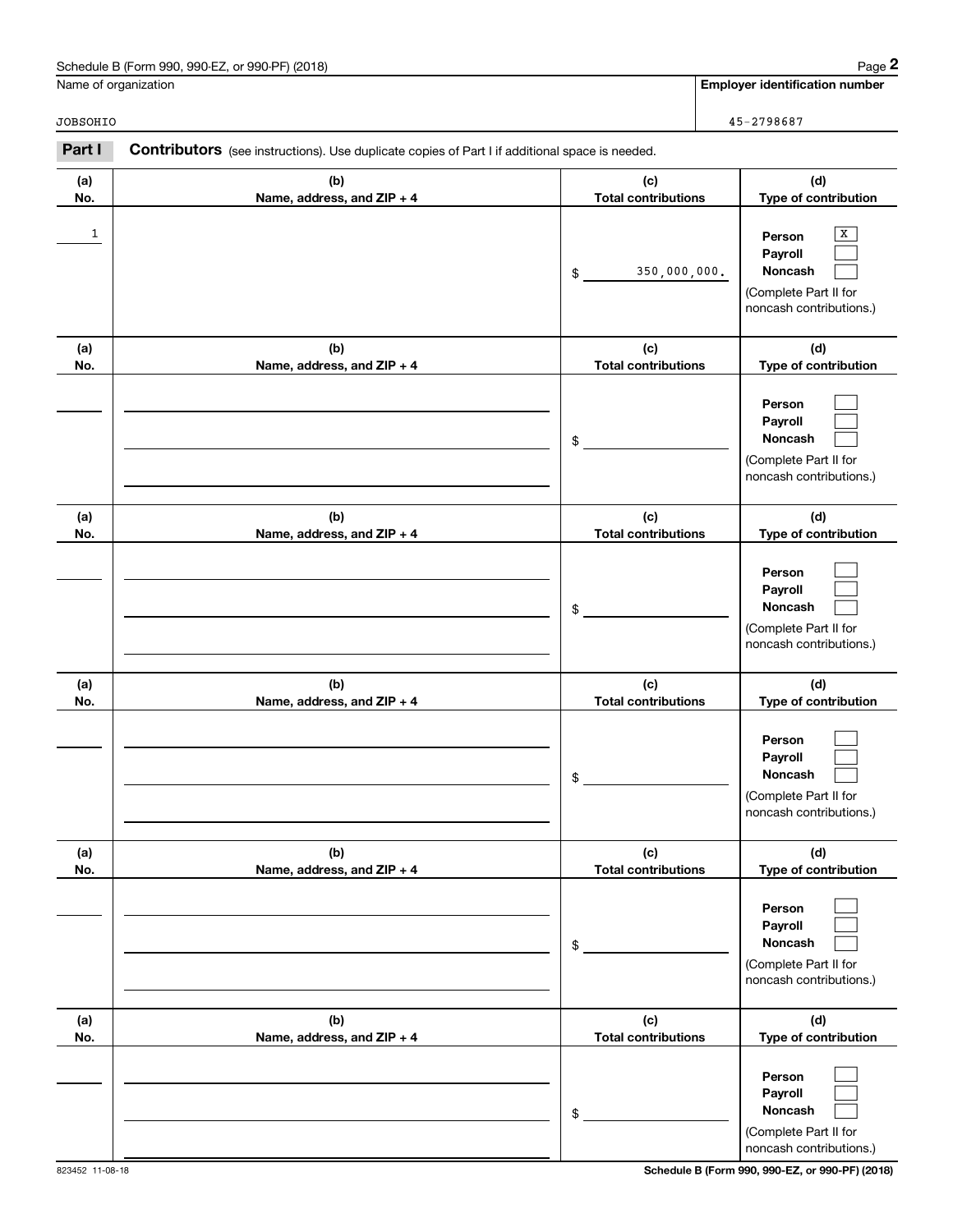| Schedule B (Form 990, 990-EZ, or 990-PF) (2018) | Page |
|-------------------------------------------------|------|
|-------------------------------------------------|------|

Employer identification number

Name of organization

| JOBSOHIO                     |                                                                                                     |                                                 | 45-2798687           |
|------------------------------|-----------------------------------------------------------------------------------------------------|-------------------------------------------------|----------------------|
| Part II                      | Noncash Property (see instructions). Use duplicate copies of Part II if additional space is needed. |                                                 |                      |
| (a)<br>No.<br>from<br>Part I | (b)<br>Description of noncash property given                                                        | (c)<br>FMV (or estimate)<br>(See instructions.) | (d)<br>Date received |
|                              |                                                                                                     | $$\circ$$                                       |                      |
| (a)<br>No.<br>from<br>Part I | (b)<br>Description of noncash property given                                                        | (c)<br>FMV (or estimate)<br>(See instructions.) | (d)<br>Date received |
|                              |                                                                                                     | $\frac{1}{2}$                                   |                      |
| (a)<br>No.<br>from<br>Part I | (b)<br>Description of noncash property given                                                        | (c)<br>FMV (or estimate)<br>(See instructions.) | (d)<br>Date received |
|                              |                                                                                                     | \$                                              |                      |
| (a)<br>No.<br>from<br>Part I | (b)<br>Description of noncash property given                                                        | (c)<br>FMV (or estimate)<br>(See instructions.) | (d)<br>Date received |
|                              |                                                                                                     | 25                                              |                      |
| (a)<br>No.<br>from<br>Part I | (b)<br>Description of noncash property given                                                        | (c)<br>FMV (or estimate)<br>(See instructions.) | (d)<br>Date received |
|                              |                                                                                                     | \$                                              |                      |
| (a)<br>No.<br>from<br>Part I | (b)<br>Description of noncash property given                                                        | (c)<br>FMV (or estimate)<br>(See instructions.) | (d)<br>Date received |
|                              |                                                                                                     | \$                                              |                      |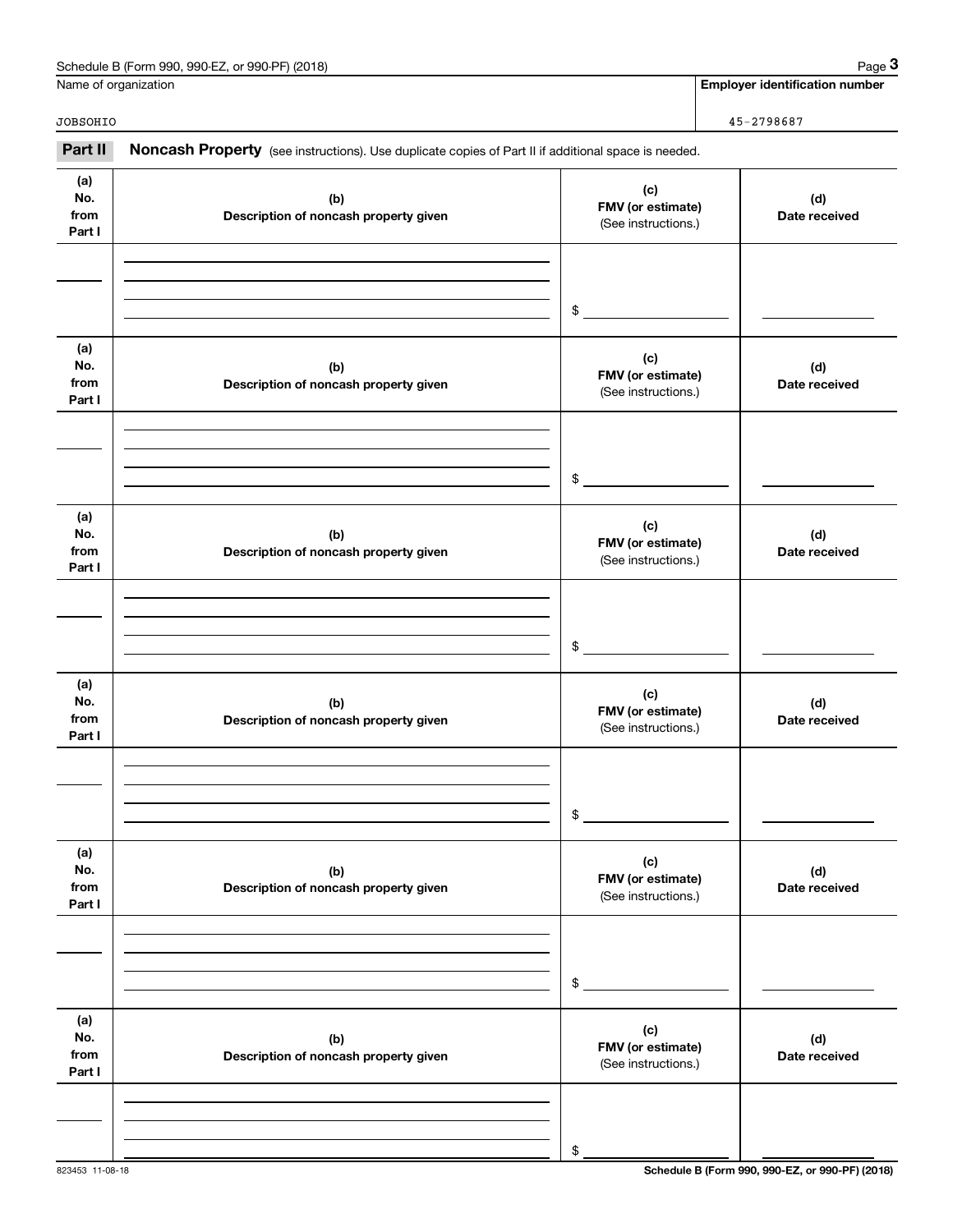| Name of organization      |                                                                                                                                                                               |                      | <b>Employer identification number</b>                                                                                                                                                                                                                                                                                                                    |  |  |  |  |
|---------------------------|-------------------------------------------------------------------------------------------------------------------------------------------------------------------------------|----------------------|----------------------------------------------------------------------------------------------------------------------------------------------------------------------------------------------------------------------------------------------------------------------------------------------------------------------------------------------------------|--|--|--|--|
| <b>JOBSOHIO</b>           |                                                                                                                                                                               |                      | 45-2798687                                                                                                                                                                                                                                                                                                                                               |  |  |  |  |
| Part III                  | from any one contributor. Complete columns (a) through (e) and the following line entry. For organizations<br>Use duplicate copies of Part III if additional space is needed. |                      | Exclusively religious, charitable, etc., contributions to organizations described in section 501(c)(7), (8), or (10) that total more than \$1,000 for the year<br>completing Part III, enter the total of exclusively religious, charitable, etc., contributions of $\sin 0.000$ or less for the year. (Enter this info. once.) $\blacktriangleright$ \$ |  |  |  |  |
| (a) No.                   |                                                                                                                                                                               |                      |                                                                                                                                                                                                                                                                                                                                                          |  |  |  |  |
| from<br>Part I            | (b) Purpose of gift                                                                                                                                                           | (c) Use of gift      | (d) Description of how gift is held                                                                                                                                                                                                                                                                                                                      |  |  |  |  |
|                           |                                                                                                                                                                               |                      |                                                                                                                                                                                                                                                                                                                                                          |  |  |  |  |
|                           |                                                                                                                                                                               | (e) Transfer of gift |                                                                                                                                                                                                                                                                                                                                                          |  |  |  |  |
|                           | Transferee's name, address, and ZIP + 4                                                                                                                                       |                      | Relationship of transferor to transferee                                                                                                                                                                                                                                                                                                                 |  |  |  |  |
|                           |                                                                                                                                                                               |                      |                                                                                                                                                                                                                                                                                                                                                          |  |  |  |  |
| (a) No.<br>from<br>Part I | (b) Purpose of gift                                                                                                                                                           | (c) Use of gift      | (d) Description of how gift is held                                                                                                                                                                                                                                                                                                                      |  |  |  |  |
|                           |                                                                                                                                                                               |                      |                                                                                                                                                                                                                                                                                                                                                          |  |  |  |  |
|                           | (e) Transfer of gift                                                                                                                                                          |                      |                                                                                                                                                                                                                                                                                                                                                          |  |  |  |  |
|                           | Transferee's name, address, and ZIP + 4                                                                                                                                       |                      | Relationship of transferor to transferee                                                                                                                                                                                                                                                                                                                 |  |  |  |  |
|                           |                                                                                                                                                                               |                      |                                                                                                                                                                                                                                                                                                                                                          |  |  |  |  |
| (a) No.<br>from<br>Part I | (b) Purpose of gift                                                                                                                                                           | (c) Use of gift      | (d) Description of how gift is held                                                                                                                                                                                                                                                                                                                      |  |  |  |  |
|                           |                                                                                                                                                                               |                      |                                                                                                                                                                                                                                                                                                                                                          |  |  |  |  |
|                           | (e) Transfer of gift                                                                                                                                                          |                      |                                                                                                                                                                                                                                                                                                                                                          |  |  |  |  |
|                           | Transferee's name, address, and ZIP + 4                                                                                                                                       |                      | Relationship of transferor to transferee                                                                                                                                                                                                                                                                                                                 |  |  |  |  |
|                           |                                                                                                                                                                               |                      |                                                                                                                                                                                                                                                                                                                                                          |  |  |  |  |
| (a) No.<br>from<br>Part I | (b) Purpose of gift                                                                                                                                                           | (c) Use of gift      | (d) Description of how gift is held                                                                                                                                                                                                                                                                                                                      |  |  |  |  |
|                           |                                                                                                                                                                               |                      |                                                                                                                                                                                                                                                                                                                                                          |  |  |  |  |
|                           |                                                                                                                                                                               | (e) Transfer of gift |                                                                                                                                                                                                                                                                                                                                                          |  |  |  |  |
|                           | Transferee's name, address, and ZIP + 4                                                                                                                                       |                      | Relationship of transferor to transferee                                                                                                                                                                                                                                                                                                                 |  |  |  |  |
|                           |                                                                                                                                                                               |                      |                                                                                                                                                                                                                                                                                                                                                          |  |  |  |  |
|                           |                                                                                                                                                                               |                      |                                                                                                                                                                                                                                                                                                                                                          |  |  |  |  |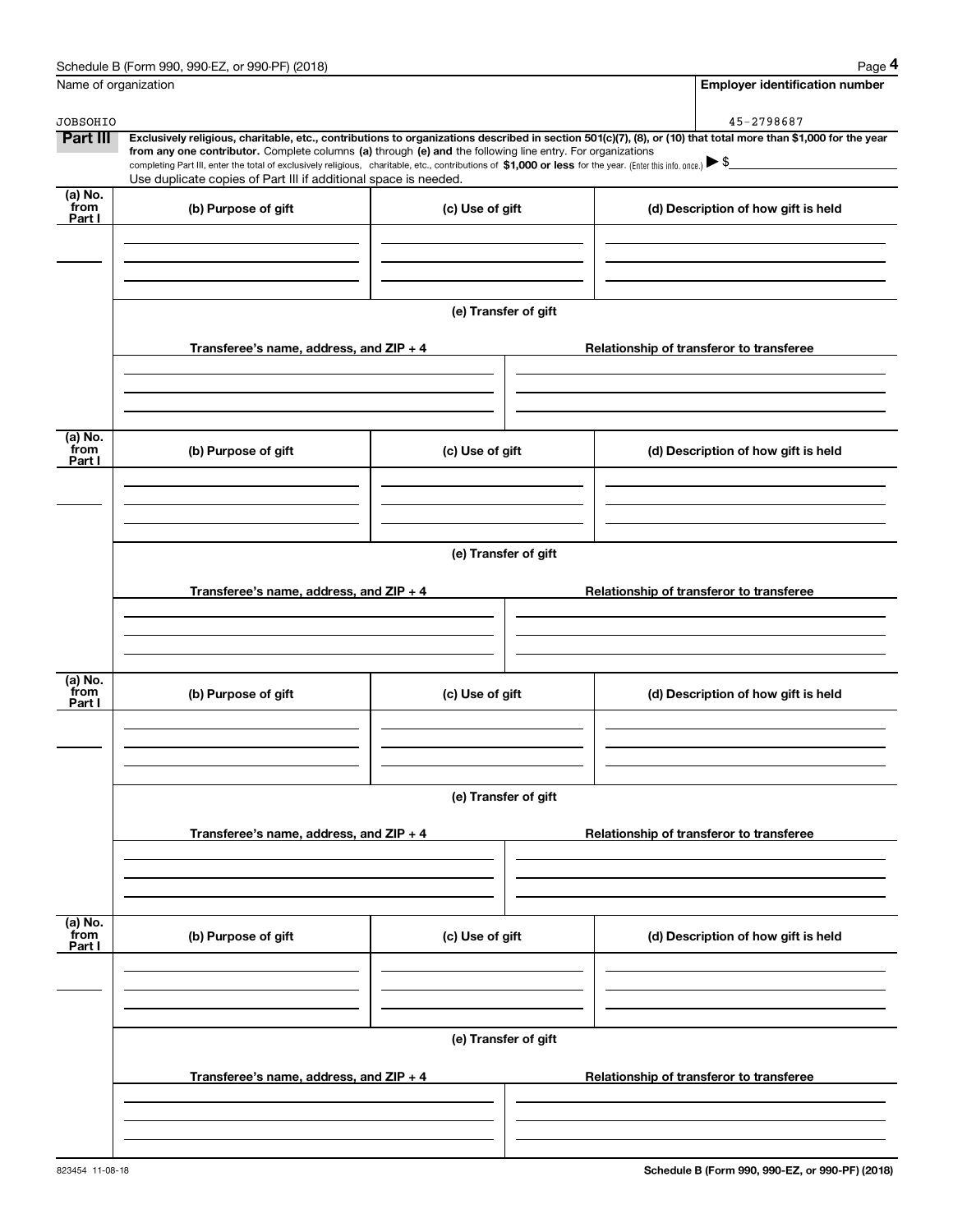**SCHEDULE D** 

Department of the Treasury Internal Revenue Service

(Form 990)

Supplemental Financial Statements<br>
Complete if the organization answered "Yes" on Form 990,<br>
Part IV, line 6, 7, 8, 9, 10, 11a, 11b, 11c, 11d, 11e, 11f, 12a, or 12b.

OMB No. 1545-0047 18 с ZU Open to Public<br>Inspection

| Go to www.irs.gov/Form990 for instructions and the latest information. |
|------------------------------------------------------------------------|
|                                                                        |

| Name of the organization<br><b>JOBSOHIO</b>                                                                                                               |                                                | <b>Employer identification number</b><br>45-2798687 |
|-----------------------------------------------------------------------------------------------------------------------------------------------------------|------------------------------------------------|-----------------------------------------------------|
| Organizations Maintaining Donor Advised Funds or Other Similar Funds or Accounts. Complete if the<br>Part I                                               |                                                |                                                     |
| organization answered "Yes" on Form 990, Part IV, line 6.                                                                                                 |                                                |                                                     |
|                                                                                                                                                           | (a) Donor advised funds                        | (b) Funds and other accounts                        |
| 1                                                                                                                                                         |                                                |                                                     |
| Aggregate value of contributions to (during year)<br>2                                                                                                    |                                                |                                                     |
| 3<br>Aggregate value of grants from (during year)                                                                                                         |                                                |                                                     |
| 4                                                                                                                                                         |                                                |                                                     |
| Did the organization inform all donors and donor advisors in writing that the assets held in donor advised funds<br>5                                     |                                                |                                                     |
|                                                                                                                                                           |                                                | No<br>Yes                                           |
| Did the organization inform all grantees, donors, and donor advisors in writing that grant funds can be used only<br>6                                    |                                                |                                                     |
| for charitable purposes and not for the benefit of the donor or donor advisor, or for any other purpose conferring                                        |                                                |                                                     |
|                                                                                                                                                           |                                                | Yes<br>No                                           |
| <b>Part II</b><br>Conservation Easements. Complete if the organization answered "Yes" on Form 990, Part IV, line 7.                                       |                                                |                                                     |
| Purpose(s) of conservation easements held by the organization (check all that apply).<br>1                                                                |                                                |                                                     |
| Preservation of land for public use (e.g., recreation or education)                                                                                       |                                                | Preservation of a historically important land area  |
| Protection of natural habitat                                                                                                                             | Preservation of a certified historic structure |                                                     |
| Preservation of open space                                                                                                                                |                                                |                                                     |
| Complete lines 2a through 2d if the organization held a qualified conservation contribution in the form of a conservation easement on the last<br>2       |                                                |                                                     |
| day of the tax year.                                                                                                                                      |                                                | Held at the End of the Tax Year                     |
| Total number of conservation easements<br>a                                                                                                               |                                                | 2a                                                  |
| Total acreage restricted by conservation easements<br>b                                                                                                   |                                                | 2 <sub>b</sub>                                      |
|                                                                                                                                                           |                                                | 2c                                                  |
| c<br>Number of conservation easements included in (c) acquired after 7/25/06, and not on a historic structure                                             |                                                |                                                     |
| d                                                                                                                                                         |                                                | 2d                                                  |
|                                                                                                                                                           |                                                |                                                     |
| Number of conservation easements modified, transferred, released, extinguished, or terminated by the organization during the tax<br>3                     |                                                |                                                     |
| $year \blacktriangleright$                                                                                                                                |                                                |                                                     |
| Number of states where property subject to conservation easement is located ><br>4                                                                        |                                                |                                                     |
| Does the organization have a written policy regarding the periodic monitoring, inspection, handling of<br>5                                               |                                                |                                                     |
| violations, and enforcement of the conservation easements it holds?                                                                                       |                                                | <b>No</b><br>Yes                                    |
| Staff and volunteer hours devoted to monitoring, inspecting, handling of violations, and enforcing conservation easements during the year<br>6            |                                                |                                                     |
|                                                                                                                                                           |                                                |                                                     |
| Amount of expenses incurred in monitoring, inspecting, handling of violations, and enforcing conservation easements during the year<br>7                  |                                                |                                                     |
| ▶ \$                                                                                                                                                      |                                                |                                                     |
| Does each conservation easement reported on line 2(d) above satisfy the requirements of section 170(h)(4)(B)(i)<br>8                                      |                                                |                                                     |
|                                                                                                                                                           |                                                | Yes<br>No                                           |
| In Part XIII, describe how the organization reports conservation easements in its revenue and expense statement, and balance sheet, and                   |                                                |                                                     |
| include, if applicable, the text of the footnote to the organization's financial statements that describes the organization's accounting for              |                                                |                                                     |
| conservation easements.<br>Organizations Maintaining Collections of Art, Historical Treasures, or Other Similar Assets.<br>Part III                       |                                                |                                                     |
| Complete if the organization answered "Yes" on Form 990, Part IV, line 8.                                                                                 |                                                |                                                     |
|                                                                                                                                                           |                                                |                                                     |
| 1a If the organization elected, as permitted under SFAS 116 (ASC 958), not to report in its revenue statement and balance sheet works of art,             |                                                |                                                     |
| historical treasures, or other similar assets held for public exhibition, education, or research in furtherance of public service, provide, in Part XIII, |                                                |                                                     |
| the text of the footnote to its financial statements that describes these items.                                                                          |                                                |                                                     |
| If the organization elected, as permitted under SFAS 116 (ASC 958), to report in its revenue statement and balance sheet works of art, historical<br>b    |                                                |                                                     |
| treasures, or other similar assets held for public exhibition, education, or research in furtherance of public service, provide the following amounts     |                                                |                                                     |
| relating to these items:                                                                                                                                  |                                                |                                                     |
|                                                                                                                                                           |                                                |                                                     |
| (ii) Assets included in Form 990, Part X                                                                                                                  |                                                |                                                     |
| If the organization received or held works of art, historical treasures, or other similar assets for financial gain, provide<br>2                         |                                                |                                                     |
| the following amounts required to be reported under SFAS 116 (ASC 958) relating to these items:                                                           |                                                |                                                     |
| a                                                                                                                                                         |                                                | $\triangleright$ \$                                 |
|                                                                                                                                                           |                                                |                                                     |

LHA For Paperwork Reduction Act Notice, see the Instructions for Form 990.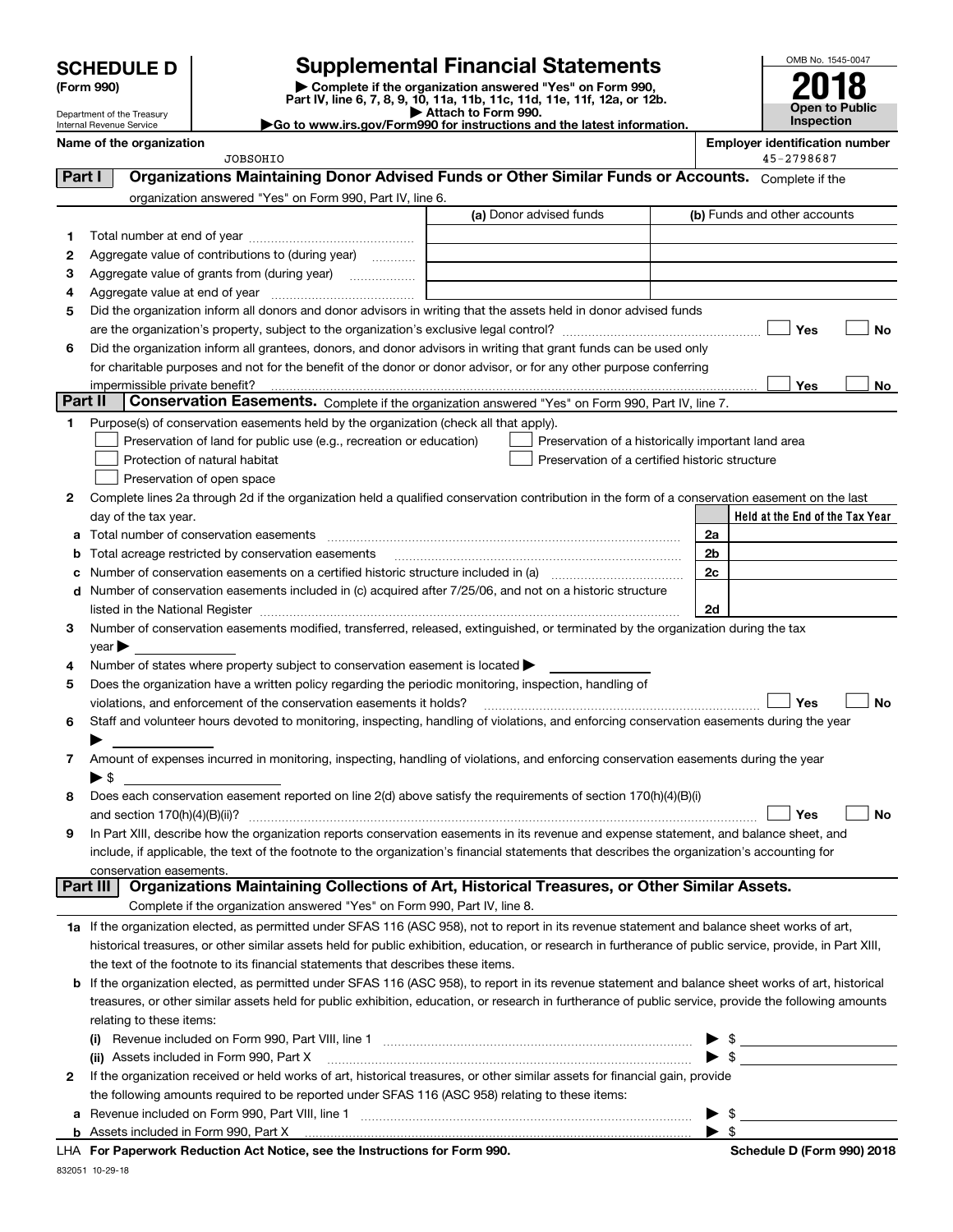|               | <b>JOBSOHIO</b><br>Schedule D (Form 990) 2018                                                                                                                                                                                        |                   |  |                |                                                                                                                                                                                                                                |  |                 | 45-2798687           |                | Page 2              |
|---------------|--------------------------------------------------------------------------------------------------------------------------------------------------------------------------------------------------------------------------------------|-------------------|--|----------------|--------------------------------------------------------------------------------------------------------------------------------------------------------------------------------------------------------------------------------|--|-----------------|----------------------|----------------|---------------------|
| Part III      | Organizations Maintaining Collections of Art, Historical Treasures, or Other Similar Assets <sub>(continued)</sub>                                                                                                                   |                   |  |                |                                                                                                                                                                                                                                |  |                 |                      |                |                     |
| 3             | Using the organization's acquisition, accession, and other records, check any of the following that are a significant use of its collection items                                                                                    |                   |  |                |                                                                                                                                                                                                                                |  |                 |                      |                |                     |
|               | (check all that apply):                                                                                                                                                                                                              |                   |  |                |                                                                                                                                                                                                                                |  |                 |                      |                |                     |
| a             | Public exhibition<br>Loan or exchange programs<br>d                                                                                                                                                                                  |                   |  |                |                                                                                                                                                                                                                                |  |                 |                      |                |                     |
| b             | Scholarly research                                                                                                                                                                                                                   | e                 |  |                | Other the contract of the contract of the contract of the contract of the contract of the contract of the contract of the contract of the contract of the contract of the contract of the contract of the contract of the cont |  |                 |                      |                |                     |
| c             | Preservation for future generations                                                                                                                                                                                                  |                   |  |                |                                                                                                                                                                                                                                |  |                 |                      |                |                     |
| 4             | Provide a description of the organization's collections and explain how they further the organization's exempt purpose in Part XIII.                                                                                                 |                   |  |                |                                                                                                                                                                                                                                |  |                 |                      |                |                     |
| 5             | During the year, did the organization solicit or receive donations of art, historical treasures, or other similar assets                                                                                                             |                   |  |                |                                                                                                                                                                                                                                |  |                 |                      |                |                     |
|               |                                                                                                                                                                                                                                      |                   |  |                |                                                                                                                                                                                                                                |  |                 |                      | Yes            | No.                 |
|               | Part IV<br>Escrow and Custodial Arrangements. Complete if the organization answered "Yes" on Form 990, Part IV, line 9, or                                                                                                           |                   |  |                |                                                                                                                                                                                                                                |  |                 |                      |                |                     |
|               | reported an amount on Form 990, Part X, line 21.                                                                                                                                                                                     |                   |  |                |                                                                                                                                                                                                                                |  |                 |                      |                |                     |
|               | 1a Is the organization an agent, trustee, custodian or other intermediary for contributions or other assets not included                                                                                                             |                   |  |                |                                                                                                                                                                                                                                |  |                 |                      |                |                     |
|               |                                                                                                                                                                                                                                      |                   |  |                |                                                                                                                                                                                                                                |  |                 |                      | Yes            | No                  |
|               | b If "Yes," explain the arrangement in Part XIII and complete the following table:                                                                                                                                                   |                   |  |                |                                                                                                                                                                                                                                |  |                 |                      |                |                     |
|               |                                                                                                                                                                                                                                      |                   |  |                |                                                                                                                                                                                                                                |  |                 |                      | Amount         |                     |
| c             | Beginning balance <b>contract to the contract of the contract of the contract of the contract of the contract of the contract of the contract of the contract of the contract of the contract of the contract of the contract of</b> |                   |  |                |                                                                                                                                                                                                                                |  | 1c              |                      |                |                     |
|               | Additions during the year manufactured and an account of the state of the state of the state of the state of the state of the state of the state of the state of the state of the state of the state of the state of the state       |                   |  |                |                                                                                                                                                                                                                                |  | 1d              |                      |                |                     |
|               | Distributions during the year manufactured and continuum and contact the year manufactured and contact the year                                                                                                                      |                   |  |                |                                                                                                                                                                                                                                |  | 1e              |                      |                |                     |
| Ť.            |                                                                                                                                                                                                                                      |                   |  |                |                                                                                                                                                                                                                                |  | 1f              |                      |                |                     |
|               | 2a Did the organization include an amount on Form 990, Part X, line 21, for escrow or custodial account liability?                                                                                                                   |                   |  |                |                                                                                                                                                                                                                                |  |                 |                      | <b>Yes</b>     | No                  |
| <b>Part V</b> | <b>b</b> If "Yes," explain the arrangement in Part XIII. Check here if the explanation has been provided on Part XIII<br>Endowment Funds. Complete if the organization answered "Yes" on Form 990, Part IV, line 10.                 |                   |  |                |                                                                                                                                                                                                                                |  |                 |                      |                |                     |
|               |                                                                                                                                                                                                                                      | (a) Current year  |  | (b) Prior year | (c) Two years back                                                                                                                                                                                                             |  |                 | (d) Three years back |                | (e) Four years back |
| 1a            | Beginning of year balance                                                                                                                                                                                                            |                   |  |                |                                                                                                                                                                                                                                |  |                 |                      |                |                     |
|               |                                                                                                                                                                                                                                      |                   |  |                |                                                                                                                                                                                                                                |  |                 |                      |                |                     |
|               | Net investment earnings, gains, and losses                                                                                                                                                                                           |                   |  |                |                                                                                                                                                                                                                                |  |                 |                      |                |                     |
| d             |                                                                                                                                                                                                                                      |                   |  |                |                                                                                                                                                                                                                                |  |                 |                      |                |                     |
| е             | Other expenditures for facilities                                                                                                                                                                                                    |                   |  |                |                                                                                                                                                                                                                                |  |                 |                      |                |                     |
|               | and programs                                                                                                                                                                                                                         |                   |  |                |                                                                                                                                                                                                                                |  |                 |                      |                |                     |
|               |                                                                                                                                                                                                                                      |                   |  |                |                                                                                                                                                                                                                                |  |                 |                      |                |                     |
| g             | End of year balance                                                                                                                                                                                                                  |                   |  |                |                                                                                                                                                                                                                                |  |                 |                      |                |                     |
| 2             | Provide the estimated percentage of the current year end balance (line 1g, column (a)) held as:                                                                                                                                      |                   |  |                |                                                                                                                                                                                                                                |  |                 |                      |                |                     |
| а             | Board designated or quasi-endowment > ____                                                                                                                                                                                           |                   |  |                |                                                                                                                                                                                                                                |  |                 |                      |                |                     |
| b             | Permanent endowment                                                                                                                                                                                                                  | %                 |  |                |                                                                                                                                                                                                                                |  |                 |                      |                |                     |
|               | Temporarily restricted endowment                                                                                                                                                                                                     | %                 |  |                |                                                                                                                                                                                                                                |  |                 |                      |                |                     |
|               | The percentages on lines 2a, 2b, and 2c should equal 100%.                                                                                                                                                                           |                   |  |                |                                                                                                                                                                                                                                |  |                 |                      |                |                     |
|               | 3a Are there endowment funds not in the possession of the organization that are held and administered for the organization                                                                                                           |                   |  |                |                                                                                                                                                                                                                                |  |                 |                      |                |                     |
|               | by:                                                                                                                                                                                                                                  |                   |  |                |                                                                                                                                                                                                                                |  |                 |                      |                | Yes<br>No           |
|               | (i)<br>unrelated organizations with an annual contract or contract or contract or contract or contract or contract or                                                                                                                |                   |  |                |                                                                                                                                                                                                                                |  |                 |                      | 3a(i)          |                     |
|               | (ii)                                                                                                                                                                                                                                 |                   |  |                |                                                                                                                                                                                                                                |  |                 |                      | 3a(ii)         |                     |
|               |                                                                                                                                                                                                                                      |                   |  |                |                                                                                                                                                                                                                                |  |                 |                      | 3b             |                     |
|               | Describe in Part XIII the intended uses of the organization's endowment funds.                                                                                                                                                       |                   |  |                |                                                                                                                                                                                                                                |  |                 |                      |                |                     |
|               | <b>Part VI</b><br>Land, Buildings, and Equipment.                                                                                                                                                                                    |                   |  |                |                                                                                                                                                                                                                                |  |                 |                      |                |                     |
|               | Complete if the organization answered "Yes" on Form 990, Part IV, line 11a. See Form 990, Part X, line 10.                                                                                                                           |                   |  |                |                                                                                                                                                                                                                                |  |                 |                      |                |                     |
|               | Description of property                                                                                                                                                                                                              | (a) Cost or other |  |                | (b) Cost or other                                                                                                                                                                                                              |  | (c) Accumulated |                      | (d) Book value |                     |
|               | basis (investment)<br>depreciation<br>basis (other)                                                                                                                                                                                  |                   |  |                |                                                                                                                                                                                                                                |  |                 |                      |                |                     |
|               |                                                                                                                                                                                                                                      |                   |  |                |                                                                                                                                                                                                                                |  |                 |                      |                |                     |
|               |                                                                                                                                                                                                                                      |                   |  |                |                                                                                                                                                                                                                                |  |                 |                      |                |                     |
|               |                                                                                                                                                                                                                                      |                   |  |                | 1,216,501.                                                                                                                                                                                                                     |  | 653,090.        |                      |                | 563,411.            |
|               |                                                                                                                                                                                                                                      |                   |  |                | 808,774.                                                                                                                                                                                                                       |  | 542,875.        |                      |                | 265,899.            |
|               |                                                                                                                                                                                                                                      |                   |  |                | 1,520,648.                                                                                                                                                                                                                     |  | 1,433,421.      |                      |                | 87,227.             |
|               |                                                                                                                                                                                                                                      |                   |  |                |                                                                                                                                                                                                                                |  |                 |                      |                | 916, 537.           |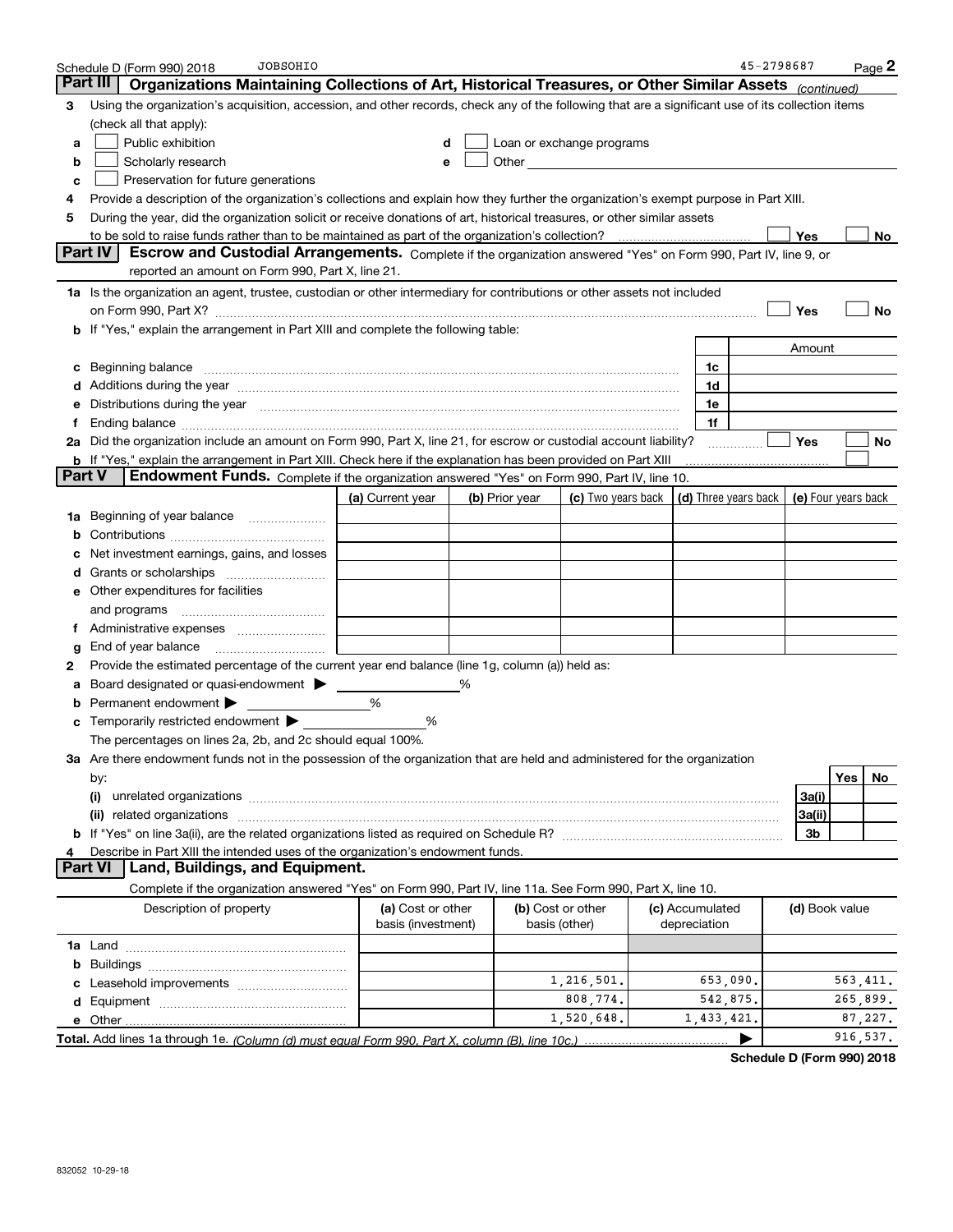### $\sqrt{Part VII}$  Investments - Other Securities.

Complete if the organization answered "Yes" on Form 990, Part IV, line 11b. See Form 990, Part X, line 12.

| (a) Description of security or category (including name of security)                   | (b) Book value | (c) Method of valuation: Cost or end-of-year market value |
|----------------------------------------------------------------------------------------|----------------|-----------------------------------------------------------|
| (1) Financial derivatives                                                              |                |                                                           |
| (2) Closely-held equity interests                                                      |                |                                                           |
| $(3)$ Other                                                                            |                |                                                           |
| (A)                                                                                    |                |                                                           |
| (B)                                                                                    |                |                                                           |
| (C)                                                                                    |                |                                                           |
| (D)                                                                                    |                |                                                           |
| (E)                                                                                    |                |                                                           |
| (F)                                                                                    |                |                                                           |
| (G)                                                                                    |                |                                                           |
| (H)                                                                                    |                |                                                           |
| Total. (Col. (b) must equal Form 990, Part X, col. (B) line 12.) $\blacktriangleright$ |                |                                                           |

### | Part VIII| Investments - Program Related.

Complete if the organization answered "Yes" on Form 990, Part IV, line 11c. See Form 990, Part X, line 13.

| (a) Description of investment                                              | (b) Book value | (c) Method of valuation: Cost or end-of-year market value |
|----------------------------------------------------------------------------|----------------|-----------------------------------------------------------|
| ECONOMIC DEVELOPMENT LOANS<br>(1)                                          | 92, 134, 043.  | END-OF-YEAR MARKET VALUE                                  |
| (2)                                                                        |                |                                                           |
| $\left(3\right)$                                                           |                |                                                           |
| (4)                                                                        |                |                                                           |
| (5)                                                                        |                |                                                           |
| (6)                                                                        |                |                                                           |
| $\sqrt{(7)}$                                                               |                |                                                           |
| (8)                                                                        |                |                                                           |
| (9)                                                                        |                |                                                           |
| <b>Total.</b> (Col. (b) must equal Form 990, Part X, col. (B) line $13.$ ) | 92, 134, 043.  |                                                           |

### **Part IX | Other Assets.**

Complete if the organization answered "Yes" on Form 990, Part IV, line 11d. See Form 990, Part X, line 15.

| (a) Description   | (b) Book value |
|-------------------|----------------|
| (1)               |                |
| (2)               |                |
| $\frac{1}{2}$     |                |
| (4)               |                |
| $\frac{1}{2}$ (5) |                |
| (6)               |                |
| (7)               |                |
| (8)               |                |
| (9)               |                |
|                   |                |

Part  $X$  | Other Liabilities.

Complete if the organization answered "Yes" on Form 990, Part IV, line 11e or 11f. See Form 990, Part X, line 25.

| ٦.  | (a) Description of liability                                                | (b) Book value |
|-----|-----------------------------------------------------------------------------|----------------|
| (1) | Federal income taxes                                                        |                |
| (2) |                                                                             |                |
| (3) |                                                                             |                |
| (4) |                                                                             |                |
| (5) |                                                                             |                |
| (6) |                                                                             |                |
|     |                                                                             |                |
| (8) |                                                                             |                |
| (9) |                                                                             |                |
|     | Total. (Column (b) must equal Form 990. Part X, col. (B) line 25.) $\ldots$ |                |

<u>Total.</u> (Column (b) must equal Form 990, Part X, col. (B) line 25.)

2. Liability for uncertain tax positions. In Part XIII, provide the text of the footnote to the organization's financial statements that reports the organization's liability for uncertain tax positions under FIN 48 (ASC 740). Check here if the text of the footnote has been provided in Part XIII  $\begin{array}{c} \hline \end{array}$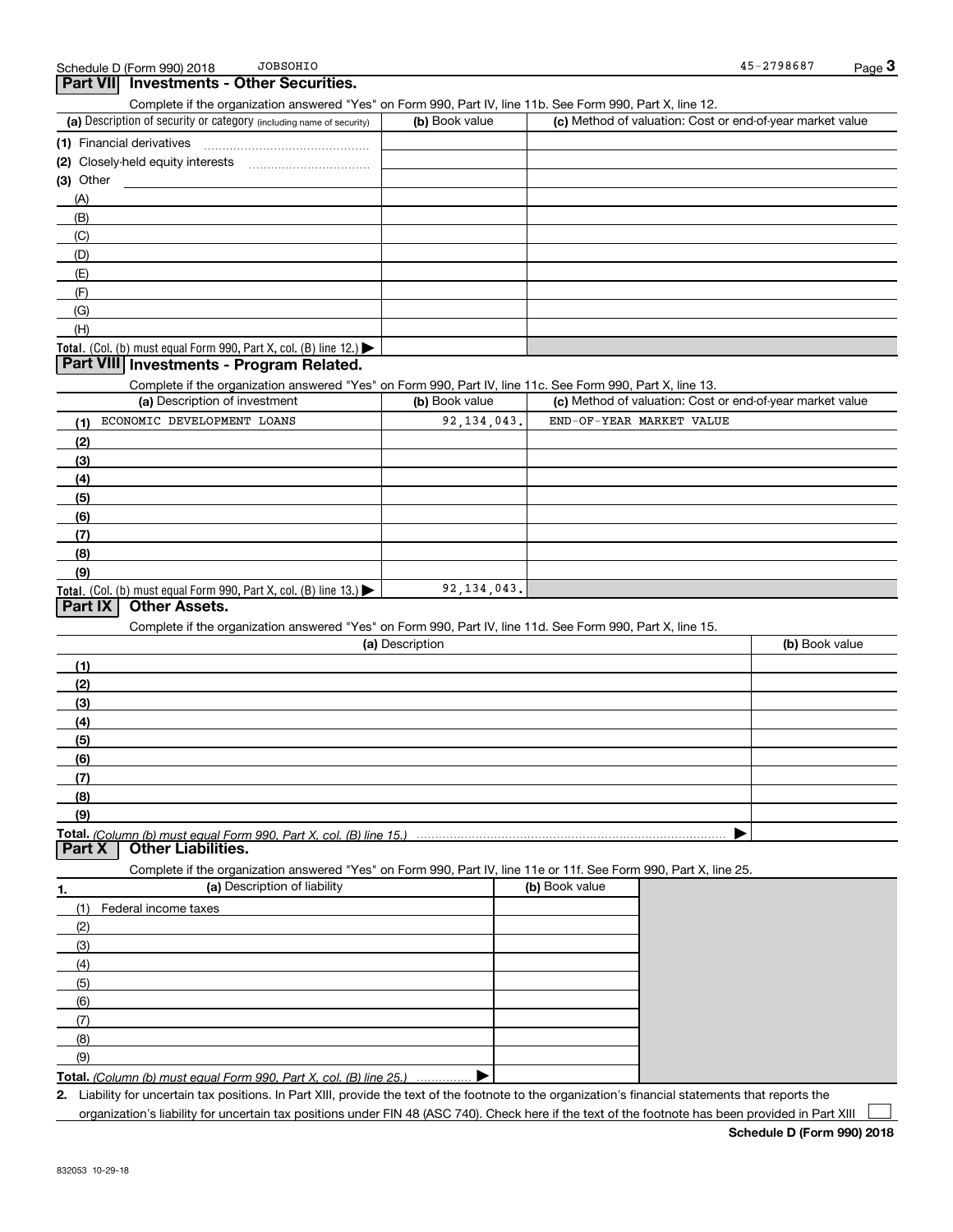|    | <b>JOBSOHIO</b><br>Schedule D (Form 990) 2018                                                                                                                                                                                         | 45-2798687     | Page 4         |
|----|---------------------------------------------------------------------------------------------------------------------------------------------------------------------------------------------------------------------------------------|----------------|----------------|
|    | Reconciliation of Revenue per Audited Financial Statements With Revenue per Return.<br>Part XI                                                                                                                                        |                |                |
|    | Complete if the organization answered "Yes" on Form 990, Part IV, line 12a.                                                                                                                                                           |                |                |
| 1  | Total revenue, gains, and other support per audited financial statements                                                                                                                                                              | $\blacksquare$ | 375,608,400.   |
| 2  | Amounts included on line 1 but not on Form 990, Part VIII, line 12:                                                                                                                                                                   |                |                |
| a  | 9,343,700.<br>2a<br>Net unrealized gains (losses) on investments [11] matter contracts and the unrealized gains (losses) on investments                                                                                               |                |                |
|    | 2 <sub>b</sub>                                                                                                                                                                                                                        |                |                |
| c  | Recoveries of prior year grants [11] matter contracts and prior year grants [11] matter contracts and prior year grants and all the contracts and all the contracts and all the contracts and all the contracts of prior year.<br>2c  |                |                |
| d  | 2d<br>Other (Describe in Part XIII.)                                                                                                                                                                                                  |                |                |
| е  | Add lines 2a through 2d                                                                                                                                                                                                               | 2e             | 9,343,700.     |
| 3  |                                                                                                                                                                                                                                       | 3              | 366, 264, 700. |
| 4  | Amounts included on Form 990, Part VIII, line 12, but not on line 1:                                                                                                                                                                  |                |                |
|    | 4а                                                                                                                                                                                                                                    |                |                |
| b  | 4b<br>Other (Describe in Part XIII.) <b>Construction Contract Construction</b> Chern Construction Construction Construction                                                                                                           |                |                |
|    | Add lines 4a and 4b                                                                                                                                                                                                                   | 4c             | 0.             |
|    |                                                                                                                                                                                                                                       | 5              | 366, 264, 700. |
|    | Part XII   Reconciliation of Expenses per Audited Financial Statements With Expenses per Return.                                                                                                                                      |                |                |
|    | Complete if the organization answered "Yes" on Form 990, Part IV, line 12a.                                                                                                                                                           |                |                |
| 1  | Total expenses and losses per audited financial statements [11] [11] contain the control of the statements [11] [11] and the statements [11] and the statements [11] and the statements and the statements and the statements         | $\blacksquare$ | 162,108,189.   |
| 2  | Amounts included on line 1 but not on Form 990, Part IX, line 25:                                                                                                                                                                     |                |                |
| a  | 2a                                                                                                                                                                                                                                    |                |                |
|    | 2 <sub>b</sub>                                                                                                                                                                                                                        |                |                |
|    | 2c                                                                                                                                                                                                                                    |                |                |
| d  | 2d                                                                                                                                                                                                                                    |                |                |
|    | Add lines 2a through 2d <b>must be a constructed as the constant of the constant of the constant of the construction</b>                                                                                                              | 2e             | 0.             |
| З. |                                                                                                                                                                                                                                       | 3              | 162, 108, 189. |
| 4  | Amounts included on Form 990, Part IX, line 25, but not on line 1:                                                                                                                                                                    |                |                |
| а  | 4a                                                                                                                                                                                                                                    |                |                |
| b  | Other (Describe in Part XIII.) [2000] [2010] [2010] [2010] [2010] [2010] [2010] [2010] [2010] [2010] [2010] [2010] [2010] [2010] [2010] [2010] [2010] [2010] [2010] [2010] [2010] [2010] [2010] [2010] [2010] [2010] [2010] [2<br>4b. |                |                |
|    | Add lines 4a and 4b                                                                                                                                                                                                                   | 4c             | 0.             |
|    |                                                                                                                                                                                                                                       | 5              | 162,108,189.   |
|    | Part XIII Supplemental Information.                                                                                                                                                                                                   |                |                |

Provide the descriptions required for Part II, lines 3, 5, and 9; Part III, lines 1a and 4; Part IV, lines 1b and 2b; Part V, line 4; Part X, line 2; Part XI, lines 2d and 4b; and Part XII, lines 2d and 4b. Also complete this part to provide any additional information.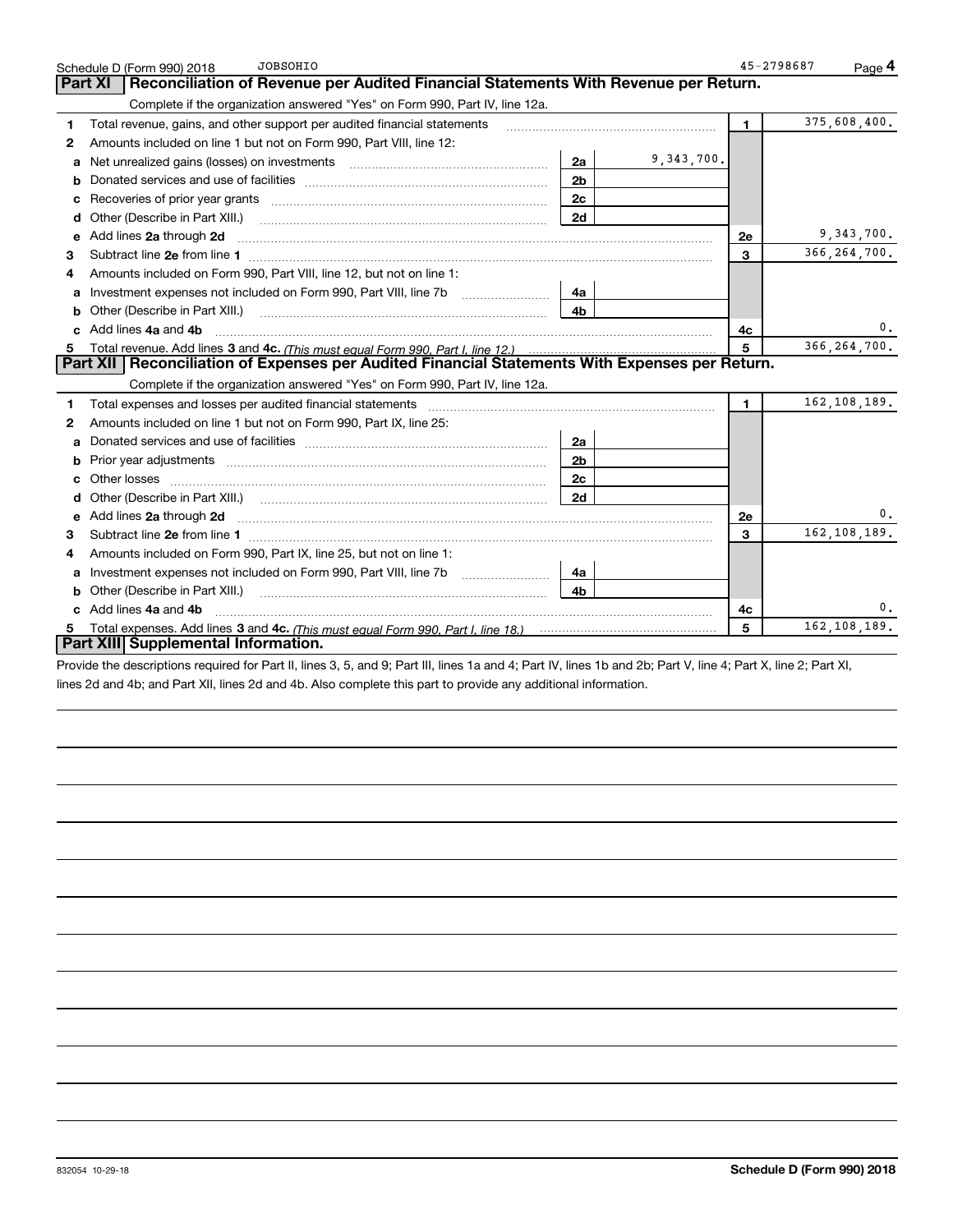| <b>SCHEDULE F</b> |  |
|-------------------|--|
| (Form 990)        |  |

# Statement of Activities Outside the United States<br>  $\triangleright$  Complete if the organization answered "Yes" on Form 990, Part IV, line 14b, 15, or 16.

Complete if the organization answered "Yes" on Form 990, Part IV, line 14b, 15, or 16.

Attach to Form 990.

ightach to Form 990.<br>■ Go to www.irs.gov/Form990 for instructions and the latest information. The latest information in the latest information.

OMB No. 1545-0047 Inspection

Internal Revenue Service Name of the organization

Department of the Treasury

Employer identification number

 $_{\rm JOBSOHIO}$  . The set of the set of the set of the set of the set of the set of the set of the set of the set of the set of the set of the set of the set of the set of the set of the set of the set of the set of the set o

1 For grantmakers. Does the organization maintain records to substantiate the amount of its grants and other assistance, 0 3 Activities per Region. (The following Part I, line 3 table can be duplicated if additional space is needed.)  $\Box$  Yes  $\Box$  No For grantmakers. Describe in Part V the organization's procedures for monitoring the use of its grants and other assistance outside the (a) Region  $\vert$  (b) Number of  $\vert$  (c) Number of  $\vert$  (d) Activities conducted in the region  $\vert$  (e) If activity listed in (d)  $\vert$  (f) **3 a** Subtotal .................. **b** Total from continuation c Totals (add lines 3a Part I  $\parallel$  General Information on Activities Outside the United States. Complete if the organization answered "Yes" on Form 990, Part IV, line 14b. the grantees' eligibility for the grants or assistance, and the selection criteria used to award the grants or assistance? United States. (a) Region  $\vert$  (b) Number of offices in the region (c) Number of employees,<br>agents, and indenendent macponents in the region (by type) (such as, fundraising, program services, investments, grants to recipients located in the region) (e) If activity listed in (d) is a program service, describe specific type of service(s) in the region (f) Total expenditures for  $and$ investments in the region sheets to Part I ........ 1,007,161. 498.984. 58,971. PROGRAM SERVICES ECONOMIC DEVELOPMENT PROGRAM SERVICES PROGRAM SERVICES 1,565,116. ECONOMIC DEVELOPMENT ECONOMIC DEVELOPMENT EUROPE (INCLUDING  $\mathbf{1}$  $\mathbf{1}$  $\mathbf{1}$  $\overline{3}$  $\mathbf 0$  $\mathbf 0$  $\mathbf 0$ EAST ASIA AND THE ICELAND & GREENLAND) PACIFIC NORTH AMERICA  $\pmb{0}$  $\overline{0}$ 

DmpN\_ncpumpiPcbsargml?arLmrgac\*qccrfcGlqrpsargmlqdmpDmpk77., QafcbsjcD&Dmpk77.'0./6 JF?

 $\mathbf 0$ 

 $\frac{3}{1.565,116}$ 

and  $3b)$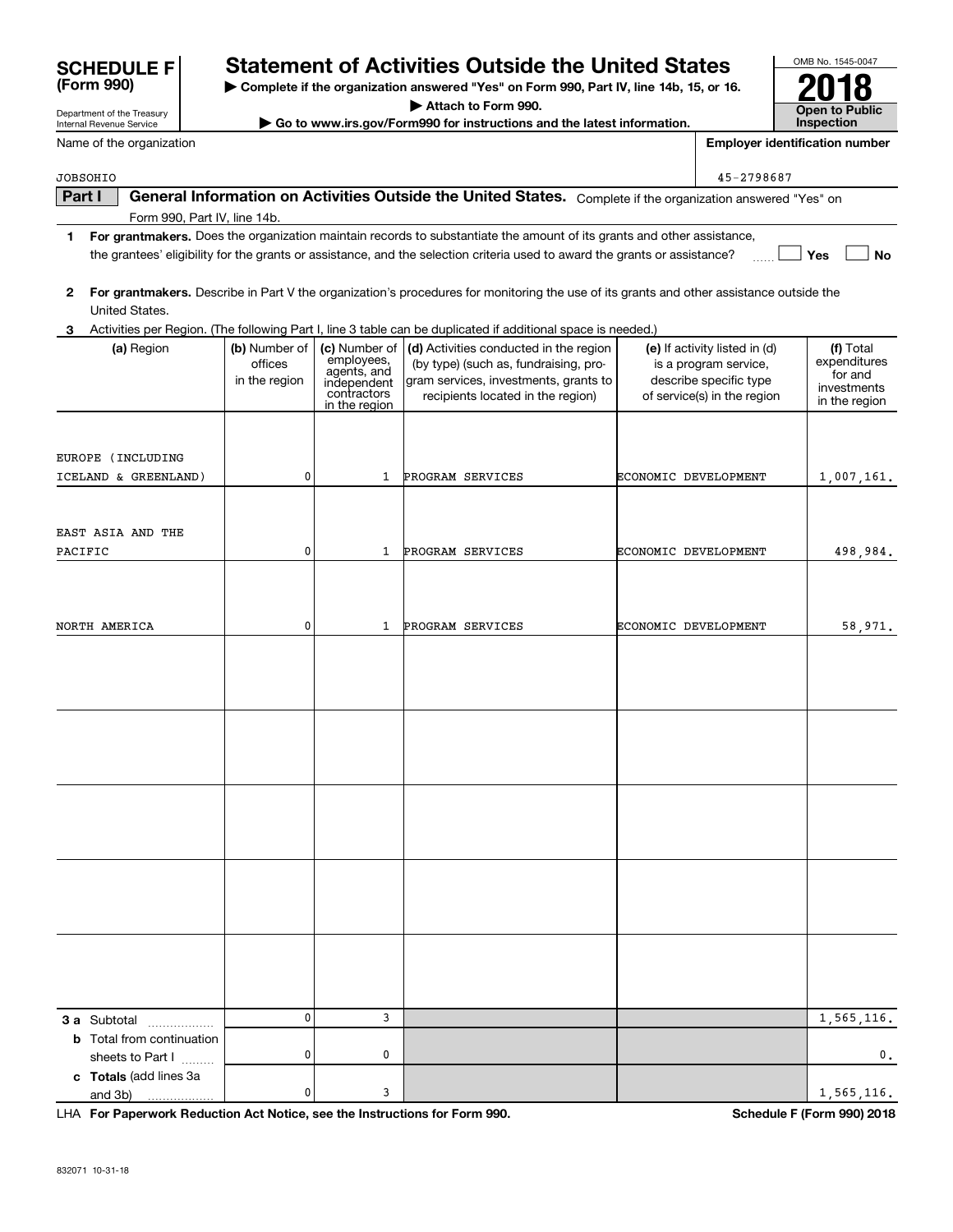Part II Grants and Other Assistance to Organizations or Entities Outside the United States. Complete if the organization answered "Yes" on Form 990, recipient who received more than \$5,000. Part II can be duplicated if additional space is needed.

| 1<br>(a) Name of organization                              | (b) IRS code section<br>and EIN (if applicable) | (c) Region | (d) Purpose of<br>grant                                                                                                                      | (e) Amount<br>of cash grant | (f) Manner of<br>cash disbursement | (g) Amount of<br>noncash<br>assistance |  |
|------------------------------------------------------------|-------------------------------------------------|------------|----------------------------------------------------------------------------------------------------------------------------------------------|-----------------------------|------------------------------------|----------------------------------------|--|
|                                                            |                                                 |            |                                                                                                                                              |                             |                                    |                                        |  |
|                                                            |                                                 |            |                                                                                                                                              |                             |                                    |                                        |  |
|                                                            |                                                 |            |                                                                                                                                              |                             |                                    |                                        |  |
|                                                            |                                                 |            |                                                                                                                                              |                             |                                    |                                        |  |
|                                                            |                                                 |            |                                                                                                                                              |                             |                                    |                                        |  |
|                                                            |                                                 |            |                                                                                                                                              |                             |                                    |                                        |  |
|                                                            |                                                 |            |                                                                                                                                              |                             |                                    |                                        |  |
|                                                            |                                                 |            |                                                                                                                                              |                             |                                    |                                        |  |
|                                                            |                                                 |            |                                                                                                                                              |                             |                                    |                                        |  |
|                                                            |                                                 |            |                                                                                                                                              |                             |                                    |                                        |  |
|                                                            |                                                 |            |                                                                                                                                              |                             |                                    |                                        |  |
|                                                            |                                                 |            |                                                                                                                                              |                             |                                    |                                        |  |
|                                                            |                                                 |            |                                                                                                                                              |                             |                                    |                                        |  |
|                                                            |                                                 |            |                                                                                                                                              |                             |                                    |                                        |  |
|                                                            |                                                 |            |                                                                                                                                              |                             |                                    |                                        |  |
|                                                            |                                                 |            |                                                                                                                                              |                             |                                    |                                        |  |
| $\mathbf{2}$                                               |                                                 |            | Enter total number of recipient organizations listed above that are recognized as charities by the foreign country, recognized as tax-exempt |                             |                                    |                                        |  |
| Enter total number of other organizations or entities<br>З |                                                 |            |                                                                                                                                              |                             |                                    |                                        |  |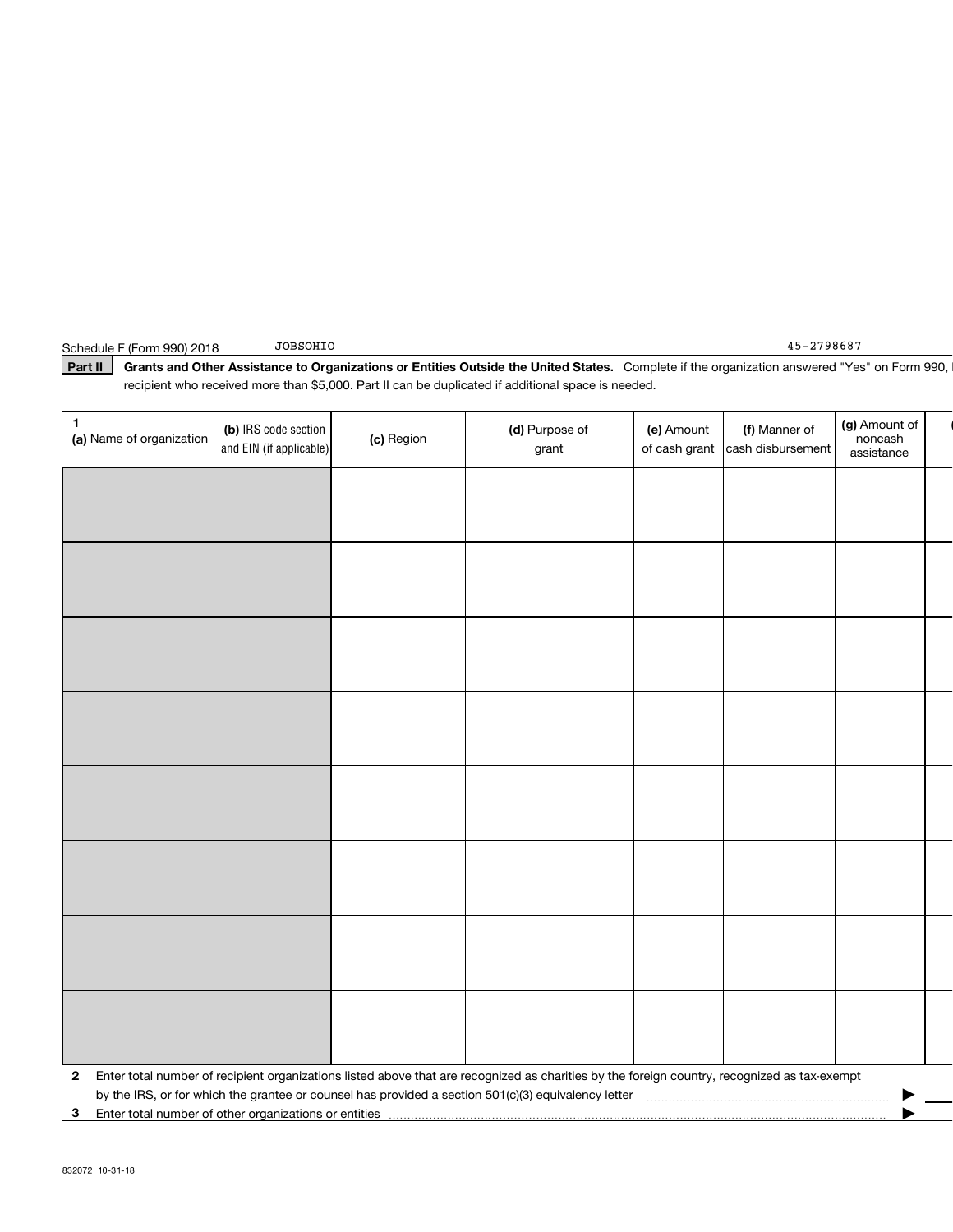| Part III can be duplicated if additional space is needed. |            |                             |                             |                                    |                                        |                |
|-----------------------------------------------------------|------------|-----------------------------|-----------------------------|------------------------------------|----------------------------------------|----------------|
| (a) Type of grant or assistance                           | (b) Region | (c) Number of<br>recipients | (d) Amount of<br>cash grant | (e) Manner of<br>cash disbursement | (f) Amount of<br>noncash<br>assistance | (g) D<br>nonca |
|                                                           |            |                             |                             |                                    |                                        |                |
|                                                           |            |                             |                             |                                    |                                        |                |
|                                                           |            |                             |                             |                                    |                                        |                |
|                                                           |            |                             |                             |                                    |                                        |                |
|                                                           |            |                             |                             |                                    |                                        |                |
|                                                           |            |                             |                             |                                    |                                        |                |
|                                                           |            |                             |                             |                                    |                                        |                |
|                                                           |            |                             |                             |                                    |                                        |                |
|                                                           |            |                             |                             |                                    |                                        |                |
|                                                           |            |                             |                             |                                    |                                        |                |
|                                                           |            |                             |                             |                                    |                                        |                |
|                                                           |            |                             |                             |                                    |                                        |                |
|                                                           |            |                             |                             |                                    |                                        |                |
|                                                           |            |                             |                             |                                    |                                        |                |
|                                                           |            |                             |                             |                                    |                                        |                |
|                                                           |            |                             |                             |                                    |                                        |                |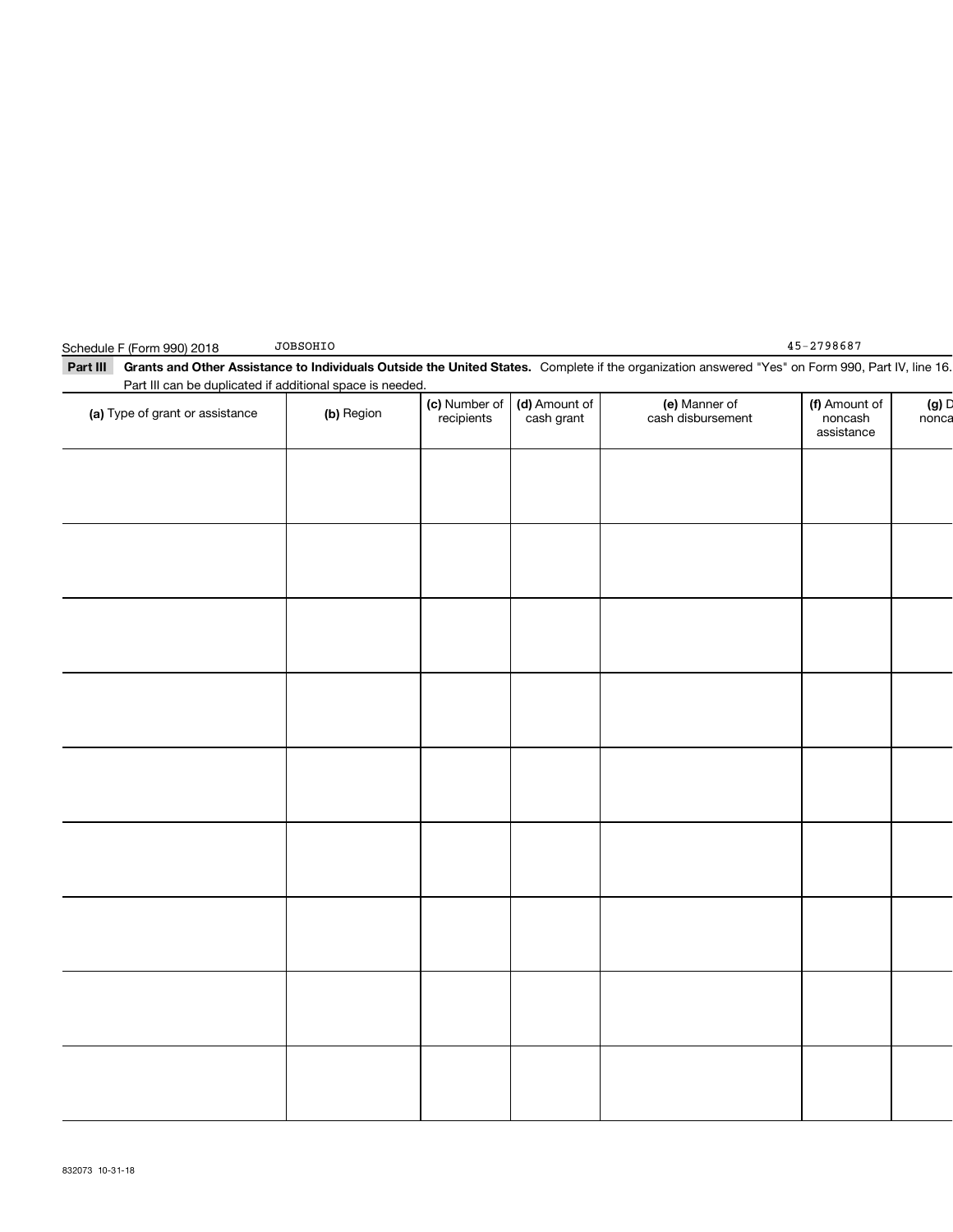|                | <b>JOBSOHIO</b><br>Schedule F (Form 990) 2018                                                                                                                                                                                                                                                                                                                  | 45-2798687 | Page 4         |
|----------------|----------------------------------------------------------------------------------------------------------------------------------------------------------------------------------------------------------------------------------------------------------------------------------------------------------------------------------------------------------------|------------|----------------|
| <b>Part IV</b> | <b>Foreign Forms</b>                                                                                                                                                                                                                                                                                                                                           |            |                |
| 1              | Was the organization a U.S. transferor of property to a foreign corporation during the tax year? If "Yes," the<br>organization may be required to file Form 926, Return by a U.S. Transferor of Property to a Foreign                                                                                                                                          | Yes        | x<br><b>No</b> |
| 2              | Did the organization have an interest in a foreign trust during the tax year? If "Yes." the organization<br>may be required to separately file Form 3520, Annual Return To Report Transactions With Foreign<br>Trusts and Receipt of Certain Foreign Gifts, and/or Form 3520-A, Annual Information Return of Foreign                                           | Yes        | X<br><b>No</b> |
| 3              | Did the organization have an ownership interest in a foreign corporation during the tax year? If "Yes."<br>the organization may be required to file Form 5471, Information Return of U.S. Persons With Respect To<br>Certain Foreign Corporations (see Instructions for Form 5471) <i>manded contained contained corporation</i> contained to                  | Yes        | x<br><b>No</b> |
| 4              | Was the organization a direct or indirect shareholder of a passive foreign investment company or a<br>qualified electing fund during the tax year? If "Yes," the organization may be required to file Form 8621,<br>Information Return by a Shareholder of a Passive Foreign Investment Company or Qualified Electing Fund<br>(see Instructions for Form 8621) | Yes        | x<br><b>No</b> |
| 5              | Did the organization have an ownership interest in a foreign partnership during the tax year? If "Yes."<br>the organization may be required to file Form 8865, Return of U.S. Persons With Respect to Certain                                                                                                                                                  | Yes        | x<br><b>No</b> |
| 6              | Did the organization have any operations in or related to any boycotting countries during the tax year? If<br>"Yes," the organization may be required to separately file Form 5713, International Boycott Report (see                                                                                                                                          | Yes        | х<br>No        |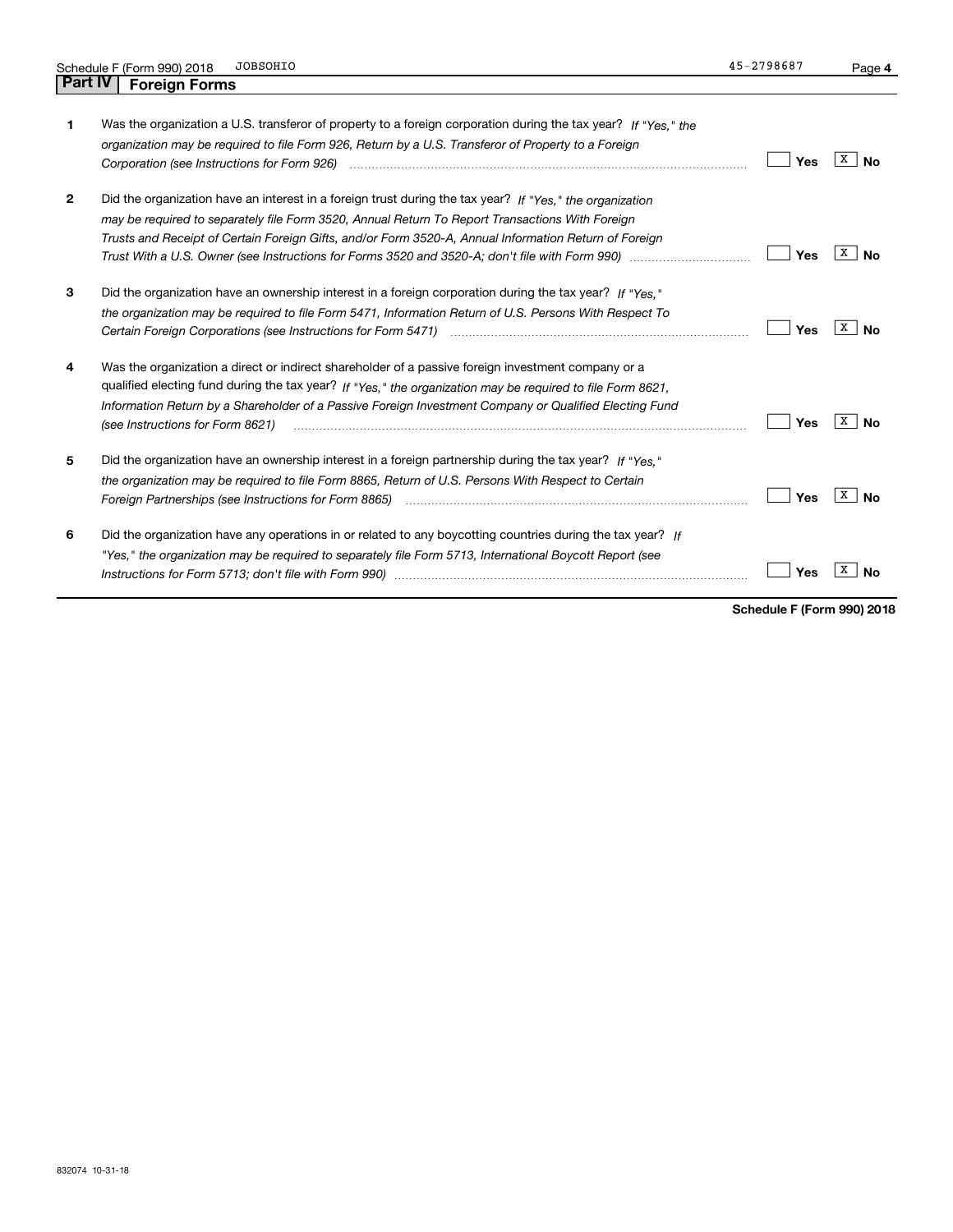### **Part V Supplemental Information**

Provide the information required by Part I, line 2 (monitoring of funds); Part I, line 3, column (f) (accounting method; amounts of investments vs. expenditures per region); Part II, line 1 (accounting method); Part III (accounting method); and Part III, column (c) (estimated number of recipients), as applicable. Also complete this part to provide any additional information. See instructions.

PART I, LINE 3:

JOBSOHIO RETAINS MARKET CONSULTANTS TO REPRESENT ITS INTERESTS IN OTHER

COUNTRIES FOR FOREIGN DIRECT INVESTMENT IN OHIO. THE COUNTRIES ARE

OHIO'S TOP MARKETS FOR BOTH CURRENT INTERNATIONAL INVESTMENT AND ACTIVE

ECONOMIC DEVELOPMENT PROJECTS.

PART I, LINE 3, COLUMN (F):

ACCOUNTING METHOD IS ACCRUAL. ALL AMOUNTS ARE FOR EXPENDITURES.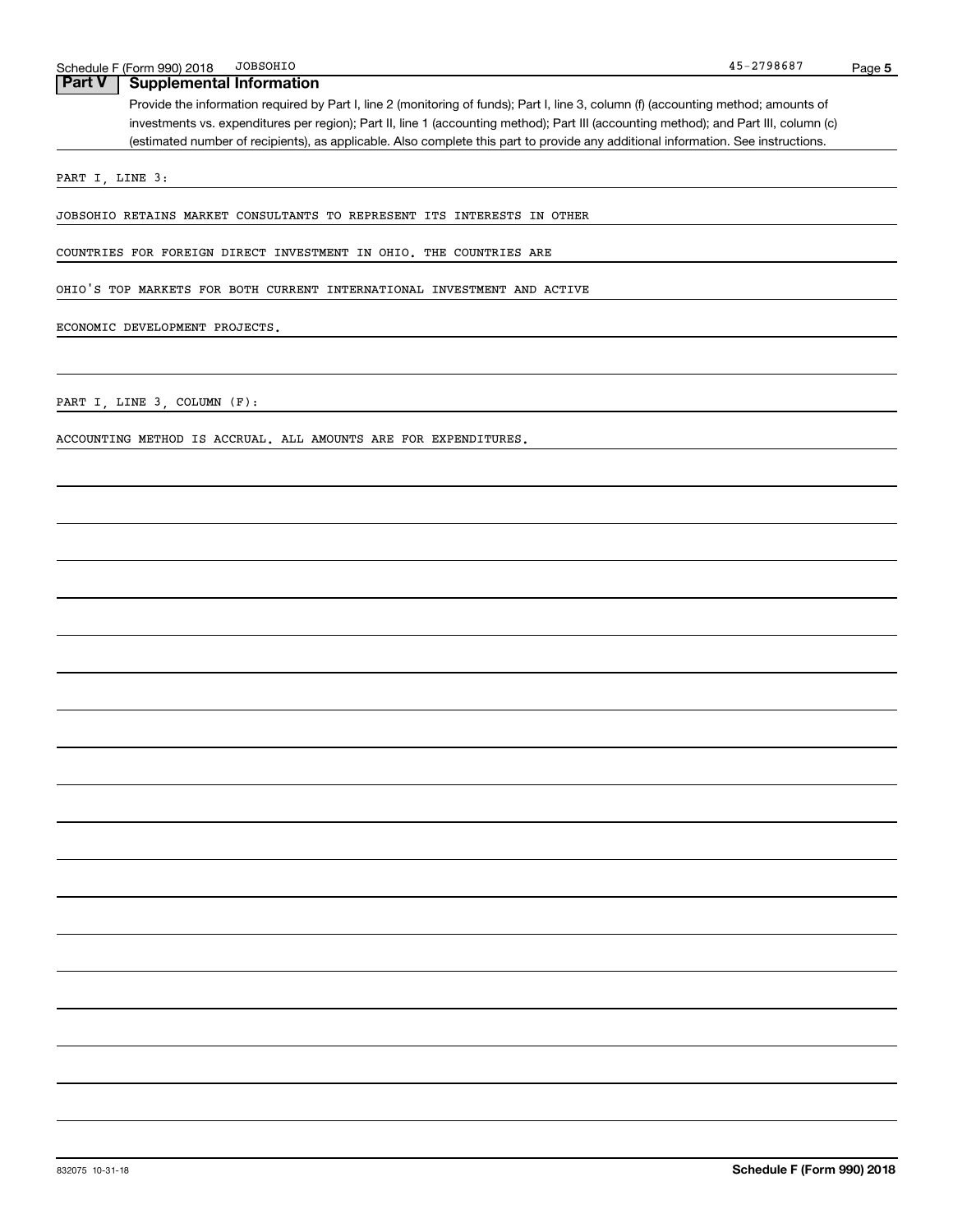| <b>SCHEDULE I</b><br>(Form 990)                                                                                                                                             |                                                                                                                                                                | <b>Grants and Other Assistance to Organizations,</b><br>Governments, and Individuals in the United States<br>Complete if the organization answered "Yes" on Form 990, Part IV, line 21 or 22. |                                                       |                                         |                                               |                                  |
|-----------------------------------------------------------------------------------------------------------------------------------------------------------------------------|----------------------------------------------------------------------------------------------------------------------------------------------------------------|-----------------------------------------------------------------------------------------------------------------------------------------------------------------------------------------------|-------------------------------------------------------|-----------------------------------------|-----------------------------------------------|----------------------------------|
| Department of the Treasury                                                                                                                                                  |                                                                                                                                                                |                                                                                                                                                                                               | Attach to Form 990.                                   |                                         |                                               |                                  |
| Internal Revenue Service                                                                                                                                                    |                                                                                                                                                                |                                                                                                                                                                                               | Go to www.irs.gov/Form990 for the latest information. |                                         |                                               |                                  |
| Name of the organization                                                                                                                                                    |                                                                                                                                                                |                                                                                                                                                                                               |                                                       |                                         |                                               |                                  |
|                                                                                                                                                                             | <b>JOBSOHIO</b>                                                                                                                                                |                                                                                                                                                                                               |                                                       |                                         |                                               |                                  |
| Part I                                                                                                                                                                      | <b>General Information on Grants and Assistance</b>                                                                                                            |                                                                                                                                                                                               |                                                       |                                         |                                               |                                  |
| 1                                                                                                                                                                           | Does the organization maintain records to substantiate the amount of the grants or assistance, the grantees' eligibility for the grants or assistance, and the |                                                                                                                                                                                               |                                                       |                                         |                                               |                                  |
|                                                                                                                                                                             |                                                                                                                                                                |                                                                                                                                                                                               |                                                       |                                         |                                               |                                  |
| $\mathbf{2}$                                                                                                                                                                | Describe in Part IV the organization's procedures for monitoring the use of grant funds in the United States.                                                  |                                                                                                                                                                                               |                                                       |                                         |                                               |                                  |
| Part II                                                                                                                                                                     | Grants and Other Assistance to Domestic Organizations and Domestic Governments. Complete if the organization answered "Yes" on Form 99                         |                                                                                                                                                                                               |                                                       |                                         |                                               |                                  |
|                                                                                                                                                                             | recipient that received more than \$5,000. Part II can be duplicated if additional space is needed.                                                            |                                                                                                                                                                                               |                                                       |                                         | (f) Method of                                 |                                  |
| <b>1 (a)</b> Name and address of organization<br>or government                                                                                                              | $(b)$ EIN                                                                                                                                                      | (c) IRC section<br>(if applicable)                                                                                                                                                            | (d) Amount of<br>cash grant                           | (e) Amount of<br>non-cash<br>assistance | valuation (book,<br>FMV, appraisal,<br>other) | (g) Description<br>noncash assis |
| 2828 CLINTON, INC.<br>2828 CLINTON AVENUE                                                                                                                                   |                                                                                                                                                                |                                                                                                                                                                                               |                                                       |                                         |                                               |                                  |
| CLEVELAND, OH 44113-2939                                                                                                                                                    | $34 - 1644643$                                                                                                                                                 |                                                                                                                                                                                               | 7,200.                                                | 0.                                      |                                               |                                  |
| 4440 CREEK ROAD PROPERTIES, LLC<br>4440 CREEK ROAD<br>CINCINNATI, OH 45242                                                                                                  | 82-5280312                                                                                                                                                     |                                                                                                                                                                                               | 350,000.                                              | $\mathbf{0}$ .                          |                                               |                                  |
| 476 BRIDGE STREET, LLC<br>15 RESERVOIR ROAD<br>WHITE PLAINS, NY 10603                                                                                                       | 81-3568315                                                                                                                                                     |                                                                                                                                                                                               | 800.000.                                              | 0.                                      |                                               |                                  |
| 777 LENA, LLC<br>777 LENA DRIVE<br>AURORA, OH 44202-8025                                                                                                                    | 38-4031342                                                                                                                                                     |                                                                                                                                                                                               | 500,000.                                              | 0.                                      |                                               |                                  |
| A & P TOOL, INC.<br>801 INDUSTRIAL DRIVE<br>HICKSVILLE, OH 43526-1174                                                                                                       | 34-1816209                                                                                                                                                     |                                                                                                                                                                                               | 112,233.                                              | 0.                                      |                                               |                                  |
| ADVICS MANUFACTURING OHIO, INC.<br>1650 KINGSVIEW DRIVE<br>LEBANON, OH 45036-8390                                                                                           | 31-1229422                                                                                                                                                     |                                                                                                                                                                                               | 248,660.                                              | $\mathbf{0}$ .                          |                                               |                                  |
| 2 Enter total number of section 501(c)(3) and government organizations listed in the line 1 table<br>3 Enter total number of other organizations listed in the line 1 table |                                                                                                                                                                |                                                                                                                                                                                               |                                                       |                                         |                                               |                                  |

LHA For Paperwork Reduction Act Notice, see the Instructions for Form 990.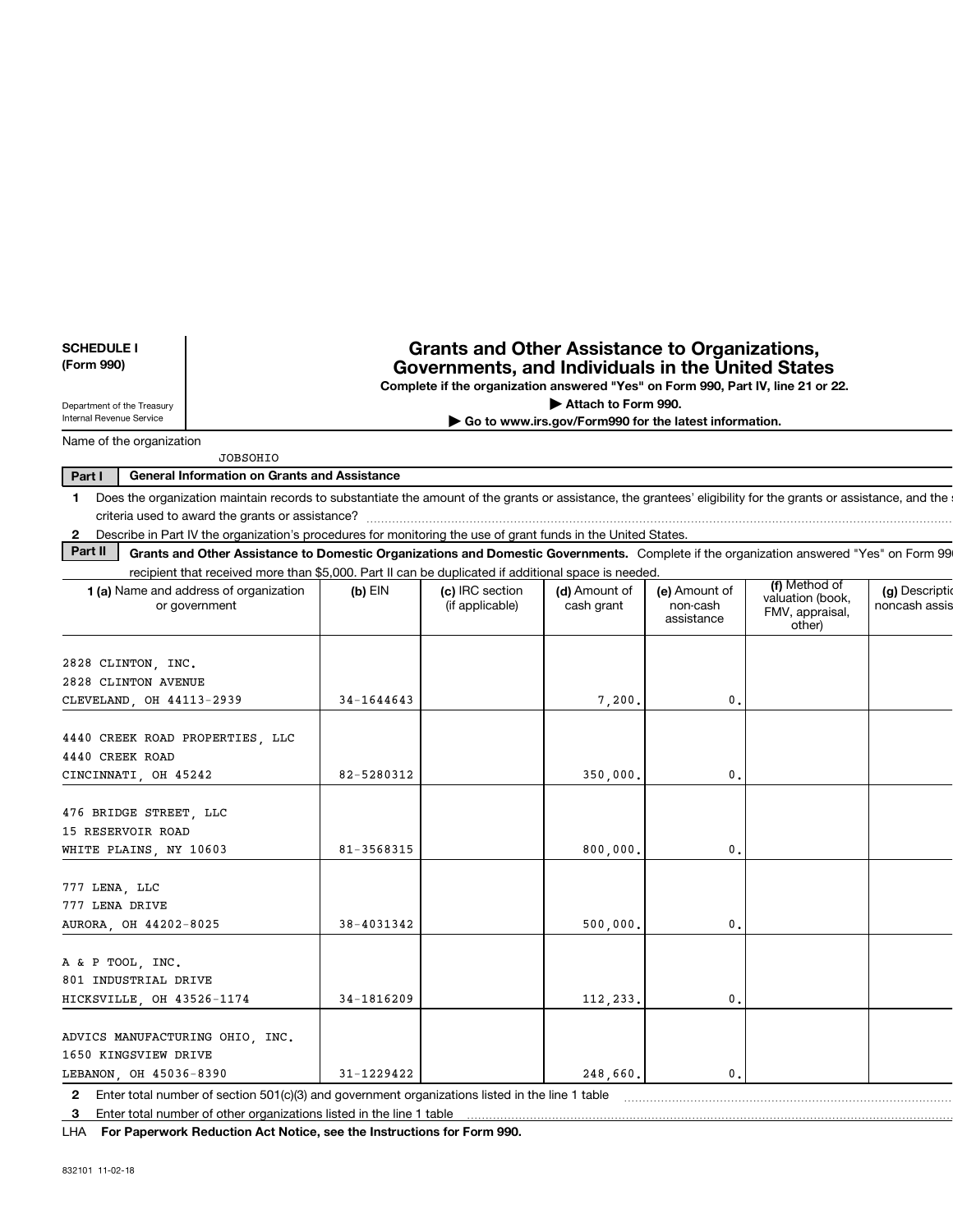| Part II<br>Continuation of Grants and Other Assistance to Governments and Organizations in the United States (Schedule I (Form 990), Part II.) |                |                                  |                             |                                         |                                                                |                               |
|------------------------------------------------------------------------------------------------------------------------------------------------|----------------|----------------------------------|-----------------------------|-----------------------------------------|----------------------------------------------------------------|-------------------------------|
| (a) Name and address of<br>organization or government                                                                                          | $(b)$ EIN      | (c) IRC section<br>if applicable | (d) Amount of<br>cash grant | (e) Amount of<br>non-cash<br>assistance | (f) Method of<br>valuation<br>(book, FMV,<br>appraisal, other) | (g) Descript<br>non-cash assi |
| AEROCONTROLEX GROUP, INC.<br>313 GILLETT STREET<br>PAINESVILLE, OH 44077-2918                                                                  | 26-0379798     |                                  | 200,000.                    | 0.                                      |                                                                |                               |
| AIR SOUTH COMMERCE CENTER PHASE<br>II, LLC - POTH ROAD - WHITEHALL,<br>OH 43213                                                                | 38-4013255     |                                  | 200,000.                    | 0.                                      |                                                                |                               |
| AIRSTREAM, INC.<br>419 W. PIKE STREET<br>JACKSON CENTER, OH 45334-9728                                                                         | 93-0768561     |                                  | 600,000.                    | 0.                                      |                                                                |                               |
| AK STEEL CORPORATION<br>9227 CENTRE POINTE DRIVE<br>WEST CHESTER, OH 45069-4822                                                                | 31-1267098     |                                  | 250,000.                    | 0.                                      |                                                                |                               |
| ALEX PRODUCTS, INC.<br>19911 COUNTY ROAD T.<br>RIDGEVILLE CORNERS, OH 43555                                                                    | 34-1117191     |                                  | 74,897.                     | 0.                                      |                                                                |                               |
| ALKON CORPORATION<br>728 GRAHAM DRIVE<br>FREMONT, OH 43420-4073                                                                                | 34-1679064     |                                  | 30,000.                     | 0.                                      |                                                                |                               |
| ALPLA, INC.<br>3320 FORT SHAWNEE INDUS DRIVE<br>LIMA, OH 45806-1843                                                                            | 58-2611718     |                                  | 150,000.                    | 0.                                      |                                                                |                               |
| ALTIVIA PETROCHEMICALS, LLC<br>1019 FURNACE ROAD<br>HAVERHILL, OH 45636                                                                        | $47 - 4927987$ |                                  | 805,668.                    | 0.                                      |                                                                |                               |
| AQUABLOK, LTD.<br>175 WOODLAND AVENUE<br>SWANTON, OH 43558-1026                                                                                | 34-1904902     |                                  | 50,000.                     | 0.                                      |                                                                |                               |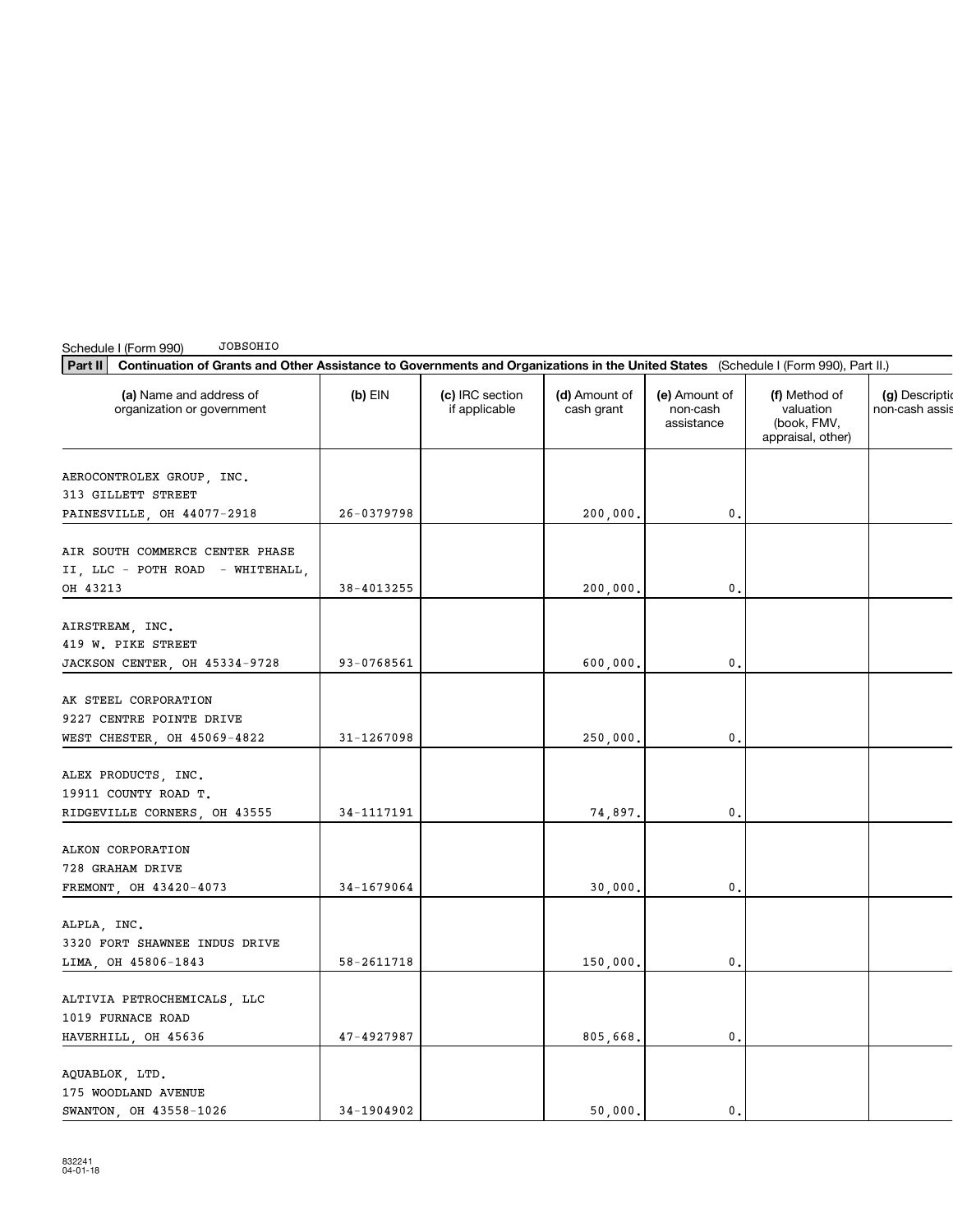Schedule I (Form 990) JOBSOHIO

| Continuation of Grants and Other Assistance to Governments and Organizations in the United States (Schedule I (Form 990), Part II.)<br>Part II |                |                                  |                             |                                         |                                                                |                                 |
|------------------------------------------------------------------------------------------------------------------------------------------------|----------------|----------------------------------|-----------------------------|-----------------------------------------|----------------------------------------------------------------|---------------------------------|
| (a) Name and address of<br>organization or government                                                                                          | $(b)$ EIN      | (c) IRC section<br>if applicable | (d) Amount of<br>cash grant | (e) Amount of<br>non-cash<br>assistance | (f) Method of<br>valuation<br>(book, FMV,<br>appraisal, other) | (g) Descripti<br>non-cash assi: |
| ARCONIC                                                                                                                                        |                |                                  |                             |                                         |                                                                |                                 |
| 425 SIXTH AVENUE                                                                                                                               |                |                                  |                             |                                         |                                                                |                                 |
| PITTSBURGH, PA 44105                                                                                                                           | 25-0317820     |                                  | 200,000.                    | 0.                                      |                                                                |                                 |
|                                                                                                                                                |                |                                  |                             |                                         |                                                                |                                 |
| ASM INTERNATIONAL                                                                                                                              |                |                                  |                             |                                         |                                                                |                                 |
| 9639 KINSMAN ROAD                                                                                                                              |                |                                  |                             |                                         |                                                                |                                 |
| NOVELTY, OH 44073                                                                                                                              | 34-0714532     |                                  | 475,000.                    | 0.                                      |                                                                |                                 |
|                                                                                                                                                |                |                                  |                             |                                         |                                                                |                                 |
| AUTOTOOL, INC.<br>7875 CORPORATE BOULEVARD                                                                                                     |                |                                  |                             |                                         |                                                                |                                 |
| PLAIN CITY, OH 43064-8045                                                                                                                      | 34-1789017     |                                  | 53,137.                     | 0.                                      |                                                                |                                 |
|                                                                                                                                                |                |                                  |                             |                                         |                                                                |                                 |
| BANK STREET HOLDINGS, LLC                                                                                                                      |                |                                  |                             |                                         |                                                                |                                 |
| 4820 BRIAR ROAD                                                                                                                                |                |                                  |                             |                                         |                                                                |                                 |
| CLEVELAND, OH 44135-5040                                                                                                                       | 82-1501811     |                                  | 75,000.                     | 0.                                      |                                                                |                                 |
|                                                                                                                                                |                |                                  |                             |                                         |                                                                |                                 |
| BELLISIO FOODS, INC.                                                                                                                           |                |                                  |                             |                                         |                                                                |                                 |
| 100 E. BROADWAY STREET                                                                                                                         |                |                                  |                             |                                         |                                                                |                                 |
| JACKSON, OH 45640-1347                                                                                                                         | 59-3015985     |                                  | 1,000,000.                  | 0.                                      |                                                                |                                 |
|                                                                                                                                                |                |                                  |                             |                                         |                                                                |                                 |
| BENCHMARK EDUCATION COMPANY, LLC                                                                                                               |                |                                  |                             |                                         |                                                                |                                 |
| 145 HUGUENOT STREET                                                                                                                            |                |                                  |                             |                                         |                                                                |                                 |
| NEW ROCHELLE, NY 10801                                                                                                                         | 13-3996703     |                                  | 50,000.                     | 0.                                      |                                                                |                                 |
|                                                                                                                                                |                |                                  |                             |                                         |                                                                |                                 |
| BENDIX COMMERCIAL VEHICLE SYSTEMS,                                                                                                             |                |                                  |                             |                                         |                                                                |                                 |
| LLC - 901 CLEVELAND STREET -                                                                                                                   |                |                                  |                             |                                         |                                                                |                                 |
| ELYRIA, OH 44035-4153                                                                                                                          | 52-1843583     |                                  | 500,000.                    | 0.                                      |                                                                |                                 |
| BLECKMANN USA, LLC                                                                                                                             |                |                                  |                             |                                         |                                                                |                                 |
| 188 COMMERCE BOULEVARD                                                                                                                         |                |                                  |                             |                                         |                                                                |                                 |
| JOHNSTOWN, OH 43031                                                                                                                            | 37-1790634     |                                  | 50,000.                     | 0.                                      |                                                                |                                 |
|                                                                                                                                                |                |                                  |                             |                                         |                                                                |                                 |
| BRAUN INDUSTRIES, INC.                                                                                                                         |                |                                  |                             |                                         |                                                                |                                 |
| 1170 PRODUCTION DRIVE                                                                                                                          |                |                                  |                             |                                         |                                                                |                                 |
| VAN WERT OH 45891-9391                                                                                                                         | $31 - 0792103$ |                                  | 55 000.                     | $\mathbf{0}$ .                          |                                                                |                                 |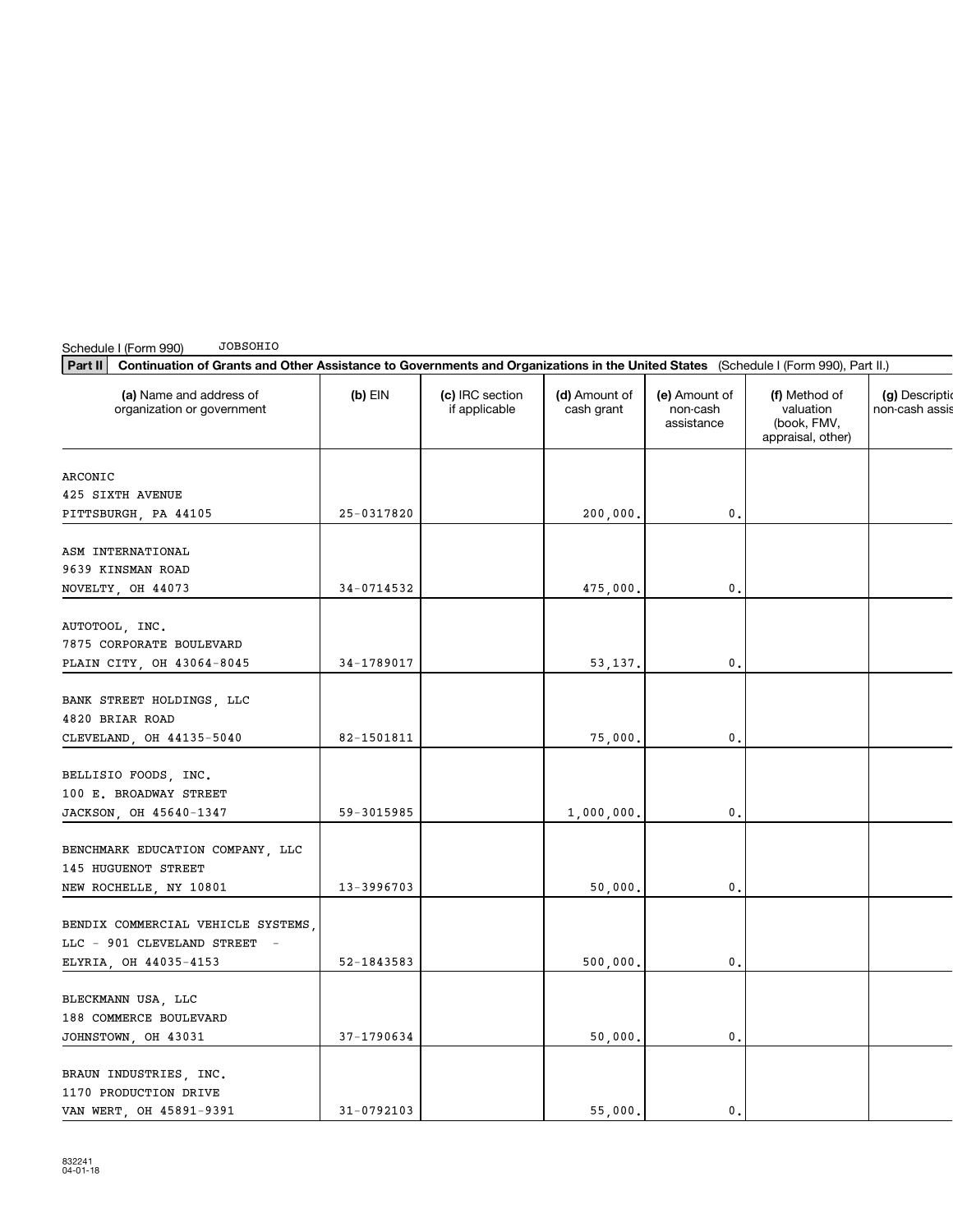| <b>JOBSOHIO</b><br>Schedule I (Form 990)                                                                                                       |            |                                  |                             |                                         |                                                                |                                 |
|------------------------------------------------------------------------------------------------------------------------------------------------|------------|----------------------------------|-----------------------------|-----------------------------------------|----------------------------------------------------------------|---------------------------------|
| Part II<br>Continuation of Grants and Other Assistance to Governments and Organizations in the United States (Schedule I (Form 990), Part II.) |            |                                  |                             |                                         |                                                                |                                 |
| (a) Name and address of<br>organization or government                                                                                          | $(b)$ EIN  | (c) IRC section<br>if applicable | (d) Amount of<br>cash grant | (e) Amount of<br>non-cash<br>assistance | (f) Method of<br>valuation<br>(book, FMV,<br>appraisal, other) | (g) Descripti<br>non-cash assis |
| BRENNAN INDUSTRIES, INC.                                                                                                                       |            |                                  |                             |                                         |                                                                |                                 |
| 6701 COCHRAN ROAD                                                                                                                              |            |                                  |                             |                                         |                                                                |                                 |
| SOLON, OH 44139-3411                                                                                                                           | 34-0859271 |                                  | 200,000.                    | 0.                                      |                                                                |                                 |
| BREWDOG COLUMBUS LLC<br>96 GENDER ROAD                                                                                                         |            |                                  |                             |                                         |                                                                |                                 |
| CANAL WINDCHESTER, OH 43110                                                                                                                    | 47-4320975 |                                  | $-200,000.$                 | 0.                                      |                                                                |                                 |
| CANDID CARE CO., INC.<br>213 PARK AVENUE SOUTH 2ND FLOOR                                                                                       |            |                                  |                             |                                         |                                                                |                                 |
| NEW YORK, NY 10003                                                                                                                             | 36-4867239 |                                  | 106,718.                    | 0.                                      |                                                                |                                 |
| CENTRAL MACHINERY COMPANY, LLC<br>1339 E. FAIRGROUND ROAD                                                                                      |            |                                  |                             |                                         |                                                                |                                 |
| MARION, OH 43302-8873                                                                                                                          | 34-1943090 |                                  | 63,011.                     | 0.                                      |                                                                |                                 |
| CERTAINTEED CORPORATION<br>11519 US HIGHWAY 250 NORTH<br>MILAN, OH 44846-9708                                                                  | 23-2510893 |                                  | 350,000.                    | $\mathbf{0}$ .                          |                                                                |                                 |
| CHERYL & CO.<br>4465 INDUSTRIAL CENTER DRIVE                                                                                                   |            |                                  |                             |                                         |                                                                |                                 |
| OBETZ, OH 43207-4589                                                                                                                           | 31-1006364 |                                  | 100,000.                    | 0.                                      |                                                                |                                 |
| CHILLICOTHE KENWORTH, INC.<br>1331 DELANO ROAD<br>CHILLICOTHE, OH 45601                                                                        | 47-5572204 |                                  | 27,170.                     | 0.                                      |                                                                |                                 |
|                                                                                                                                                |            |                                  |                             |                                         |                                                                |                                 |
| CINTAS CORPORATION NO. 2<br>3219 ROHR ROAD                                                                                                     |            |                                  |                             |                                         |                                                                |                                 |
| GROVEPORT, OH 43125-9433                                                                                                                       | 31-1703809 |                                  | 100,000.                    | 0.                                      |                                                                |                                 |
| CITY OF BEDFORD HEIGHTS<br>5661 PERKINS ROAD                                                                                                   |            |                                  |                             |                                         |                                                                |                                 |
| CLEVELAND OH 44146-2558                                                                                                                        | 34-6003691 |                                  | 302 350.                    | 0.                                      |                                                                |                                 |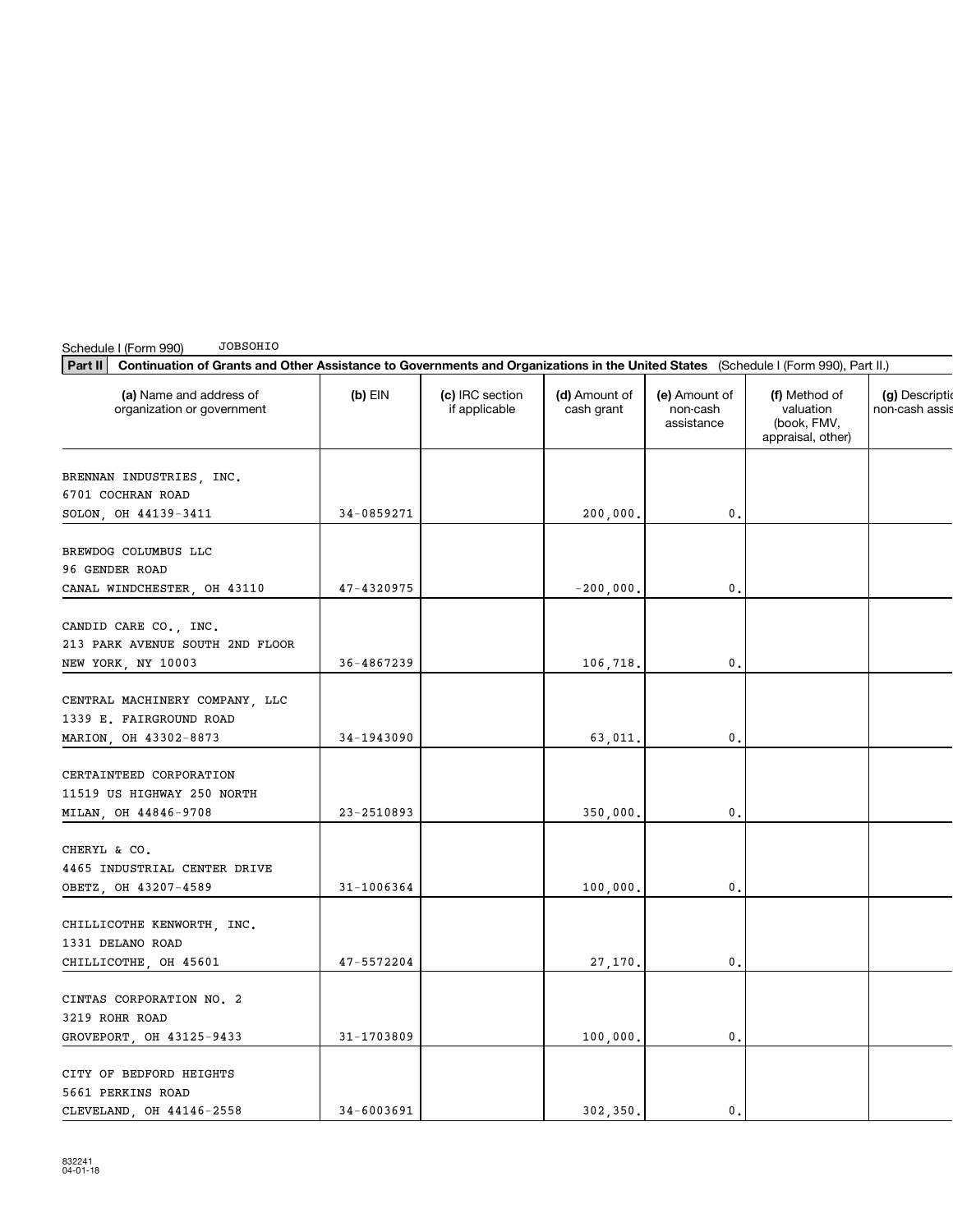| Part II<br>Continuation of Grants and Other Assistance to Governments and Organizations in the United States (Schedule I (Form 990), Part II.) |                |                                  |                             |                                         |                                                                |                              |
|------------------------------------------------------------------------------------------------------------------------------------------------|----------------|----------------------------------|-----------------------------|-----------------------------------------|----------------------------------------------------------------|------------------------------|
| (a) Name and address of<br>organization or government                                                                                          | $(b)$ EIN      | (c) IRC section<br>if applicable | (d) Amount of<br>cash grant | (e) Amount of<br>non-cash<br>assistance | (f) Method of<br>valuation<br>(book, FMV,<br>appraisal, other) | (g) Descript<br>non-cash ass |
| CITY OF CINCINNATI<br>805 CENTRAL AVENUE, SUITE 700<br>CINCINNATI, OH 45202                                                                    | $31 - 6000064$ |                                  | 570,000.                    | 0.                                      |                                                                |                              |
| CITY OF CLEVELAND<br>601 LAKESIDE AVE. EAST, ROOM 210<br>CLEVELAND, OH 44114-1015                                                              | $34 - 6000646$ |                                  | 99,919.                     | $\mathbf{0}$ .                          |                                                                |                              |
| CITY OF HURON<br>417 MAIN STREET<br>HURON, OH 44839-1652                                                                                       | 34-6400671     |                                  | 200,000.                    | 0.                                      |                                                                |                              |
| CL PRODUCTS INTERNATIONAL, LLC<br>250 EASTERN AVENUE, P.O. BOX 385<br>LEESBURG, OH 45135-9783                                                  | 46-3867345     |                                  | 100,000.                    | 0.                                      |                                                                |                              |
| CLOPAY BUILDING PRODUCTS COMPANY,<br>INC. - 1400 WEST MARKET STREET -<br>TROY, OH 45373                                                        | 11-2808682     |                                  | 180,000.                    | 0.                                      |                                                                |                              |
| CONTINENTAL STRUCTURAL PLASTICS,<br>INC. - 255 REX BOULEVARD - AUBURN<br>HILLS, MI 48326                                                       | 52-2108862     |                                  | 400,000.                    | 0.                                      |                                                                |                              |
| COVERMYMEDS, LLC<br>8866 COMMONS BOULEVARD<br>TWINSBURG, OH 44087                                                                              | 26-3446223     |                                  | 155,255.                    | 0.                                      |                                                                |                              |
| CPG INTERNATIONAL, LLC<br>5215 OLD ORCHARD ROAD, SUITE 725<br>SKOKIE, IL 60077                                                                 | $20 - 2779385$ |                                  | 55,000.                     | $\mathbf{0}$ .                          |                                                                |                              |
| CRANE CONSUMABLES, INC.<br>155 WESTHEIMER DRIVE<br>MIDDLETOWN, OH 45044                                                                        | 27-4356106     |                                  | 25,000.                     | 0.                                      |                                                                |                              |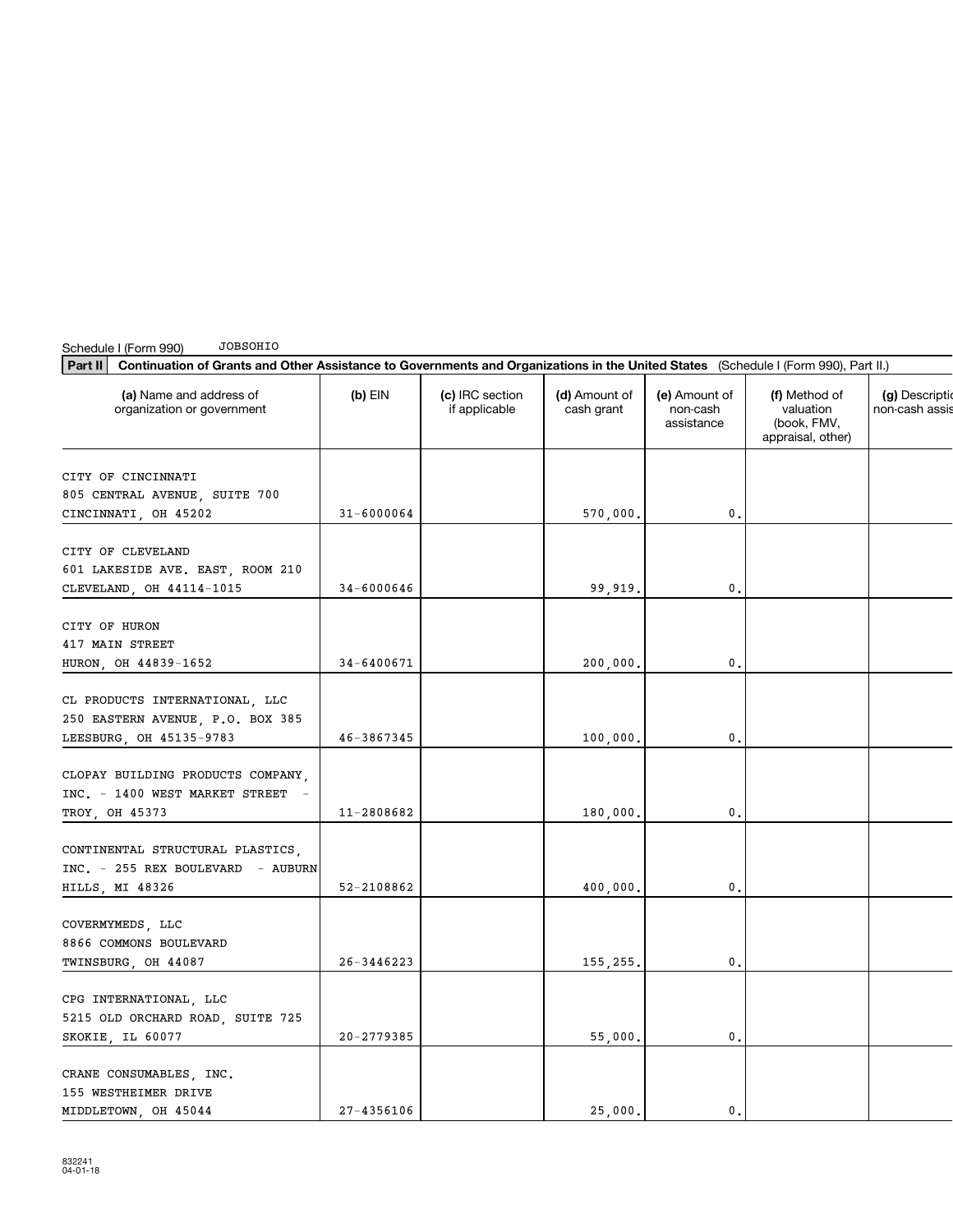| Part II<br>Continuation of Grants and Other Assistance to Governments and Organizations in the United States (Schedule I (Form 990), Part II.) |                |                                  |                             |                                         |                                                                |                                |
|------------------------------------------------------------------------------------------------------------------------------------------------|----------------|----------------------------------|-----------------------------|-----------------------------------------|----------------------------------------------------------------|--------------------------------|
| (a) Name and address of<br>organization or government                                                                                          | $(b)$ EIN      | (c) IRC section<br>if applicable | (d) Amount of<br>cash grant | (e) Amount of<br>non-cash<br>assistance | (f) Method of<br>valuation<br>(book, FMV,<br>appraisal, other) | (g) Descripti<br>non-cash assi |
| CREATIVE PACKAGING, LLC<br>1781 KEMPER COURT, P.O. BOX 305<br>ZANESVILLE, OH 43701-4606                                                        | 31-1682777     |                                  | 350,000.                    | 0.                                      |                                                                |                                |
| CREDIT ADJUSTMENTS, INC.<br>330 FLORENCE STREET<br>DEFIANCE, OH 43512                                                                          | 34-0941570     |                                  | 79,143.                     | 0.                                      |                                                                |                                |
| CROWN EQUIPMENT CORPORATION<br>44 S. WASHINGTON STREET<br>NEW BREMEN, OH 45869-1288                                                            | 34-4412691     |                                  | 1,500,000.                  | 0.                                      |                                                                |                                |
| CUSTOM PRO LOGISTICS, LLC<br>1707 RACE STREET<br>CINCINNATI, OH 45202                                                                          | 46-2460862     |                                  | 250,000.                    | 0.                                      |                                                                |                                |
| DAISY BRAND, LLC<br>3600 NORTH GEYERS CHAPEL ROAD<br>WOOSTER, OH 44691-9641                                                                    | 80-0595003     |                                  | 400,787.                    | 0.                                      |                                                                |                                |
| DANA LIGHT AXLE MANUFACTURING, LLC<br>3044 JEEP PARKWAY<br>TOLEDO, OH 43657                                                                    | $26 - 1347098$ |                                  | 250,000.                    | 0.                                      |                                                                |                                |
| DANA LIMITED<br>3857 TECHNOLOGY DRIVE<br>MAUMEE, OH 43537                                                                                      | 26-1531856     |                                  | 3,000,000.                  | 0.                                      |                                                                |                                |
| DAYTON SEWING COLLABORATIVE<br>P.O. BOX 392<br>DAYTON, OH 45401                                                                                | 82-2325963     |                                  | 66,300.                     | 0.                                      |                                                                |                                |
| DECEUNINCK NORTH AMERICA, LLC<br>351 N. GARVER ROAD<br>MONROE, OH 45050-1233                                                                   | 31-1745568     |                                  | 50,000.                     | 0.                                      |                                                                |                                |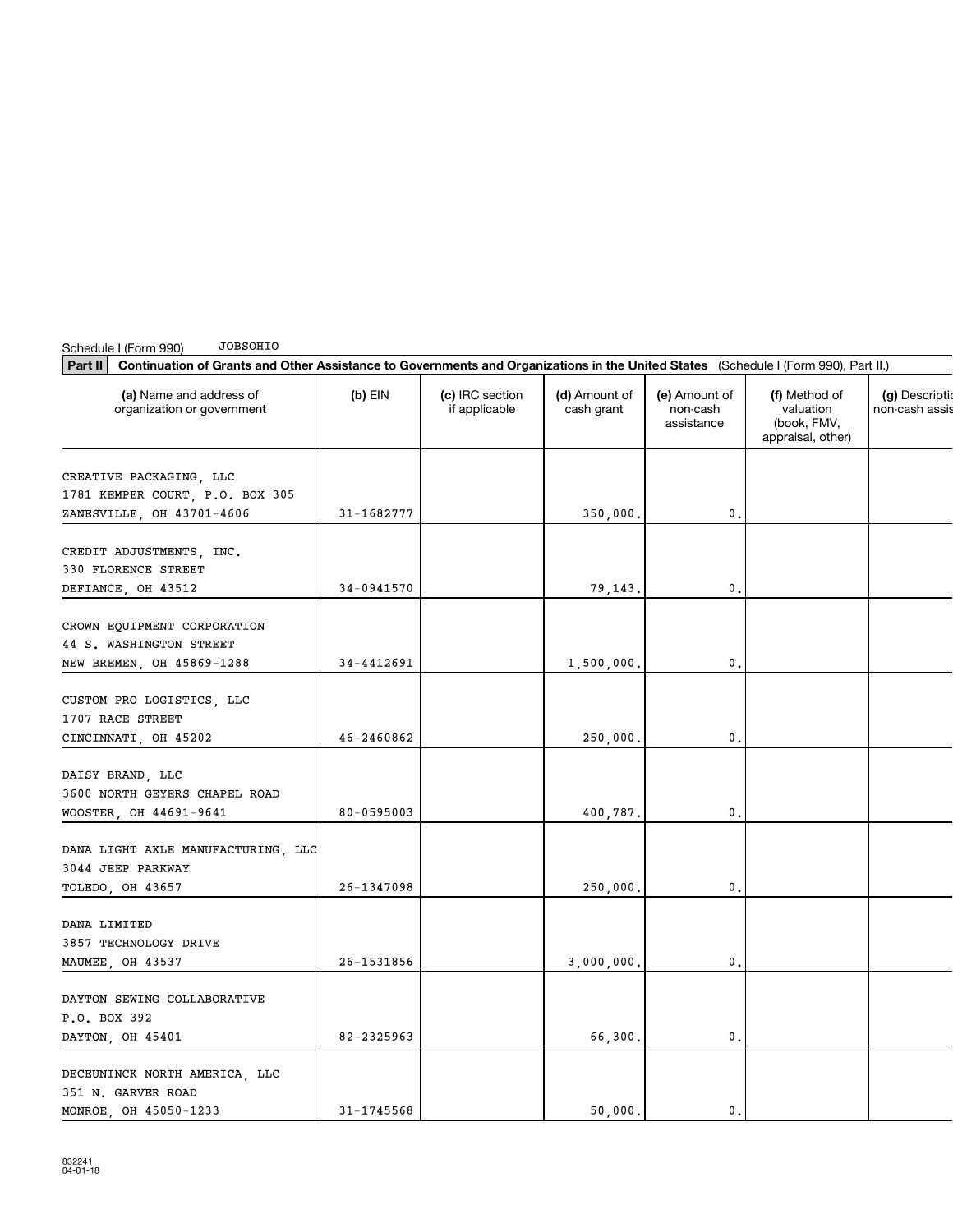| Part II<br>Continuation of Grants and Other Assistance to Governments and Organizations in the United States (Schedule I (Form 990), Part II.) |                          |                                  |                             |                                         |                                                                |                              |
|------------------------------------------------------------------------------------------------------------------------------------------------|--------------------------|----------------------------------|-----------------------------|-----------------------------------------|----------------------------------------------------------------|------------------------------|
| (a) Name and address of<br>organization or government                                                                                          | $(b)$ EIN                | (c) IRC section<br>if applicable | (d) Amount of<br>cash grant | (e) Amount of<br>non-cash<br>assistance | (f) Method of<br>valuation<br>(book, FMV,<br>appraisal, other) | (g) Descript<br>non-cash ass |
| DECKED, LLC<br>120 N. LEADVILLE AVENUE, SUITE 4<br>KETCHUM, ID 83340                                                                           | $46 - 2633179$           |                                  | 50,000.                     | 0.                                      |                                                                |                              |
| DIGERONIMO DEVELOPMENT, LLC<br>5720 EAST SCHAAF ROAD<br>INDEPENDENCE, OH 44131                                                                 | 82-3411495               |                                  | 264,000.                    | $\mathbf{0}$ .                          |                                                                |                              |
| DOLLAR TREE DISTRIBUTION, INC.<br>500 VOLVO PARKWAY<br>CHESAPEAKE, VA 23320                                                                    | 54-1737649               |                                  | 34,360.                     | 0.                                      |                                                                |                              |
| E1 DIGITAL DIRECT, INC.<br>491 MCCLURG ROAD<br>BOARDMAN, OH 44512-6404                                                                         | 47-4912935               |                                  | 70,000.                     | $\mathbf{0}$ .                          |                                                                |                              |
| ECCRINE SYSTEMS, INC.<br>1775 MENTOR AVENUE, SUITE 300<br>CINCINNATI, OH 45212-1100                                                            | 47-2692010               |                                  | 48,452.                     | $\mathbf{0}$ .                          |                                                                |                              |
| ELYRIA COMMUNITY IMPROVEMENT<br>CORPORATION - 131 COURT STREET -<br>ELYRIA, OH 44035-5511                                                      | $47 - 2250959$ 501(C)(3) |                                  | 192,889.                    | 0.                                      |                                                                |                              |
| E-MEK TECHNOLOGIES, LLC<br>7410 WEBSTER STREET<br>VANDALIA, OH 45414-5816                                                                      | 20-4904956               |                                  | 36,343.                     | 0.                                      |                                                                |                              |
| ENSEMBLE HP, LLC<br>1701 MERCY HEALTH PLACE<br>CINCINNATI, OH 45237                                                                            | 38-4050738               |                                  | 317,555.                    | 0.                                      |                                                                |                              |
| EXSURCO MEDICAL, INC.<br>10804 GREEN ROAD<br>WAKEMAN, OH 44889-9676                                                                            | 45-3836837               |                                  | 211.919.                    | 0.                                      |                                                                |                              |

Schedule I (Form 990)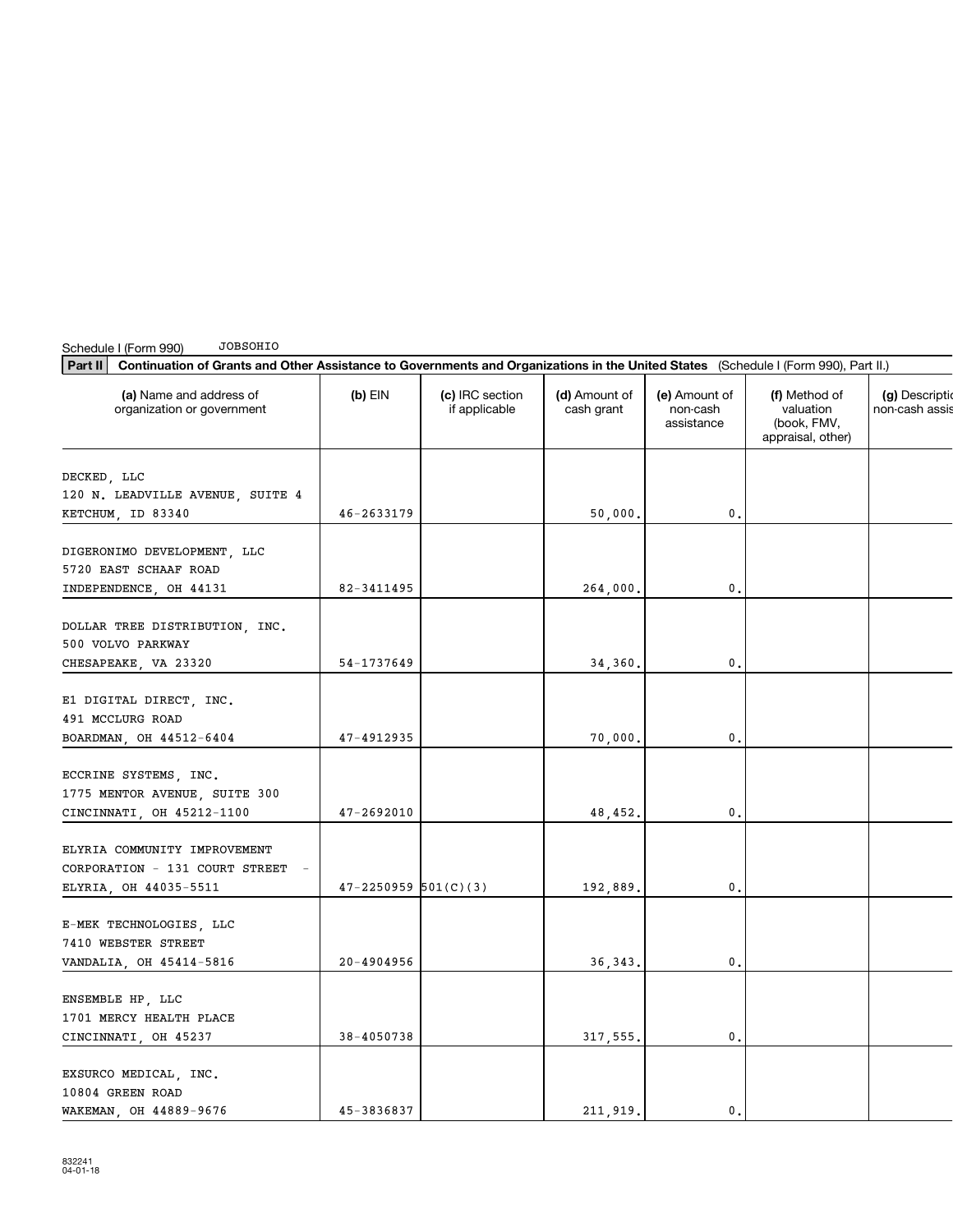| JOBSOHIO<br>Schedule I (Form 990)                                                                                                              |            |                                  |                             |                                         |                                                                |                              |
|------------------------------------------------------------------------------------------------------------------------------------------------|------------|----------------------------------|-----------------------------|-----------------------------------------|----------------------------------------------------------------|------------------------------|
| Part II<br>Continuation of Grants and Other Assistance to Governments and Organizations in the United States (Schedule I (Form 990), Part II.) |            |                                  |                             |                                         |                                                                |                              |
| (a) Name and address of<br>organization or government                                                                                          | $(b)$ EIN  | (c) IRC section<br>if applicable | (d) Amount of<br>cash grant | (e) Amount of<br>non-cash<br>assistance | (f) Method of<br>valuation<br>(book, FMV,<br>appraisal, other) | (g) Descript<br>non-cash ass |
| FACILITYSOURCE, LLC                                                                                                                            |            |                                  |                             |                                         |                                                                |                              |
| 200 EAST CAMPUS VIEW BOULEVARD,                                                                                                                |            |                                  |                             |                                         |                                                                |                              |
| SUITE 301 - COLUMBUS, OH                                                                                                                       |            |                                  |                             |                                         |                                                                |                              |
| 43235-4732                                                                                                                                     | 20-3319511 |                                  | 82,085.                     | 0.                                      |                                                                |                              |
| FAT HEAD'S BREWING, L.P.                                                                                                                       |            |                                  |                             |                                         |                                                                |                              |
| ENGEL LAKE DRIVE                                                                                                                               |            |                                  |                             |                                         |                                                                |                              |
| MIDDLEBURG HEIGHTS, OH 44130                                                                                                                   | 27-1931373 |                                  | 50,000.                     | 0.                                      |                                                                |                              |
| FAXON MACHINING, INC.                                                                                                                          |            |                                  |                             |                                         |                                                                |                              |
| 11101 ADWOOD DRIVE                                                                                                                             |            |                                  |                             |                                         |                                                                |                              |
| FOREST PARK, OH 45240                                                                                                                          | 31-1054769 |                                  | 150,000.                    | 0.                                      |                                                                |                              |
|                                                                                                                                                |            |                                  |                             |                                         |                                                                |                              |
| FCA US, LLC                                                                                                                                    |            |                                  |                             |                                         |                                                                |                              |
| 1000 CHRYSLER DRIVE                                                                                                                            |            |                                  |                             |                                         |                                                                |                              |
| AUBURN HILLS, MI 48326-2766                                                                                                                    | 27-0187277 |                                  | 196,402.                    | 0.                                      |                                                                |                              |
| FIRST SOLAR, INC.                                                                                                                              |            |                                  |                             |                                         |                                                                |                              |
| 28101 CEDAR PARK BOULEVARD                                                                                                                     |            |                                  |                             |                                         |                                                                |                              |
| PERRYSBURG, OH 43551-4871                                                                                                                      | 20-4623678 |                                  | 651,448.                    | $\mathbf{0}$ .                          |                                                                |                              |
|                                                                                                                                                |            |                                  |                             |                                         |                                                                |                              |
| FORMLABS OHIO, INC.                                                                                                                            |            |                                  |                             |                                         |                                                                |                              |
| 27800 LEMOYNE ROAD, SUITE J.                                                                                                                   |            |                                  |                             |                                         |                                                                |                              |
| MILLBURY, OH 43447-9683                                                                                                                        | 32-0536305 |                                  | 50,000.                     | $\mathbf{0}$ .                          |                                                                |                              |
|                                                                                                                                                |            |                                  |                             |                                         |                                                                |                              |
| FORTUITY HOLDING, LLC                                                                                                                          |            |                                  |                             |                                         |                                                                |                              |
| 750 MOUNT CARMEL MALL                                                                                                                          |            |                                  |                             |                                         |                                                                |                              |
| COLUMBUS, OH 43222-1553                                                                                                                        | 82-1921127 |                                  | 400,000.                    | 0.                                      |                                                                |                              |
| FRANKLIN INTERNATIONAL, INC.                                                                                                                   |            |                                  |                             |                                         |                                                                |                              |
| 2020 BRUCK STREET                                                                                                                              |            |                                  |                             |                                         |                                                                |                              |
| COLUMBUS, OH 43207-2329                                                                                                                        | 31-4183710 |                                  | 1,000,000.                  | 0.                                      |                                                                |                              |
|                                                                                                                                                |            |                                  |                             |                                         |                                                                |                              |
| FULTON COUNTY PROCESSING, LTD.<br>7800 STATE ROUTE 109                                                                                         |            |                                  |                             |                                         |                                                                |                              |
| DELTA, OH 43515-9335                                                                                                                           | 34-1965647 |                                  | 75.000.                     | 0.                                      |                                                                |                              |
|                                                                                                                                                |            |                                  |                             |                                         |                                                                |                              |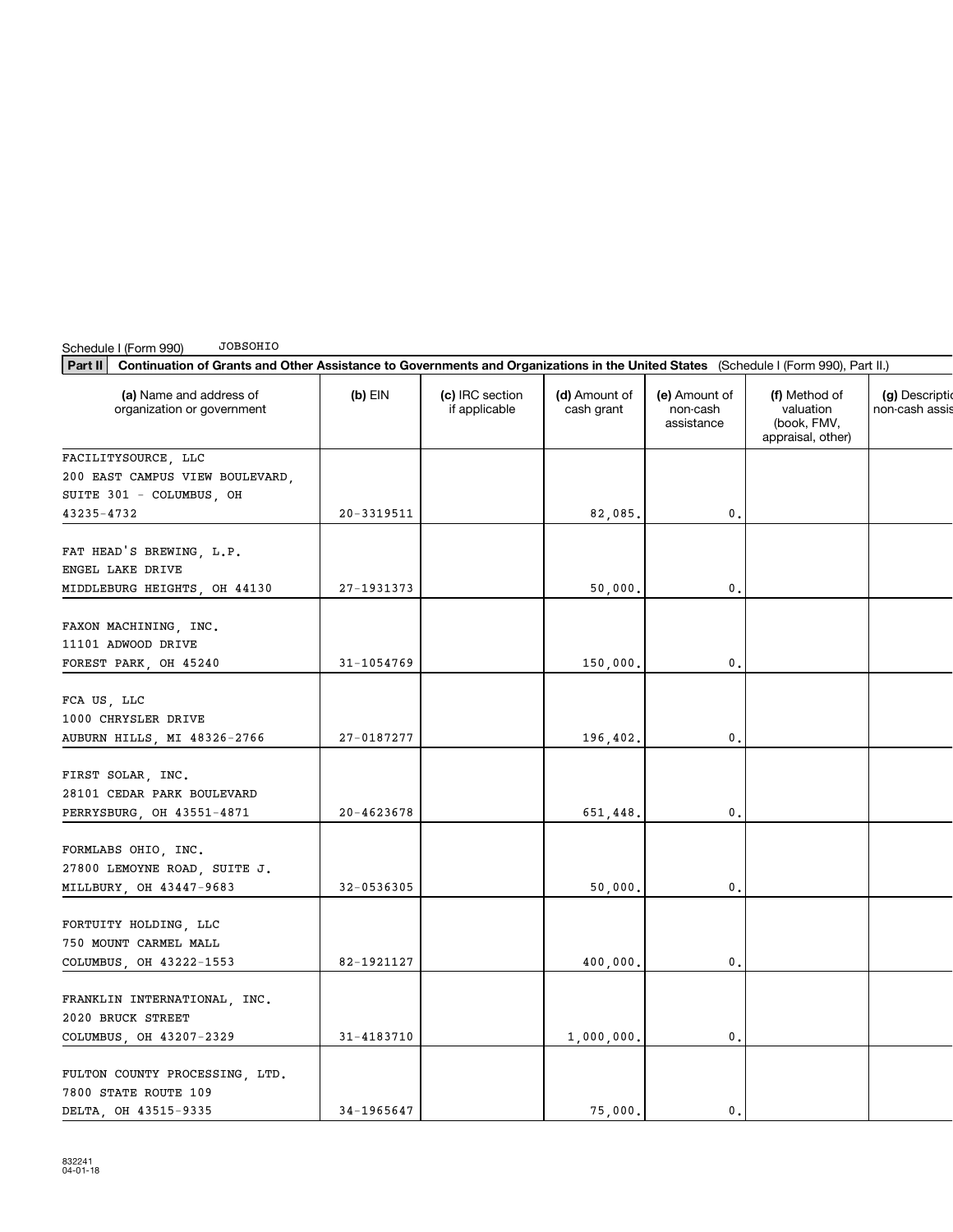| <b>JOBSOHIO</b><br>Schedule I (Form 990)                                                                                                       |                |                                  |                             |                                         |                                                                |                               |
|------------------------------------------------------------------------------------------------------------------------------------------------|----------------|----------------------------------|-----------------------------|-----------------------------------------|----------------------------------------------------------------|-------------------------------|
| Continuation of Grants and Other Assistance to Governments and Organizations in the United States (Schedule I (Form 990), Part II.)<br>Part II |                |                                  |                             |                                         |                                                                |                               |
| (a) Name and address of<br>organization or government                                                                                          | $(b)$ EIN      | (c) IRC section<br>if applicable | (d) Amount of<br>cash grant | (e) Amount of<br>non-cash<br>assistance | (f) Method of<br>valuation<br>(book, FMV,<br>appraisal, other) | (g) Descript<br>non-cash assi |
| G&S METAL PRODUCTS CO., INC.                                                                                                                   |                |                                  |                             |                                         |                                                                |                               |
| 3330 EAST 79TH STREET                                                                                                                          |                |                                  |                             |                                         |                                                                |                               |
| CLEVELAND, OH 44127-1831                                                                                                                       | 34-1145880     |                                  | 21,000.                     | 0.                                      |                                                                |                               |
| GEORGIA TSS, INC. (TOTAL SYSTEM                                                                                                                |                |                                  |                             |                                         |                                                                |                               |
| SERVICES, INC.) - 1500 BOLTONFIELD                                                                                                             |                |                                  |                             |                                         |                                                                |                               |
| STREET - COLUMBUS, OH 43228                                                                                                                    | 58-1493818     |                                  | 200,000.                    | 0.                                      |                                                                |                               |
|                                                                                                                                                |                |                                  |                             |                                         |                                                                |                               |
| GEO-TECH POLYMERS, LLC                                                                                                                         |                |                                  |                             |                                         |                                                                |                               |
| 423 HOPEWELL ROAD                                                                                                                              | 80-0814251     |                                  |                             | 0,                                      |                                                                |                               |
| WAVERLY, OH 45690                                                                                                                              |                |                                  | 100,000.                    |                                         |                                                                |                               |
| GHD GREEN, LLC                                                                                                                                 |                |                                  |                             |                                         |                                                                |                               |
| P.O. BOX 42598                                                                                                                                 |                |                                  |                             |                                         |                                                                |                               |
| CINCINNATI, OH 45242                                                                                                                           | 82-5505807     |                                  | 75,000.                     | 0.                                      |                                                                |                               |
|                                                                                                                                                |                |                                  |                             |                                         |                                                                |                               |
| HILLCREST EGG & CHEESE CO.<br>2700 E. 55TH STREET                                                                                              |                |                                  |                             |                                         |                                                                |                               |
| CLEVELAND, OH 44115                                                                                                                            | 34-1136697     |                                  | 400,000.                    | 0.                                      |                                                                |                               |
|                                                                                                                                                |                |                                  |                             |                                         |                                                                |                               |
| HOMESIDE FINANCIAL, LLC                                                                                                                        |                |                                  |                             |                                         |                                                                |                               |
| 7775 WALTON PARKWAY, 4TH FLOOR                                                                                                                 |                |                                  |                             |                                         |                                                                |                               |
| NEW ALBANY, OH 43054                                                                                                                           | 46-3689142     |                                  | 300,000.                    | 0.                                      |                                                                |                               |
|                                                                                                                                                |                |                                  |                             |                                         |                                                                |                               |
| HONDA R&D AMERICAS, INC.                                                                                                                       |                |                                  |                             |                                         |                                                                |                               |
| 21001 STATE ROUTE 739                                                                                                                          |                |                                  |                             |                                         |                                                                |                               |
| RAYMOND, OH 43067-9705                                                                                                                         | 33-0054861     |                                  | 3,960,281.                  | 0.                                      |                                                                |                               |
| HONEYMOON PAPER PRODUCTS, INC.                                                                                                                 |                |                                  |                             |                                         |                                                                |                               |
| 7100 DIXIE HIGHWAY                                                                                                                             |                |                                  |                             |                                         |                                                                |                               |
| FAIRFIELD, OH 45014                                                                                                                            | $31 - 0625744$ |                                  | 48,776.                     | 0.                                      |                                                                |                               |
|                                                                                                                                                |                |                                  |                             |                                         |                                                                |                               |
| HUMBLE ROBINSON GROUP, LLC                                                                                                                     |                |                                  |                             |                                         |                                                                |                               |
| 2615 CRYSTAL AVENUE                                                                                                                            |                |                                  |                             |                                         |                                                                |                               |
| FINDLAY OH 45840                                                                                                                               | 81-4058205     |                                  | 860 776.                    | 0.                                      |                                                                |                               |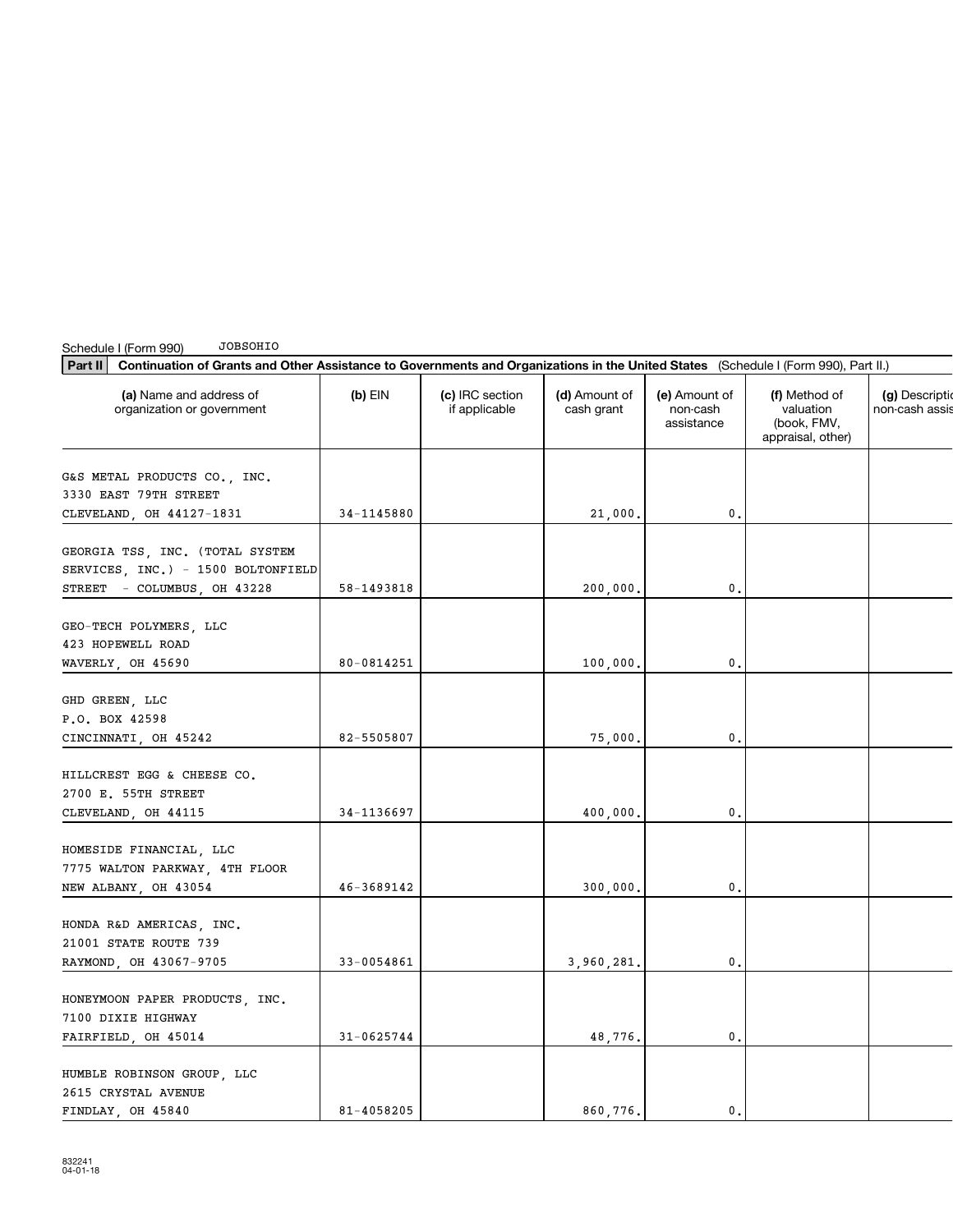| Part II<br>Continuation of Grants and Other Assistance to Governments and Organizations in the United States (Schedule I (Form 990), Part II.) |                        |                                  |                             |                                         |                                                                |                              |
|------------------------------------------------------------------------------------------------------------------------------------------------|------------------------|----------------------------------|-----------------------------|-----------------------------------------|----------------------------------------------------------------|------------------------------|
| (a) Name and address of<br>organization or government                                                                                          | $(b)$ EIN              | (c) IRC section<br>if applicable | (d) Amount of<br>cash grant | (e) Amount of<br>non-cash<br>assistance | (f) Method of<br>valuation<br>(book, FMV,<br>appraisal, other) | (g) Descript<br>non-cash ass |
|                                                                                                                                                |                        |                                  |                             |                                         |                                                                |                              |
| HYNES INDUSTRIES, INC.<br>3760 OAKWOOD AVENUE                                                                                                  |                        |                                  |                             |                                         |                                                                |                              |
| YOUNGSTOWN, OH 44515-3041                                                                                                                      | 34-0871763             |                                  | $-50,000.$                  | 0.                                      |                                                                |                              |
|                                                                                                                                                |                        |                                  |                             |                                         |                                                                |                              |
| INOGEN, INC.                                                                                                                                   |                        |                                  |                             |                                         |                                                                |                              |
| 326 BOLLAY DRIVE                                                                                                                               |                        |                                  |                             |                                         |                                                                |                              |
| GOLETA, CA 93117-5550                                                                                                                          | 33-0989359             |                                  | 500,000.                    | 0.                                      |                                                                |                              |
|                                                                                                                                                |                        |                                  |                             |                                         |                                                                |                              |
| IRONUNITS, LLC                                                                                                                                 |                        |                                  |                             |                                         |                                                                |                              |
| 200 PUBLIC SQUARE, SUITE 3300                                                                                                                  |                        |                                  |                             |                                         |                                                                |                              |
| CLEVELAND, OH 44114-2315                                                                                                                       | 34-1920747             |                                  | 10,895,137.                 | 0.                                      |                                                                |                              |
|                                                                                                                                                |                        |                                  |                             |                                         |                                                                |                              |
| ITM MARKETING, INC.                                                                                                                            |                        |                                  |                             |                                         |                                                                |                              |
| 331 MAIN STREET                                                                                                                                |                        |                                  |                             |                                         |                                                                |                              |
| COSHOCTON, OH 43812-1929                                                                                                                       | 35-1989444             |                                  | 285,000.                    | $\mathbf{0}$ .                          |                                                                |                              |
|                                                                                                                                                |                        |                                  |                             |                                         |                                                                |                              |
| JAC PRODUCTS, INC.                                                                                                                             |                        |                                  |                             |                                         |                                                                |                              |
| 225 S. INDUSTRIAL DRIVE                                                                                                                        |                        |                                  |                             |                                         |                                                                |                              |
| SALINE, MI 48176                                                                                                                               | 38-1888757             |                                  | 1,772,474.                  | 0.                                      |                                                                |                              |
| JACKSON COUNTY ECONOMIC                                                                                                                        |                        |                                  |                             |                                         |                                                                |                              |
| DEVELOPMENT PARTNERSHIP - 920                                                                                                                  |                        |                                  |                             |                                         |                                                                |                              |
| VETERAN'S DRIVE, SUITE A. -                                                                                                                    |                        |                                  |                             |                                         |                                                                |                              |
| JACKSON, OH 45640                                                                                                                              | $34-1604927$ 501(C)(3) |                                  | 510,000.                    | 0.                                      |                                                                |                              |
|                                                                                                                                                |                        |                                  |                             |                                         |                                                                |                              |
| JEFFERIS REAL ESTATE, LLC                                                                                                                      |                        |                                  |                             |                                         |                                                                |                              |
| 62894 EASTVIEW COURT                                                                                                                           |                        |                                  |                             |                                         |                                                                |                              |
| BARNESVILLE, OH 43713                                                                                                                          | 34-1823010             |                                  | 2,741,727.                  | 0.                                      |                                                                |                              |
|                                                                                                                                                |                        |                                  |                             |                                         |                                                                |                              |
| JOHNSON MEDTECH, LLC                                                                                                                           |                        |                                  |                             |                                         |                                                                |                              |
| 145 MILK STREET                                                                                                                                |                        |                                  |                             |                                         |                                                                |                              |
| METHUEN, MA 01844                                                                                                                              | 98-0208105             |                                  | 65,000.                     | 0.                                      |                                                                |                              |
|                                                                                                                                                |                        |                                  |                             |                                         |                                                                |                              |
| JPMORGAN CHASE BANK, NATIONAL                                                                                                                  |                        |                                  |                             |                                         |                                                                |                              |
| ASSOCIATION - 1111 POLARIS PARKWAY                                                                                                             |                        |                                  |                             |                                         |                                                                |                              |
| $-$ COLUMBUS, OH 43240-2031                                                                                                                    | 13-4994650             |                                  | 3,000,000.                  | 0.                                      |                                                                |                              |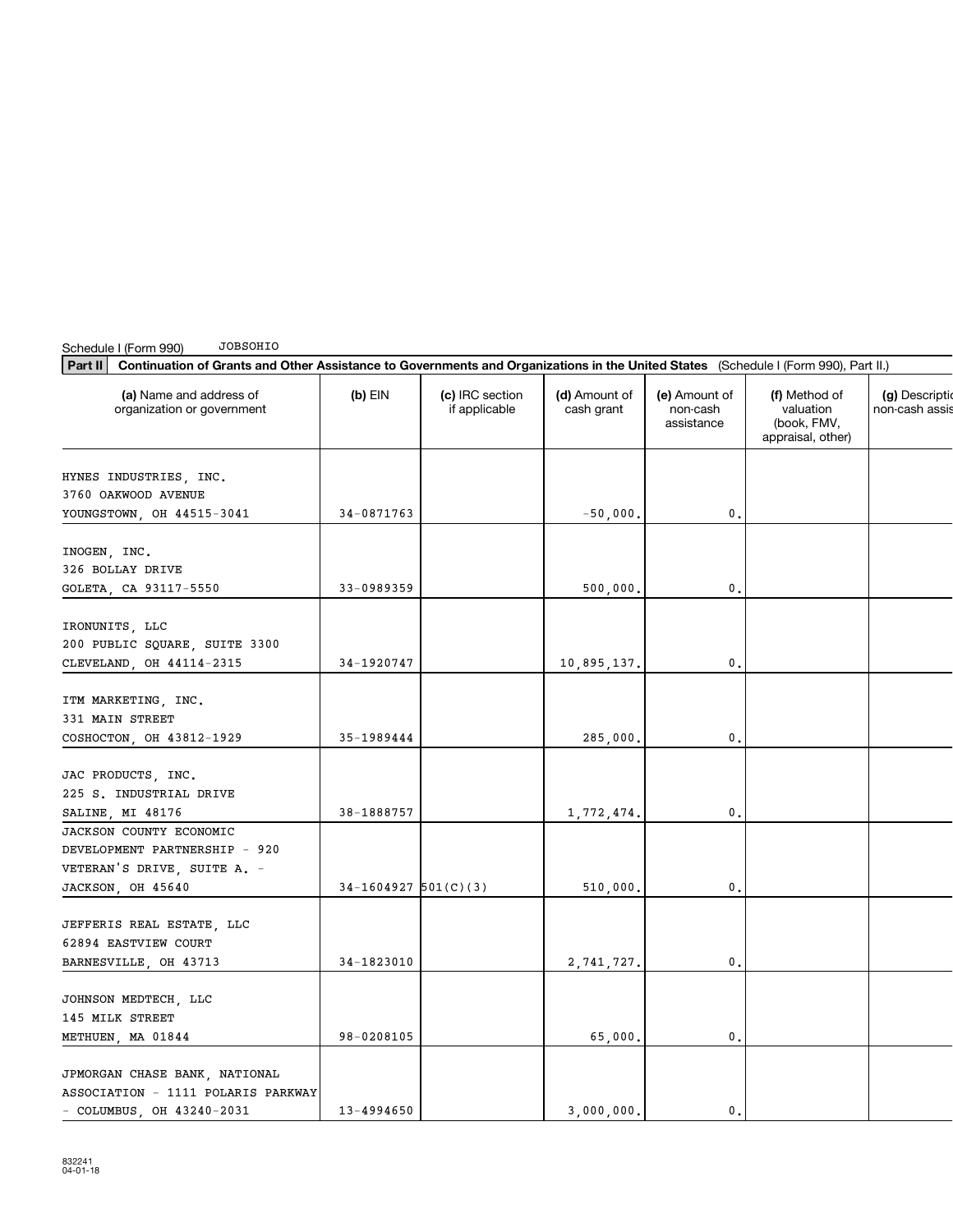| JOBSOHIO<br>Schedule I (Form 990)                                                                                                              |                          |                                  |                             |                                         |                                                                |                                   |
|------------------------------------------------------------------------------------------------------------------------------------------------|--------------------------|----------------------------------|-----------------------------|-----------------------------------------|----------------------------------------------------------------|-----------------------------------|
| Part II<br>Continuation of Grants and Other Assistance to Governments and Organizations in the United States (Schedule I (Form 990), Part II.) |                          |                                  |                             |                                         |                                                                |                                   |
| (a) Name and address of<br>organization or government                                                                                          | $(b)$ EIN                | (c) IRC section<br>if applicable | (d) Amount of<br>cash grant | (e) Amount of<br>non-cash<br>assistance | (f) Method of<br>valuation<br>(book, FMV,<br>appraisal, other) | (g) Description<br>non-cash assis |
| JUST4CONSTRUCTION.COM, LLC<br>17999 FOLTZ PARKWAY<br>STRONGSVILLE, OH 44149-5565                                                               | 46-1185968               |                                  | 750,000.                    | 0.                                      |                                                                |                                   |
| KENO KOZIE ASSOCIATES, LTD.<br>ONE N. FRANKLIN STREET, SUITE 500                                                                               |                          |                                  |                             | $\mathbf 0$ .                           |                                                                |                                   |
| CHICAGO, IL 60606<br>KEYSTONE TAILORED MANUFACTURING,<br>LLC - 4600 TIEDEMAN ROAD -                                                            | 36-3621191               |                                  | 40,000.                     |                                         |                                                                |                                   |
| BROOKLYN, OH 44144                                                                                                                             | 47-3900155               |                                  | $-288,089$ ,                | 0.                                      |                                                                |                                   |
| KOORSEN FIRE & SECURITY, INC.<br>727 MANOR PARK DRIVE                                                                                          |                          |                                  |                             |                                         |                                                                |                                   |
| COLUMBUS, OH 43228                                                                                                                             | 35-1153549               |                                  | 50,000.                     | 0.                                      |                                                                |                                   |
| KRAFT FOODS GROUP, INC.<br>THREE LAKES DRIVE<br>NORTHFIELD, IL 60093-2753                                                                      | 36-3083135               |                                  | $-175,000.$                 | $\mathbf{0}$ .                          |                                                                |                                   |
| KURTZ BROS., INC.<br>5000 WARNER ROAD<br>GARFIELD HEIGHTS, OH 44125                                                                            | 34-1152347               |                                  | 61,351.                     | 0.                                      |                                                                |                                   |
| LAWRENCE ECONOMIC DEVELOPMENT<br>CORPORATION - 216 COLLINS AVENUE<br>- SOUTH POINT, OH $45680-8501$                                            | $31 - 1075744$ 501(C)(3) |                                  | 724,114.                    | $^{\rm 0}$ .                            |                                                                |                                   |
| MAC WHITE, LLC<br>120 WEST MAIN STREET, SUITE 200<br>VAN WERT, OH 45891                                                                        | 83-0892018               |                                  | 50,000.                     | $\mathbf{0}$ .                          |                                                                |                                   |
| MANE, INC.<br>2501 HENKLE DRIVE<br>LEBANON OH 45036-7794                                                                                       | 31-1611663               |                                  | 100,000.                    | $\mathbf{0}$ .                          |                                                                |                                   |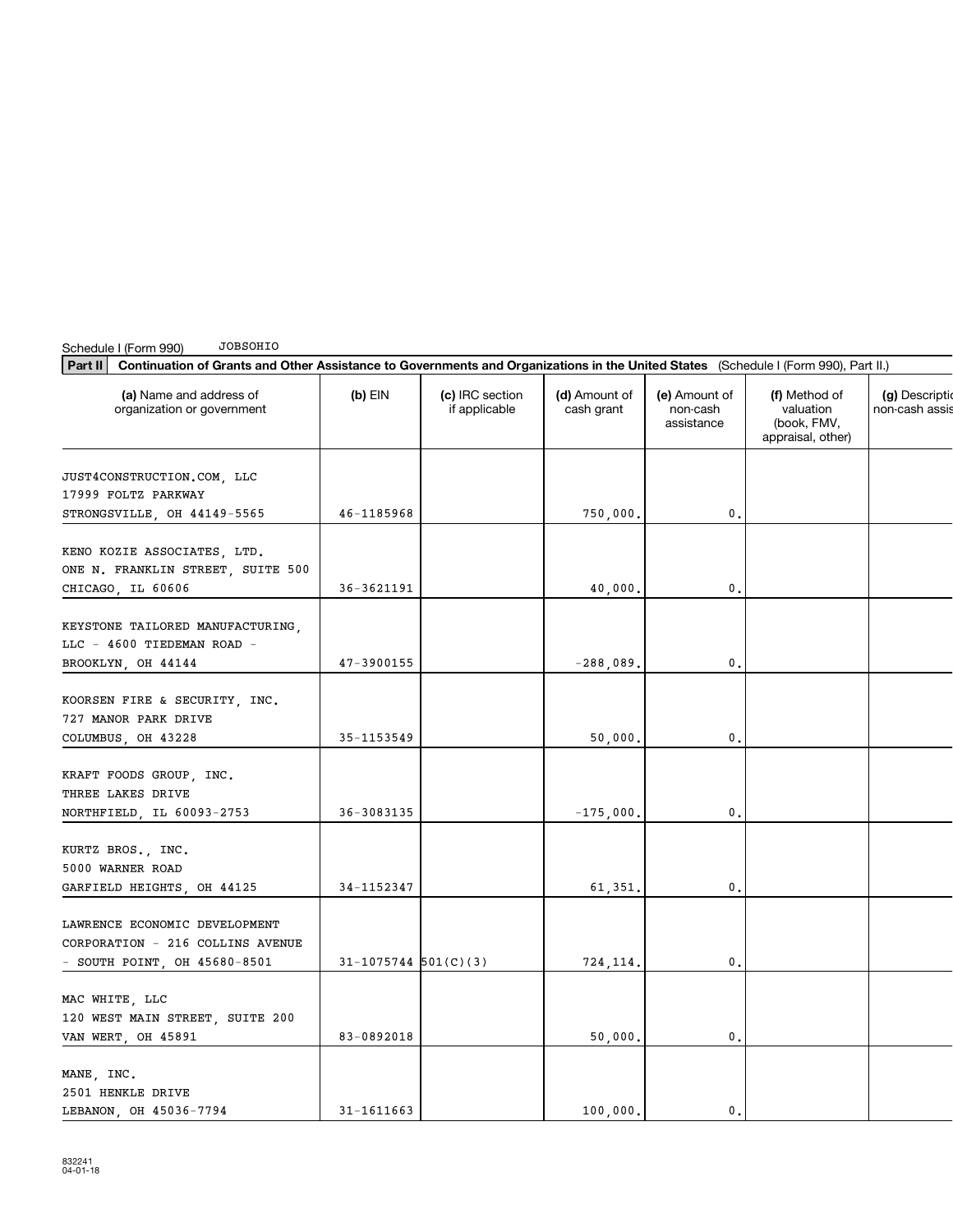| Part II<br>Continuation of Grants and Other Assistance to Governments and Organizations in the United States (Schedule I (Form 990), Part II.) |                |                                  |                             |                                         |                                                                |                                |
|------------------------------------------------------------------------------------------------------------------------------------------------|----------------|----------------------------------|-----------------------------|-----------------------------------------|----------------------------------------------------------------|--------------------------------|
| (a) Name and address of<br>organization or government                                                                                          | $(b)$ EIN      | (c) IRC section<br>if applicable | (d) Amount of<br>cash grant | (e) Amount of<br>non-cash<br>assistance | (f) Method of<br>valuation<br>(book, FMV,<br>appraisal, other) | (g) Descripti<br>non-cash assi |
| MCDANIEL PRODUCTS, INC.<br>50 MANSFIELD INDUSTRIAL PARKWAY                                                                                     |                |                                  |                             |                                         |                                                                |                                |
| MANSFIELD, OH 44903-8999                                                                                                                       | $26 - 3498215$ |                                  | 75,000.                     | 0.                                      |                                                                |                                |
| MCLANE OHIO, INC.<br>3200 MCLANE DRIVE                                                                                                         |                |                                  |                             |                                         |                                                                |                                |
| FINDLAY, OH 45840                                                                                                                              | 47-5030627     |                                  | 121, 152.                   | 0.                                      |                                                                |                                |
| MEDPACE, INC.<br>5375 MEDPACE WAY                                                                                                              |                |                                  |                             |                                         |                                                                |                                |
| CINCINNATI, OH 45227-1543                                                                                                                      | 75-3033627     |                                  | 922, 134.                   | 0.                                      |                                                                |                                |
| METALX, LLC<br>295 SOUTH COMMERCE DRIVE<br>WATERLOO, IN 46793                                                                                  | 45-3790057     |                                  | 250,000.                    | 0.                                      |                                                                |                                |
| MIDMARK CORPORATION<br>60 VISTA DRIVE<br>VERSAILLES, OH 45380-9488                                                                             | 34-4269370     |                                  | 2,670,767.                  | 0.                                      |                                                                |                                |
| MITEC POWERTRAIN, INC.<br>4000 FOSTORIA AVENUE<br>FINDLAY, OH 45840-8733                                                                       | 42-1769575     |                                  | 200,000,                    | 0.                                      |                                                                |                                |
| MORGAN STANLEY & CO., LLC<br>1585 BROADWAY<br>NEW YORK, NY 10036                                                                               | $20 - 8764829$ |                                  | 432,070.                    | 0.                                      |                                                                |                                |
| MRI SOFTWARE, LLC<br>28925 FOUNTAIN PARKWAY<br>SOLON, OH 44139-4356                                                                            | $27 - 1499609$ |                                  | 250,000.                    | 0.                                      |                                                                |                                |
| MSW RE 1, INC.<br>6161 VENTNOR AVENUE<br>VANDALIA, OH 45414-2651                                                                               | 82-3810794     |                                  | 200,000.                    | 0.                                      |                                                                |                                |

Schedule I (Form 990)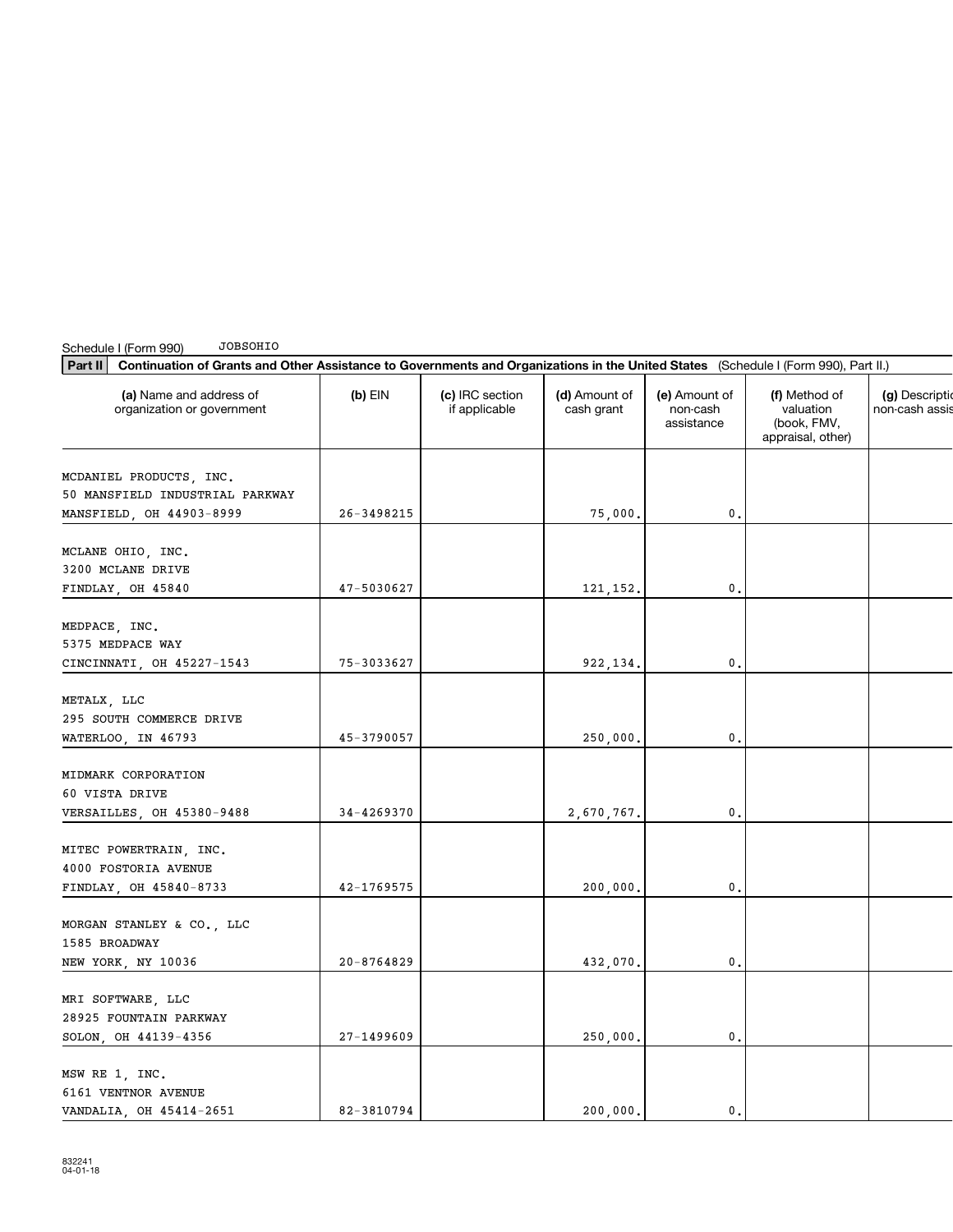| Part II<br>Continuation of Grants and Other Assistance to Governments and Organizations in the United States (Schedule I (Form 990), Part II.) |                |                                  |                             |                                         |                                                                |                               |
|------------------------------------------------------------------------------------------------------------------------------------------------|----------------|----------------------------------|-----------------------------|-----------------------------------------|----------------------------------------------------------------|-------------------------------|
| (a) Name and address of<br>organization or government                                                                                          | $(b)$ EIN      | (c) IRC section<br>if applicable | (d) Amount of<br>cash grant | (e) Amount of<br>non-cash<br>assistance | (f) Method of<br>valuation<br>(book, FMV,<br>appraisal, other) | (g) Descript<br>non-cash assi |
| MULTI-COLOR CORPORATION<br>4053 CLOUGH WOODS DRIVE<br>BATAVIA, OH 45103                                                                        | 31-1125853     |                                  | 300,000.                    | 0.                                      |                                                                |                               |
| MUNICIPAL LIGHT PLANT, LLC<br>1400 DUBLIN ROAD<br>COLUMBUS, OH 43215-1009                                                                      | 47-2373487     |                                  | 700,000.                    | 0.                                      |                                                                |                               |
| NANOGATE JAY SYSTEMS, LLC<br>150 EAST LONGVIEW AVENUE<br>MANSFIELD, OH 44903-4206                                                              | 81-4480790     |                                  | 1,000,000.                  | 0.                                      |                                                                |                               |
| NATIONAL DOOR AND TRIM, INC.<br>1189 GRILL ROAD<br>VAN WERT, OH 45891-9386                                                                     | 34-1269925     |                                  | 91,078.                     | 0.                                      |                                                                |                               |
| NAVARRE FACILITY, LLC<br>4500 STERILITE STREET NE<br>NAVARRE, OH 44662                                                                         | 47-2532936     |                                  | 850,000.                    | 0.                                      |                                                                |                               |
| NELSON PACKAGING COMPANY, INC.<br>1801 RESERVOIR ROAD<br>LIMA, OH 45804                                                                        | 34-1846562     |                                  | 80,000.                     | 0.                                      |                                                                |                               |
| NEW HORIZONS BAKING COMPANY, INC.<br>211 WOODLAWN AVENUE<br>NORWALK, OH 44857-2276                                                             | 31-1178698     |                                  | 100,000.                    | 0.                                      |                                                                |                               |
| NIPPON STEEL INTEGRATED<br>CRANKSHAFT, LLC - 1815 EAST<br>SANDUSKY STREET - FOSTORIA, OH<br>44830                                              | $26 - 3444991$ |                                  | 200,000.                    | 0.                                      |                                                                |                               |
| NRP INVESTMENTS, LLC<br>5309 TRANSPORTATION BOULEVARD<br>CLEVELAND, OH 44125-5333                                                              | 34-1899036     |                                  | 600,000.                    | 0.                                      |                                                                |                               |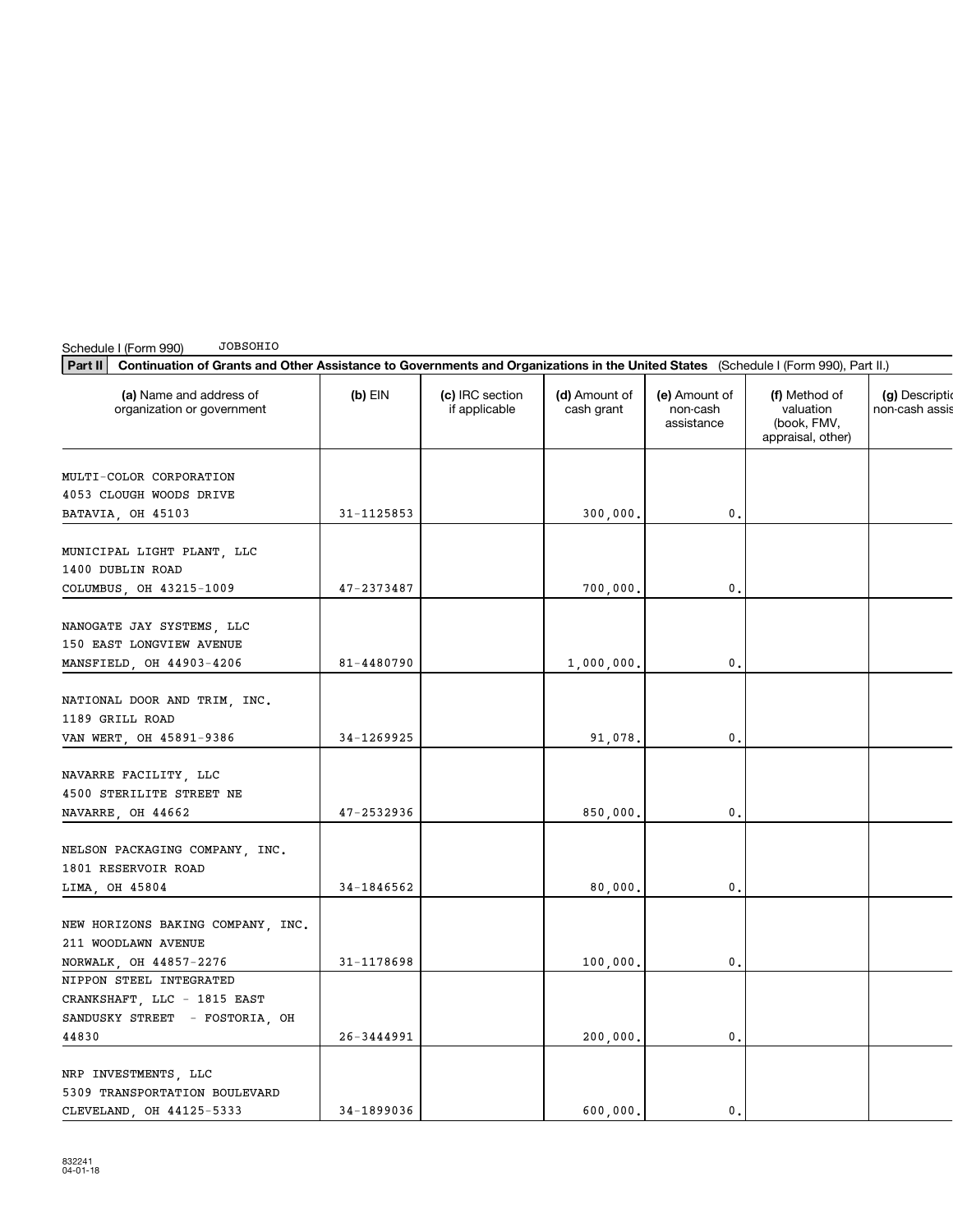| Part II<br>Continuation of Grants and Other Assistance to Governments and Organizations in the United States (Schedule I (Form 990), Part II.) |                |                                  |                             |                                         |                                                                |                               |
|------------------------------------------------------------------------------------------------------------------------------------------------|----------------|----------------------------------|-----------------------------|-----------------------------------------|----------------------------------------------------------------|-------------------------------|
| (a) Name and address of<br>organization or government                                                                                          | $(b)$ EIN      | (c) IRC section<br>if applicable | (d) Amount of<br>cash grant | (e) Amount of<br>non-cash<br>assistance | (f) Method of<br>valuation<br>(book, FMV,<br>appraisal, other) | (g) Descript<br>non-cash assi |
| NSG GLASS NORTH AMERICA, INC.<br>PEMBERVILLE ROAD                                                                                              |                |                                  |                             |                                         |                                                                |                               |
| LUCKEY, OH 43443                                                                                                                               | 83-1622986     |                                  | 2,000,000.                  | $\mathbf{0}$ .                          |                                                                |                               |
| OHIO AWNING GRANT LENDER, INC.<br>2658 SCRANTON ROAD                                                                                           |                |                                  |                             |                                         |                                                                |                               |
| CLEVELAND, OH 44113                                                                                                                            | 47-5146583     |                                  | 300,000.                    | 0.                                      |                                                                |                               |
| P.H. GLATFELTER COMPANY<br>232 EAST 8TH STREET                                                                                                 |                |                                  |                             |                                         |                                                                |                               |
| CHILLICOTHE, OH 45601-3364                                                                                                                     | 23-0628360     |                                  | 500,000.                    | 0.                                      |                                                                |                               |
| PAS TECHNOLOGIES, INC.<br>214 HOBART DRIVE<br>HILLSBORO, OH 45133-9487                                                                         | 20-4772714     |                                  | 150,000.                    | 0.                                      |                                                                |                               |
|                                                                                                                                                |                |                                  |                             |                                         |                                                                |                               |
| PEPPERIDGE FARM, INC.<br>3320 STATE ROUTE 103 E.<br>WILLARD, OH 44890-9614                                                                     | $06 - 0613103$ |                                  | 47, 315.                    | 0.                                      |                                                                |                               |
|                                                                                                                                                |                |                                  |                             |                                         |                                                                |                               |
| PHILLIPS MEAT PROCESSING, LLC<br>2790 RIDGE ROAD                                                                                               |                |                                  |                             |                                         |                                                                |                               |
| ZANESVILLE, OH 43701                                                                                                                           | 61-1394910     |                                  | 40,000.                     | 0.                                      |                                                                |                               |
| PLASTIC PACKAGING TECHNOLOGIES,<br>LLC - 4041 ROBERTS ROAD -                                                                                   |                |                                  |                             |                                         |                                                                |                               |
| COLUMBUS, OH 43228-9536                                                                                                                        | 27-4037334     |                                  | 25,000.                     | 0.                                      |                                                                |                               |
| PORT OF GREATER CINCINNATI<br>DEVELOPMENT AUTHORITY - 3 EAST 4TH                                                                               |                |                                  |                             |                                         |                                                                |                               |
| STREET, SUITE 300 - CINCINNATI, OH<br>45202-3745                                                                                               | 31-1752368     |                                  |                             | $\mathbf{0}$ .                          |                                                                |                               |
|                                                                                                                                                |                |                                  | 540,961.                    |                                         |                                                                |                               |
| PRO-TEC COATING COMPANY, LLC<br>5500 PRO-TEC PARKWAY                                                                                           |                |                                  |                             |                                         |                                                                |                               |
| LEIPSIC, OH 45856                                                                                                                              | $25 - 1635459$ |                                  | 3,000,000.                  | 0.                                      |                                                                |                               |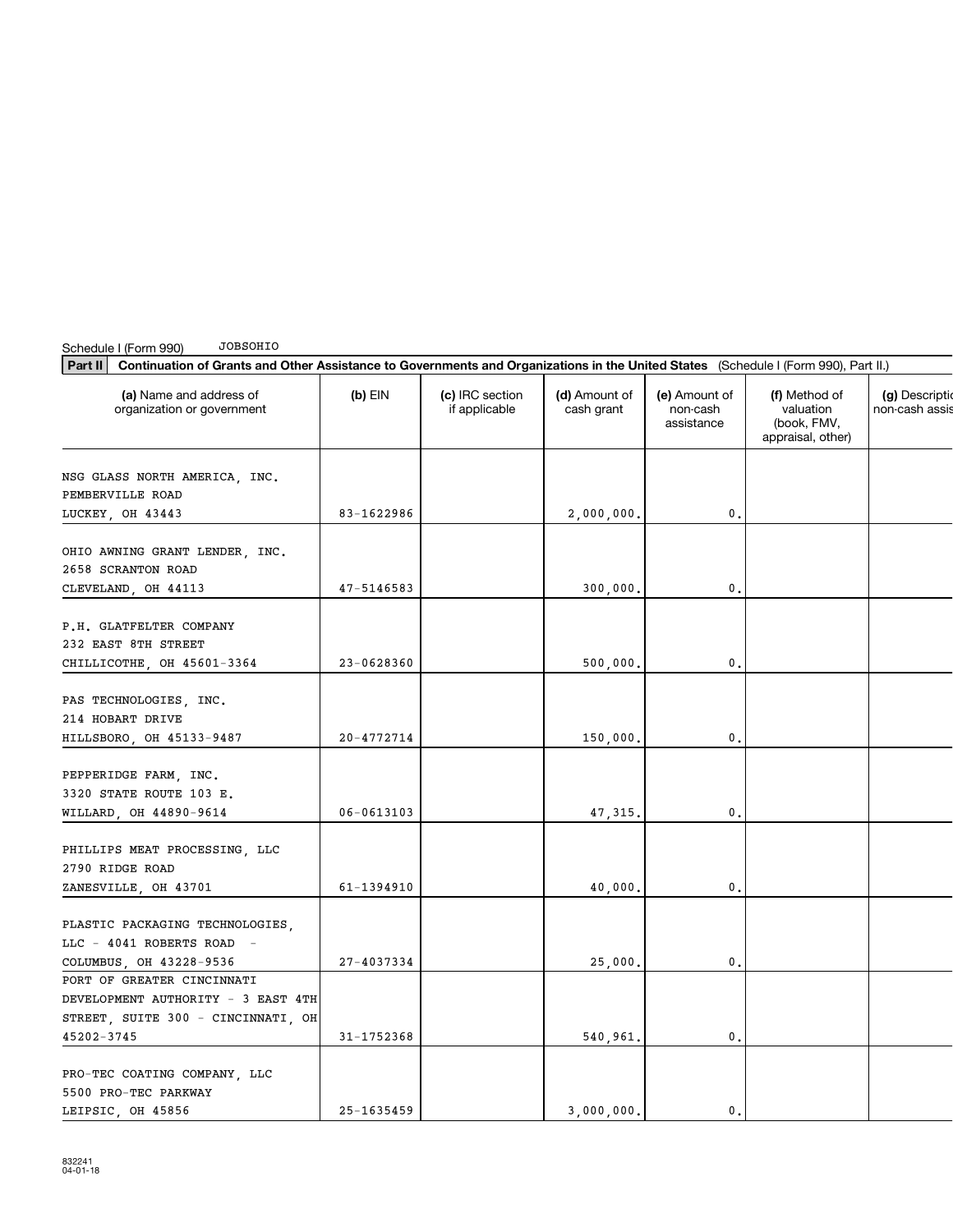| Part II<br>Continuation of Grants and Other Assistance to Governments and Organizations in the United States (Schedule I (Form 990), Part II.) |            |                                  |                             |                                         |                                                                |                                |
|------------------------------------------------------------------------------------------------------------------------------------------------|------------|----------------------------------|-----------------------------|-----------------------------------------|----------------------------------------------------------------|--------------------------------|
| (a) Name and address of<br>organization or government                                                                                          | $(b)$ EIN  | (c) IRC section<br>if applicable | (d) Amount of<br>cash grant | (e) Amount of<br>non-cash<br>assistance | (f) Method of<br>valuation<br>(book, FMV,<br>appraisal, other) | (g) Descripti<br>non-cash assi |
| RAYCO MANUFACTURING, LLC<br>4255 EAST LINCOLN WAY                                                                                              |            |                                  |                             |                                         |                                                                |                                |
| WOOSTER, OH 44691                                                                                                                              | 82-2889106 |                                  | 77,630.                     | 0.                                      |                                                                |                                |
| RBB SYSTEMS, INC.<br>1909 OLD MANSFIELD ROAD<br>WOOSTER, OH 44691                                                                              | 34-1353186 |                                  | 60,000.                     | 0.                                      |                                                                |                                |
| RELATECARE, LLC<br>3615 SUPERIOR AVENUE, SUITE 4406C<br>CLEVELAND, OH 44114                                                                    | 46-1590730 |                                  | 42,176.                     | 0.                                      |                                                                |                                |
| RIMECO PRODUCTS, INC.<br>38198 WILLOUGHBY PARKWAY<br>WILLOUGHBY, OH 44094-7580                                                                 | 34-1715965 |                                  | 50,000.                     | 0.                                      |                                                                |                                |
| RISE BRANDS, INC.<br>134 EAST LONG STREET<br>COLUMBUS, OH 43215-2518                                                                           | 46-4760127 |                                  | 141,476.                    | 0.                                      |                                                                |                                |
| ROGERS INDUSTRIAL PRODUCTS, INC.<br>532 SOUTH MAIN STREET<br>AKRON, OH 44311-1018                                                              | 34-0897539 |                                  | 100,000.                    | 0.                                      |                                                                |                                |
| RUDOLPH DEVELOPMENT, LLC<br>2120 SMITHTOWN AVENUE<br>RONKONKOMA, NY 11779                                                                      | 46-4521270 |                                  | 500,000.                    | 0.                                      |                                                                |                                |
| RXQ COMPOUNDING, LLC<br>340 WEST STATE STREET<br>ATHENS, OH 45701                                                                              | 47-1235128 |                                  | 100,000.                    | 0.                                      |                                                                |                                |
| SAFRAN POWER USA, LLC<br>8380 DARROW ROAD<br>TWINSBURG OH 44087-2329                                                                           | 46-1426922 |                                  | 25,000.                     | 0.                                      |                                                                |                                |

Schedule I (Form 990)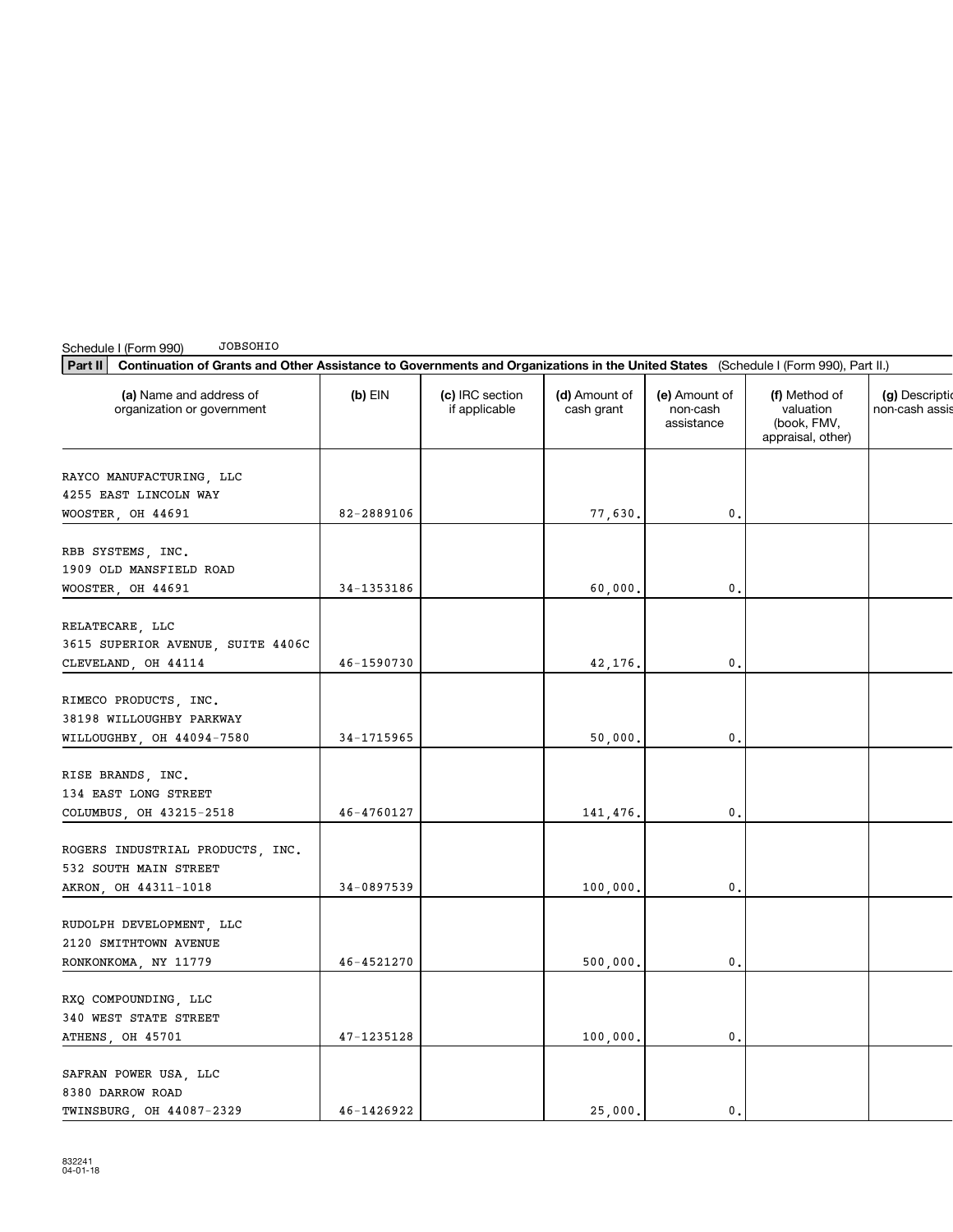| Part II<br>Continuation of Grants and Other Assistance to Governments and Organizations in the United States (Schedule I (Form 990), Part II.) |                |                                  |                             |                                         |                                                                |                               |
|------------------------------------------------------------------------------------------------------------------------------------------------|----------------|----------------------------------|-----------------------------|-----------------------------------------|----------------------------------------------------------------|-------------------------------|
| (a) Name and address of<br>organization or government                                                                                          | $(b)$ EIN      | (c) IRC section<br>if applicable | (d) Amount of<br>cash grant | (e) Amount of<br>non-cash<br>assistance | (f) Method of<br>valuation<br>(book, FMV,<br>appraisal, other) | (g) Descript<br>non-cash assi |
| SCIOTO VALLEY WOODWORKING, INC.<br>423 HOPEWELL ROAD<br>WAVERLY, OH 45690                                                                      | 83-1892831     |                                  | 165,680.                    | 0.                                      |                                                                |                               |
| SEARCH DISCOVERY, INC.<br>1250 OLD RIVER ROAD<br>CLEVELAND, OH 44115                                                                           | $20 - 2057743$ |                                  | 500,000.                    | 0.                                      |                                                                |                               |
| SEEFRIED DEVELOPMENT SERVICES,<br>INC. - 3333 RIVERWOOD PARKWAY SE.,<br>SUITE 200 - ATLANTA, GA 30339-6411                                     | 82-1661828     |                                  | 3,305,000.                  | 0.                                      |                                                                |                               |
| SHIN-ETSU SILICONES OF AMERICA,<br>INC. - 963 EVANS AVENUE - AKRON,<br>OH 44305-1021                                                           | 95-4015700     |                                  | 193,194.                    | 0.                                      |                                                                |                               |
| SILFEX, INC.<br>950 SOUTH FRANKLIN STREET<br>EATON, OH 45320                                                                                   | 20-5699765     |                                  | 59,375.                     | 0.                                      |                                                                |                               |
| SJN DATA CENTER, LLC<br>4620 WESLEY AVENUE<br>CINCINNATI, OH 45212                                                                             | 47-2512296     |                                  | 400,000.                    | 0.                                      |                                                                |                               |
| SKY CLIMBER FABRICATING, LLC<br>1600 PITTSBURGH DRIVE<br>DELAWARE, OH 43015                                                                    | 81-2506619     |                                  | $-40,000.$                  | 0.                                      |                                                                |                               |
| SMITHERS INFORMATION, LLC<br>425 WEST MARKET STREET<br>AKRON, OH 44303-2044                                                                    | 27-3887724     |                                  | 50,000.                     | 0.                                      |                                                                |                               |
| SOFIDEL AMERICA CORP.<br>25910 US 23<br>CIRCLEVILLE OH 43113                                                                                   | 37-1700146     |                                  | 500,000.                    | 0.                                      |                                                                |                               |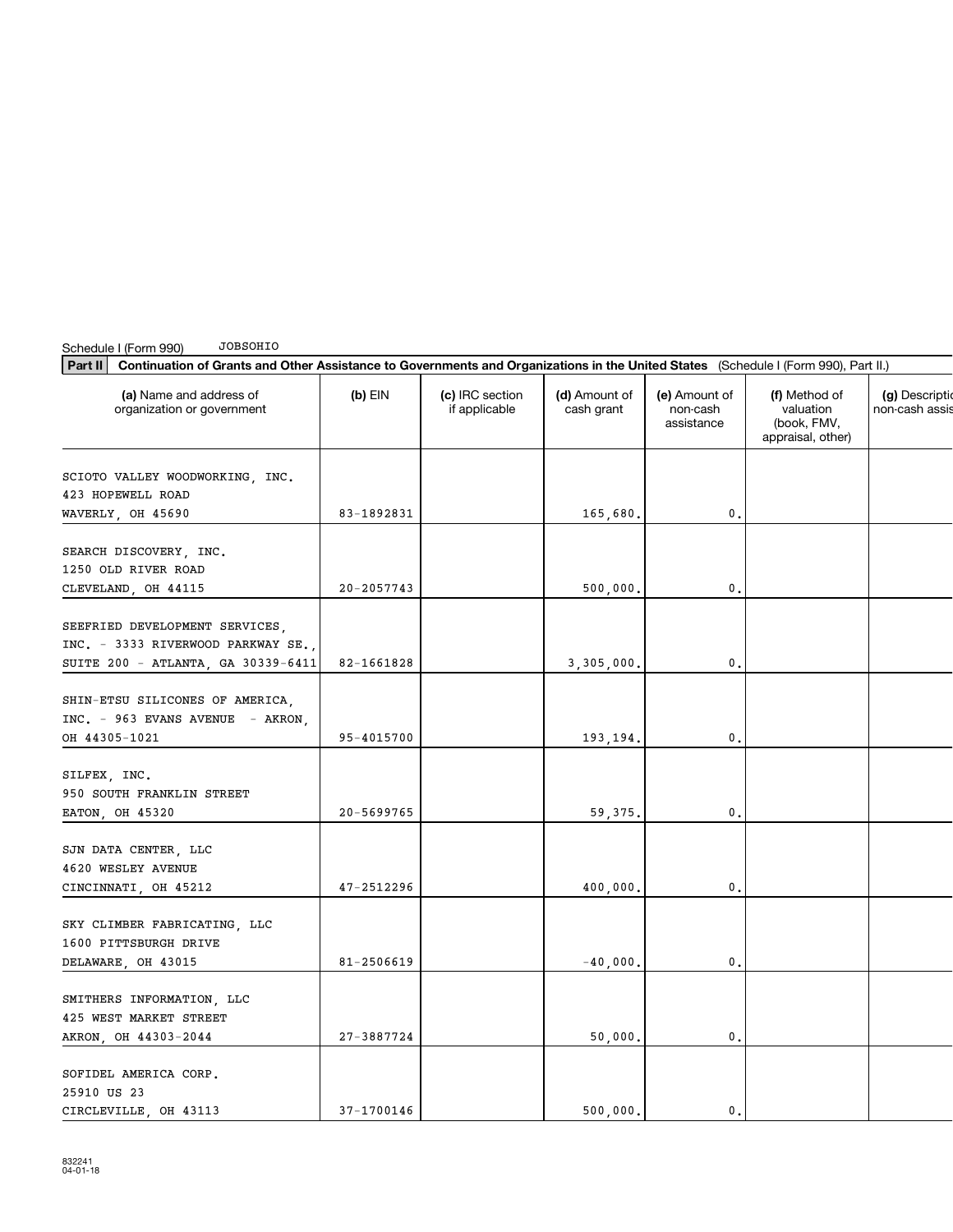| Continuation of Grants and Other Assistance to Governments and Organizations in the United States (Schedule I (Form 990), Part II.)<br>Part II |                |                                  |                             |                                         |                                                                |                               |
|------------------------------------------------------------------------------------------------------------------------------------------------|----------------|----------------------------------|-----------------------------|-----------------------------------------|----------------------------------------------------------------|-------------------------------|
| (a) Name and address of<br>organization or government                                                                                          | $(b)$ EIN      | (c) IRC section<br>if applicable | (d) Amount of<br>cash grant | (e) Amount of<br>non-cash<br>assistance | (f) Method of<br>valuation<br>(book, FMV,<br>appraisal, other) | (g) Descript<br>non-cash assi |
| SOUTHSIDE REDEVELOPMENT, LLC<br>2135 DANA AVENUE, SUITE 200<br>CINCINNATI, OH 45207                                                            | $26 - 0621636$ |                                  | 14,281.                     | 0.                                      |                                                                |                               |
| ST. BERNARD SOAP COMPANY<br>5177 SPRING GROVE AVENUE<br>CINCINNATI, OH 45217-1050                                                              | 98-0390818     |                                  | 900,000.                    | 0.                                      |                                                                |                               |
| STEINER EOPTICS, INC.<br>3475 NEWMARK DRIVE<br>MIAMI TOWNSHIP, OH 45342                                                                        | 31-1314876     |                                  | 25,000.                     | 0.                                      |                                                                |                               |
| STEWART-MACDONALD MANUFACTURING<br>COMPANY - 21 N. SHAFER STREET<br>ATHENS, OH 45701                                                           | 31-0783143     |                                  | 400,000.                    | 0.                                      |                                                                |                               |
| STOLLE MACHINERY COMPANY, LLC<br>7425 WEBSTER STREET<br>DAYTON, OH 45414                                                                       | 77-0616243     |                                  | 60,000.                     | 0.                                      |                                                                |                               |
| STONECROP TECHNOLOGIES, LLC<br>3500 SOUTHWEST BOULEVARD<br>GROVE CITY, OH 43123-2244                                                           | 14-1831492     |                                  | 40,000,                     | 0.                                      |                                                                |                               |
| TEIKOKU USA, INC.<br>27881 STATE ROUTE 7<br>MARIETTA, OH 45750                                                                                 | 76-0356084     |                                  | 120,000.                    | 0.                                      |                                                                |                               |
| TERREX HARRIS AVE., LLC<br>3200 MADISON ROAD, SUITE 2B<br>CINCINNATI, OH 45209                                                                 | 47-1885117     |                                  | 198,000.                    | 0.                                      |                                                                |                               |
| THE CLARENCE AND JUDITH LAPEDES<br>FAMILY, LLC - 2444 MADISON ROAD,<br>SUITE 207 - CINCINNATI, OH<br>45208-1219                                | 31-1570785     |                                  | 68,696.                     | 0.                                      |                                                                |                               |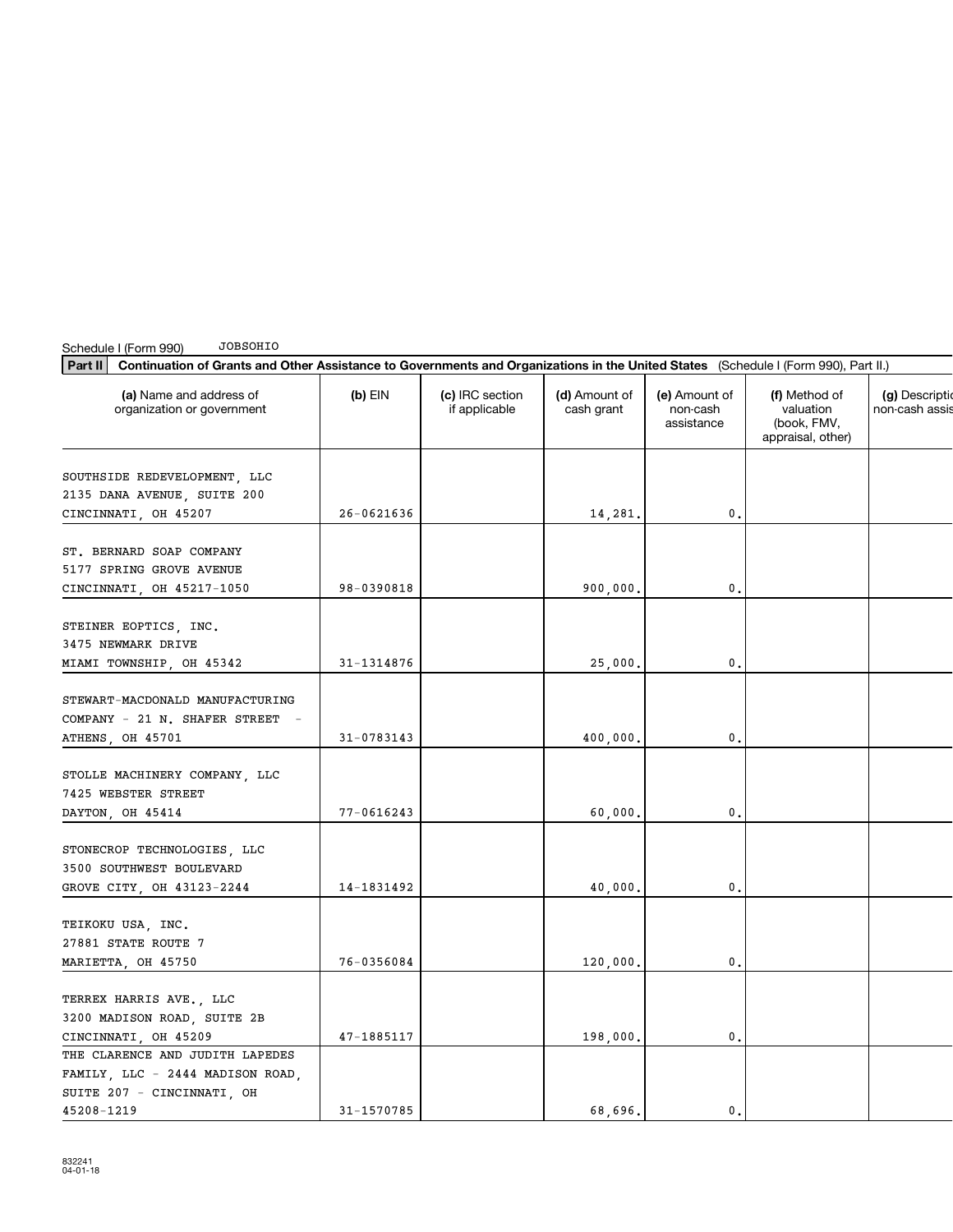| Part II<br>Continuation of Grants and Other Assistance to Governments and Organizations in the United States (Schedule I (Form 990), Part II.) |                |                                  |                             |                                         |                                                                |                               |
|------------------------------------------------------------------------------------------------------------------------------------------------|----------------|----------------------------------|-----------------------------|-----------------------------------------|----------------------------------------------------------------|-------------------------------|
| (a) Name and address of<br>organization or government                                                                                          | $(b)$ EIN      | (c) IRC section<br>if applicable | (d) Amount of<br>cash grant | (e) Amount of<br>non-cash<br>assistance | (f) Method of<br>valuation<br>(book, FMV,<br>appraisal, other) | (g) Descript<br>non-cash assi |
| THE GREAT LAKES CONSTRUCTION CO.<br>2608 GREAT LAKES WAY                                                                                       |                |                                  |                             |                                         |                                                                |                               |
| HINCKLEY, OH 44233                                                                                                                             | 34-0689355     |                                  | 96,500.                     | 0.                                      |                                                                |                               |
| THE HUNTINGTON NATIONAL BANK<br>5555 CLEVELAND AVENUE                                                                                          |                |                                  |                             |                                         |                                                                |                               |
| COLUMBUS, OH 43231<br>THE OHIO MANUFACTURERS'                                                                                                  | $31 - 0966785$ |                                  | 1,500,000.                  | 0.                                      |                                                                |                               |
| ASSOCIATION - 33 NORTH HIGH<br>STREET, 6TH FLOOR - COLUMBUS, OH                                                                                |                |                                  |                             |                                         |                                                                |                               |
| 43215                                                                                                                                          | 31-4270490     |                                  | 30,000.                     | 0.                                      |                                                                |                               |
| THE WORNICK COMPANY<br>4700 CREEK ROAD<br>BLUE ASH, OH 45242-2808                                                                              | 30-0225741     |                                  | 50,000.                     | 0.                                      |                                                                |                               |
| THEKEN COMPANIES, LLC<br>1800 TRIPLETT BOULEVARD<br>AKRON, OH 44306-3311                                                                       | 90-0951383     |                                  | 268,529.                    | 0.                                      |                                                                |                               |
| THERMA-TRU CORP.<br>1750 INDIAN WOOD CIRCLE<br>MAUMEE, OH 43537-4018                                                                           | 34-1923454     |                                  | 350,000.                    | 0.                                      |                                                                |                               |
| TIFFIN METAL PRODUCTS CO.<br>450 WALL STREET<br>TIFFIN, OH 44883-1366                                                                          | 34-1302396     |                                  | 6,648.                      | 0.                                      |                                                                |                               |
| TOPRE AMERICA CORPORATION<br>1100 REAPER AVENUE<br>SPRINGFIELD, OH 45503-3501                                                                  | 98-0380782     |                                  | 500,000.                    | 0.                                      |                                                                |                               |
| TPAM, INC.<br>28175 HAGGERTY ROAD, SUITE 151<br>NOVI MI 48377                                                                                  | $30 - 0869183$ |                                  | 89 619.                     | 0                                       |                                                                |                               |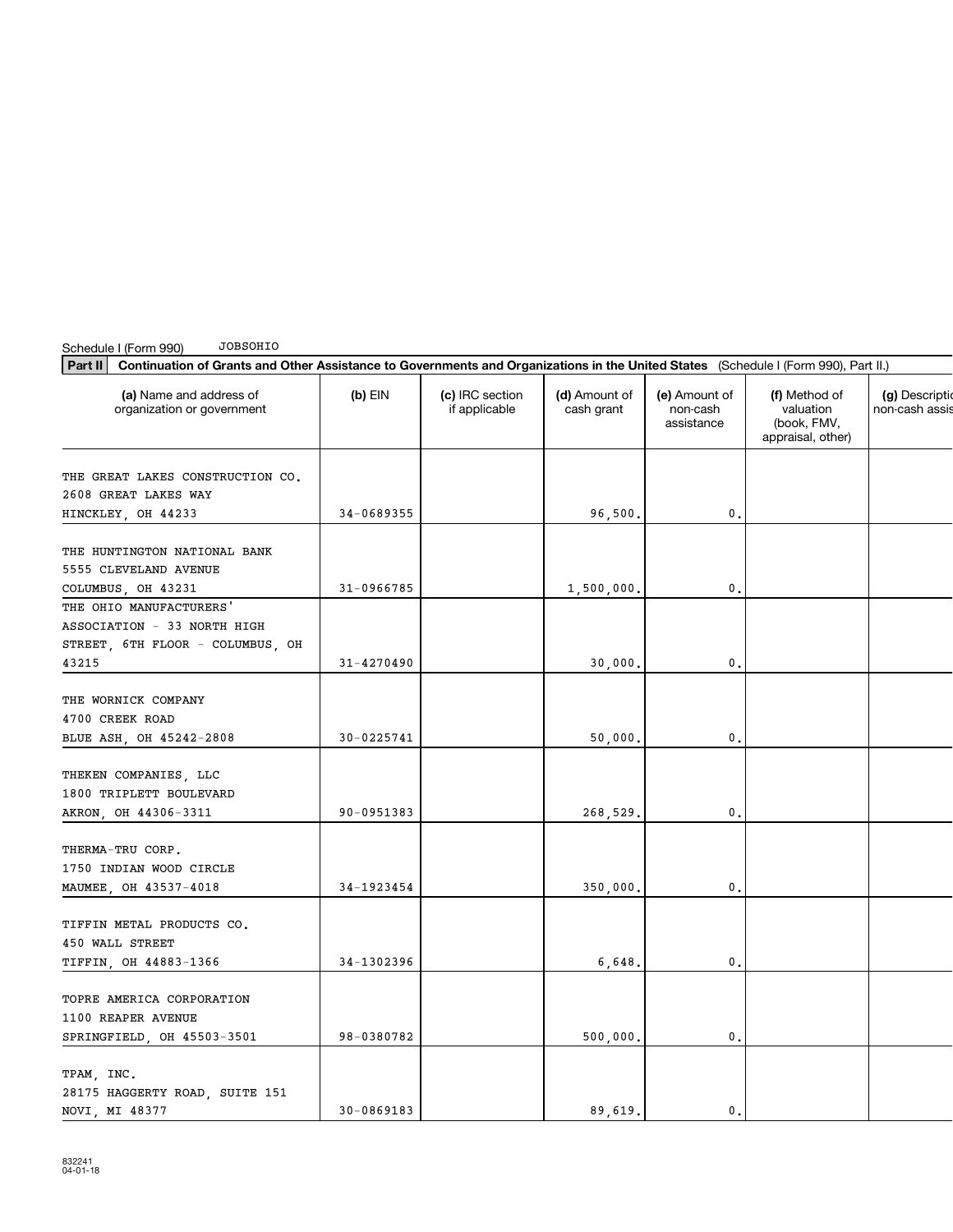| Schedule I (Form 990)<br><b>JOBSOHIO</b><br>Part II<br>Continuation of Grants and Other Assistance to Governments and Organizations in the United States (Schedule I (Form 990), Part II.) |                          |                                  |                             |                                         |                                                                |                                   |  |
|--------------------------------------------------------------------------------------------------------------------------------------------------------------------------------------------|--------------------------|----------------------------------|-----------------------------|-----------------------------------------|----------------------------------------------------------------|-----------------------------------|--|
| (a) Name and address of<br>organization or government                                                                                                                                      | $(b)$ EIN                | (c) IRC section<br>if applicable | (d) Amount of<br>cash grant | (e) Amount of<br>non-cash<br>assistance | (f) Method of<br>valuation<br>(book, FMV,<br>appraisal, other) | (g) Description<br>non-cash assis |  |
| TRAMEC SLOAN, LLC                                                                                                                                                                          |                          |                                  |                             |                                         |                                                                |                                   |  |
| 30 DAVIS STREET                                                                                                                                                                            |                          |                                  |                             |                                         |                                                                |                                   |  |
| IOLA, KS 66749                                                                                                                                                                             | 80-0917230               |                                  | $-200,000.$                 | $\mathbf 0$                             |                                                                |                                   |  |
| TRI-COUNTY RURAL WATER AND SEWER                                                                                                                                                           |                          |                                  |                             |                                         |                                                                |                                   |  |
| DISTRICT - 20 ANDERSON LANE -                                                                                                                                                              |                          |                                  |                             |                                         |                                                                |                                   |  |
| WATERFORD, OH 45786                                                                                                                                                                        | 31-1269601               |                                  | $-50,000.$                  | 0.                                      |                                                                |                                   |  |
| TRUE INSPECTION SERVICES, LLC                                                                                                                                                              |                          |                                  |                             |                                         |                                                                |                                   |  |
| 871 SOUTH MAIN STREET                                                                                                                                                                      |                          |                                  |                             |                                         |                                                                |                                   |  |
| URBANA, OH 43078-2537                                                                                                                                                                      | 26-1737051               |                                  | 707,158.                    | $\mathbf{0}$ .                          |                                                                |                                   |  |
|                                                                                                                                                                                            |                          |                                  |                             |                                         |                                                                |                                   |  |
| U.S. BANK NATIONAL ASSOCIATION                                                                                                                                                             |                          |                                  |                             |                                         |                                                                |                                   |  |
| 800 NICOLLET MALL                                                                                                                                                                          |                          |                                  |                             |                                         |                                                                |                                   |  |
| MINNEAPOLIS, MN 55402                                                                                                                                                                      | 31-0841368               |                                  | 150,000.                    | $\mathbf 0$ .                           |                                                                |                                   |  |
|                                                                                                                                                                                            |                          |                                  |                             |                                         |                                                                |                                   |  |
| UNITED PARCEL SERVICE, INC.<br>5101 TRABUE ROAD                                                                                                                                            |                          |                                  |                             |                                         |                                                                |                                   |  |
| COLUMBUS, OH 43228-9613                                                                                                                                                                    | 36-2407381               |                                  | 75,000.                     | 0.                                      |                                                                |                                   |  |
|                                                                                                                                                                                            |                          |                                  |                             |                                         |                                                                |                                   |  |
| UNIVERSITY OF DAYTON RESEARCH                                                                                                                                                              |                          |                                  |                             |                                         |                                                                |                                   |  |
| INSTITUTE - 300 COLLEGE PARK                                                                                                                                                               |                          |                                  |                             |                                         |                                                                |                                   |  |
| AVENUE - DAYTON, OH 45469-1640                                                                                                                                                             | $31-0536715$ $501(C)(3)$ |                                  | 510,563.                    | 0.                                      |                                                                |                                   |  |
|                                                                                                                                                                                            |                          |                                  |                             |                                         |                                                                |                                   |  |
| UNVERFERTH MANU. CO., INC.<br>PO BOX 357                                                                                                                                                   |                          |                                  |                             |                                         |                                                                |                                   |  |
| KALIDA, OH 45853                                                                                                                                                                           | 34-0936989               |                                  | $-50,000,$                  | $\mathbf 0$ .                           |                                                                |                                   |  |
|                                                                                                                                                                                            |                          |                                  |                             |                                         |                                                                |                                   |  |
| V WERT 1, LLC                                                                                                                                                                              |                          |                                  |                             |                                         |                                                                |                                   |  |
| 1180 KEAR ROAD                                                                                                                                                                             |                          |                                  |                             |                                         |                                                                |                                   |  |
| VAN WERT, OH 45891                                                                                                                                                                         | 81-4145031               |                                  | 1,224,966.                  | $\mathbf 0$ .                           |                                                                |                                   |  |
| VEE PAK OHIO, LLC                                                                                                                                                                          |                          |                                  |                             |                                         |                                                                |                                   |  |
| 9040 SMITHS MILL ROAD                                                                                                                                                                      |                          |                                  |                             |                                         |                                                                |                                   |  |
| NEW ALBANY, OH 43054                                                                                                                                                                       | 90-0629281               |                                  | 100,000.                    | 0.                                      |                                                                |                                   |  |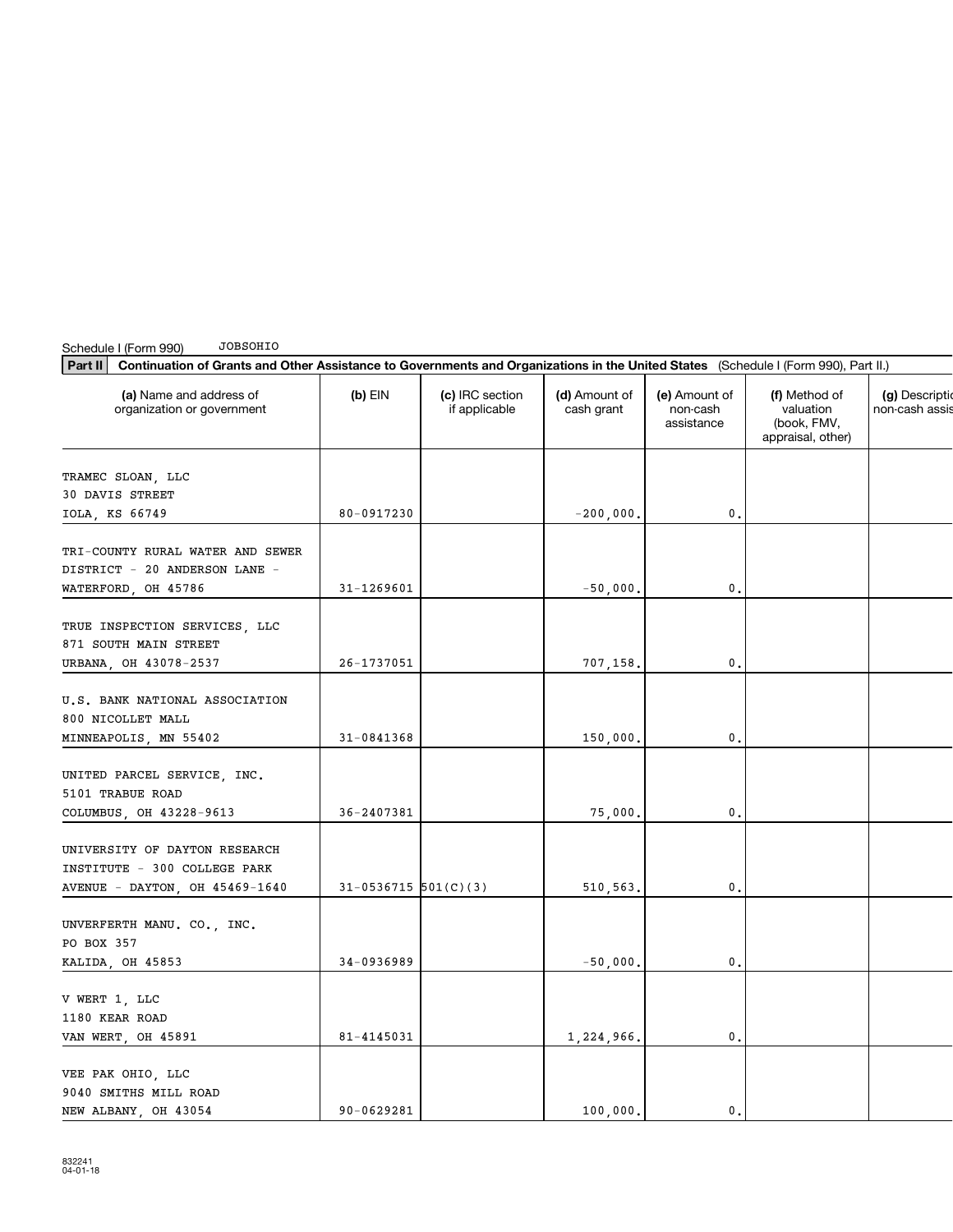| <b>JOBSOHIO</b><br>Schedule I (Form 990)<br>Continuation of Grants and Other Assistance to Governments and Organizations in the United States (Schedule I (Form 990), Part II.)<br>Part II |                |                                  |                             |                                         |                                                                |                              |
|--------------------------------------------------------------------------------------------------------------------------------------------------------------------------------------------|----------------|----------------------------------|-----------------------------|-----------------------------------------|----------------------------------------------------------------|------------------------------|
| (a) Name and address of<br>organization or government                                                                                                                                      | $(b)$ EIN      | (c) IRC section<br>if applicable | (d) Amount of<br>cash grant | (e) Amount of<br>non-cash<br>assistance | (f) Method of<br>valuation<br>(book, FMV,<br>appraisal, other) | (g) Descript<br>non-cash ass |
| VILLAGE OF EVENDALE                                                                                                                                                                        |                |                                  |                             |                                         |                                                                |                              |
| 10500 READING ROAD                                                                                                                                                                         |                |                                  |                             |                                         |                                                                |                              |
| EVENDALE, OH 45241-2574                                                                                                                                                                    | $31 - 6001691$ |                                  | 400,000.                    | 0.                                      |                                                                |                              |
| VILLAGE OF RIPLEY<br>P.O. BOX 219                                                                                                                                                          |                |                                  |                             |                                         |                                                                |                              |
| RIPLEY, OH 45167-0219                                                                                                                                                                      | $31 - 6001082$ |                                  | 131,500.                    | 0.                                      |                                                                |                              |
| VITATOE INDUSTRIES, INC.<br>100 CHAMBER DRIVE, P.O. BOX 224                                                                                                                                |                |                                  |                             |                                         |                                                                |                              |
| CHILLICOTHE, OH 45601-0224                                                                                                                                                                 | 31-1012711     |                                  | 25,000.                     | 0.                                      |                                                                |                              |
| VOSS INDUSTRIES, LLC<br>2168 W. 25TH STREET<br>CLEVELAND, OH 44113-4172                                                                                                                    | 34-0891000     |                                  | 26,129.                     | $\mathbf{0}$                            |                                                                |                              |
|                                                                                                                                                                                            |                |                                  |                             |                                         |                                                                |                              |
| WASHINGTON COUNTY CAREER CENTER<br>21740 STATE ROUTE 676                                                                                                                                   |                |                                  |                             |                                         |                                                                |                              |
| MARIETTA, OH 45750                                                                                                                                                                         | 31-0735812     |                                  | 259,877.                    | 0.                                      |                                                                |                              |
| WAYNE TRAIL TECHNOLOGIES, INC.<br>203 EAST PARK STREET                                                                                                                                     | 34-0922427     |                                  |                             | 0.                                      |                                                                |                              |
| FORT LORAMIE, OH 45845                                                                                                                                                                     |                |                                  | 100,000.                    |                                         |                                                                |                              |
| WF MANUFACTURING, LTD.<br>1785 WALL ROAD<br>WADSWORTH, OH 44281                                                                                                                            | 81-4549773     |                                  | 125,000.                    | 0.                                      |                                                                |                              |
| ZIMMER SURGICAL, INC.<br>6001 ROYALTON ROAD                                                                                                                                                |                |                                  |                             |                                         |                                                                |                              |
| BROADVIEW HEIGHTS, OH 44147                                                                                                                                                                | 81-0550216     |                                  | 250,000.                    | 0.                                      |                                                                |                              |
|                                                                                                                                                                                            |                |                                  |                             |                                         |                                                                |                              |
|                                                                                                                                                                                            |                |                                  |                             |                                         |                                                                |                              |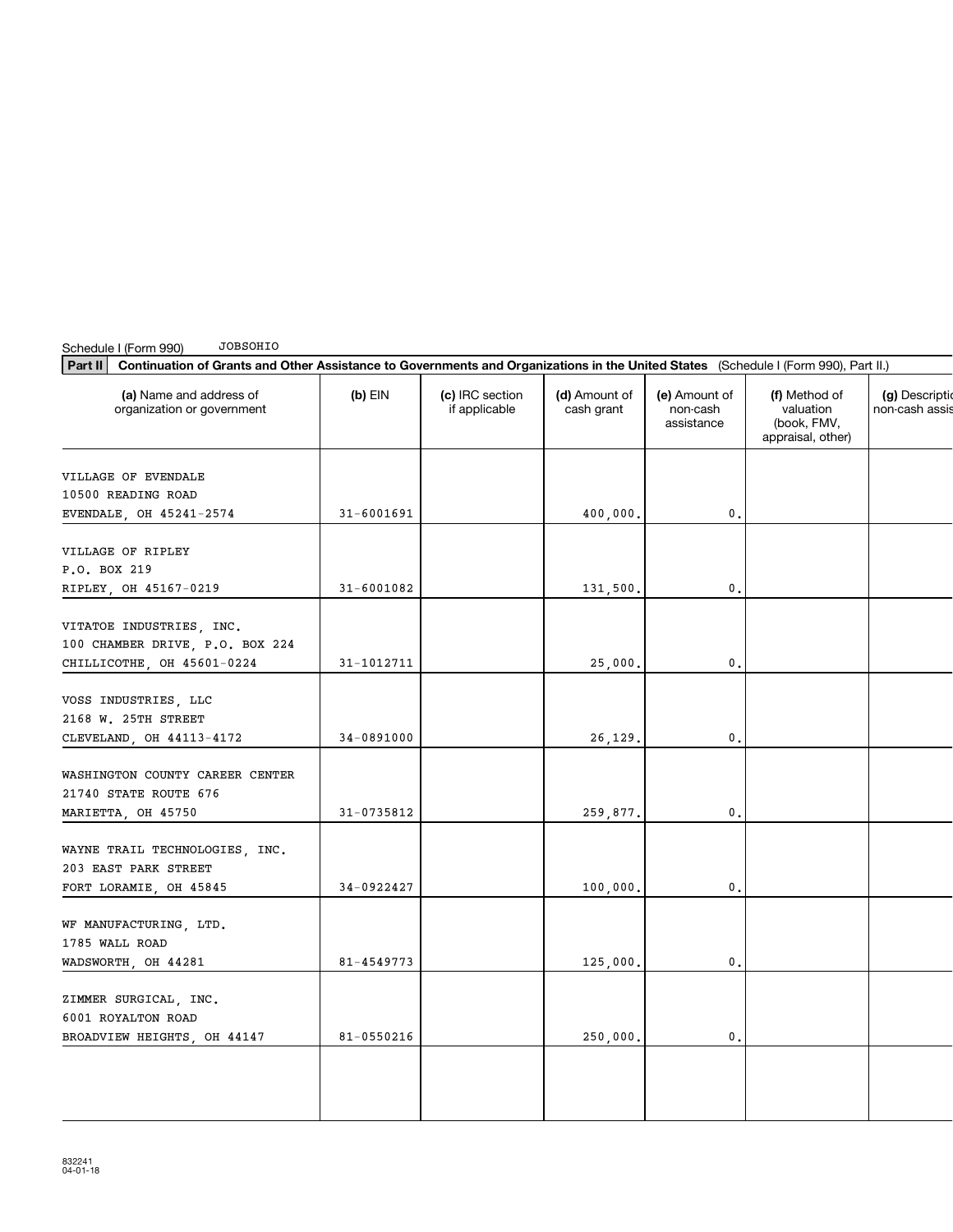### **JOBSOHIO** Schedule I (Form 990) (2018)

Part III

| (a) Type of grant or assistance | (b) Number of<br>recipients | (c) Amount of<br>cash grant | (d) Amount of non-<br>cash assistance | (e) Method of valuation<br>(book, FMV, appraisal, other) |
|---------------------------------|-----------------------------|-----------------------------|---------------------------------------|----------------------------------------------------------|
|                                 |                             |                             |                                       |                                                          |
|                                 |                             |                             |                                       |                                                          |
|                                 |                             |                             |                                       |                                                          |
|                                 |                             |                             |                                       |                                                          |
|                                 |                             |                             |                                       |                                                          |
|                                 |                             |                             |                                       |                                                          |
|                                 |                             |                             |                                       |                                                          |
|                                 |                             |                             |                                       |                                                          |
|                                 |                             |                             |                                       |                                                          |
|                                 |                             |                             |                                       |                                                          |
|                                 |                             |                             |                                       |                                                          |
|                                 |                             |                             |                                       |                                                          |
|                                 |                             |                             |                                       |                                                          |
|                                 |                             |                             |                                       |                                                          |

Grants and Other Assistance to Domestic Individuals. Complete if the organization answered "Yes" on Form 990, Part IV, line 22.

| Part IV | Supplemental Information. Provide the information required in Part I, line 2; Part III, column (b); and any other additional information.

PART I, LINE 2:

JOBSOHIO GRANTEES RECEIVE GRANT FUNDS ONLY ON A REIMBURSEMENT BASIS.

GRANTEES MUST SUBMIT A REQUEST FOR REIMBURSEMENT AND SUPPORTING

DOCUMENTATION FOR REVIEW AND APPROVAL BY JOBSOHIO.

GRANTEES MUST MAINTAIN RECORDS SUPPORTING CLAIMED COSTS AND ALL REQUESTS

FOR REIMBURSEMENT ARE SUBJECT TO AUDIT BY JOBSOHIO.

REQUESTS FOR REIMBURSEMENT MUST BE CERTIFIED BY AUTHORIZED OFFICERS OF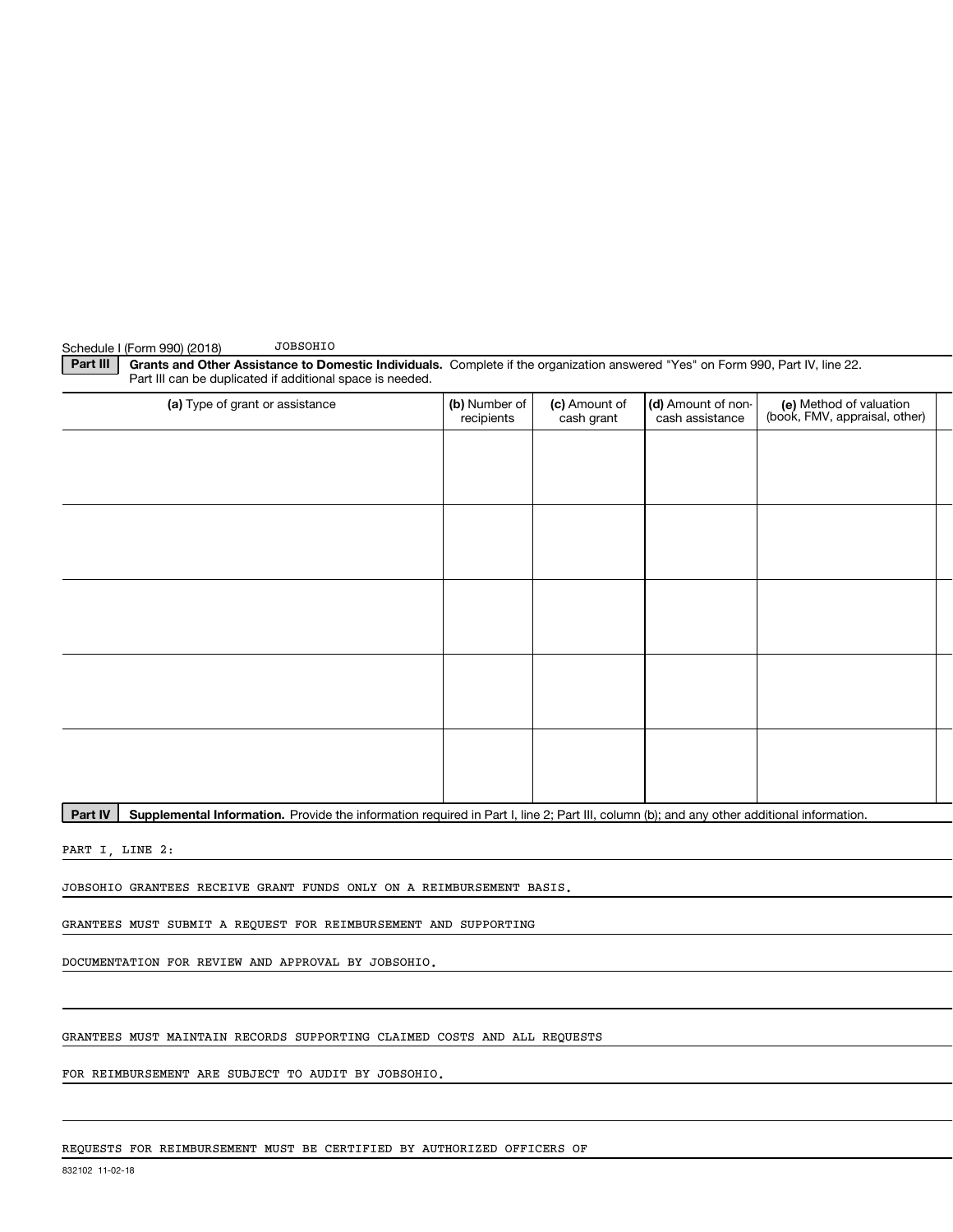### **Part IV | Supplemental Information**

GRANTEE. DOCUMENTATION IN SUPPORT OF CLAIMED COSTS MUST INCLUDE AGREEMENTS,

PAID INVOICES, VOUCHERS, PAID RECEIPTS, AND OTHER DOCUMENTATION AS NEEDED.

PROGRAM DISBURSEMENTS ARE REVIEWED AT MULTIPLE LEVELS WITHIN JOBSOHIO.

GRANTEES ARE REQUIRED TO SUBMIT AN ANNUAL REPORT TO THE JOBSOHIO DIRECTOR

OF COMPLIANCE. ALL SUCH REPORTS ARE REVIEWED BY THE DIRECTOR OF COMPLIANCE.

WHO PREPARES A REPORT ON PROJECT PERFORMANCE. UNDERPERFORMING PROJECTS MAY

BE THE SUBJECT OF ACTION AT THE RECOMMENDATION OF THE DIRECTOR OF

COMPLIANCE BY THE JOBSOHIO COMPLIANCE TEAM, AND FINAL DETERMINATION BY THE

JOBSOHIO PRESIDENT/CIO.

PART II:

THE STATEMENT OF FUNCTIONAL EXPENSES IS PREPARED ON THE ACCRUAL BASIS

OF ACCOUNTING AND SCHEDULE I IS PREPARED ON THE CASH BASIS OF

ACCOUNTING. ACCORDINGLY A VARIANCE EXISTS BETWEEN THE AMOUNTS REPORTED

FOR GRANT EXPENSE ON EACH SCHEDULE.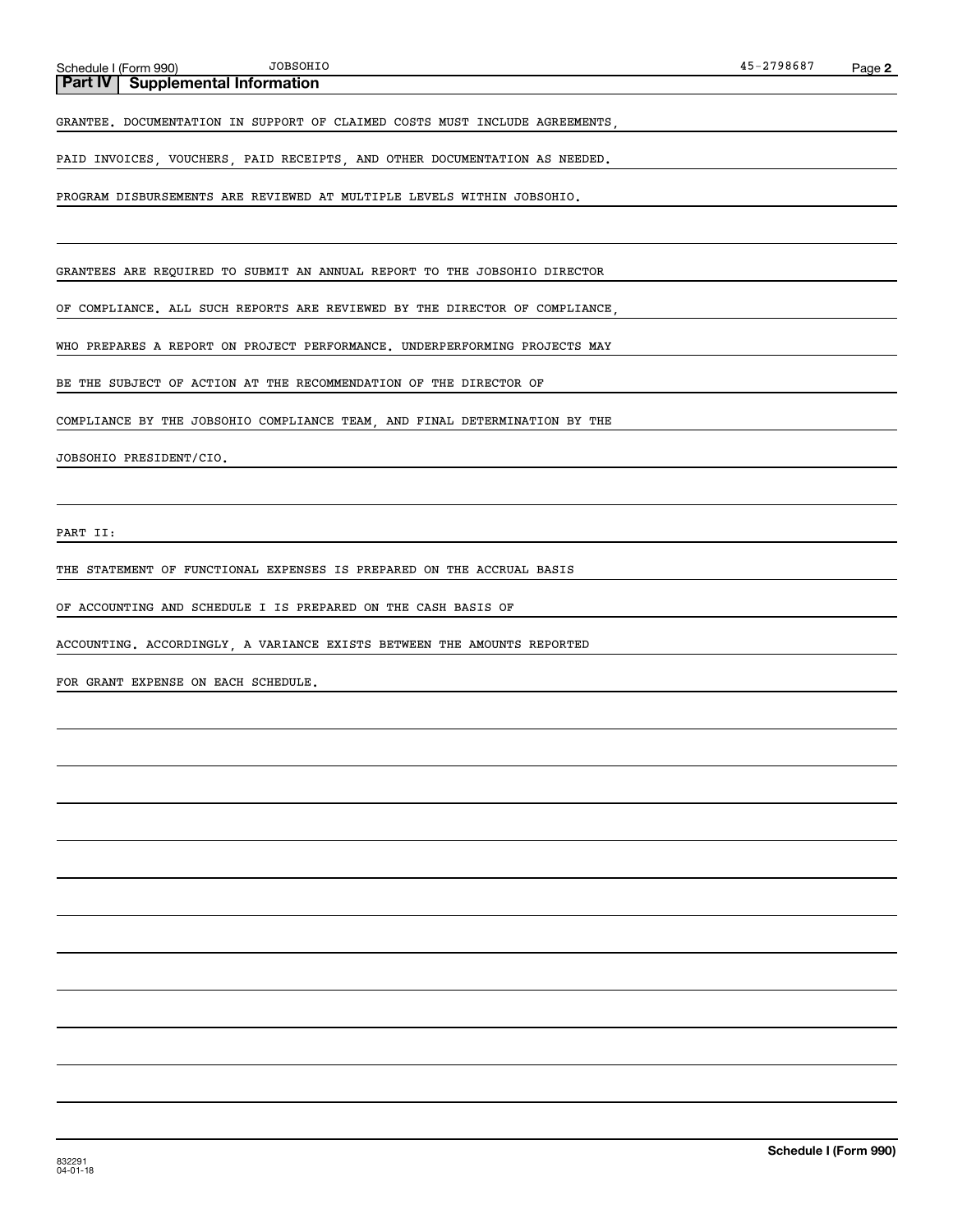|                                                                                                               | <b>SCHEDULE J</b>                                                                                          |                                                                                                              | <b>Compensation Information</b>                                                                                           |                                       | OMB No. 1545-0047          |     |        |  |
|---------------------------------------------------------------------------------------------------------------|------------------------------------------------------------------------------------------------------------|--------------------------------------------------------------------------------------------------------------|---------------------------------------------------------------------------------------------------------------------------|---------------------------------------|----------------------------|-----|--------|--|
|                                                                                                               | (Form 990)                                                                                                 |                                                                                                              | For certain Officers, Directors, Trustees, Key Employees, and Highest                                                     |                                       | 2018                       |     |        |  |
|                                                                                                               | <b>Compensated Employees</b><br>Complete if the organization answered "Yes" on Form 990, Part IV, line 23. |                                                                                                              |                                                                                                                           |                                       |                            |     |        |  |
|                                                                                                               | Attach to Form 990.<br>Department of the Treasury                                                          |                                                                                                              |                                                                                                                           |                                       |                            |     |        |  |
|                                                                                                               | Internal Revenue Service                                                                                   |                                                                                                              | ► Go to www.irs.gov/Form990 for instructions and the latest information.                                                  |                                       | Inspection                 |     |        |  |
|                                                                                                               | Name of the organization                                                                                   |                                                                                                              |                                                                                                                           | <b>Employer identification number</b> |                            |     |        |  |
|                                                                                                               |                                                                                                            | <b>JOBSOHIO</b>                                                                                              |                                                                                                                           |                                       | 45-2798687                 |     |        |  |
|                                                                                                               | Part I                                                                                                     | <b>Questions Regarding Compensation</b>                                                                      |                                                                                                                           |                                       |                            |     |        |  |
|                                                                                                               |                                                                                                            |                                                                                                              |                                                                                                                           |                                       |                            | Yes | No     |  |
|                                                                                                               |                                                                                                            |                                                                                                              | Check the appropriate box(es) if the organization provided any of the following to or for a person listed on Form 990,    |                                       |                            |     |        |  |
|                                                                                                               |                                                                                                            | Part VII, Section A, line 1a. Complete Part III to provide any relevant information regarding these items.   |                                                                                                                           |                                       |                            |     |        |  |
|                                                                                                               | First-class or charter travel<br>Travel for companions                                                     |                                                                                                              | Housing allowance or residence for personal use<br>Payments for business use of personal residence                        |                                       |                            |     |        |  |
|                                                                                                               |                                                                                                            | Tax indemnification and gross-up payments                                                                    | Health or social club dues or initiation fees                                                                             |                                       |                            |     |        |  |
|                                                                                                               |                                                                                                            | Discretionary spending account                                                                               | Personal services (such as maid, chauffeur, chef)                                                                         |                                       |                            |     |        |  |
|                                                                                                               |                                                                                                            |                                                                                                              |                                                                                                                           |                                       |                            |     |        |  |
| b                                                                                                             |                                                                                                            |                                                                                                              | If any of the boxes on line 1a are checked, did the organization follow a written policy regarding payment or             |                                       |                            |     |        |  |
|                                                                                                               |                                                                                                            | reimbursement or provision of all of the expenses described above? If "No," complete Part III to explain     |                                                                                                                           |                                       | 1b                         |     |        |  |
| 2                                                                                                             |                                                                                                            |                                                                                                              | Did the organization require substantiation prior to reimbursing or allowing expenses incurred by all directors,          |                                       |                            |     |        |  |
|                                                                                                               |                                                                                                            |                                                                                                              |                                                                                                                           |                                       | $\mathbf{2}$               |     |        |  |
|                                                                                                               |                                                                                                            |                                                                                                              |                                                                                                                           |                                       |                            |     |        |  |
| З                                                                                                             |                                                                                                            |                                                                                                              | Indicate which, if any, of the following the filing organization used to establish the compensation of the organization's |                                       |                            |     |        |  |
|                                                                                                               |                                                                                                            |                                                                                                              | CEO/Executive Director. Check all that apply. Do not check any boxes for methods used by a related organization to        |                                       |                            |     |        |  |
|                                                                                                               |                                                                                                            | establish compensation of the CEO/Executive Director, but explain in Part III.                               |                                                                                                                           |                                       |                            |     |        |  |
|                                                                                                               | x<br>Compensation committee                                                                                |                                                                                                              | Written employment contract                                                                                               |                                       |                            |     |        |  |
|                                                                                                               | х<br>X  <br>Compensation survey or study<br>Independent compensation consultant                            |                                                                                                              |                                                                                                                           |                                       |                            |     |        |  |
|                                                                                                               |                                                                                                            | Form 990 of other organizations                                                                              | X  <br>Approval by the board or compensation committee                                                                    |                                       |                            |     |        |  |
|                                                                                                               |                                                                                                            |                                                                                                              |                                                                                                                           |                                       |                            |     |        |  |
| 4                                                                                                             |                                                                                                            | During the year, did any person listed on Form 990, Part VII, Section A, line 1a, with respect to the filing |                                                                                                                           |                                       |                            |     |        |  |
|                                                                                                               | organization or a related organization:                                                                    |                                                                                                              |                                                                                                                           |                                       |                            |     |        |  |
| а                                                                                                             |                                                                                                            | Receive a severance payment or change-of-control payment?                                                    |                                                                                                                           |                                       | 4a                         |     | Х<br>х |  |
| b                                                                                                             |                                                                                                            |                                                                                                              |                                                                                                                           |                                       | 4b<br>4c                   |     | X      |  |
|                                                                                                               |                                                                                                            |                                                                                                              |                                                                                                                           |                                       |                            |     |        |  |
| If "Yes" to any of lines 4a-c, list the persons and provide the applicable amounts for each item in Part III. |                                                                                                            |                                                                                                              |                                                                                                                           |                                       |                            |     |        |  |
|                                                                                                               |                                                                                                            | Only section 501(c)(3), 501(c)(4), and 501(c)(29) organizations must complete lines 5-9.                     |                                                                                                                           |                                       |                            |     |        |  |
| 5                                                                                                             |                                                                                                            |                                                                                                              | For persons listed on Form 990, Part VII, Section A, line 1a, did the organization pay or accrue any compensation         |                                       |                            |     |        |  |
|                                                                                                               | contingent on the revenues of:                                                                             |                                                                                                              |                                                                                                                           |                                       |                            |     |        |  |
| a                                                                                                             |                                                                                                            |                                                                                                              |                                                                                                                           |                                       | 5a                         |     | х      |  |
|                                                                                                               |                                                                                                            |                                                                                                              |                                                                                                                           |                                       | 5b                         |     | x      |  |
|                                                                                                               |                                                                                                            | If "Yes" on line 5a or 5b, describe in Part III.                                                             |                                                                                                                           |                                       |                            |     |        |  |
|                                                                                                               |                                                                                                            |                                                                                                              | 6 For persons listed on Form 990, Part VII, Section A, line 1a, did the organization pay or accrue any compensation       |                                       |                            |     |        |  |
|                                                                                                               | contingent on the net earnings of:                                                                         |                                                                                                              |                                                                                                                           |                                       |                            |     |        |  |
| a                                                                                                             |                                                                                                            |                                                                                                              |                                                                                                                           |                                       | 6a                         |     | х      |  |
|                                                                                                               |                                                                                                            |                                                                                                              |                                                                                                                           |                                       | 6b                         |     | X      |  |
|                                                                                                               |                                                                                                            | If "Yes" on line 6a or 6b, describe in Part III.                                                             |                                                                                                                           |                                       |                            |     |        |  |
|                                                                                                               |                                                                                                            |                                                                                                              | 7 For persons listed on Form 990, Part VII, Section A, line 1a, did the organization provide any nonfixed payments        |                                       |                            |     |        |  |
|                                                                                                               |                                                                                                            |                                                                                                              |                                                                                                                           |                                       | 7                          |     | х      |  |
| 8                                                                                                             |                                                                                                            |                                                                                                              | Were any amounts reported on Form 990, Part VII, paid or accrued pursuant to a contract that was subject to the           |                                       |                            |     |        |  |
|                                                                                                               |                                                                                                            | initial contract exception described in Regulations section 53.4958-4(a)(3)? If "Yes," describe in Part III  |                                                                                                                           |                                       | 8                          |     | х      |  |
| 9                                                                                                             |                                                                                                            | If "Yes" on line 8, did the organization also follow the rebuttable presumption procedure described in       |                                                                                                                           |                                       |                            |     |        |  |
|                                                                                                               |                                                                                                            |                                                                                                              |                                                                                                                           |                                       | 9                          |     |        |  |
|                                                                                                               |                                                                                                            | LHA For Paperwork Reduction Act Notice, see the Instructions for Form 990.                                   |                                                                                                                           |                                       | Schedule J (Form 990) 2018 |     |        |  |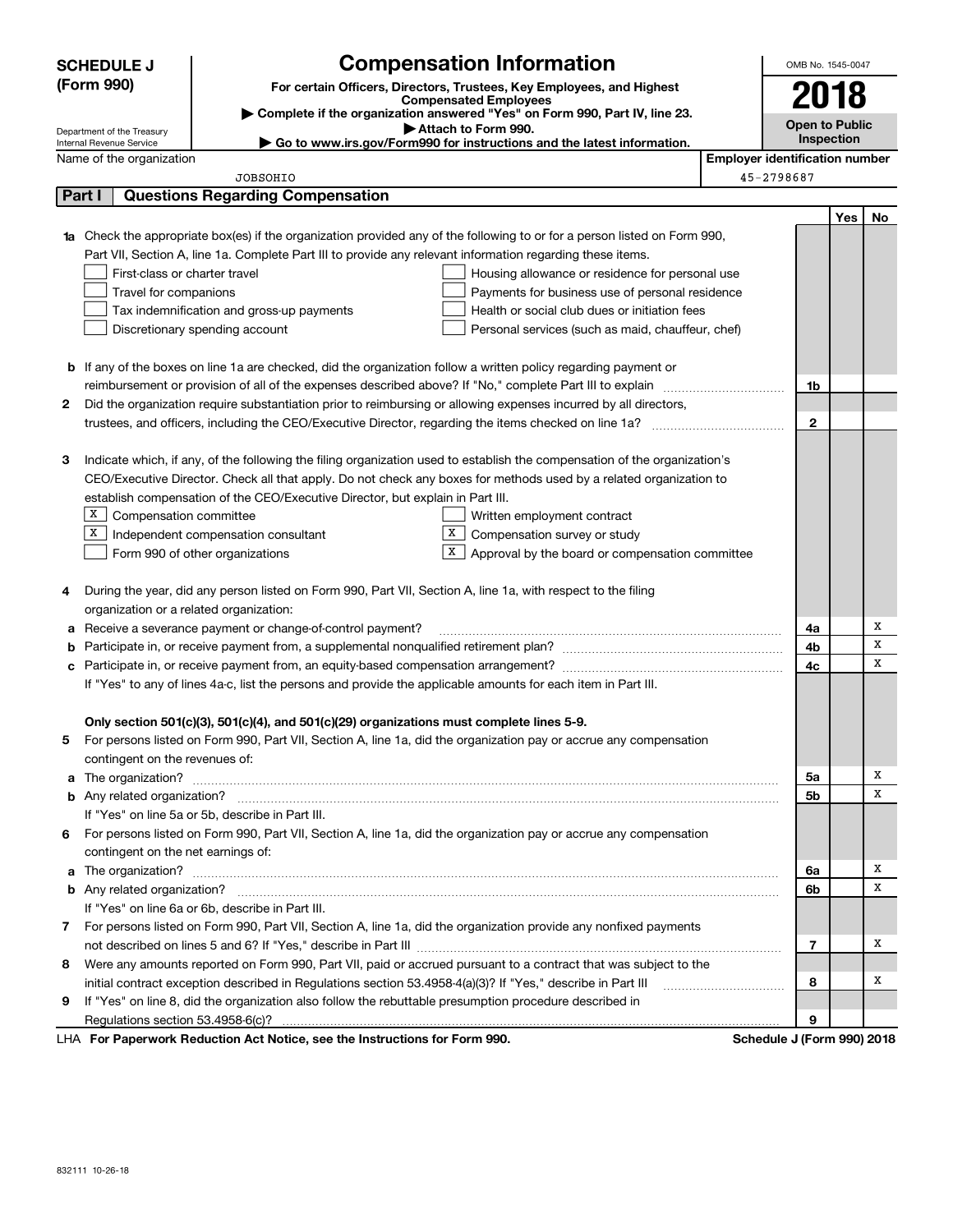### Part II | Officers, Directors, Trustees, Key Employees, and Highest Compensated Employees. Use duplicate copies if additional space is needed.

For each individual whose compensation must be reported on Schedule J, report compensation from the organization on row (i) and from related organizations, d Do not list any individuals that aren't listed on Form 990, Part VII.

Note: The sum of columns (B)(i)-(iii) for each listed individual must equal the total amount of Form 990, Part VII, Section A, line 1a, applicable column (D) and (E) ar

| (i) Base<br>(ii) Bonus &<br>(iii) Other<br>compensation<br>(A) Name and Title<br>reportable<br>compensation<br>incentive<br>compensation<br>compensation<br>JOHN MINOR<br>315<br>11,000<br>18,472.<br>(1)<br>391,008<br>230,000<br>(i)<br>$\mathbf{0}$<br>PRESIDENT & CIO (THRU 3/19)<br>0.<br>0<br>0.<br>$\mathbf{0}$<br>(ii)<br>KEVIN A. GIANGOLA<br>400<br>8,982.<br>193,087<br>47,000<br>9,692<br>(2)<br>(i)<br>$\mathbf{0}$<br>CHIEF FINANCIAL OFFICER (THRU 5/19)<br>0.<br>0<br>0<br>0.<br>(iii)<br>AARON PITTS<br>246,473<br>95,200<br>483<br>11,000<br>26,470<br>(3)<br>(i)<br>SENIOR MANAGING DIRECTOR<br>$\mathbf{0}$<br>0.<br>$\mathbf{0}$<br>0<br>$\mathbf{0}$<br>(ii)<br>ANDREW DEYE<br>191,165<br>50,200<br>154<br>9,325<br>(4)<br>9.737<br>(i)<br>MANAGING DIRECTOR<br>0.<br>0<br>0<br>$\mathbf 0$ .<br>$\mathbf{0}$<br>(ii)<br>DANA SAUCIER<br>600<br>267,500<br>85,000<br>11,000<br>2,850<br>(5)<br>(i)<br>VP. HEAD OF ECONOMIC DEV.<br>$\mathbf{0}$ .<br>$\mathbf 0$<br>$\mathbf{0}$ .<br>0<br>0<br>(ii)<br><b>DONELL GRUBBS</b><br>721<br>9,633<br>10,201<br>187,242<br>50,200<br>(6)<br>(i)<br>GENERAL COUNSEL<br>0.<br>0<br>$\mathbf{0}$<br>0<br>$\mathbf{0}$ .<br>(ii)<br><b>GLENN RICHARDSON</b><br>(7)<br>217,298<br>57,300<br>1,386<br>11,000<br>26,404<br>(i)<br>MANAGING DIRECTOR<br>$\mathbf{0}$ .<br>0<br>$\mathbf{0}$ .<br>$\Omega$<br>0<br>(ii)<br>KRISTI TANNER<br>245,097<br>566<br>26,470<br>(8)<br>59,200<br>0<br>(i)<br>SENIOR MANAGING DIRECTOR<br>$\mathbf{0}$ .<br>0<br>0<br>0<br>$\mathbf{0}$ .<br>(ii)<br>(9) KRISTINA CLOUSE<br>193,617<br>60,200<br>181<br>10,446<br>26,218<br>(i)<br>EXECUTIVE DIR. OF OPERATIONS<br>$\mathbf{0}$<br>$\mathbf{0}$<br>$\mathbf{0}$<br>0<br>$\mathbf 0$ .<br>(ii)<br>(10) TED GRIFFITH<br>217,143<br>60,200<br>483<br>11,000<br>25,223<br>(i)<br>MANAGING DIRECTOR<br>$\mathbf{0}$ .<br>0.<br>$\mathbf{0}$<br>$\mathbf{0}$<br>0.<br>(ii)<br>(11) VALENTINA ISAKINA<br>26,393<br>211,376<br>46,000<br>315<br>0<br>(i)<br>MANAGING DIRECTOR<br>0.<br>0<br>$\mathbf{0}$<br>0<br>0.<br>(ii)<br>(12) LEE CRUME<br>166,907.<br>24,200<br>331<br>7,787<br>14,816<br>(i)<br>DIRECTOR OF SALES<br>$\mathbf{0}$ .<br>$\mathbf{0}$<br>0.<br>0<br>0<br>(ii)<br>(13) MATTHEW CYBULSKI<br>22,700<br>7,106<br>8,701<br>148,337<br>113<br>(i)<br>SECTOR DIRECTOR<br>0.<br>0<br>$\mathbf{0}$<br>0.<br>0<br>(ii)<br>(14) CHERYL HAY<br>156,682<br>22,000<br>572<br>18,742<br>0<br>(i)<br>DIRECTOR, TALENT ACQUISITION<br>0.<br>0<br>0<br>0<br>0.<br>(ii)<br>7.969<br>9.227.<br>(15) RENAE SCOTT<br>23,200<br>151 |     | (B) Breakdown of W-2 and/or 1099-MISC compensation |  |  | (C) Retirement and | (D) Nontaxable | E |
|--------------------------------------------------------------------------------------------------------------------------------------------------------------------------------------------------------------------------------------------------------------------------------------------------------------------------------------------------------------------------------------------------------------------------------------------------------------------------------------------------------------------------------------------------------------------------------------------------------------------------------------------------------------------------------------------------------------------------------------------------------------------------------------------------------------------------------------------------------------------------------------------------------------------------------------------------------------------------------------------------------------------------------------------------------------------------------------------------------------------------------------------------------------------------------------------------------------------------------------------------------------------------------------------------------------------------------------------------------------------------------------------------------------------------------------------------------------------------------------------------------------------------------------------------------------------------------------------------------------------------------------------------------------------------------------------------------------------------------------------------------------------------------------------------------------------------------------------------------------------------------------------------------------------------------------------------------------------------------------------------------------------------------------------------------------------------------------------------------------------------------------------------------------------------------------------------------------------------------------------------------------------------------------------------------------------------------------------------------------------------------------------------------------------------------------------------------------------------------------------------------------------------------------------------------------------------|-----|----------------------------------------------------|--|--|--------------------|----------------|---|
|                                                                                                                                                                                                                                                                                                                                                                                                                                                                                                                                                                                                                                                                                                                                                                                                                                                                                                                                                                                                                                                                                                                                                                                                                                                                                                                                                                                                                                                                                                                                                                                                                                                                                                                                                                                                                                                                                                                                                                                                                                                                                                                                                                                                                                                                                                                                                                                                                                                                                                                                                                          |     |                                                    |  |  | other deferred     | benefits       |   |
|                                                                                                                                                                                                                                                                                                                                                                                                                                                                                                                                                                                                                                                                                                                                                                                                                                                                                                                                                                                                                                                                                                                                                                                                                                                                                                                                                                                                                                                                                                                                                                                                                                                                                                                                                                                                                                                                                                                                                                                                                                                                                                                                                                                                                                                                                                                                                                                                                                                                                                                                                                          |     |                                                    |  |  |                    |                |   |
|                                                                                                                                                                                                                                                                                                                                                                                                                                                                                                                                                                                                                                                                                                                                                                                                                                                                                                                                                                                                                                                                                                                                                                                                                                                                                                                                                                                                                                                                                                                                                                                                                                                                                                                                                                                                                                                                                                                                                                                                                                                                                                                                                                                                                                                                                                                                                                                                                                                                                                                                                                          |     |                                                    |  |  |                    |                |   |
|                                                                                                                                                                                                                                                                                                                                                                                                                                                                                                                                                                                                                                                                                                                                                                                                                                                                                                                                                                                                                                                                                                                                                                                                                                                                                                                                                                                                                                                                                                                                                                                                                                                                                                                                                                                                                                                                                                                                                                                                                                                                                                                                                                                                                                                                                                                                                                                                                                                                                                                                                                          |     |                                                    |  |  |                    |                |   |
|                                                                                                                                                                                                                                                                                                                                                                                                                                                                                                                                                                                                                                                                                                                                                                                                                                                                                                                                                                                                                                                                                                                                                                                                                                                                                                                                                                                                                                                                                                                                                                                                                                                                                                                                                                                                                                                                                                                                                                                                                                                                                                                                                                                                                                                                                                                                                                                                                                                                                                                                                                          |     |                                                    |  |  |                    |                |   |
|                                                                                                                                                                                                                                                                                                                                                                                                                                                                                                                                                                                                                                                                                                                                                                                                                                                                                                                                                                                                                                                                                                                                                                                                                                                                                                                                                                                                                                                                                                                                                                                                                                                                                                                                                                                                                                                                                                                                                                                                                                                                                                                                                                                                                                                                                                                                                                                                                                                                                                                                                                          |     |                                                    |  |  |                    |                |   |
|                                                                                                                                                                                                                                                                                                                                                                                                                                                                                                                                                                                                                                                                                                                                                                                                                                                                                                                                                                                                                                                                                                                                                                                                                                                                                                                                                                                                                                                                                                                                                                                                                                                                                                                                                                                                                                                                                                                                                                                                                                                                                                                                                                                                                                                                                                                                                                                                                                                                                                                                                                          |     |                                                    |  |  |                    |                |   |
|                                                                                                                                                                                                                                                                                                                                                                                                                                                                                                                                                                                                                                                                                                                                                                                                                                                                                                                                                                                                                                                                                                                                                                                                                                                                                                                                                                                                                                                                                                                                                                                                                                                                                                                                                                                                                                                                                                                                                                                                                                                                                                                                                                                                                                                                                                                                                                                                                                                                                                                                                                          |     |                                                    |  |  |                    |                |   |
|                                                                                                                                                                                                                                                                                                                                                                                                                                                                                                                                                                                                                                                                                                                                                                                                                                                                                                                                                                                                                                                                                                                                                                                                                                                                                                                                                                                                                                                                                                                                                                                                                                                                                                                                                                                                                                                                                                                                                                                                                                                                                                                                                                                                                                                                                                                                                                                                                                                                                                                                                                          |     |                                                    |  |  |                    |                |   |
|                                                                                                                                                                                                                                                                                                                                                                                                                                                                                                                                                                                                                                                                                                                                                                                                                                                                                                                                                                                                                                                                                                                                                                                                                                                                                                                                                                                                                                                                                                                                                                                                                                                                                                                                                                                                                                                                                                                                                                                                                                                                                                                                                                                                                                                                                                                                                                                                                                                                                                                                                                          |     |                                                    |  |  |                    |                |   |
|                                                                                                                                                                                                                                                                                                                                                                                                                                                                                                                                                                                                                                                                                                                                                                                                                                                                                                                                                                                                                                                                                                                                                                                                                                                                                                                                                                                                                                                                                                                                                                                                                                                                                                                                                                                                                                                                                                                                                                                                                                                                                                                                                                                                                                                                                                                                                                                                                                                                                                                                                                          |     |                                                    |  |  |                    |                |   |
|                                                                                                                                                                                                                                                                                                                                                                                                                                                                                                                                                                                                                                                                                                                                                                                                                                                                                                                                                                                                                                                                                                                                                                                                                                                                                                                                                                                                                                                                                                                                                                                                                                                                                                                                                                                                                                                                                                                                                                                                                                                                                                                                                                                                                                                                                                                                                                                                                                                                                                                                                                          |     |                                                    |  |  |                    |                |   |
|                                                                                                                                                                                                                                                                                                                                                                                                                                                                                                                                                                                                                                                                                                                                                                                                                                                                                                                                                                                                                                                                                                                                                                                                                                                                                                                                                                                                                                                                                                                                                                                                                                                                                                                                                                                                                                                                                                                                                                                                                                                                                                                                                                                                                                                                                                                                                                                                                                                                                                                                                                          |     |                                                    |  |  |                    |                |   |
|                                                                                                                                                                                                                                                                                                                                                                                                                                                                                                                                                                                                                                                                                                                                                                                                                                                                                                                                                                                                                                                                                                                                                                                                                                                                                                                                                                                                                                                                                                                                                                                                                                                                                                                                                                                                                                                                                                                                                                                                                                                                                                                                                                                                                                                                                                                                                                                                                                                                                                                                                                          |     |                                                    |  |  |                    |                |   |
|                                                                                                                                                                                                                                                                                                                                                                                                                                                                                                                                                                                                                                                                                                                                                                                                                                                                                                                                                                                                                                                                                                                                                                                                                                                                                                                                                                                                                                                                                                                                                                                                                                                                                                                                                                                                                                                                                                                                                                                                                                                                                                                                                                                                                                                                                                                                                                                                                                                                                                                                                                          |     |                                                    |  |  |                    |                |   |
|                                                                                                                                                                                                                                                                                                                                                                                                                                                                                                                                                                                                                                                                                                                                                                                                                                                                                                                                                                                                                                                                                                                                                                                                                                                                                                                                                                                                                                                                                                                                                                                                                                                                                                                                                                                                                                                                                                                                                                                                                                                                                                                                                                                                                                                                                                                                                                                                                                                                                                                                                                          |     |                                                    |  |  |                    |                |   |
|                                                                                                                                                                                                                                                                                                                                                                                                                                                                                                                                                                                                                                                                                                                                                                                                                                                                                                                                                                                                                                                                                                                                                                                                                                                                                                                                                                                                                                                                                                                                                                                                                                                                                                                                                                                                                                                                                                                                                                                                                                                                                                                                                                                                                                                                                                                                                                                                                                                                                                                                                                          |     |                                                    |  |  |                    |                |   |
|                                                                                                                                                                                                                                                                                                                                                                                                                                                                                                                                                                                                                                                                                                                                                                                                                                                                                                                                                                                                                                                                                                                                                                                                                                                                                                                                                                                                                                                                                                                                                                                                                                                                                                                                                                                                                                                                                                                                                                                                                                                                                                                                                                                                                                                                                                                                                                                                                                                                                                                                                                          |     |                                                    |  |  |                    |                |   |
|                                                                                                                                                                                                                                                                                                                                                                                                                                                                                                                                                                                                                                                                                                                                                                                                                                                                                                                                                                                                                                                                                                                                                                                                                                                                                                                                                                                                                                                                                                                                                                                                                                                                                                                                                                                                                                                                                                                                                                                                                                                                                                                                                                                                                                                                                                                                                                                                                                                                                                                                                                          |     |                                                    |  |  |                    |                |   |
|                                                                                                                                                                                                                                                                                                                                                                                                                                                                                                                                                                                                                                                                                                                                                                                                                                                                                                                                                                                                                                                                                                                                                                                                                                                                                                                                                                                                                                                                                                                                                                                                                                                                                                                                                                                                                                                                                                                                                                                                                                                                                                                                                                                                                                                                                                                                                                                                                                                                                                                                                                          |     |                                                    |  |  |                    |                |   |
|                                                                                                                                                                                                                                                                                                                                                                                                                                                                                                                                                                                                                                                                                                                                                                                                                                                                                                                                                                                                                                                                                                                                                                                                                                                                                                                                                                                                                                                                                                                                                                                                                                                                                                                                                                                                                                                                                                                                                                                                                                                                                                                                                                                                                                                                                                                                                                                                                                                                                                                                                                          |     |                                                    |  |  |                    |                |   |
|                                                                                                                                                                                                                                                                                                                                                                                                                                                                                                                                                                                                                                                                                                                                                                                                                                                                                                                                                                                                                                                                                                                                                                                                                                                                                                                                                                                                                                                                                                                                                                                                                                                                                                                                                                                                                                                                                                                                                                                                                                                                                                                                                                                                                                                                                                                                                                                                                                                                                                                                                                          |     |                                                    |  |  |                    |                |   |
|                                                                                                                                                                                                                                                                                                                                                                                                                                                                                                                                                                                                                                                                                                                                                                                                                                                                                                                                                                                                                                                                                                                                                                                                                                                                                                                                                                                                                                                                                                                                                                                                                                                                                                                                                                                                                                                                                                                                                                                                                                                                                                                                                                                                                                                                                                                                                                                                                                                                                                                                                                          |     |                                                    |  |  |                    |                |   |
|                                                                                                                                                                                                                                                                                                                                                                                                                                                                                                                                                                                                                                                                                                                                                                                                                                                                                                                                                                                                                                                                                                                                                                                                                                                                                                                                                                                                                                                                                                                                                                                                                                                                                                                                                                                                                                                                                                                                                                                                                                                                                                                                                                                                                                                                                                                                                                                                                                                                                                                                                                          |     |                                                    |  |  |                    |                |   |
|                                                                                                                                                                                                                                                                                                                                                                                                                                                                                                                                                                                                                                                                                                                                                                                                                                                                                                                                                                                                                                                                                                                                                                                                                                                                                                                                                                                                                                                                                                                                                                                                                                                                                                                                                                                                                                                                                                                                                                                                                                                                                                                                                                                                                                                                                                                                                                                                                                                                                                                                                                          |     |                                                    |  |  |                    |                |   |
|                                                                                                                                                                                                                                                                                                                                                                                                                                                                                                                                                                                                                                                                                                                                                                                                                                                                                                                                                                                                                                                                                                                                                                                                                                                                                                                                                                                                                                                                                                                                                                                                                                                                                                                                                                                                                                                                                                                                                                                                                                                                                                                                                                                                                                                                                                                                                                                                                                                                                                                                                                          |     |                                                    |  |  |                    |                |   |
|                                                                                                                                                                                                                                                                                                                                                                                                                                                                                                                                                                                                                                                                                                                                                                                                                                                                                                                                                                                                                                                                                                                                                                                                                                                                                                                                                                                                                                                                                                                                                                                                                                                                                                                                                                                                                                                                                                                                                                                                                                                                                                                                                                                                                                                                                                                                                                                                                                                                                                                                                                          |     |                                                    |  |  |                    |                |   |
|                                                                                                                                                                                                                                                                                                                                                                                                                                                                                                                                                                                                                                                                                                                                                                                                                                                                                                                                                                                                                                                                                                                                                                                                                                                                                                                                                                                                                                                                                                                                                                                                                                                                                                                                                                                                                                                                                                                                                                                                                                                                                                                                                                                                                                                                                                                                                                                                                                                                                                                                                                          |     |                                                    |  |  |                    |                |   |
|                                                                                                                                                                                                                                                                                                                                                                                                                                                                                                                                                                                                                                                                                                                                                                                                                                                                                                                                                                                                                                                                                                                                                                                                                                                                                                                                                                                                                                                                                                                                                                                                                                                                                                                                                                                                                                                                                                                                                                                                                                                                                                                                                                                                                                                                                                                                                                                                                                                                                                                                                                          |     |                                                    |  |  |                    |                |   |
|                                                                                                                                                                                                                                                                                                                                                                                                                                                                                                                                                                                                                                                                                                                                                                                                                                                                                                                                                                                                                                                                                                                                                                                                                                                                                                                                                                                                                                                                                                                                                                                                                                                                                                                                                                                                                                                                                                                                                                                                                                                                                                                                                                                                                                                                                                                                                                                                                                                                                                                                                                          | (i) | 172,223                                            |  |  |                    |                |   |
| DIRECTOR, MARKETING & COMM.<br>0.<br>0<br>$\mathbf{0}$<br>0<br>$\mathbf 0$ .<br>(ii)                                                                                                                                                                                                                                                                                                                                                                                                                                                                                                                                                                                                                                                                                                                                                                                                                                                                                                                                                                                                                                                                                                                                                                                                                                                                                                                                                                                                                                                                                                                                                                                                                                                                                                                                                                                                                                                                                                                                                                                                                                                                                                                                                                                                                                                                                                                                                                                                                                                                                     |     |                                                    |  |  |                    |                |   |
| (16) JULIE BATTLES<br>151,865<br>22,000<br>6,960<br>2,277<br>122<br>(i)                                                                                                                                                                                                                                                                                                                                                                                                                                                                                                                                                                                                                                                                                                                                                                                                                                                                                                                                                                                                                                                                                                                                                                                                                                                                                                                                                                                                                                                                                                                                                                                                                                                                                                                                                                                                                                                                                                                                                                                                                                                                                                                                                                                                                                                                                                                                                                                                                                                                                                  |     |                                                    |  |  |                    |                |   |
| CONTROLLER<br>0.<br>0.<br>$\mathbf 0$ .<br>$\mathbf{0}$<br>0.<br>(ii)                                                                                                                                                                                                                                                                                                                                                                                                                                                                                                                                                                                                                                                                                                                                                                                                                                                                                                                                                                                                                                                                                                                                                                                                                                                                                                                                                                                                                                                                                                                                                                                                                                                                                                                                                                                                                                                                                                                                                                                                                                                                                                                                                                                                                                                                                                                                                                                                                                                                                                    |     |                                                    |  |  |                    |                |   |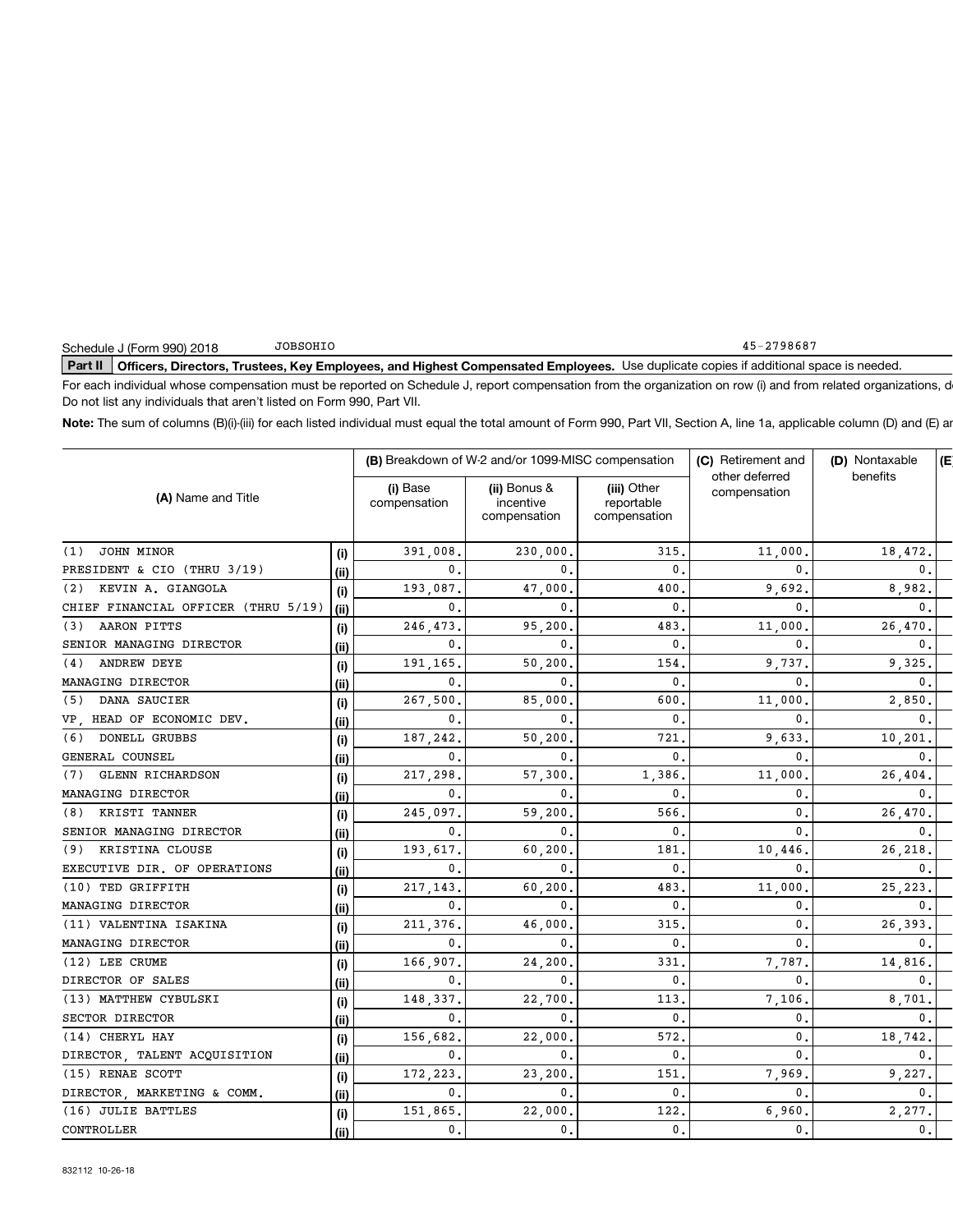### Part III Supplemental Information

Provide the information, explanation, or descriptions required for Part I, lines 1a, 1b, 3, 4a, 4b, 4c, 5a, 5b, 6a, 6b, 7, and 8, and for Part II. Also complete this part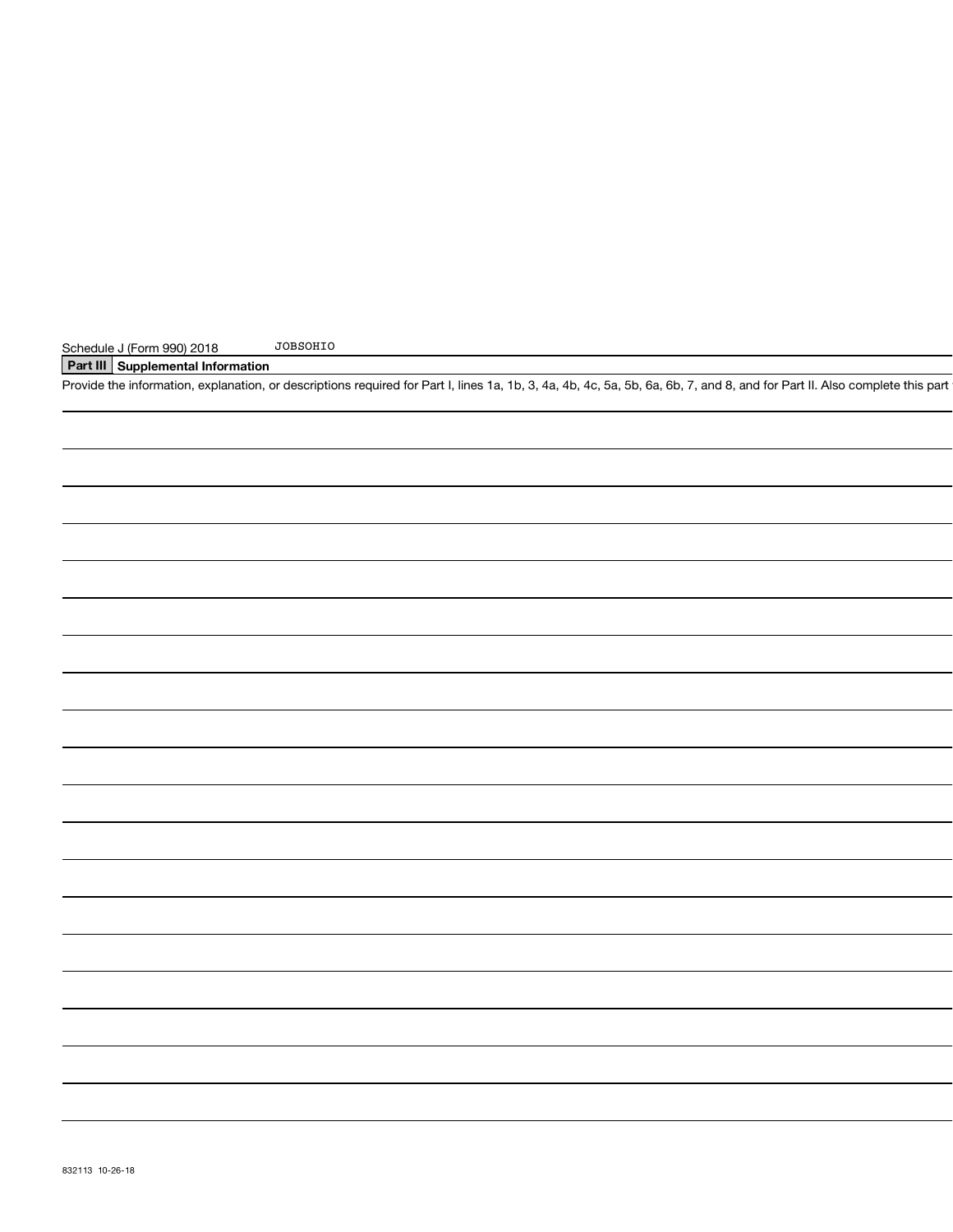**SCHEDULE O** 

(Form 990 or 990-EZ)

Department of the Treasury Internal Revenue Service Name of the organization

### Supplemental Information to Form 990 or 990-EZ

Complete to provide information for responses to specific questions on Form 990 or 990-EZ or to provide any additional information. Attach to Form 990 or 990-EZ. Go to www.irs.gov/Form990 for the latest information



**Employer identification number** 45-2798687

JOBSOHTO

FORM 990 PART I LINE 1 DESCRIPTION OF ORGANIZATION MISSION:

AND THE RETENTION OF CURRENT AND RECRUITMENT OF NEW BUSINESS TO OHIO.

FORM 990, PART VI, SECTION A, LINE 7A:

THE GOVERNING BODY IS APPOINTED BY THE GOVERNOR ACCORDING TO OHIO STATE

LAW CHAPTER 187 REVISED CODE.

FORM 990, PART VI, SECTION B, LINE 11B:

THE FORM 990 IS SUBMITTED TO THE CHIEF FINANCIAL OFFICER FOR HIS REVIEW

SUBSEQUENT TO HIS APPROVAL, IT IS SUBMITTED TO THE PRESIDENT AND CHIEF

INVESTMENT OFFICER FOR REVIEW AND APPROVAL. COPIES OF THE FORM 990 ARE

PROVIDED TO THE BOARD OF DIRECTORS FOR REVIEW PRIOR TO FILING THE RETURN.

ADDITIONALLY UOBSOHIO EMPLOYS DELOITTE TO REVIEW THE RETURN AND PROVIDE

GUIDANCE IN IDENTIFYING ERRORS IN THE RETURN SUBMISSION AND FEEDBACK ON

QUANTITATIVE AND QUALITATIVE RESPONSES.

FORM 990, PART VI, SECTION B, LINE 12C:

JOBSOHIO'S CONFLICTS OF INTEREST POLICY IS INTENDED TO PROTECT THE

CORPORATION'S INTEREST WHEN IT IS CONSIDERING A TRANSACTION OR ARRANGEMENT

THAT MIGHT BENEFIT THE PRIVATE INTEREST OF A DIRECTOR OR OFFICER OR

EMPLOYEE OF THE CORPORATION OR MIGHT DIRECTLY BENEFIT THAT INDIVIDUAL IN

OTHER THAN A DE MINIMIS MANNER. THIS POLICY SUPPLEMENTS BUT DOES NOT

OHIO LAWS GOVERNING CONFLICTS OF INTEREST APPLICABLE TO THE REPLACE

CORPORATION.

UNDER JOBSOHIO'S CONFLICTS OF INTEREST POLICY DIRECTORS OFFICERS AND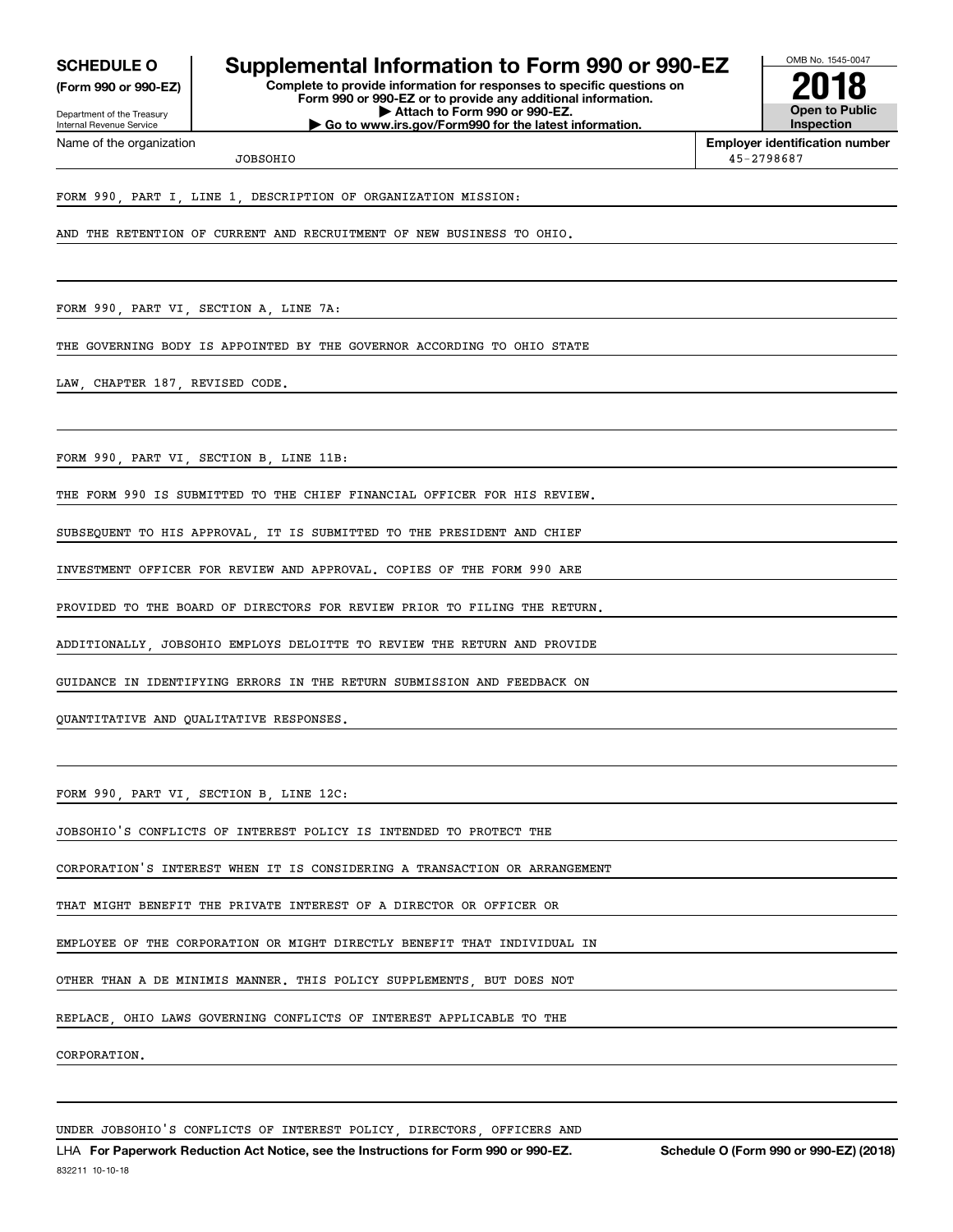| Schedule O (Form 990 or 990-EZ) (2018) |
|----------------------------------------|
|----------------------------------------|

JOBSOHIO

45-2798687

### EMPLOYEES OF THE CORPORATION ARE CONSIDERED TO BE INTERESTED INDIVIDUALS

WHERE THEY HAVE, DIRECTLY OR INDIRECTLY, THROUGH BUSINESS, INVESTMENT, OR

FAMILY:

(A) A NON DE MINIMIS OWNERSHIP OR INVESTMENT INTEREST IN ANY PERSON WITH

WHICH THE CORPORATION HAS A TRANSACTION OR ARRANGEMENT;

(B) A COMPENSATION ARRANGEMENT WITH THE CORPORATION OR ANY PERSON WITH

WHICH THE CORPORATION HAS A TRANSACTION OR ARRANGEMENT; OR

(C) A NON DE MINIMIS POTENTIAL OWNERSHIP OR INVESTMENT INTEREST IN OR

POTENTIAL COMPENSATION ARRANGEMENT WITH, ANY PERSON WITH WHICH THE

CORPORATION IS NEGOTIATING A TRANSACTION OR ARRANGEMENT.

COMPENSATION INCLUDES DIRECT OR INDIRECT REMUNERATION AS WELL AS MATERIAL

GIFTS OR FAVORS.

IN CONNECTION WITH ANY ACTUAL OR POSSIBLE CONFLICTS OF INTEREST WITH

RESPECT TO A SPECIFIC TRANSACTION OR ARRANGEMENT BETWEEN AN INTERESTED

INDIVIDUAL AND THE CORPORATION, AN INTERESTED INDIVIDUAL MUST DISCLOSE THE

EXISTENCE AND NATURE OF THE FINANCIAL INTEREST AND ALL MATERIAL FACTS TO

THE DIRECTOR OF COMPLIANCE, BOARD, AND MEMBERS OF ANY COMMITTEES OR

INDIVIDUALS WITH BOARD-DELEGATED POWERS THAT ARE CONSIDERING THE PROPOSED

TRANSACTION OR ARRANGEMENT.

AFTER DISCLOSURE OF THE FINANCIAL INTEREST AND ALL MATERIAL FACTS AND ANY

DISCUSSION WITH THE INTERESTED INDIVIDUAL, THE INTERESTED INDIVIDUAL MUST

LEAVE THE BOARD OR OTHER MEETING WHILE A DETERMINATION IS MADE AS TO

WHETHER A CONFLICT OF INTEREST EXISTS. THE BOARD SHALL DECIDE IF A CONFLICT

OF INTEREST EXISTS.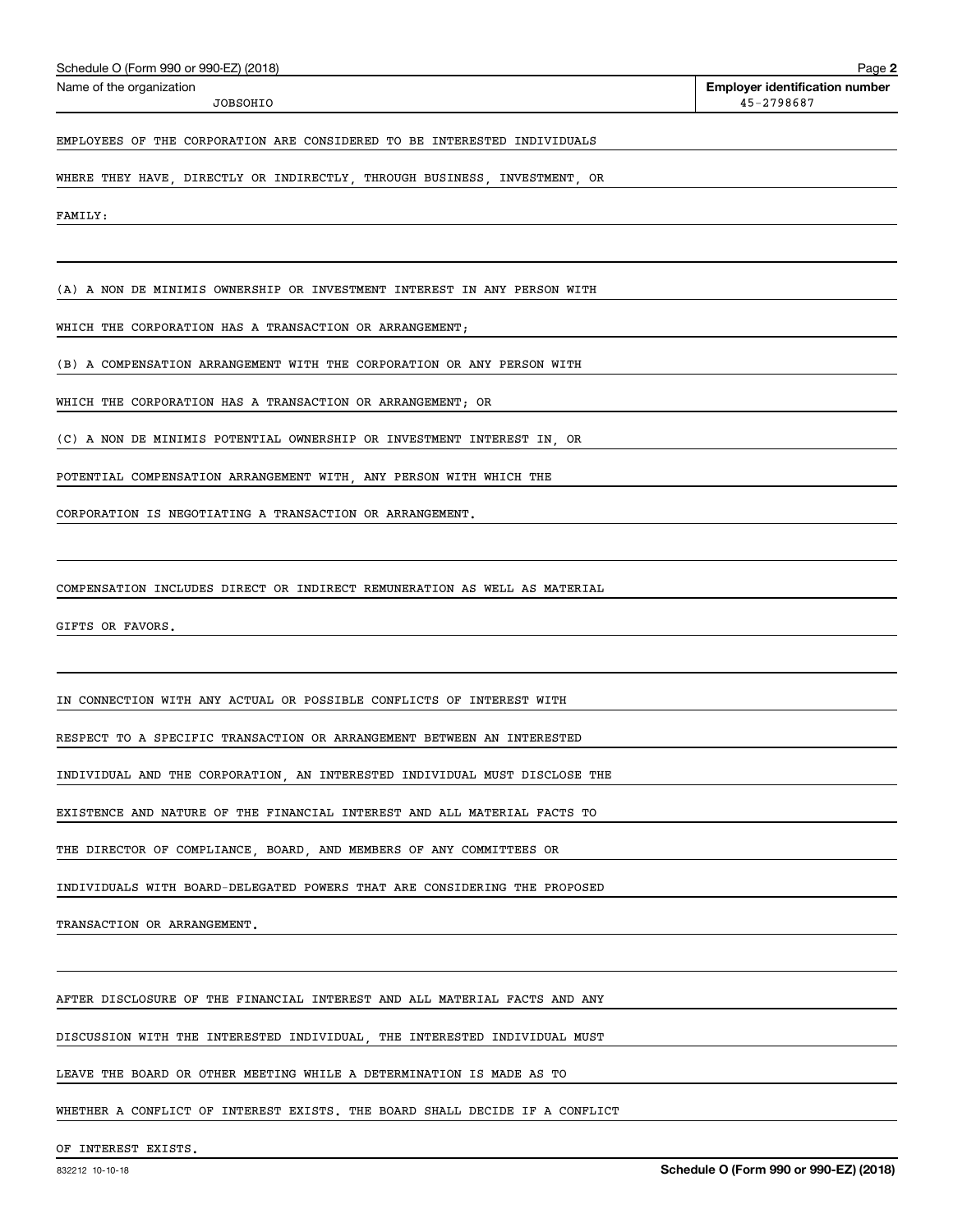| Schedule O (Form 990 or 990-EZ) (2018) |  |
|----------------------------------------|--|
|                                        |  |

JOBSOHIO

Page 2 **Employer identification number** 45-2798687

IF THE BOARD DECIDES BY A MAJORITY VOTE OF THE DISINTERESTED DIRECTORS THAT

A CONFLICT EXISTS, THE DISINTERESTED DIRECTORS MUST DETERMINE WHETHER THE

CORPORATION CAN OBTAIN, WITH REASONABLE EFFORTS, A MORE ADVANTAGEOUS

TRANSACTION OR ARRANGEMENT FROM A PERSON THAT WOULD NOT GIVE RISE TO A

CONFLICT OF INTEREST.

IF A MORE ADVANTAGEOUS TRANSACTION OR ARRANGEMENT IS NOT REASONABLY

AVAILABLE UNDER CIRCUMSTANCES THAT WOULD NOT GIVE RISE TO A CONFLICT OF

INTEREST THE BOARD MUST DETERMINE BY A MAJORITY VOTE OF THE DISINTERESTED

DIRECTORS WHETHER THE TRANSACTION OR ARRANGEMENT IS IN THE CORPORATION'S

BEST INTEREST, FOR ITS OWN BENEFIT, AND WHETHER THE TRANSACTION OR

ARRANGEMENT IS FAIR AND REASONABLE.

IF THE BOARD HAS REASONABLE CAUSE TO BELIEVE THAT A DIRECTOR OR OFFICER HAS

FAILED TO DISCLOSE AN ACTUAL OR POSSIBLE CONFLICT OF INTEREST, IT WILL

INFORM THE INDIVIDUAL OF THE BASIS FOR SUCH BELIEF AND PROVIDE THE

INDIVIDUAL WITH AN OPPORTUNITY TO EXPLAIN THE ALLEGED FAILURE TO DISCLOSE.

IF, AFTER HEARING THE RESPONSE OF THE DIRECTOR OR OFFICER AND MAKING SUCH

FURTHER INVESTIGATION AS MAY BE WARRANTED IN THE CIRCUMSTANCES, THE BOARD

DETERMINES THAT THE DIRECTOR OR OFFICER HAS IN FACT FAILED TO DISCLOSE AN

ACTUAL OR POSSIBLE CONFLICT OF INTEREST, IT MUST TAKE APPROPRIATE

DISCIPLINARY AND CORRECTIVE ACTION, INCLUDING, WITHOUT LIMITATION

INITIATING AN ACTION FOR BREACH OF FIDUCIARY DUTY. THE MINUTES OF THE BOARD

MEETINGS CONSIDERING POSSIBLE OR ACTUAL CONFLICTS OF INTEREST SHALL BE KEPT

AND SHALL CONTAIN BOTH OF THE FOLLOWING:

(A) THE NAMES OF THE INDIVIDUALS WHO DISCLOSED OR OTHERWISE WERE FOUND TO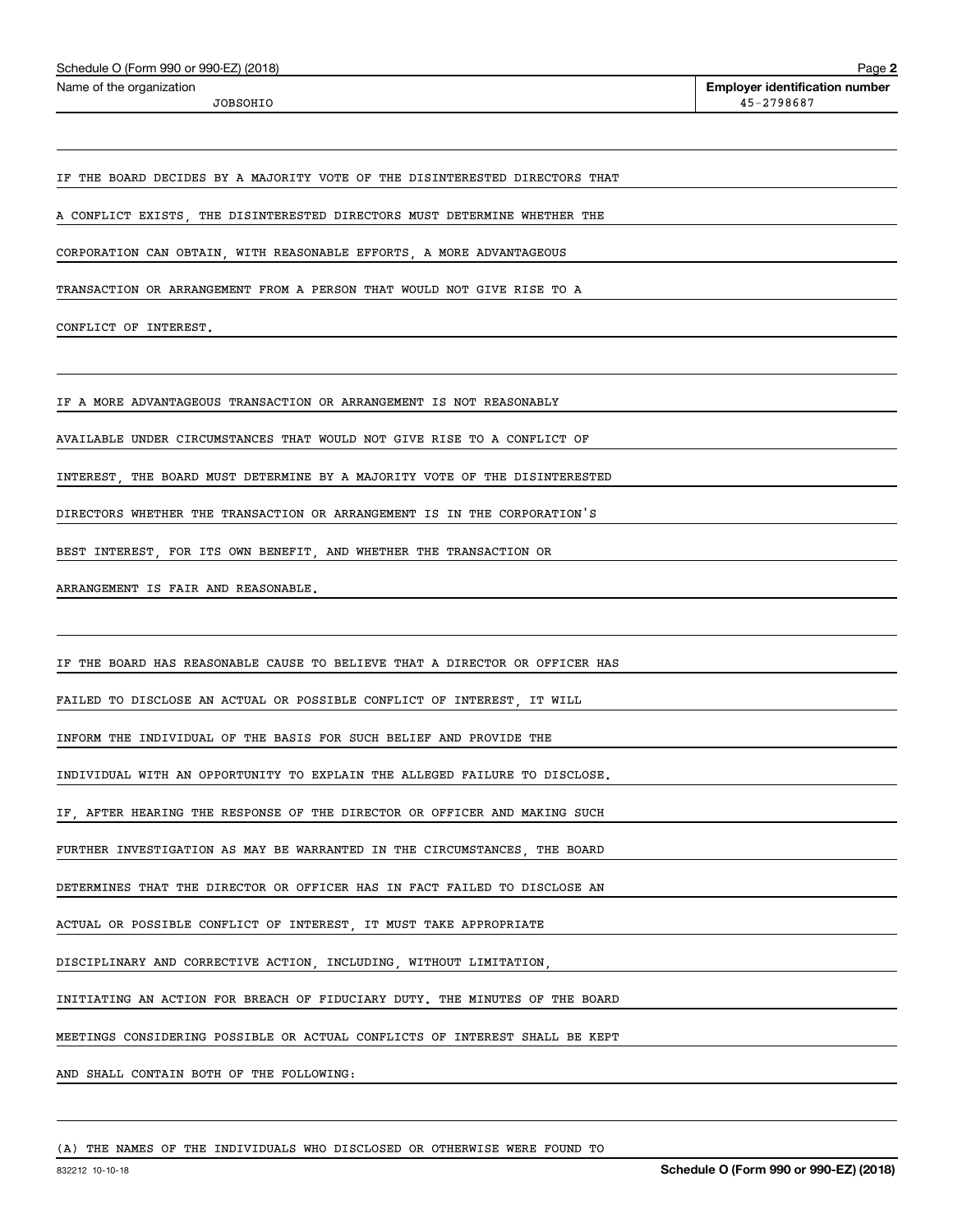| <b>JOBSOHIO</b>                                                             | 45-2798687                             |
|-----------------------------------------------------------------------------|----------------------------------------|
| HAVE A FINANCIAL INTEREST IN CONNECTION WITH AN ACTUAL OR POSSIBLE CONFLICT |                                        |
| OF INTEREST, THE NATURE OF THE FINANCIAL INTEREST, ANY ACTION TAKEN TO      |                                        |
| DETERMINE WHETHER A CONFLICT OF INTEREST WAS PRESENT, AND THE BOARD'S       |                                        |
| DECISION AS TO WHETHER A CONFLICT OF INTEREST EXISTED; AND                  |                                        |
| (B) THE NAMES OF THE INDIVIDUALS WHO WERE PRESENT FOR DISCUSSIONS AND VOTES |                                        |
| RELATING TO THE TRANSACTION OR ARRANGEMENT, THE CONTENT OF THE DISCUSSION,  |                                        |
| INCLUDING ANY ALTERNATIVES TO THE PROPOSED TRANSACTION OR ARRANGEMENT, AND  |                                        |
| A RECORD OF ANY VOTES TAKEN IN CONNECTION THEREWITH.                        |                                        |
|                                                                             |                                        |
| IN ADDITION TO THE FOREGOING, ANY OFFICER OR EMPLOYEE OF THE CORPORATION    |                                        |
| WHOSE RESPONSIBILITY INCLUDES COMPENSATION MATTERS AND WHO RECEIVES         |                                        |
| COMPENSATION DIRECTLY OR INDIRECTLY FROM THE CORPORATION IS PRECLUDED FROM  |                                        |
| VOTING OR PROVIDING INFORMATION TO ANY COMPENSATION COMMITTEE ON MATTERS    |                                        |
| PERTAINING TO THAT INDIVIDUAL'S COMPENSATION.                               |                                        |
|                                                                             |                                        |
| DIRECTORS MAY NOT SOLICIT OR ACCEPT EMPLOYMENT WITH ANY PERSON THAT         |                                        |
| RECEIVES OR HAS RECEIVED AN INCENTIVE OR OTHER ASSISTANCE AS A RESULT OF A  |                                        |
| DECISION THAT SUCH DIRECTOR PARTICIPATED IN AS A DIRECTOR OF THE            |                                        |
| CORPORATION.                                                                |                                        |
|                                                                             |                                        |
| EACH DIRECTOR, OFFICER AND EMPLOYEE IS REQUIRED TO ANNUALLY SIGN A          |                                        |
| STATEMENT AFFIRMING THAT SUCH INDIVIDUAL:                                   |                                        |
| (A) HAS RECEIVED A COPY OF THE POLICY;                                      |                                        |
| (B) HAS READ AND UNDERSTANDS THE POLICY;                                    |                                        |
| (C) HAS AGREED TO COMPLY WITH THE POLICY; AND                               |                                        |
| (D) UNDERSTANDS THE CORPORATION'S STATUTORY PURPOSE AND THAT IT IS A        |                                        |
| NONPROFIT CORPORATION.                                                      |                                        |
| 832212 10-10-18                                                             | Schedule O (Form 990 or 990-EZ) (2018) |
|                                                                             |                                        |

Schedule O (Form 990 or 990-EZ) (2018)

Name of the organization

**Employer identification number**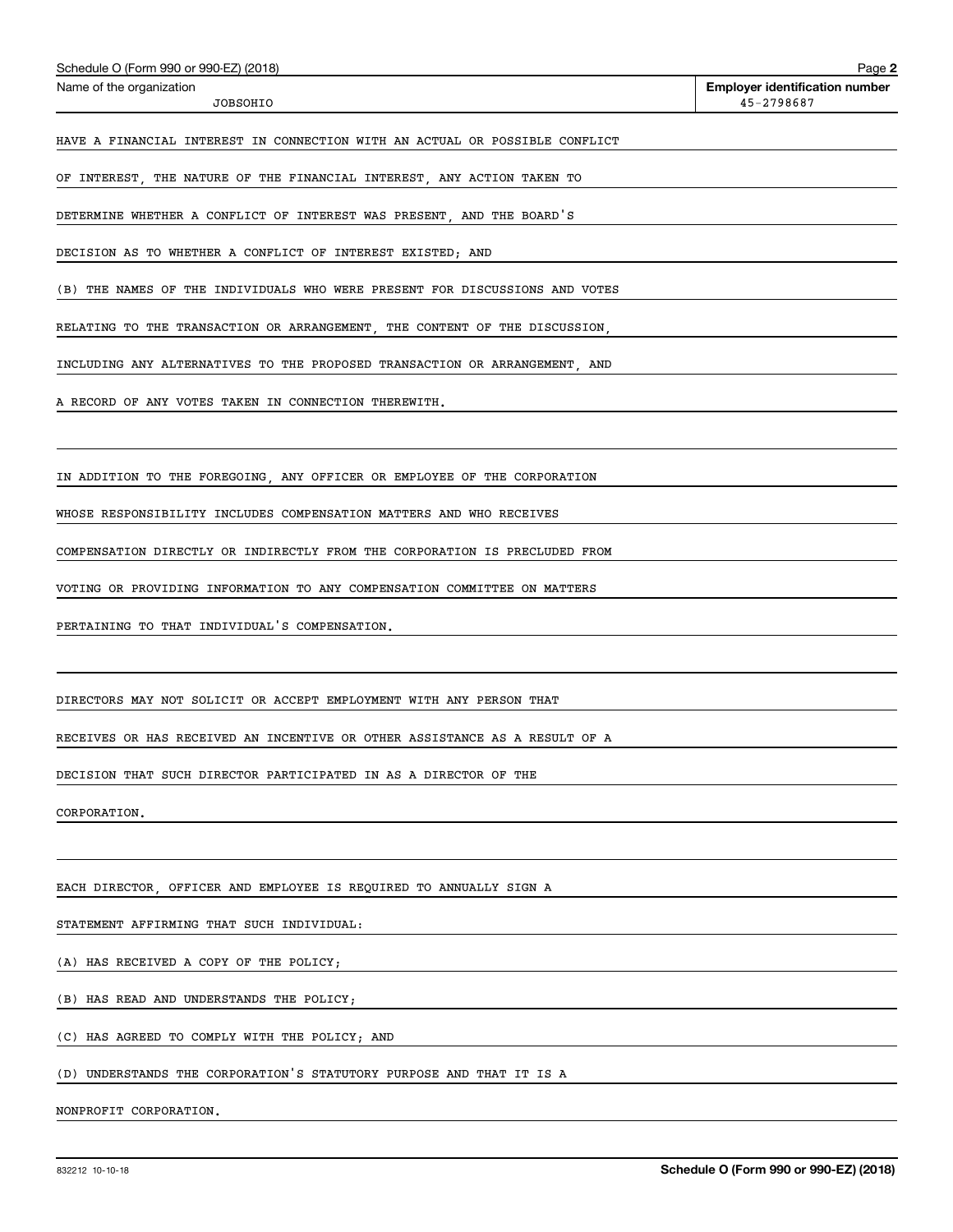| Schedule O (Form 990 or 990-EZ) (2018)                                      | Page 2                                              |
|-----------------------------------------------------------------------------|-----------------------------------------------------|
| Name of the organization<br>JOBSOHIO                                        | <b>Employer identification number</b><br>45-2798687 |
| TO ENSURE THAT THE CORPORATION OPERATES IN A MANNER CONSISTENT WITH ITS     |                                                     |
| STATUTORY AND CHARITABLE PURPOSES OR CONTRACTUAL OBLIGATIONS AND THAT IT    |                                                     |
| DOES NOT ENGAGE IN ACTIVITIES THAT COULD JEOPARDIZE THE STATUS OF THE       |                                                     |
| CORPORATION AS AN ORGANIZATION EXEMPT FROM FEDERAL INCOME TAX, PERIODIC     |                                                     |
| REVIEWS OF ITS OPERATIONS ARE PERFORMED. THE PERIODIC REVIEWS, AT A         |                                                     |
| MINIMUM, DETERMINE ALL OF THE FOLLOWING:                                    |                                                     |
|                                                                             |                                                     |
| (A) WHETHER COMPENSATION ARRANGEMENTS AND BENEFITS ARE REASONABLE, BASED    |                                                     |
| UPON COMPETENT SURVEY INFORMATION, AND ARE THE RESULT OF ARM'S LENGTH       |                                                     |
| BARGAINING;                                                                 |                                                     |
| (B) WHETHER THE CORPORATION'S OPERATIONS ARE CONSISTENT WITH THE ARTICLES,  |                                                     |
| THIS CODE OF REGULATIONS AND CONTRACTUAL OBLIGATIONS, AND ARE PROPERLY      |                                                     |
| DOCUMENTED; AND                                                             |                                                     |
| (C) WHETHER TRANSACTIONS ARE FAIR TO THE CORPORATION, REFLECT REASONABLE    |                                                     |
| INVESTMENT OR PAYMENTS FOR GOODS AND SERVICES, FURTHER THE CORPORATION'S    |                                                     |
| STATUTORY AND CHARITABLE PURPOSES OR CONTRACTUAL OBLIGATIONS, AND DO NOT    |                                                     |
| RESULT IN DIRECT PRIVATE BENEFIT TO DIRECTORS, OFFICERS OR OTHER PERSONS,   |                                                     |
| IN OTHER THAN A DE MINIMIS MANNER.                                          |                                                     |
|                                                                             |                                                     |
| A MAJORITY OF THE DISINTERESTED DIRECTORS MAY REMOVE ANY DIRECTOR FOR       |                                                     |
| MISCONDUCT. MISCONDUCT INCLUDES ANY BEHAVIOR BY A DIRECTOR THAT INDICATES   |                                                     |
| THE DIRECTOR HAS FAILED TO PERFORM HIS OR HER FIDUCIARY DUTIES TO THE       |                                                     |
| CORPORATION; TO COMPLY WITH THE REQUIREMENTS OF THE ARTICLES, THIS CODE OF  |                                                     |
| REGULATIONS, OR ANY CORPORATE CONFLICTS OF INTEREST OR ETHICAL POLICIES; TO |                                                     |
| MEET HIS OR HER OBLIGATIONS AS A DIRECTOR UNDER OHIO LAW; HAS BEEN          |                                                     |
| CONVICTED OF A FELONY; OR HAS OTHERWISE ENGAGED, THROUGH ACT OR OMISSION,   |                                                     |
| IN SIMILAR BEHAVIOR THAT A MAJORITY OF THE DISINTERESTED DIRECTORS          |                                                     |
| DETERMINES WARRANTS REMOVAL FOR MISCONDUCT. A MAJORITY OF THE DISINTERESTED |                                                     |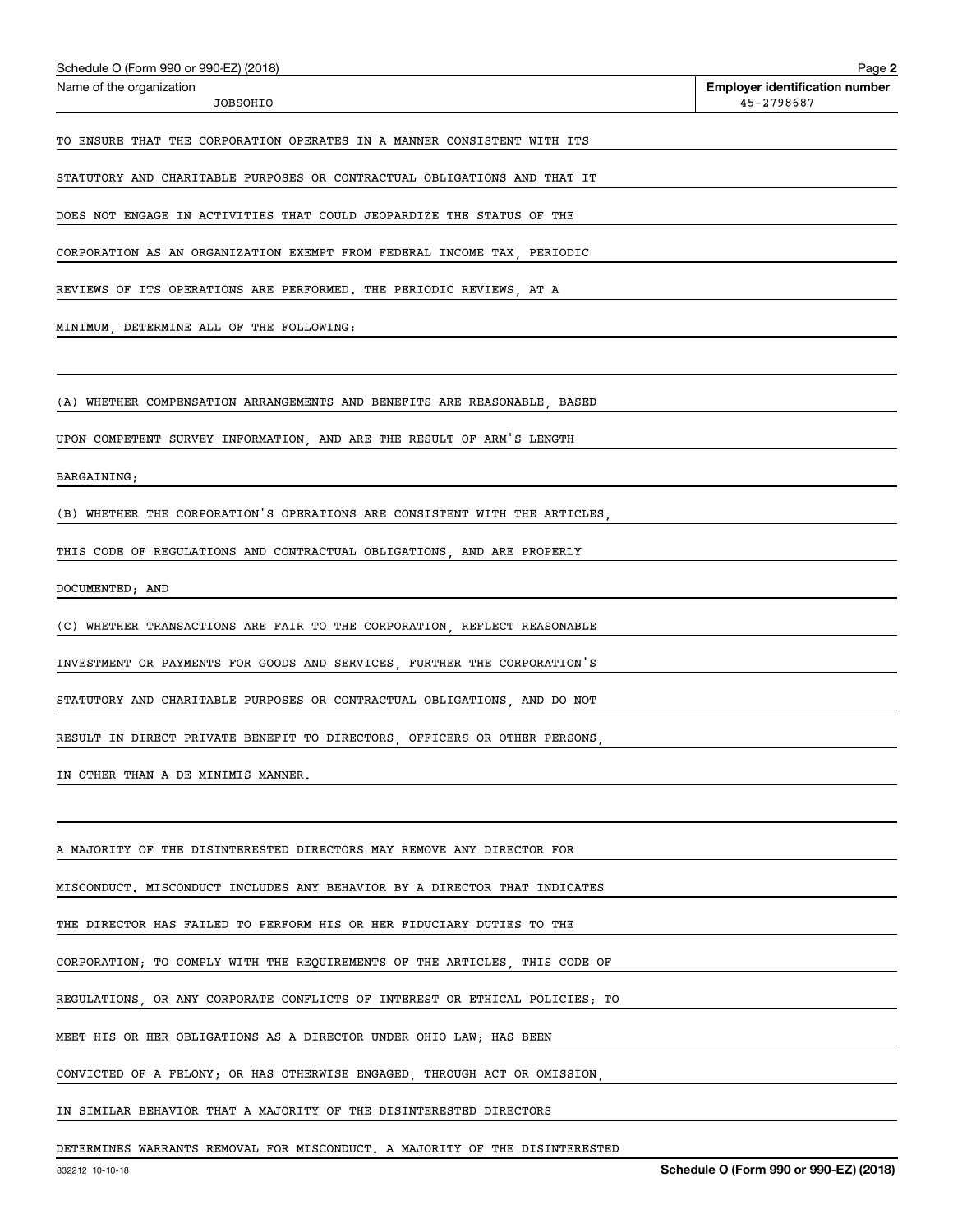| Schedule O (Form 990 or 990-EZ) (2018) |  |  |  |  |  |
|----------------------------------------|--|--|--|--|--|
|----------------------------------------|--|--|--|--|--|

JOBSOHIO

**Employer identification number** 45-2798687

DIRECTORS HAVE SOLE AUTHORITY TO DETERMINE WHETHER A DIRECTOR SHOULD BE

REMOVED FROM OFFICE ON THE BASIS OF MISCONDUCT.

EFFECTIVE OCTOBER 1, 2013, JOBSOHIO'S BOARD OF DIRECTORS CREATED AN

INDEPENDENT REVIEW PANEL TO, AMONG OTHER THINGS, ASSESS THE ADEQUACY OF

JOBSOHIO'S REVIEW PROCESS REGARDING POTENTIAL CONFLICTS OF INTEREST.

THE DIRECTOR OF COMPLIANCE HAS COMPILED A LIST OF FINANCIAL AND FIDUCIARY

INTERESTS FROM THE FINANCIAL DISCLOSURE STATEMENTS THAT ALL JOBSOHIO BOARD

OF DIRECTORS AND NUMEROUS JOBSOHIO STAFF MEMBERS MUST FILL OUT AND SUBMIT

TO THE OHIO ETHICS COMMISSION. IN THE FALL OF 2013 JOBSOHIO BUILT INTO ITS

CUSTOMER RELATIONSHIP MANAGEMENT SOFTWARE SYSTEM A ROBUST POTENTIAL

CONFLICT IDENTIFICATION SYSTEM (PCIS) THAT AUTOMATICALLY SEARCHES FOR

MATCHES OF DISCLOSED FINANCIAL AND FIDUCIARY INTERESTS OF BOARD MEMBERS AND

EMPLOYEES WITH ANY COMPANY THAT SEEKS AN ECONOMIC DEVELOPMENT INCENTIVE

FROM JOBSOHIO. AT THREE POINTS IN THE PROJECT DEVELOPMENT PROCESS, THE PCIS

ALERTS JOBSOHIO'S GENERAL COUNSEL OF ANY POTENTIAL CONFLICTS AND REQUIRES

THOSE POTENTIAL CONFLICTS OF INTEREST TO BE CLEARED OR MANAGED BEFORE THE

PROJECT MAY PROCEED TO APPROVAL.

IN TANDEM WITH THE AUTOMATED PCIS PROCESS AND TWICE A WEEK, THE DIRECTOR OF

COMPLIANCE PERFORMS AN INDEPENDENT REVIEW OF THE AGENDAS FOR THE PROJECT

TEAM MEETINGS TO CHECK FOR POTENTIAL CONFLICTS OF INTEREST IN ADVANCE OF

THOSE MEETINGS.

FORM 990, PART VI, SECTION B, LINE 15:

PURSUANT TO ARTICLE 5.1 (A) OF THE JOBSOHIO ARTICLES OF INCORPORATION, THE

JOBSOHIO BOARD OF DIRECTORS (BOARD) IS TO APPROVE BY RESOLUTION THE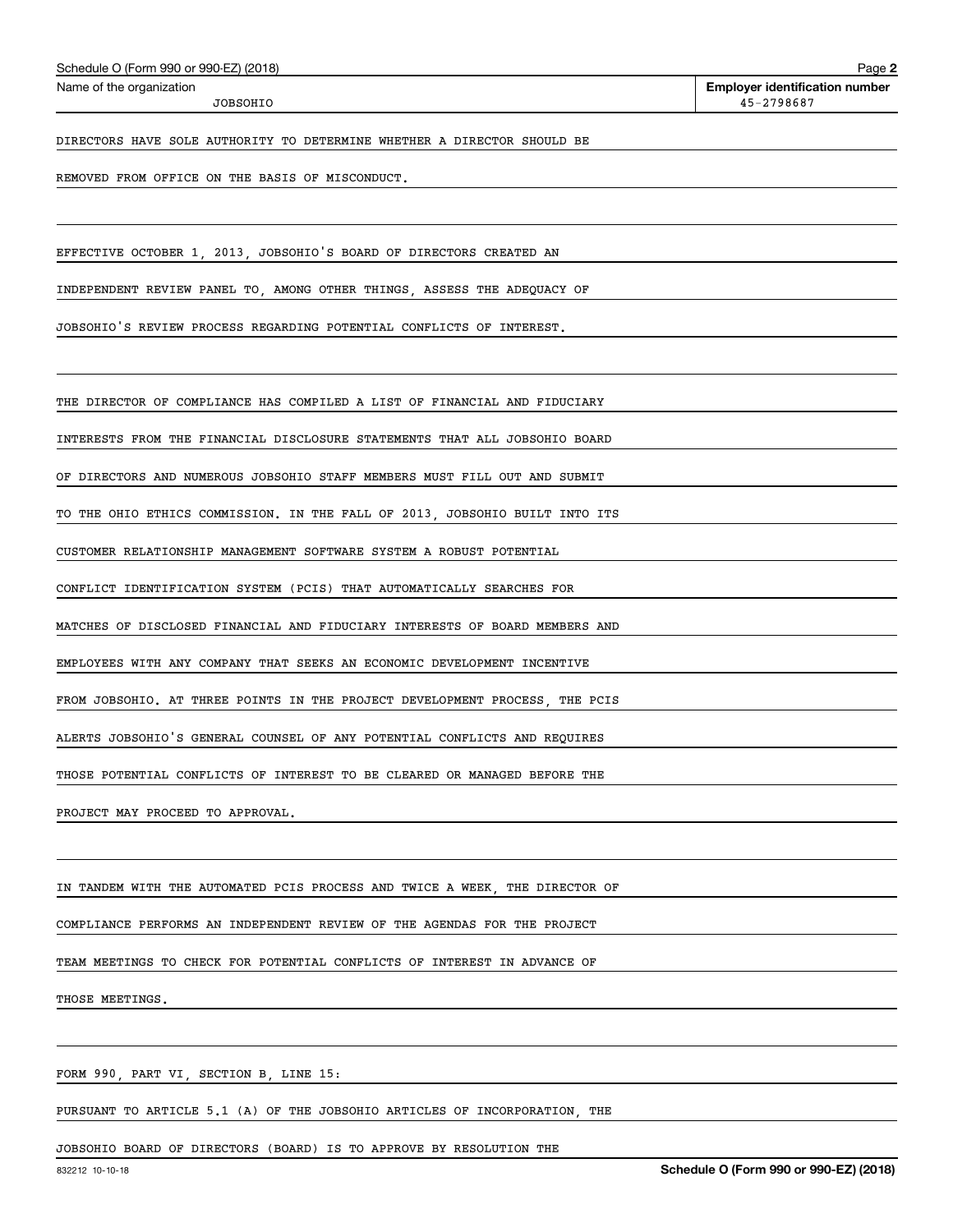| Schedule O (Form 990 or 990-EZ) (2018) |  |  |  |
|----------------------------------------|--|--|--|
|----------------------------------------|--|--|--|

JOBSOHIO

COMPENSATION OF THE CHIEF INVESTMENT OFFICER. PURSUANT TO ARTICLE 5.1 (B)

THEREOF THE BOARD IS TO APPROVE A COMPENSATION PLAN FOR THE CORPORATION.

UNDER ARTICLE 6.4 OF THE JOBSOHIO ARTICLES OF INCORPORATION A COMPENSATION

COMMITTEE (COMMITTEE) IS ELECTED BY THE BOARD. THE COMMITTEE IS RESPONSIBLE

FOR REVIEWING ANY PLAN FOR THE COMPENSATION OF THE CORPORATION'S EMPLOYEES

RECOMMENDED BY THE CHIEF INVESTMENT OFFICER AND FOR MAKING RECOMMENDATIONS

REGARDING ANY SUCH PLAN OF COMPENSATION TO THE BOARD FOR THEIR ACTION. IN

ADDITION THE COMMITTEE IS TO REVIEW COMPENSATION ARRANGEMENTS WITH BOTH

EMPLOYEES AND INDEPENDENT CONTRACTORS OF THE CORPORATION.

DURING THE TAX YEAR THE COMPENSATION COMMITTEE RETAINED THE SERVICES OF A

COMPENSATION CONSULTANT AND DEVELOPED AND REVIEWED A COMPENSATION PLAN FOR

THE CORPORATION, EXCLUDING THE PRESIDENT/CHIEF INVESTMENT OFFICER. THE

COMMITTEE WAS PROVIDED WITH AND CONSIDERED SUPPORTING DATA AND

DOCUMENTATION, INCLUDING COMPARISONS, AND APPROVED THE COMPENSATION PLAN.

THE COMMITTEE SEPARATELY REVIEWED AND APPROVED A PROPOSAL FOR THE

COMPENSATION OF THE PRESIDENT/CHIEF INVESTMENT OFFICER,

OFFICERS AND EMPLOYEES THAT WERE THE SUBJECT OF THE COMPENSATION

DETERMINATIONS INCLUDING THE PRESIDENT/CHIEF INVESTMENT OFFICER WERE NOT

PRESENT FOR THE DISCUSSION AND VOTING ON THEIR COMPENSATION. THE ACTIONS OF

THE COMPENSATION COMMITTEE WERE CONTEMPORANEOUSLY DOCUMENTED IN COMMITTEE

MINUTES. THE ACTIONS OF THE COMPENSATION COMMITTEE WERE FORWARDED TO THE

BOARD OF DIRECTORS FOR APPROVAL OF THAT BODY.

FORM 990, PART VI, SECTION C, LINE 19:

THE CORPORATION'S ARTICLES OF INCORPORATION ARE FILED WITH THE OFFICE OF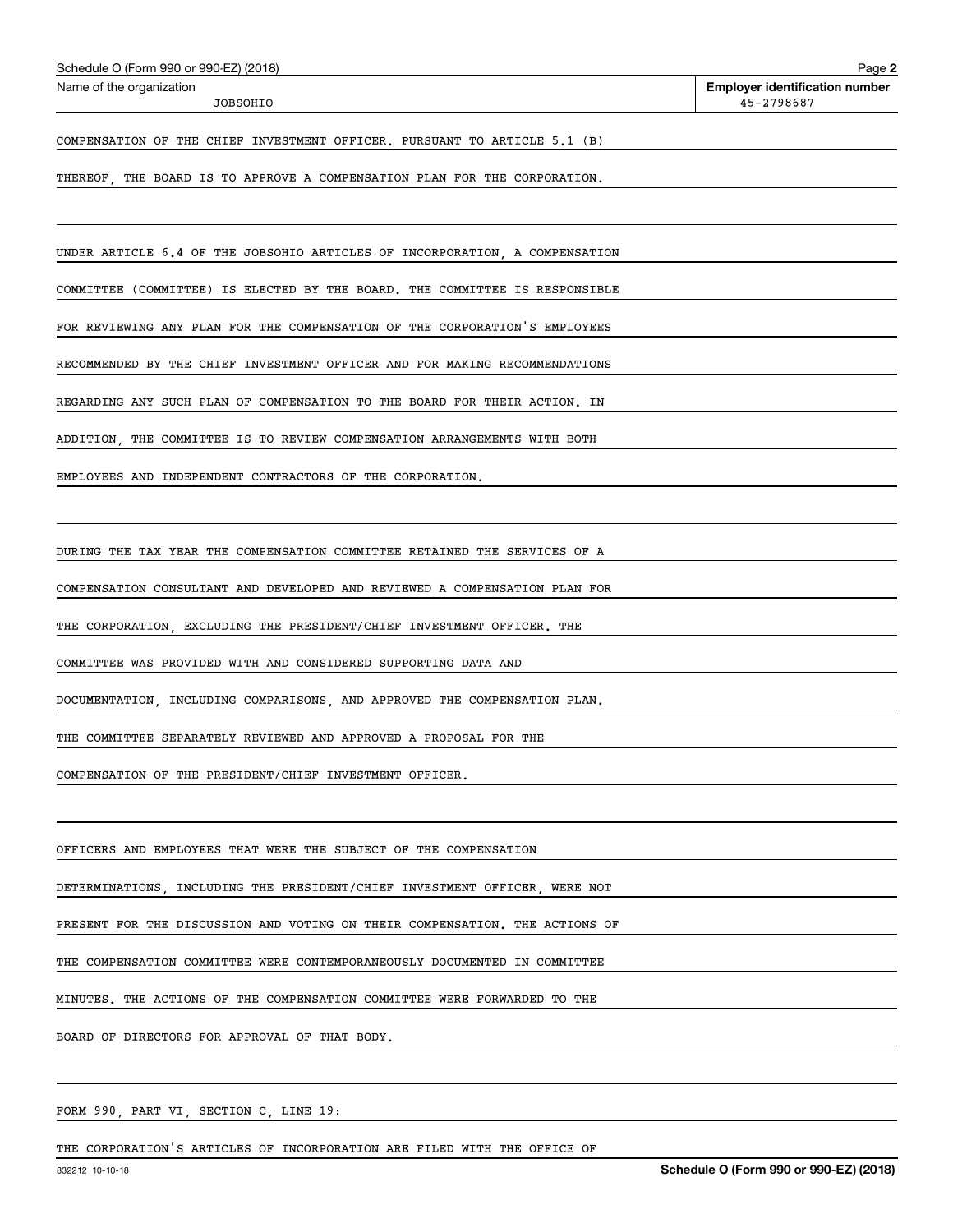|  | Schedule O (Form 990 or 990-EZ) (2018) |  |
|--|----------------------------------------|--|
|--|----------------------------------------|--|

JOBSOHIO

THE OHIO SECRETARY OF STATE AND ARE A MATTER OF PUBLIC RECORD AVAILABLE

ONLINE. THE CORPORATION'S CONFLICT OF INTEREST POLICY AND AUDITED FINANCIAL

STATEMENTS ARE FILED WITH THE OHIO DEVELOPMENT SERVICES AGENCY

AND ARE PUBLIC RECORDS AVAILABLE TO THE GENERAL PUBLIC UPON REQUEST.

THE FOLLOWING DOCUMENTS ARE AVAILABLE ON THE JOBSOHIO WEBSITE: ARTICLES OF

INCORPORATION, CODE OF REGULATIONS, CONFLICTS OF INTEREST POLICY, STANDARDS

OF CONDUCT POLICY, EMPLOYEE GIFT POLICY, ETHICAL ANNUAL CONDUCT PLEDGE,

ANNUAL ETHICS TRAINING, ANNUAL AUDITED FINANCIAL STATEMENTS, QUARTERLY

REVIEWED FINANCIAL STATEMENTS, AND IRS FORM 990.

FORM 990, PART IX, LINE 24B:

NETWORK PARTNER SERVICE FEES ARE AMOUNTS PAID TO JOBSOHIO REGIONAL

PARTNERS IN SUPPORT OF ACHIEVING THE MISSION TO PROMOTE ECONOMIC

DEVELOPMENT IN THE STATE. THE SIX REGIONAL PARTNERS WITHIN THIS

JOBSOHIO NETWORK FOCUS THEIR EFFORTS ON ECONOMIC DEVELOPMENT WITHIN

THEIR AREA.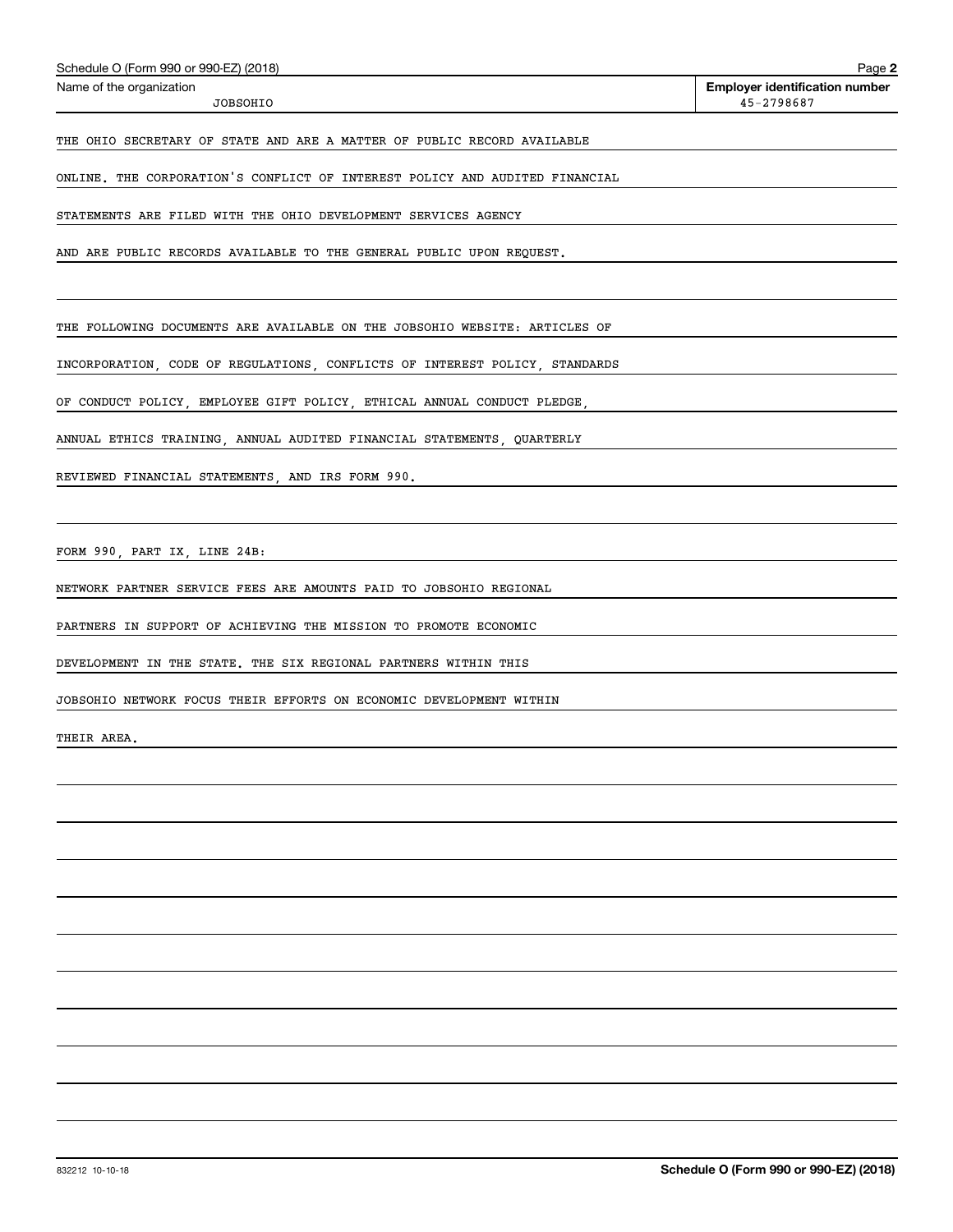### **SCHEDULE R** (Form 990)

# **Related Organizations and Unrelated Partnerships**

Complete if the organization answered "Yes" on Form 990, Part IV, line 33, 34, 35b, 36, or 37.

Attach to Form 990. Go to www.irs.gov/Form990 for instructions and the latest information.

Department of the Treasury<br>Internal Revenue Service

Name of the organization

**JOBSOHIO** 

| <b>Part I</b> Identification of Disregarded Entities. Complete if the organization answered "Yes" on Form 990, Part IV, line 33. |  |
|----------------------------------------------------------------------------------------------------------------------------------|--|
|                                                                                                                                  |  |

| (a)<br>Name, address, and EIN (if applicable)<br>of disregarded entity | (b)<br>Primary activity | (c)<br>Legal domicile (state or<br>foreign country) | (d)<br>Total income | (e<br>End-of-yea |
|------------------------------------------------------------------------|-------------------------|-----------------------------------------------------|---------------------|------------------|
|                                                                        |                         |                                                     |                     |                  |
|                                                                        |                         |                                                     |                     |                  |
|                                                                        |                         |                                                     |                     |                  |
|                                                                        |                         |                                                     |                     |                  |

Identification of Related Tax-Exempt Organizations. Complete if the organization answered "Yes" on Form 990, Part IV, line 34, because it had one Part II organizations during the tax year.

| (a)                                               | (b)                  | (c)                                          | (d)                    | (e)                                               |
|---------------------------------------------------|----------------------|----------------------------------------------|------------------------|---------------------------------------------------|
| Name, address, and EIN<br>of related organization | Primary activity     | Legal domicile (state or<br>foreign country) | Exempt Code<br>section | Public charity<br>status (if section<br>501(c)(3) |
| JOBSOHIO BEVERAGE SYSTEM - 20-1255734             |                      |                                              |                        |                                                   |
| 41 SOUTH HIGH STREET, SUITE 1500                  |                      |                                              |                        |                                                   |
| COLUMBUS, OH 43215                                | ECONOMIC DEVELOPMENT | OHIO                                         | 501(C)(3)              | 10                                                |
|                                                   |                      |                                              |                        |                                                   |
|                                                   |                      |                                              |                        |                                                   |
|                                                   |                      |                                              |                        |                                                   |

For Paperwork Reduction Act Notice, see the Instructions for Form 990.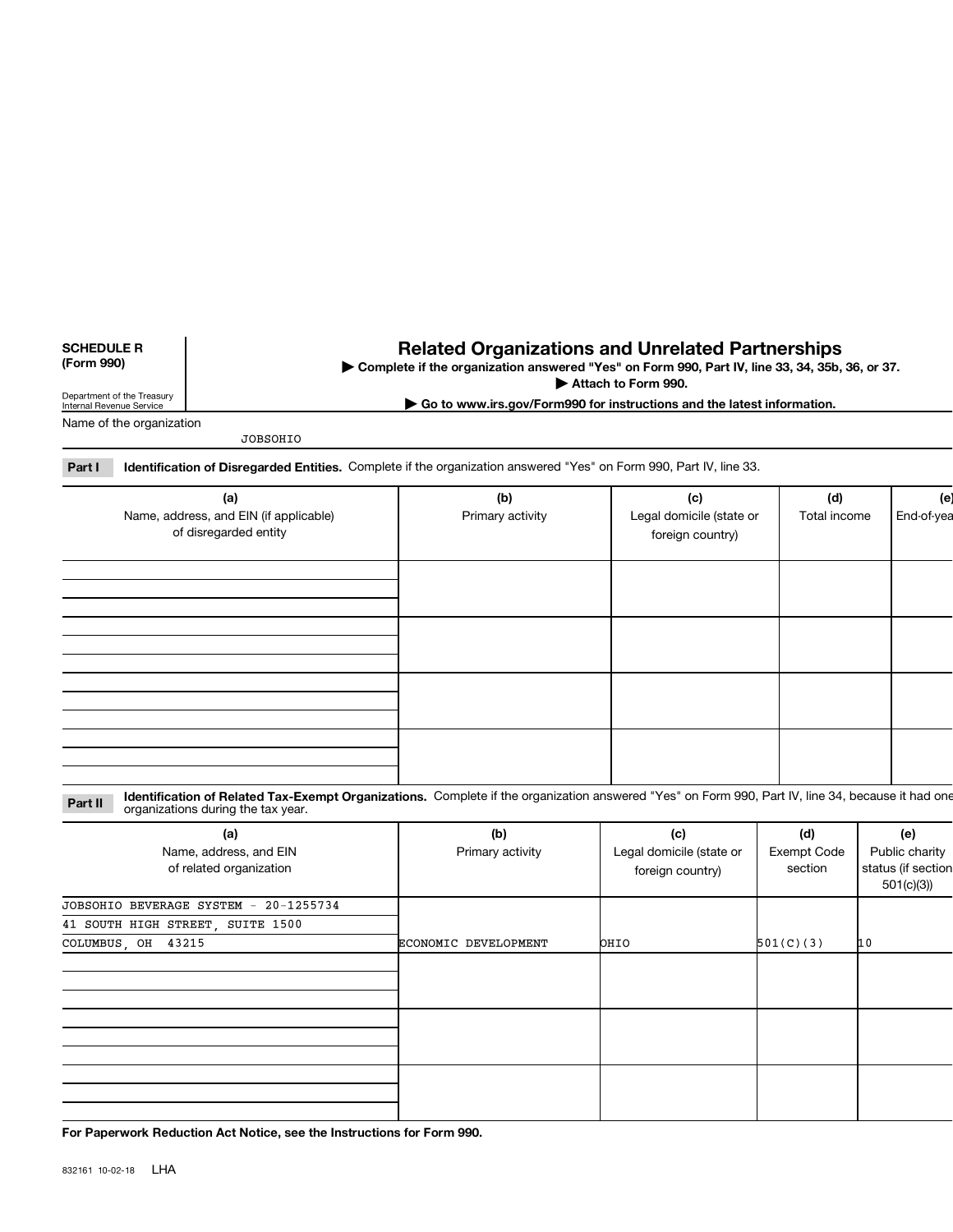| (a)                                                                                                                                                                                                                                  | (b)              | (c)                            | (d)                          |                                                   | (e)                                                                                               |  | (f)                                             | (g)                      | (h)     |  |
|--------------------------------------------------------------------------------------------------------------------------------------------------------------------------------------------------------------------------------------|------------------|--------------------------------|------------------------------|---------------------------------------------------|---------------------------------------------------------------------------------------------------|--|-------------------------------------------------|--------------------------|---------|--|
| Name, address, and EIN<br>of related organization                                                                                                                                                                                    | Primary activity | Legal<br>domicile<br>(state or | Direct controlling<br>entity |                                                   | Predominant income<br>Share of total<br>Share of<br>(related, unrelated,<br>end-of-year<br>income |  | Disproportion<br>allocations                    |                          |         |  |
|                                                                                                                                                                                                                                      |                  | foreign<br>country)            |                              |                                                   | excluded from tax under<br>sections 512-514)                                                      |  |                                                 | assets                   | Yes   N |  |
|                                                                                                                                                                                                                                      |                  |                                |                              |                                                   |                                                                                                   |  |                                                 |                          |         |  |
|                                                                                                                                                                                                                                      |                  |                                |                              |                                                   |                                                                                                   |  |                                                 |                          |         |  |
|                                                                                                                                                                                                                                      |                  |                                |                              |                                                   |                                                                                                   |  |                                                 |                          |         |  |
|                                                                                                                                                                                                                                      |                  |                                |                              |                                                   |                                                                                                   |  |                                                 |                          |         |  |
|                                                                                                                                                                                                                                      |                  |                                |                              |                                                   |                                                                                                   |  |                                                 |                          |         |  |
|                                                                                                                                                                                                                                      |                  |                                |                              |                                                   |                                                                                                   |  |                                                 |                          |         |  |
|                                                                                                                                                                                                                                      |                  |                                |                              |                                                   |                                                                                                   |  |                                                 |                          |         |  |
|                                                                                                                                                                                                                                      |                  |                                |                              |                                                   |                                                                                                   |  |                                                 |                          |         |  |
|                                                                                                                                                                                                                                      |                  |                                |                              |                                                   |                                                                                                   |  |                                                 |                          |         |  |
|                                                                                                                                                                                                                                      |                  |                                |                              |                                                   |                                                                                                   |  |                                                 |                          |         |  |
|                                                                                                                                                                                                                                      |                  |                                |                              |                                                   |                                                                                                   |  |                                                 |                          |         |  |
|                                                                                                                                                                                                                                      |                  |                                |                              |                                                   |                                                                                                   |  |                                                 |                          |         |  |
|                                                                                                                                                                                                                                      |                  |                                |                              |                                                   |                                                                                                   |  |                                                 |                          |         |  |
|                                                                                                                                                                                                                                      |                  |                                |                              |                                                   |                                                                                                   |  |                                                 |                          |         |  |
| Identification of Related Organizations Taxable as a Corporation or Trust. Complete if the organization answered "Yes" on Form 990, Part IV, line<br>Part IV<br>organizations treated as a corporation or trust during the tax year. |                  |                                |                              |                                                   |                                                                                                   |  |                                                 |                          |         |  |
| (a)                                                                                                                                                                                                                                  |                  |                                | (b)                          | (c)                                               | (d)                                                                                               |  | (e)                                             | (f)                      |         |  |
| Name, address, and EIN<br>of related organization                                                                                                                                                                                    |                  |                                | Primary activity             | Legal domicile<br>state or<br>foreign<br>country) | Direct controlling<br>entity                                                                      |  | Type of entity<br>(C corp, S corp,<br>or trust) | Share of total<br>income |         |  |
|                                                                                                                                                                                                                                      |                  |                                |                              |                                                   |                                                                                                   |  |                                                 |                          |         |  |
|                                                                                                                                                                                                                                      |                  |                                |                              |                                                   |                                                                                                   |  |                                                 |                          |         |  |
|                                                                                                                                                                                                                                      |                  |                                |                              |                                                   |                                                                                                   |  |                                                 |                          |         |  |
|                                                                                                                                                                                                                                      |                  |                                |                              |                                                   |                                                                                                   |  |                                                 |                          |         |  |
|                                                                                                                                                                                                                                      |                  |                                |                              |                                                   |                                                                                                   |  |                                                 |                          |         |  |
|                                                                                                                                                                                                                                      |                  |                                |                              |                                                   |                                                                                                   |  |                                                 |                          |         |  |
|                                                                                                                                                                                                                                      |                  |                                |                              |                                                   |                                                                                                   |  |                                                 |                          |         |  |
|                                                                                                                                                                                                                                      |                  |                                |                              |                                                   |                                                                                                   |  |                                                 |                          |         |  |
|                                                                                                                                                                                                                                      |                  |                                |                              |                                                   |                                                                                                   |  |                                                 |                          |         |  |
|                                                                                                                                                                                                                                      |                  |                                |                              |                                                   |                                                                                                   |  |                                                 |                          |         |  |
|                                                                                                                                                                                                                                      |                  |                                |                              |                                                   |                                                                                                   |  |                                                 |                          |         |  |
|                                                                                                                                                                                                                                      |                  |                                |                              |                                                   |                                                                                                   |  |                                                 |                          |         |  |
|                                                                                                                                                                                                                                      |                  |                                |                              |                                                   |                                                                                                   |  |                                                 |                          |         |  |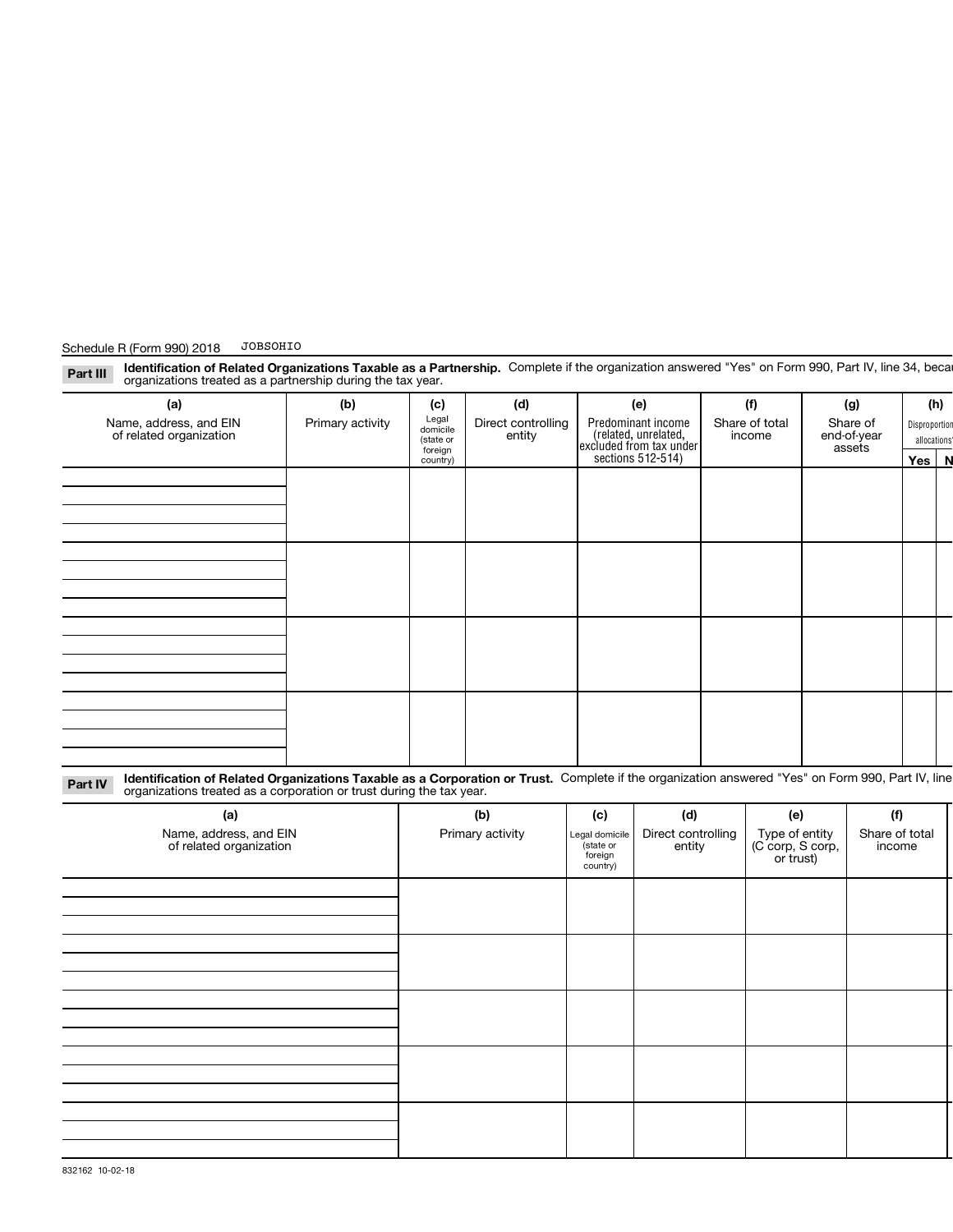| Transactions With Related Organizations. Complete if the organization answered "Yes" on Form 990, Part IV, line 34, 35b, or 36.<br>Part V                                                                                      |                                                                                                                                                                                                                                |                                  |                        |             |  |  |  |  |
|--------------------------------------------------------------------------------------------------------------------------------------------------------------------------------------------------------------------------------|--------------------------------------------------------------------------------------------------------------------------------------------------------------------------------------------------------------------------------|----------------------------------|------------------------|-------------|--|--|--|--|
|                                                                                                                                                                                                                                | Note: Complete line 1 if any entity is listed in Parts II, III, or IV of this schedule.                                                                                                                                        |                                  |                        |             |  |  |  |  |
| During the tax year, did the organization engage in any of the following transactions with one or more related organizations listed in Parts II-IV?<br>1.                                                                      |                                                                                                                                                                                                                                |                                  |                        |             |  |  |  |  |
|                                                                                                                                                                                                                                |                                                                                                                                                                                                                                |                                  |                        |             |  |  |  |  |
| b Gift, grant, or capital contribution to related organization(s) encontraction contribution of the contribution to related organization(s) encontribution and contribution to related organization(s) encontraction encontrac |                                                                                                                                                                                                                                |                                  |                        |             |  |  |  |  |
|                                                                                                                                                                                                                                |                                                                                                                                                                                                                                |                                  |                        |             |  |  |  |  |
|                                                                                                                                                                                                                                |                                                                                                                                                                                                                                |                                  |                        |             |  |  |  |  |
|                                                                                                                                                                                                                                |                                                                                                                                                                                                                                |                                  |                        |             |  |  |  |  |
|                                                                                                                                                                                                                                | f Dividends from related organization(s) manufacture content to the content of the content of the content of the content of the content of the content of the content of the content of the content of the content of the cont |                                  |                        |             |  |  |  |  |
|                                                                                                                                                                                                                                | g Sale of assets to related organization(s) www.assettion.com/www.assettion.com/www.assettion.com/www.assettion.com/www.assettion.com/www.assettion.com/www.assettion.com/www.assettion.com/www.assettion.com/www.assettion.co |                                  |                        |             |  |  |  |  |
|                                                                                                                                                                                                                                |                                                                                                                                                                                                                                |                                  |                        |             |  |  |  |  |
|                                                                                                                                                                                                                                | Exchange of assets with related organization(s) manufactured and content and content and content and content and content and content and content and content and content and content and content and content and content and c |                                  |                        |             |  |  |  |  |
|                                                                                                                                                                                                                                |                                                                                                                                                                                                                                |                                  |                        |             |  |  |  |  |
|                                                                                                                                                                                                                                |                                                                                                                                                                                                                                |                                  |                        |             |  |  |  |  |
| Performance of services or membership or fundraising solicitations for related organization(s)                                                                                                                                 |                                                                                                                                                                                                                                |                                  |                        |             |  |  |  |  |
|                                                                                                                                                                                                                                |                                                                                                                                                                                                                                |                                  |                        |             |  |  |  |  |
|                                                                                                                                                                                                                                |                                                                                                                                                                                                                                |                                  |                        |             |  |  |  |  |
|                                                                                                                                                                                                                                |                                                                                                                                                                                                                                |                                  |                        |             |  |  |  |  |
|                                                                                                                                                                                                                                |                                                                                                                                                                                                                                |                                  |                        |             |  |  |  |  |
|                                                                                                                                                                                                                                |                                                                                                                                                                                                                                |                                  |                        |             |  |  |  |  |
|                                                                                                                                                                                                                                |                                                                                                                                                                                                                                |                                  |                        |             |  |  |  |  |
|                                                                                                                                                                                                                                | r Other transfer of cash or property to related organization(s)                                                                                                                                                                |                                  |                        |             |  |  |  |  |
|                                                                                                                                                                                                                                | Other transfer of cash or property from related organization(s)                                                                                                                                                                |                                  |                        |             |  |  |  |  |
| $\mathbf{2}$                                                                                                                                                                                                                   | If the answer to any of the above is "Yes," see the instructions for information on who must complete this line, including covered relationships and transacti                                                                 |                                  |                        |             |  |  |  |  |
|                                                                                                                                                                                                                                | (a)<br>Name of related organization                                                                                                                                                                                            | (b)<br>Transaction<br>type (a-s) | (c)<br>Amount involved | Method of d |  |  |  |  |
|                                                                                                                                                                                                                                | (1) JOBSOHIO BEVERAGE SYSTEM                                                                                                                                                                                                   | C                                | 350,000,000. CASH      |             |  |  |  |  |
|                                                                                                                                                                                                                                | (2) JOBSOHIO BEVERAGE SYSTEM                                                                                                                                                                                                   | L                                | 1,090,483. COST        |             |  |  |  |  |
|                                                                                                                                                                                                                                | (3) JOBSOHIO BEVERAGE SYSTEM                                                                                                                                                                                                   | Q                                | 445,380.COST           |             |  |  |  |  |
|                                                                                                                                                                                                                                |                                                                                                                                                                                                                                |                                  |                        |             |  |  |  |  |
|                                                                                                                                                                                                                                |                                                                                                                                                                                                                                |                                  |                        |             |  |  |  |  |
| (5)                                                                                                                                                                                                                            |                                                                                                                                                                                                                                |                                  |                        |             |  |  |  |  |
|                                                                                                                                                                                                                                |                                                                                                                                                                                                                                |                                  |                        |             |  |  |  |  |
| (6)                                                                                                                                                                                                                            |                                                                                                                                                                                                                                |                                  |                        |             |  |  |  |  |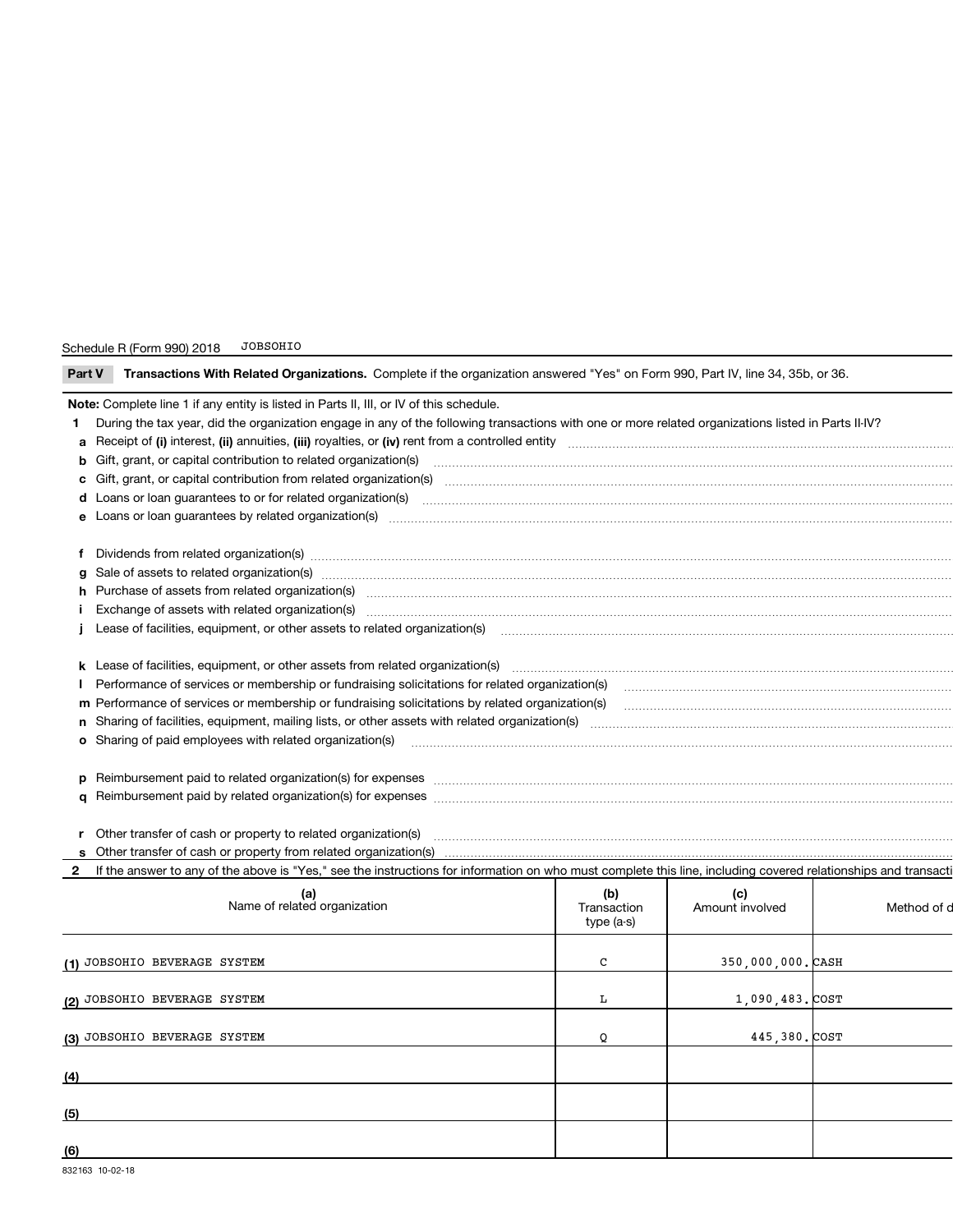### JOBSOHIO Schedule R (Form 990) 2018

Part VI Unrelated Organizations Taxable as a Partnership. Complete if the organization answered "Yes" on Form 990, Part IV, line 37.

Provide the following information for each entity taxed as a partnership through which the organization conducted more than five percent of its activities (measure that was not a related organization. See instructions regarding exclusion for certain investment partnerships.

| (a)<br>Name, address, and EIN<br>of entity | (b)<br>Primary activity | (c)<br>Legal domicile<br>(state or foreign<br>country) | (d)<br>Predominant income<br>(related, unrelated,<br>excluded from tax under<br>sections 512-514) | $\begin{array}{c} \textbf{(e)}\\ \text{Are all} \\ \text{partners sec.}\\ 501(c)(3)\\ \text{orgs.?} \end{array}$<br>Yes No | (f)<br>Share of<br>total<br>income | (g)<br>Share of<br>end-of-year<br>assets | $\frac{Dis}{ti}$<br>alloc<br>$\sqrt{e}$ |
|--------------------------------------------|-------------------------|--------------------------------------------------------|---------------------------------------------------------------------------------------------------|----------------------------------------------------------------------------------------------------------------------------|------------------------------------|------------------------------------------|-----------------------------------------|
|                                            |                         |                                                        |                                                                                                   |                                                                                                                            |                                    |                                          |                                         |
|                                            |                         |                                                        |                                                                                                   |                                                                                                                            |                                    |                                          |                                         |
|                                            |                         |                                                        |                                                                                                   |                                                                                                                            |                                    |                                          |                                         |
|                                            |                         |                                                        |                                                                                                   |                                                                                                                            |                                    |                                          |                                         |
|                                            |                         |                                                        |                                                                                                   |                                                                                                                            |                                    |                                          |                                         |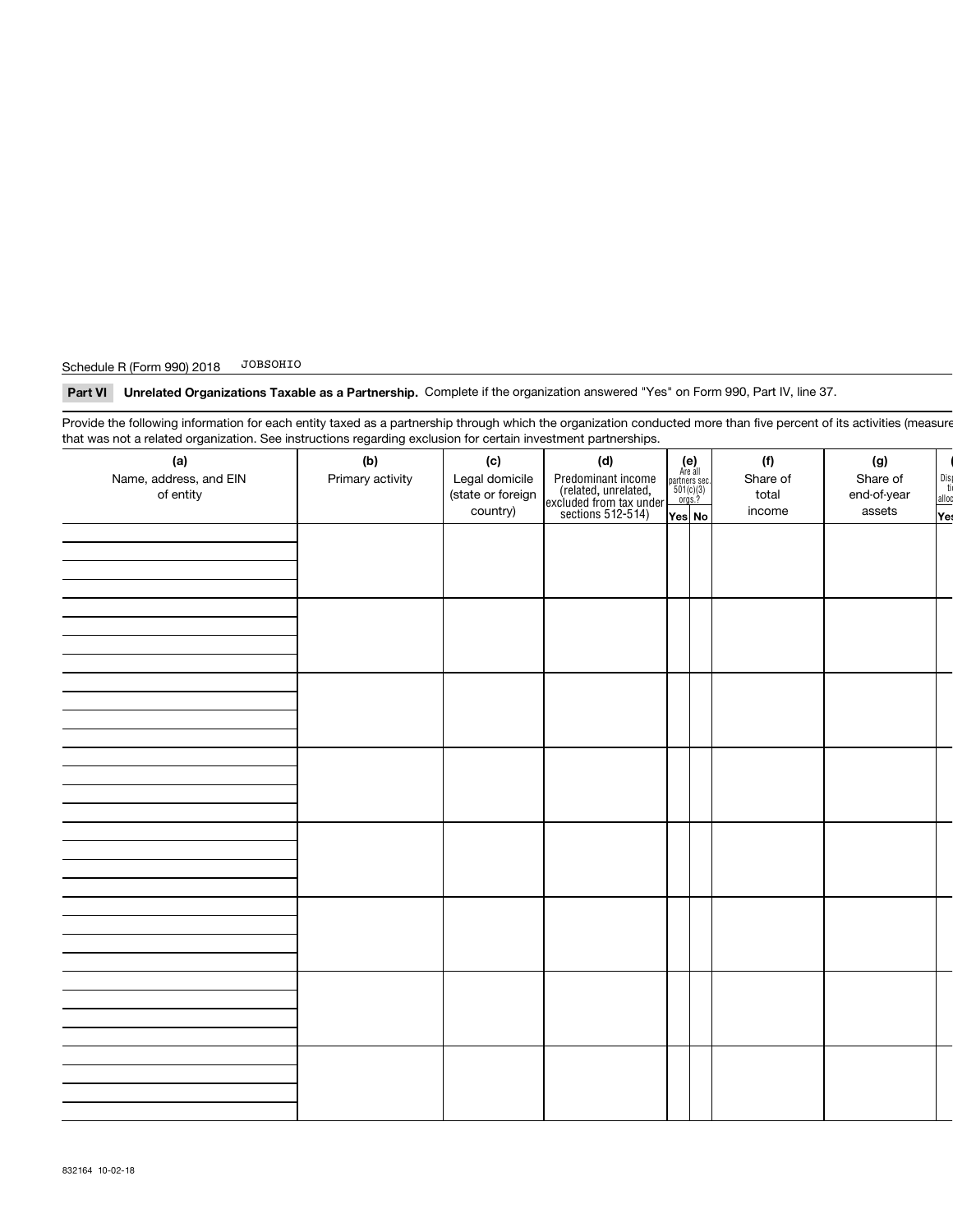Part VII Supplemental Information.

Provide additional information for responses to questions on Schedule R. See instructions.